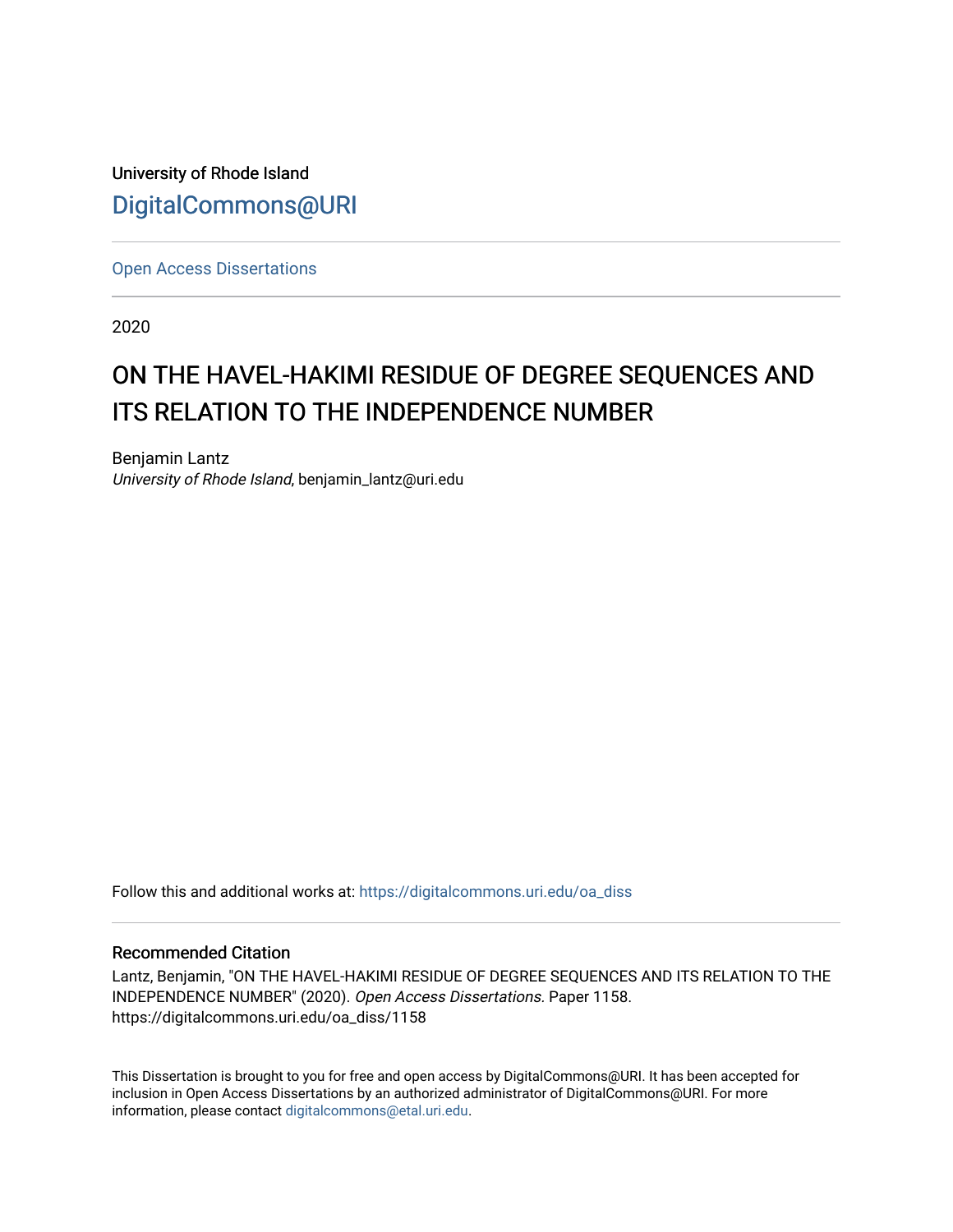## ON THE HAVEL-HAKIMI RESIDUE OF DEGREE SEQUENCES AND ITS RELATION TO THE INDEPENDENCE NUMBER

BY

BENJAMIN LANTZ

# A DISSERTATION SUBMITTED IN PARTIAL FULFILLMENT OF THE REQUIREMENTS FOR THE DEGREE OF DOCTOR OF PHILOSOPHY

IN

**MATHEMATICS** 

UNIVERSITY OF RHODE ISLAND

2020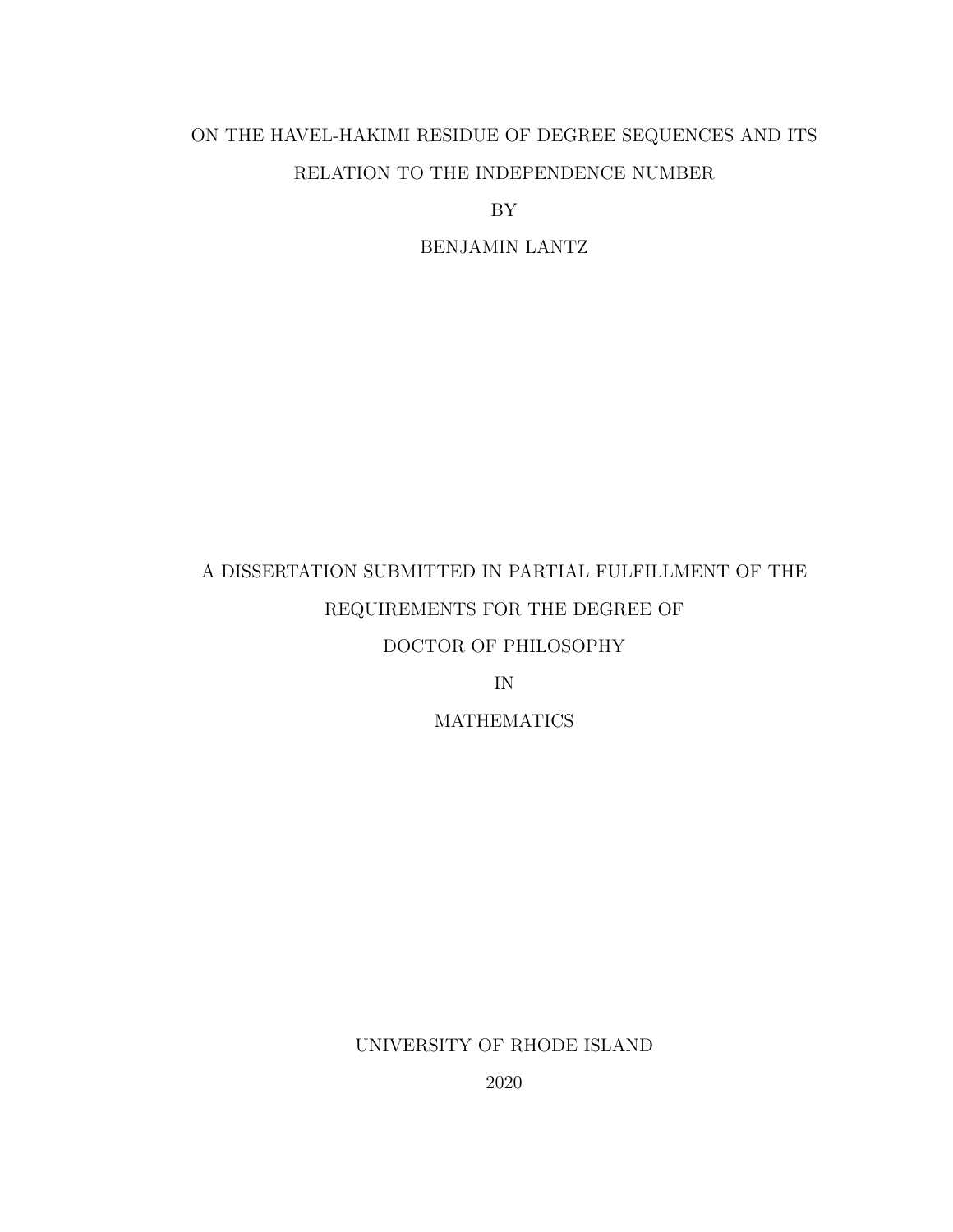### DOCTOR OF PHILOSOPHY DISSERTATION

OF

BENJAMIN LANTZ

#### APPROVED:

Dissertation Committee:

Major Professor Michael Barrus William Kinnersley Noah Daniels Nassar H. Zawia DEAN OF THE GRADUATE SCHOOL

## UNIVERSITY OF RHODE ISLAND

2020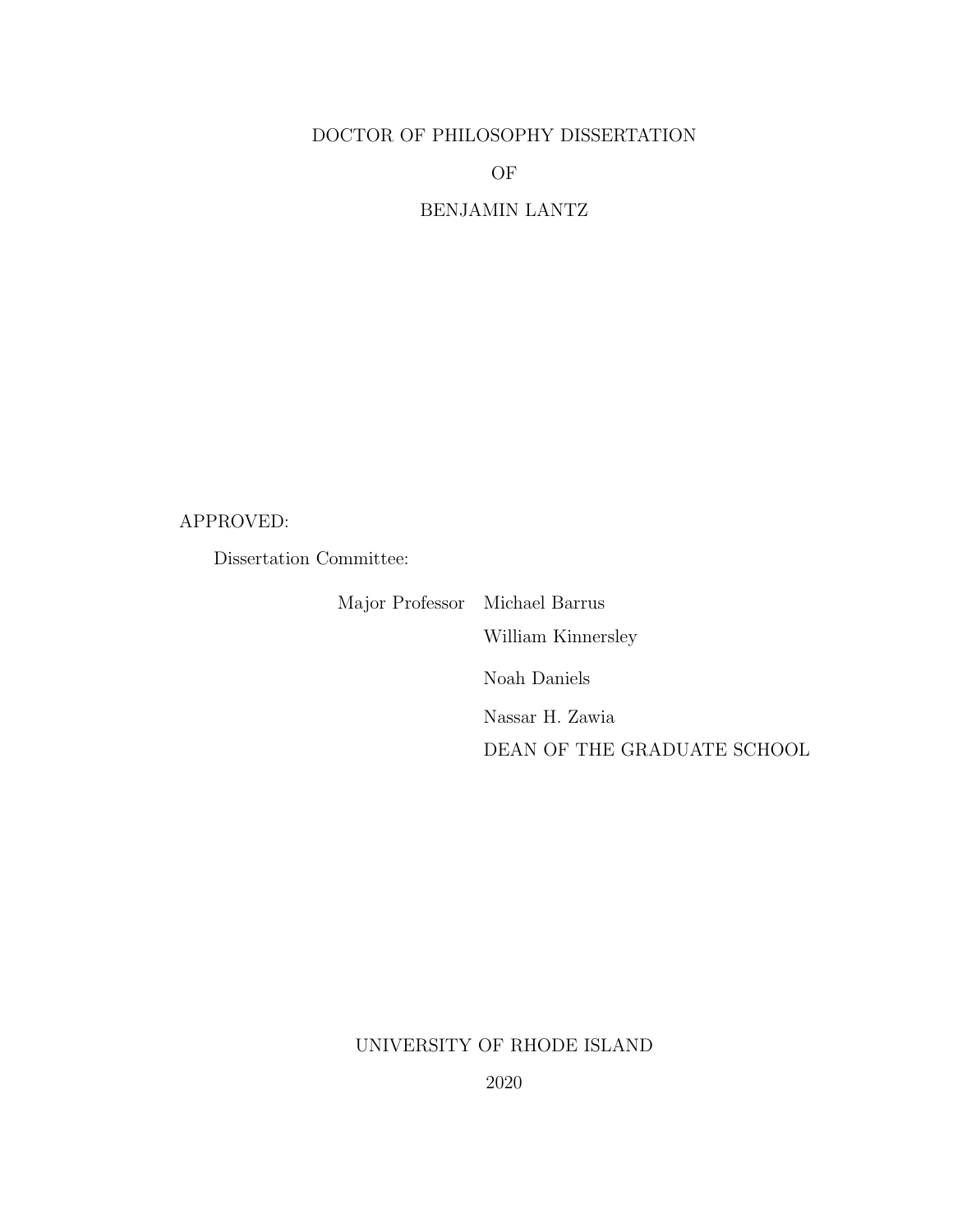#### ABSTRACT

<span id="page-3-0"></span>The Havel-Hakimi residue (or residue) of a graph is the number of zeros left after iteratively applying the Havel-Hakimi algorithm to a degree sequence. Favaron, Mahéo, and Saclé showed that the residue is a lower bound on the independence number. Determining how good of a bound this is remains an open question, including in what cases the bound is realized.

This dissertation looks to help answer when the bound is realized by examining the Maxine heuristic, which reduces a graph  $G$ , to an independent set of size  $M(G)$ . It has been shown that given a graph G,  $M(G)$  is bounded between the independence number and the residue of a graph. We find a class of graphs characterized by a list of forbidden subgraphs, an improvement on a list from Barrus and Molnar, such that  $M(G)$  is equal to the independence number for all graphs in the class.

Furthermore, to help understand the relationship between the independence number and the residue, the number of reorderings required in the Havel-Hakimi algorithm is found for all regular sequences. It is known that threshold degree sequences, a well known family of degree sequences, have independence number equal to the residue. This dissertation shows that threshold degree sequences require no reorderings and thus begs the question if the number of reorderings is related to the difference in the bound between the independence number and the residue. Then the cases of one reordering and a maximum number of reorderings is determined and analyzed.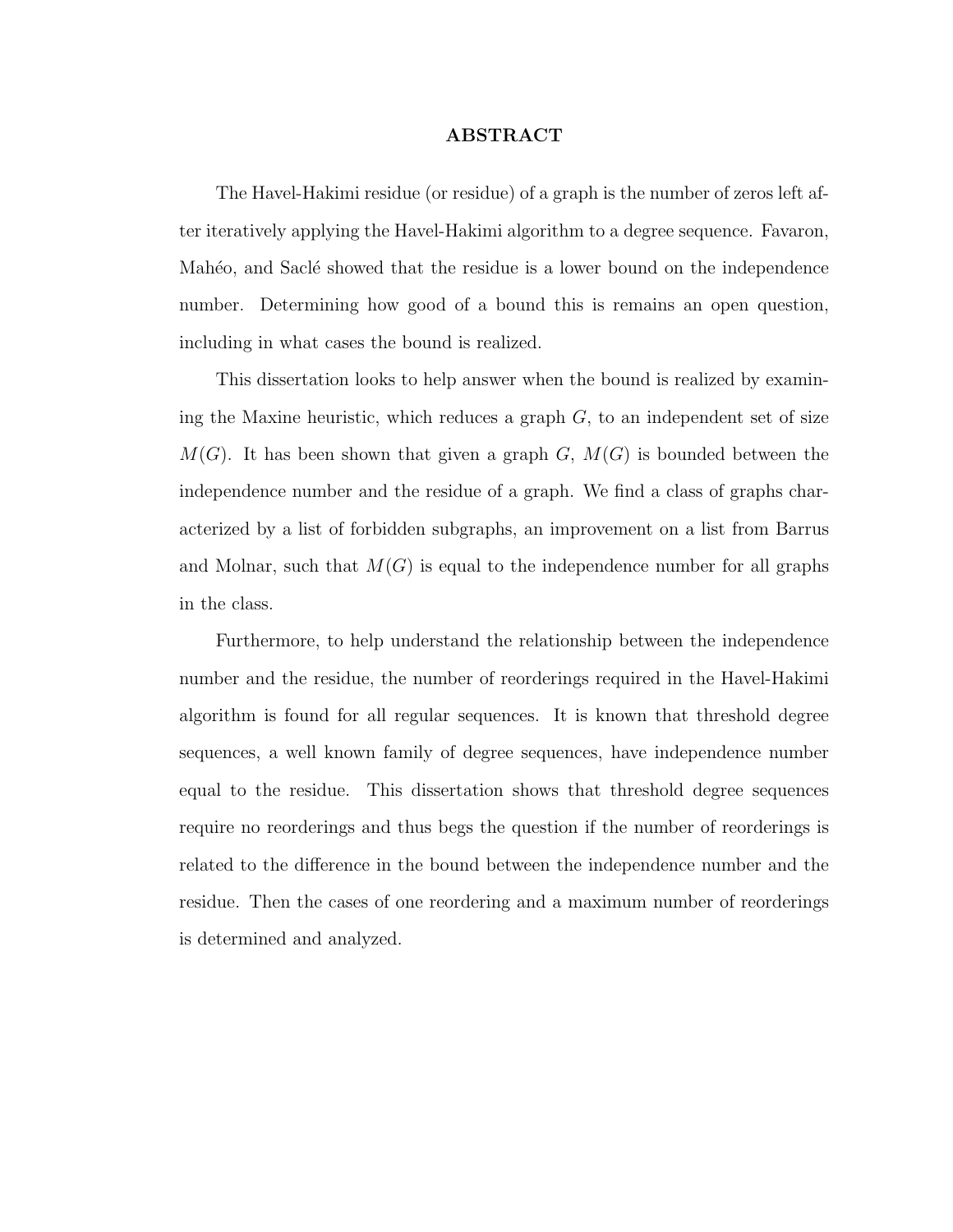#### ACKNOWLEDGMENTS

<span id="page-4-0"></span>I would like to thank all of those who have supported me throughout my academic career. Specifically, I would like to thank my advisor Michael Barrus in helping me pose interesting questions and in being a sounding board when I needed one most. Furthermore I would like to thank my wife Orsi who has sacrificed so much in order for me to complete my program. Her, alongside my dog Echo, have been the best team I could have asked for through this journey.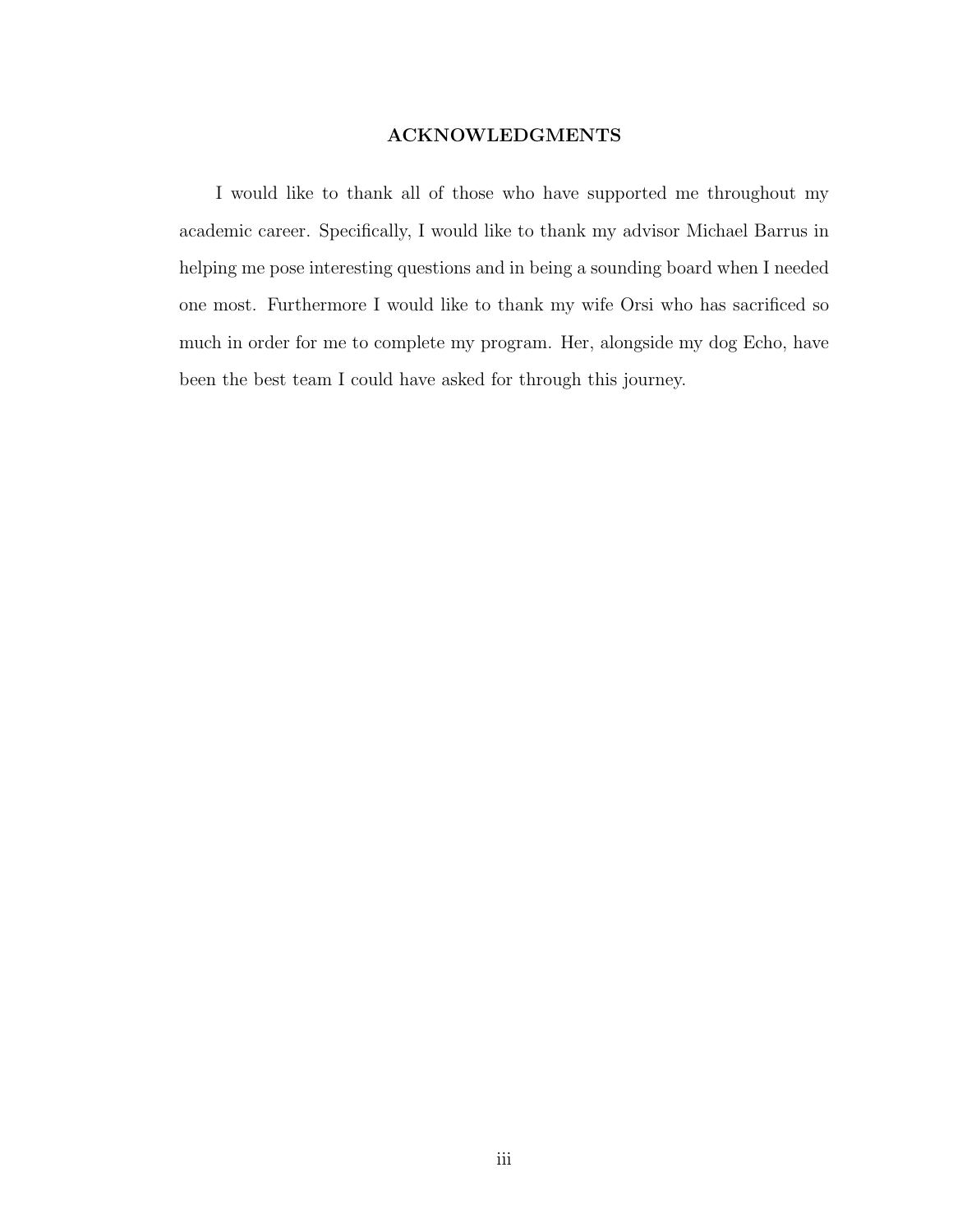## Contents

<span id="page-5-0"></span>

|              |     |                                                                                            | ii             |
|--------------|-----|--------------------------------------------------------------------------------------------|----------------|
|              |     |                                                                                            | iii            |
|              |     |                                                                                            | iv             |
|              |     |                                                                                            | vi             |
| Chapter      |     |                                                                                            |                |
| $\mathbf{1}$ |     |                                                                                            | -1             |
|              | 1.1 |                                                                                            | 1              |
|              | 1.2 |                                                                                            | 3              |
|              | 1.3 |                                                                                            | $\overline{4}$ |
|              |     |                                                                                            | 6              |
| $\mathbf{2}$ |     | Graphs in which the Maxine heuristic produces a maximum<br>independent set                 | 8              |
|              | 2.1 |                                                                                            | 9              |
|              | 2.2 |                                                                                            | 11             |
|              | 2.3 | The case with independence number equal to $3 \ldots \ldots \ldots$                        | 13             |
|              | 2.4 | The case with independence number greater than $3 \ldots \ldots$                           | 17             |
|              |     | 2.5 Open questions $\ldots \ldots \ldots \ldots \ldots \ldots \ldots \ldots \ldots \ldots$ | 20             |
|              |     |                                                                                            | 21             |
| 3            |     |                                                                                            | 22             |
|              | 3.1 |                                                                                            | 23             |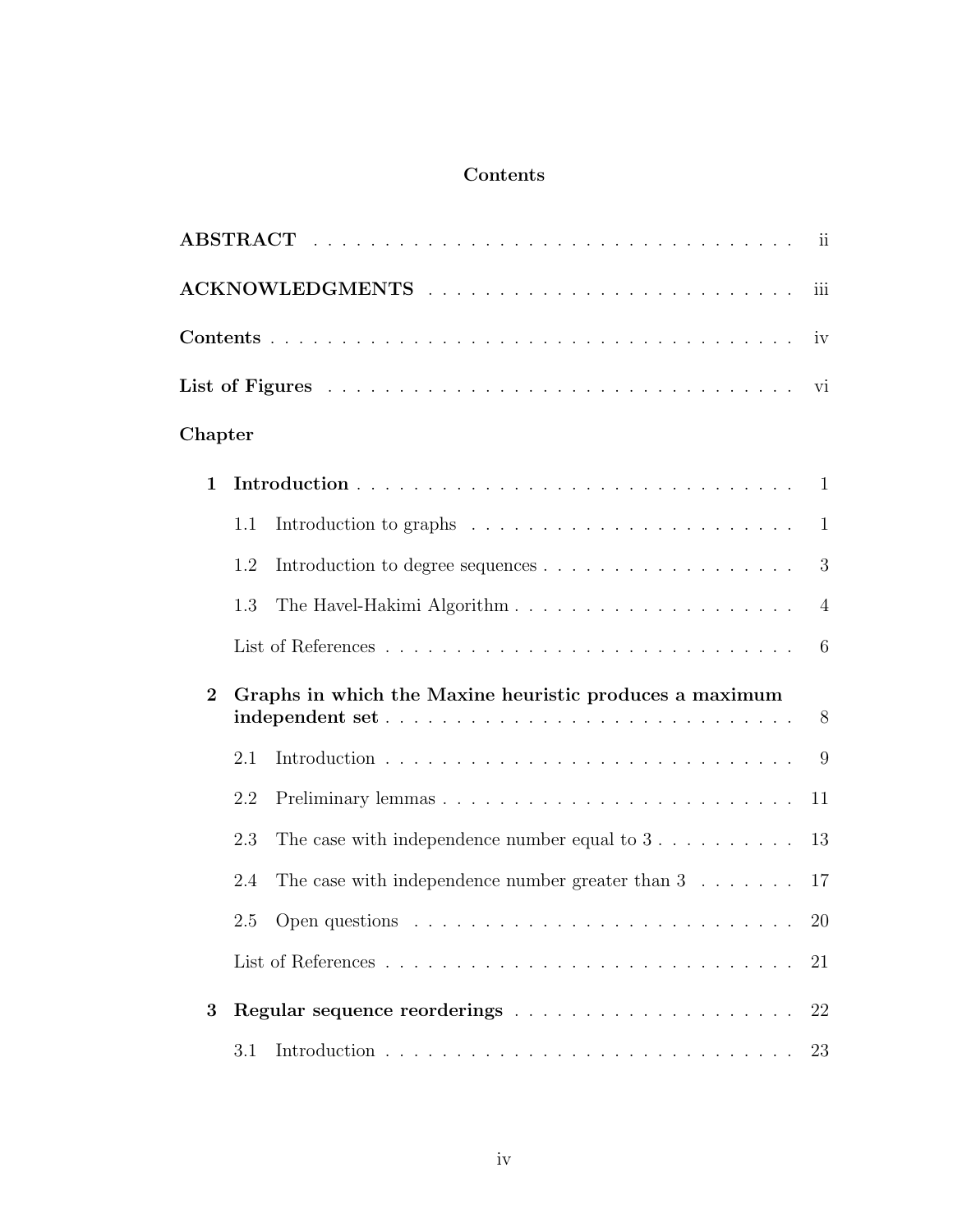## Page

|                  | 3.2 | The next regular sequence in the Havel-Hakimi algorithm when                                                                                  | 29 |
|------------------|-----|-----------------------------------------------------------------------------------------------------------------------------------------------|----|
|                  | 3.3 | The number of reorderings that appear in the Havel-Hakimi al-<br>gorithm when $gcd(a + 1, n - 1) = 1$                                         | 40 |
|                  | 3.4 | The next regular sequence in the Havel-Hakimi algorithm when<br>$gcd(a + 1, n - 1) = d \dots \dots \dots \dots \dots \dots \dots \dots \dots$ | 43 |
|                  | 3.5 | The number of reorderings that appear in the Havel-Hakimi al-<br>gorithm when $gcd(a + 1, n - 1) = d \dots \dots \dots \dots \dots$           | 53 |
|                  | 3.6 |                                                                                                                                               | 58 |
|                  |     |                                                                                                                                               | 58 |
| $\boldsymbol{4}$ |     | Minimum and maximum number of reorderings                                                                                                     | 60 |
|                  | 4.1 |                                                                                                                                               | 61 |
|                  | 4.2 |                                                                                                                                               | 63 |
|                  | 4.3 |                                                                                                                                               | 64 |
|                  | 4.4 |                                                                                                                                               | 68 |
|                  | 4.5 | Independence number and maximum number of reorderings                                                                                         | 72 |
|                  | 4.6 |                                                                                                                                               | 73 |
|                  |     |                                                                                                                                               | 74 |
|                  |     |                                                                                                                                               | 75 |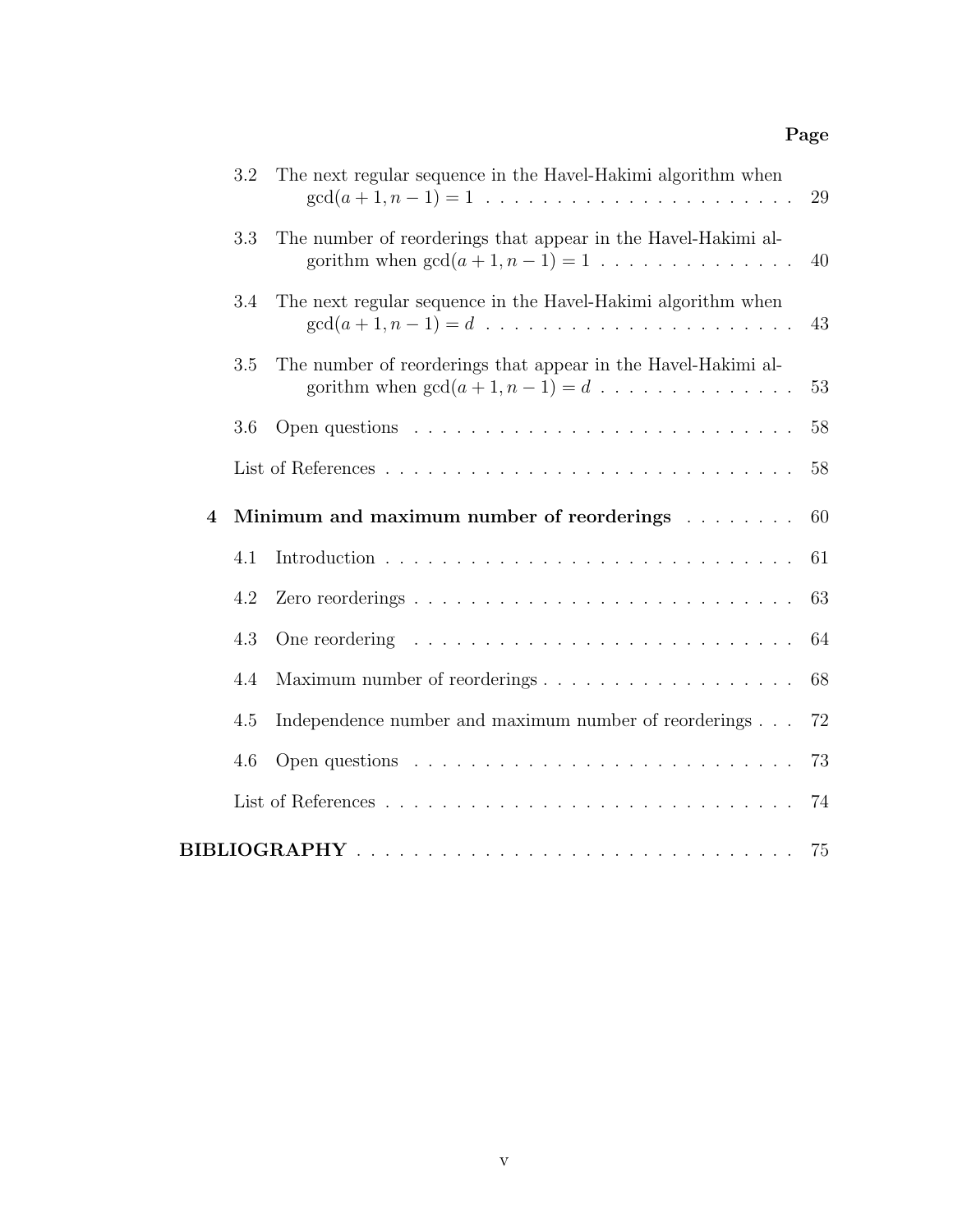## List of Figures

<span id="page-7-0"></span>

| Figure         |                                                                                 | Page |
|----------------|---------------------------------------------------------------------------------|------|
| $\mathbf{1}$   | A cycle on 6 vertices and its complement 3                                      |      |
| $\overline{2}$ | The two distinct realizations of $(22211)$ . 4                                  |      |
| 3              | The Q and N sets with independent set $\{v, u, w\}$ 13                          |      |
| $\overline{4}$ |                                                                                 |      |
| 5              | A generalized version of the Josephus problem on 14 people with<br>a label of 5 | 27   |
| 6              | The Havel-Hakimi algorithm applied to $(5^{14})$ and the corre-                 |      |
| 7              | The Havel-Hakimi algorithm on $(4^{13})$ 40                                     |      |
| 8              | The Havel-Hakimi algorithm on $(10^{20})$ 42                                    |      |
| 9              | The Havel-Hakimi algorithm applied to $(13^{22})$ 52                            |      |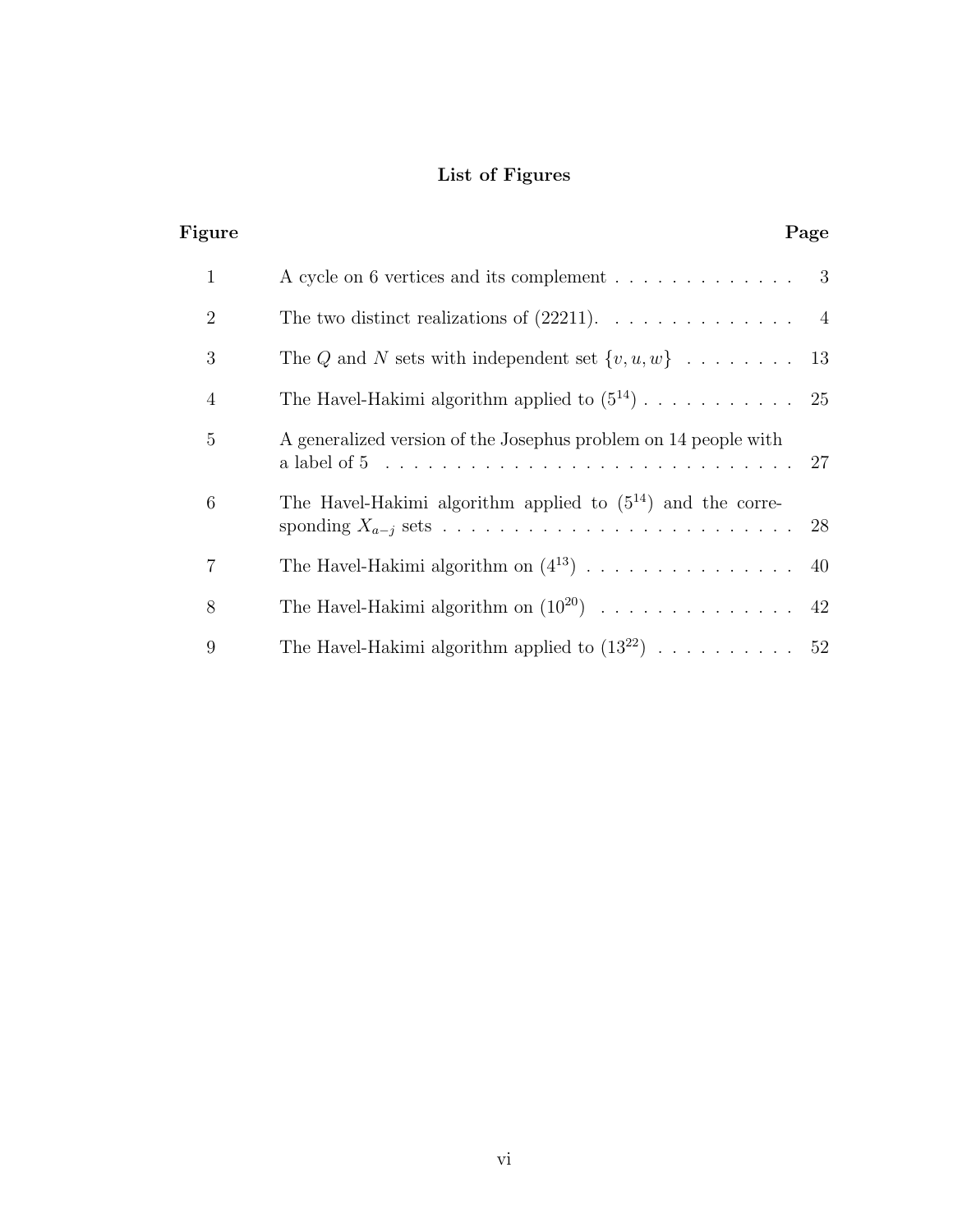#### CHAPTER 1

#### Introduction

#### <span id="page-8-1"></span><span id="page-8-0"></span>1.1 Introduction to graphs

Graph theory is the study of a collection of objects and the connections between said objects, represented by a graph. The popularity of graph theory has increased in the last century because of the wide breadth of applications in mathematics and other disciplines, as most any application can be modeled with a graph. Note that the contents of this section can be found in any graph theory textbook; in this dissertation Reinhard Diestel's book on graph theory was used [\[1\]](#page-13-1). A graph  $G = (V, E)$  is a set of edges E, and vertices V, where an edge is an unordered pair of vertices representing a connection between those vertices. In this dissertation we will only consider simple graphs, that is graphs in which there can be no repeated edges and edges must only exist between distinct vertices (i.e. no loops). Oftentimes results made about simple graphs can be generalized to include graphs that contain multiple edges and loops.

We say that for  $u, v \in V$ , u and v are adjacent if  $[u, v] \in E$  (i.e. that a connection between the vertices exists). We will denote adjacency between  $u$  and v with  $u \sim v$  and non-adjacency between vertices with  $u \sim v$ . The neighborhood of a vertex  $v \in V$  is the set of adjacent vertices to v, denoted  $N(v)$ . The size of the neighborhood of v,  $|N(v)|$  is said to be the degree of that vertex. Given a set of vertices  $U \subseteq V$ , we have that the neighborhood of U, denoted  $N(U)$  is defined to be the set of all vertices of  $G\setminus U$  adjacent to vertices in U. We say that a vertex  $v$  dominates a set of vertices  $U$  if every vertex in  $U$  is adjacent to  $v$ . Likewise, a vertex v is isolated from a set of vertices U if every vertex in U is non-adjacent to  $\upsilon$ .

Oftentimes we will only be interested in a certain part of a graph. We will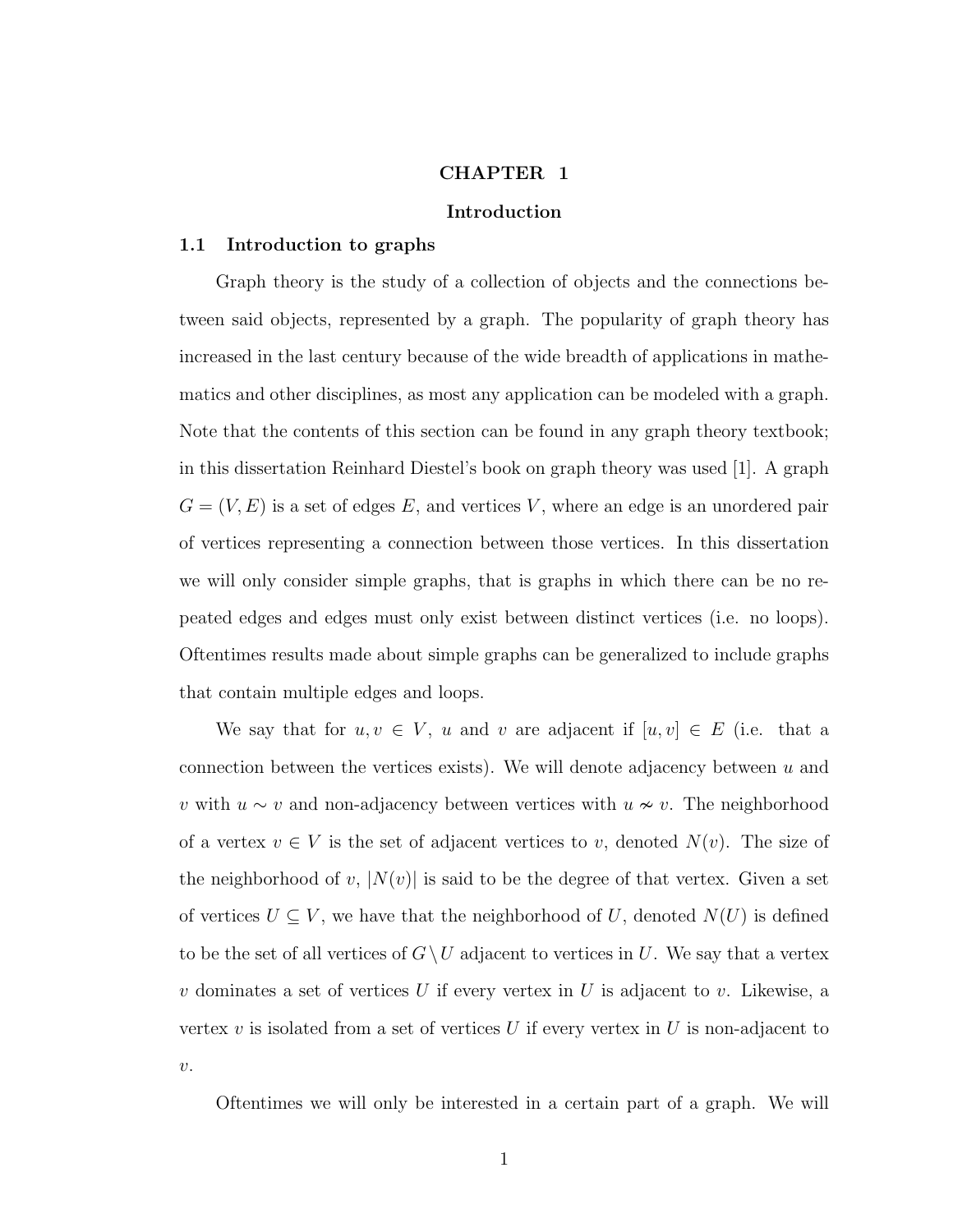call the graph  $H = (V', E')$  a subgraph of  $G = (V, E)$  if  $V' \subseteq V$  and  $E' \subseteq E$ . Given a specific subset of vertices  $U \subseteq V$ , we have the induced subgraph of G on U, denoted  $G[U]$  is the subgraph consisting of the vertex set U and whose edge set consists of elements  $[u, v] \in E$  such that both u and v are vertices of U.

Sometimes it is useful to describe a graph by subgraphs that are absent. Given a graph H, we say that a graph G is H-free (that is G forbids  $H$ ) if H is not an induced subgraph of G. Moreover, given a family of graphs  $S$ , we say a graph  $G$ is S-free if no graph in S appears as an induced subgraph of  $G$ .

We will give special names to well known graphs that are used consistently through this dissertation. We will call a path on n vertices (consisting of  $n-1$ edges)  $P_n$  and a cycle on n vertices,  $C_n$ . A graph on n vertices with every possible edge present is known as the complete graph, denoted  $K_n$ . We will reference a complete set of vertices of a graph as a clique. A bipartite graph is one in which no odd cycle  $(C_{2n-1})$  is present as a subgraph of the graph, and a complete bipartite graph, denoted  $K_{m,n}$  is a graph with two sets of vertices of A and B of size m and n respectively with every possible edge between them, but with no edge present within A or B.

The complement of a graph G, denoted  $\overline{G}$ , has the same vertex set as G, but whose edge set is the complement of that of  $G$ . So for example, in Figure [1](#page-10-1) we can see  $C_6$  and  $\overline{C_6}$  both pictured.

The independence number of a graph, denoted  $\alpha(G)$  is said to be the size of the largest set of pairwise non-adjacent vertices in G. An open problem in graph theory is to find a computationally easy way to determine  $\alpha(G)$  for any graph, or to bound  $\alpha(G)$  in an optimal way, as finding  $\alpha(G)$  is NP-hard [\[2\]](#page-13-2). In fact, this open problem can be translated to fit many different parameters of a graph.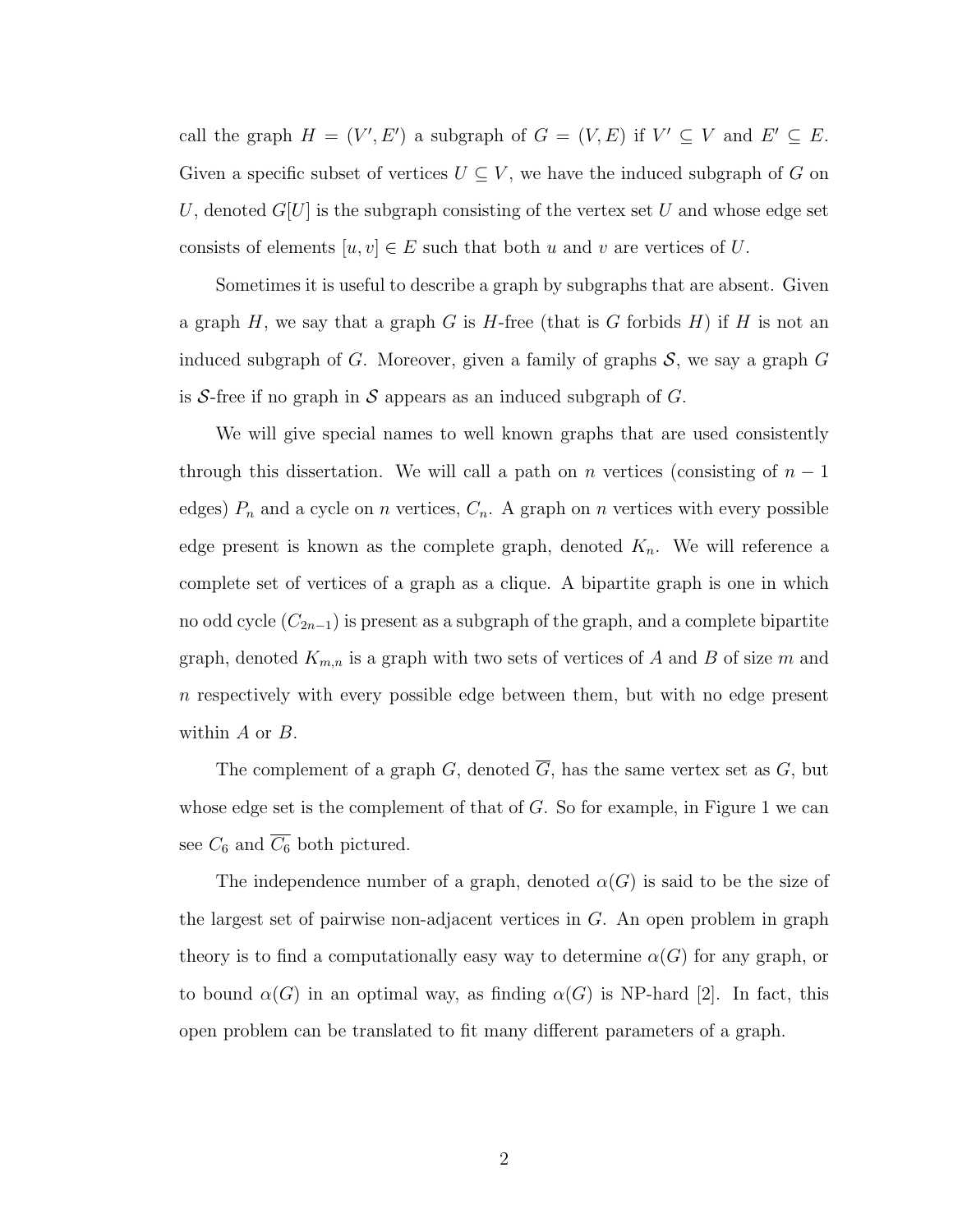<span id="page-10-1"></span>

Figure 1: A cycle on 6 vertices and its complement

#### <span id="page-10-0"></span>1.2 Introduction to degree sequences

A list of non-negative integers  $(d_1, d_2, \ldots, d_n)$  where  $d_i \geq d_{i+1}$ , is said to be a degree sequence if  $d_i$  is the degree of a vertex  $v_i$  in a simple graph  $G(V, E)$  where  $V = \{v_1, \ldots, v_n\}$  (i.e. the list of integers represents the degrees of a graph). The graph corresponding to the degree sequence is said to be a realization of the degree sequence. In this case it is said that the list of integers is graphic. In order for an integer sequence to be graphic, the sum of the entries must be even, as each edge must be counted twice when summing up the degrees. This result is often known as the Handshaking Lemma [\[1\]](#page-13-1).

Starting in the 1950's, there have been many characterizations of graphic sequences. In this dissertation we will reference those built by Erdős and Gallai [\[3\]](#page-13-3), Havel [\[4\]](#page-13-4), and Hakimi [\[5\]](#page-13-5) and focus specifically on the algorithm constructed independently by Havel and Hakimi, detailed in Section [1.3.](#page-11-0)

**Theorem 1** (Erdős-Gallai Inequalities [\[3\]](#page-13-3)). A list  $(d_1, \ldots, d_n)$  of non-negative integers in non-increasing order is graphic if and only if its sum is even and, for each integer k with  $1 \leq k \leq n$ ,

$$
\sum_{i=1}^{k} d_i \le k(k-1) + \sum_{i=k+1}^{n} \min(k, d_i), \text{ for } 1 \le k \le n.
$$

A graphic degree sequence can have more than one realization. One example of this is the degree sequence  $(2, 2, 2, 1, 1)$  which has two distinct realizations, shown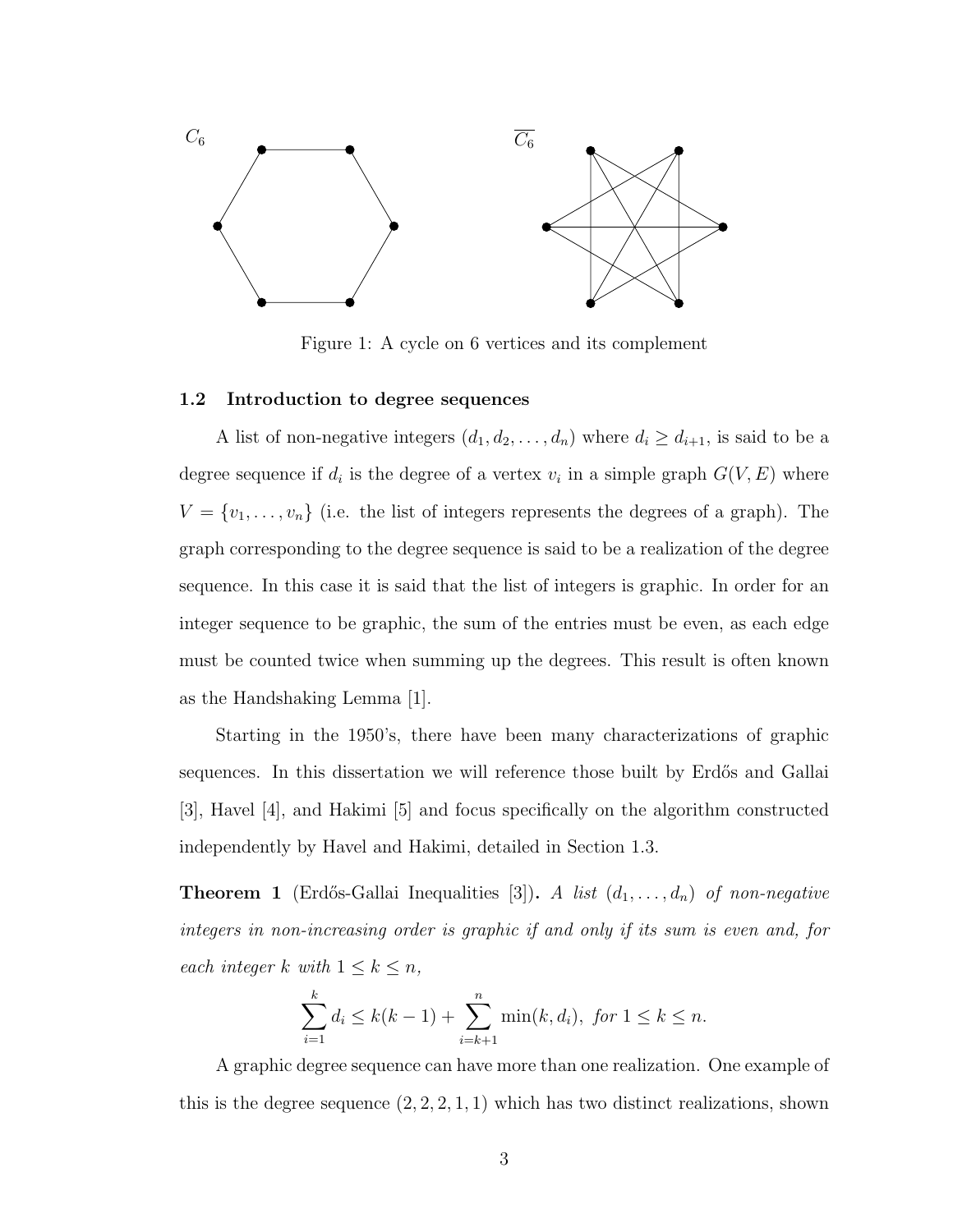<span id="page-11-1"></span>in Figure [2.](#page-11-1) Note that for degree sequences with all single digit entries, we will omit the commas, hence  $(2, 2, 2, 1, 1)$  will be written as  $(22211)$ .



Figure 2: The two distinct realizations of (22211).

A type of degree sequence that will be studied heavily is a threshold sequence, which is the degree sequence of a threshold graph. There are many characterizations of threshold graphs, but we will define a threshold graph G to be one that can be built by adding a sequence of isolated or dominating vertices to an isolated vertex [\[6\]](#page-14-0). Another characterization of threshold sequences involves the Erdős-Gallai inequalities.

**Theorem 2** ([\[7\]](#page-14-1)). Let  $d = (d_1, \ldots, d_n)$  be a degree sequence with  $m(d) = \max\{i \mid d\}$  $d_i \geq i-1$ }. Then d is a threshold sequence if and only if the  $k^{th}$  Erdős-Gallai inequality is satisfied with equality for all  $k \leq m(d)$ .

#### <span id="page-11-0"></span>1.3 The Havel-Hakimi Algorithm

Havel in 1955 [\[4\]](#page-13-4) and Hakimi in 1962 [\[5\]](#page-13-5) independently introduced an algorithm used to determine if an integer sequence is graphic or not.

<span id="page-11-2"></span>**Theorem 3** (The Havel-Hakimi Algorithm[\[4\]](#page-13-4)[\[5\]](#page-13-5)). Let  $d = (d_1, \ldots, d_n)$  with  $d_1 > 0$ be a non-negative, non-increasing integer sequence. Then d is graphic if and only if  $H(d) = (d_2 - 1, \ldots, d_{d_1+1} - 1, d_{d_1+2}, \ldots, d_n)$  is a graphic integer sequence.

We will call the reduction of the integer sequence  $d$ , seen in Theorem [3,](#page-11-2) a Havel-Hakimi step. As long as the resulting integer sequence has non-negative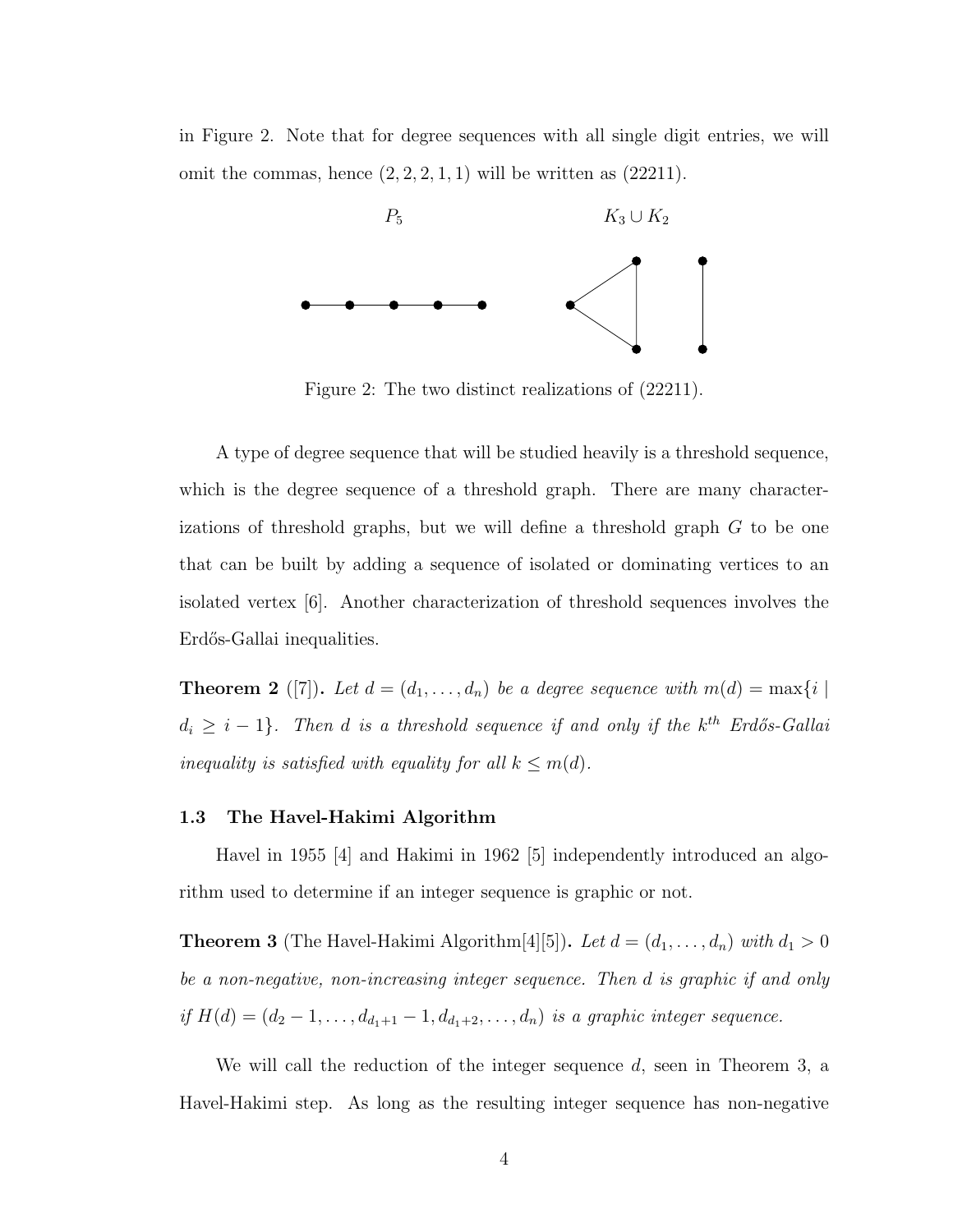entries with positive first entry, we can iterate the Havel-Hakimi step. We will let the *i*<sup>th</sup> application of the Havel-Hakimi step on d be labelled as  $H^{i}(d)$ , and the j<sup>th</sup> entry of said integer sequence,  $H_j^i(d)$ .

After repeated applications of Havel-Hakimi steps, we will eventually return either an integer sequence with negative integers or a sequence of zeros. Since a degree sequence must contain only non-negative entries, if negative entries appear we must have that the original degree sequence is not graphic. Furthermore, a list of zeros is graphic as it can be realized by a set of isolated vertices of degree zero and once we have a list of zeros the algorithm terminates as the first entry is not positive. Thus we have,

**Corollary 1.** Let  $d = (d_1, \ldots, d_n)$  with  $d_1 > 0$  be a non-negative, non-increasing integer sequence. Then d is graphic if and only if the Havel-Hakimi algorithm produces a finite list of zeros.

Given a graphic integer sequence  $d$ , the number of zeroes left after the terminal step of the Havel-Hakimi algorithm is the Havel-Hakimi residue (or residue) of  $d$ , denoted  $R(d)$ . Similarly, if a graph G is realized by a degree sequence d, then we say that the residue of G is the residue of d,  $R(G) = R(d)$ .

The residue is of interest because of its connection to the independence number of a graph,  $\alpha(G)$ . In 1988, the conjecture-making computer program Graffiti [\[8\]](#page-14-2) proposed the following theorem,

**Theorem 4** ([\[9\]](#page-14-3)). For every graph  $G$ ,  $R(G) \leq \alpha(G)$ .

This result was proven by Favaron et al. in 1991 and improved upon by Griggs and Kleitman [\[10\]](#page-14-4), Triesch [\[11\]](#page-14-5), and Jelen [\[12\]](#page-14-6) in the 1990's. Determining the independence number is NP-hard [\[2\]](#page-13-2), but since it takes only  $O(E)$  steps to determine the residue where  $E$  is the number of edges in a graph, it is of interest to know how well  $R(G)$  approximates  $\alpha(G)$  and when the bound is realized.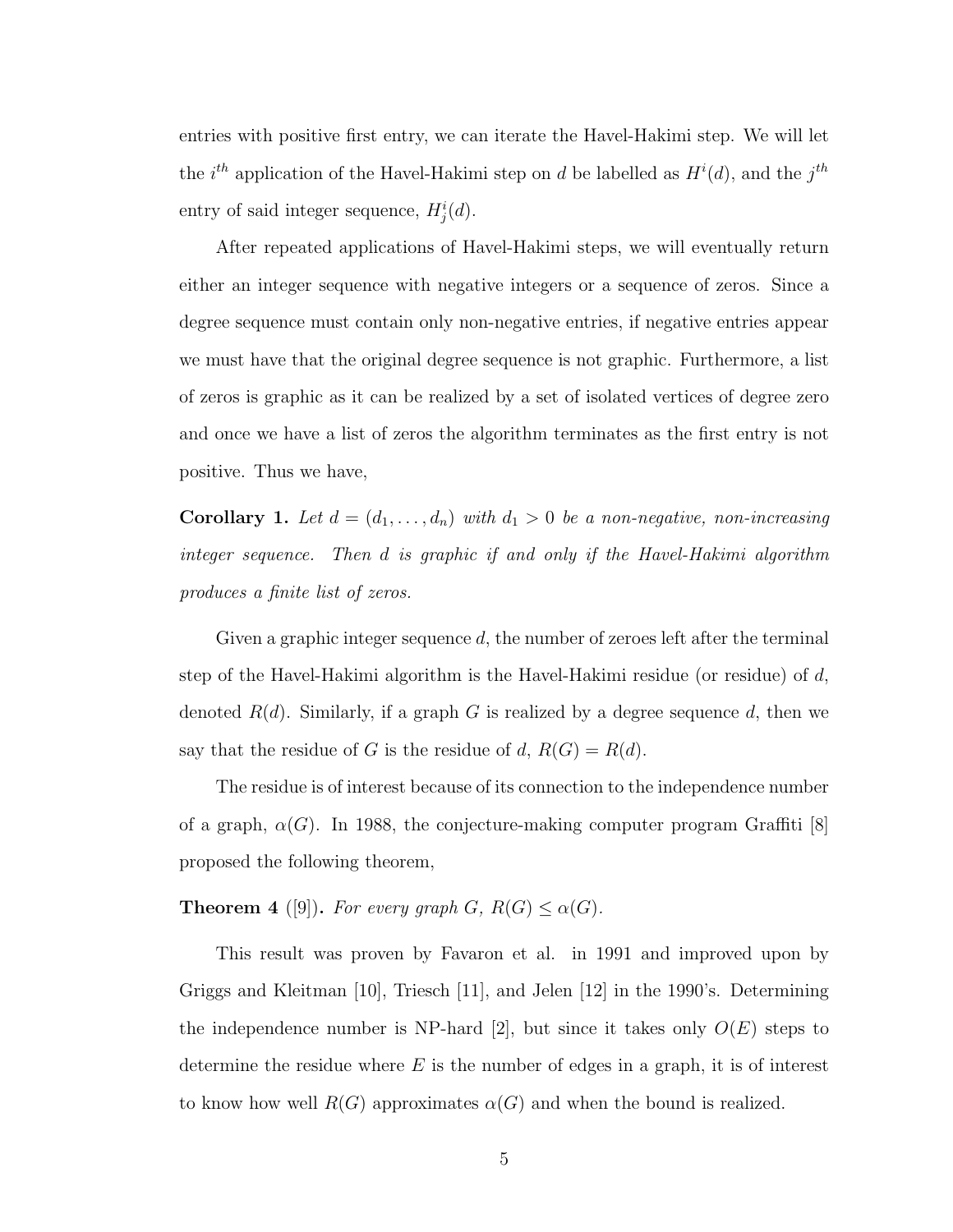The bound has been shown to be arbitrarily weak by considering the example  $K_{n,n}$ , the complete bipartite graph on 2n vertices. The independence number of  $K_{n,n}$  is n while the residue is 2. Thus as n gets large, the difference in  $\alpha(K_{n,n})$  and  $R(K_{n,n})$  gets large.

It is often useful to consider a graphic realization of a degree sequence in relation to the Havel-Hakimi algorithm. Let  $G$  be a realization of a degree sequence d, and let  $v \in V(G)$ . We say that v has the Havel-Hakimi property if v is of maximum degree and its neighbors are vertices of highest possible degree. This vertex is named such because a graphic realization of  $H(d)$  is  $G \setminus \{v\}$ , where a step in the Havel-Hakimi algorithm corresponds to the deletion of a vertex in a realization. Consider the example of (22211), which has two graphic realizations as seen in Figure [2.](#page-11-1) In the  $P_5$  realization, the center vertex has the Havel-Hakimi property, but the other two max degree vertices do not, while in the  $K_3 \cup K_2$ realization, all max degree vertices have the Havel-Hakimi property. We will see in this dissertation that graphs that have max degree vertices without the Havel-Hakimi property will have the potential to have a difference in the residue and independence number.

#### <span id="page-13-1"></span><span id="page-13-0"></span>List of References

- [1] R. Diestel, Graph Theory 5th edn. Berlin: Springer, 2017.
- <span id="page-13-2"></span>[2] M. R. Garey and D. S. Johnson, Computers and intractability. freeman San Francisco, 1979, vol. 174.
- <span id="page-13-3"></span>[3] P. Erdős and T. Gallai, "Graphs with prescribed degrees of vertices," Mat. Lapok, vol. 11, pp. 264–274, 1960.
- <span id="page-13-4"></span>[4] V.Havel, "A remark on the existence of finite graphs," Casopis Pest Mat. vol. 80, pp. 477–480, 1955.
- <span id="page-13-5"></span>[5] S. Hakimi, "On the realizability of a set of integers as degree sequences of the vertices of a graph," SIAM Appl. Math., vol. 10, pp. 496–506, 1962.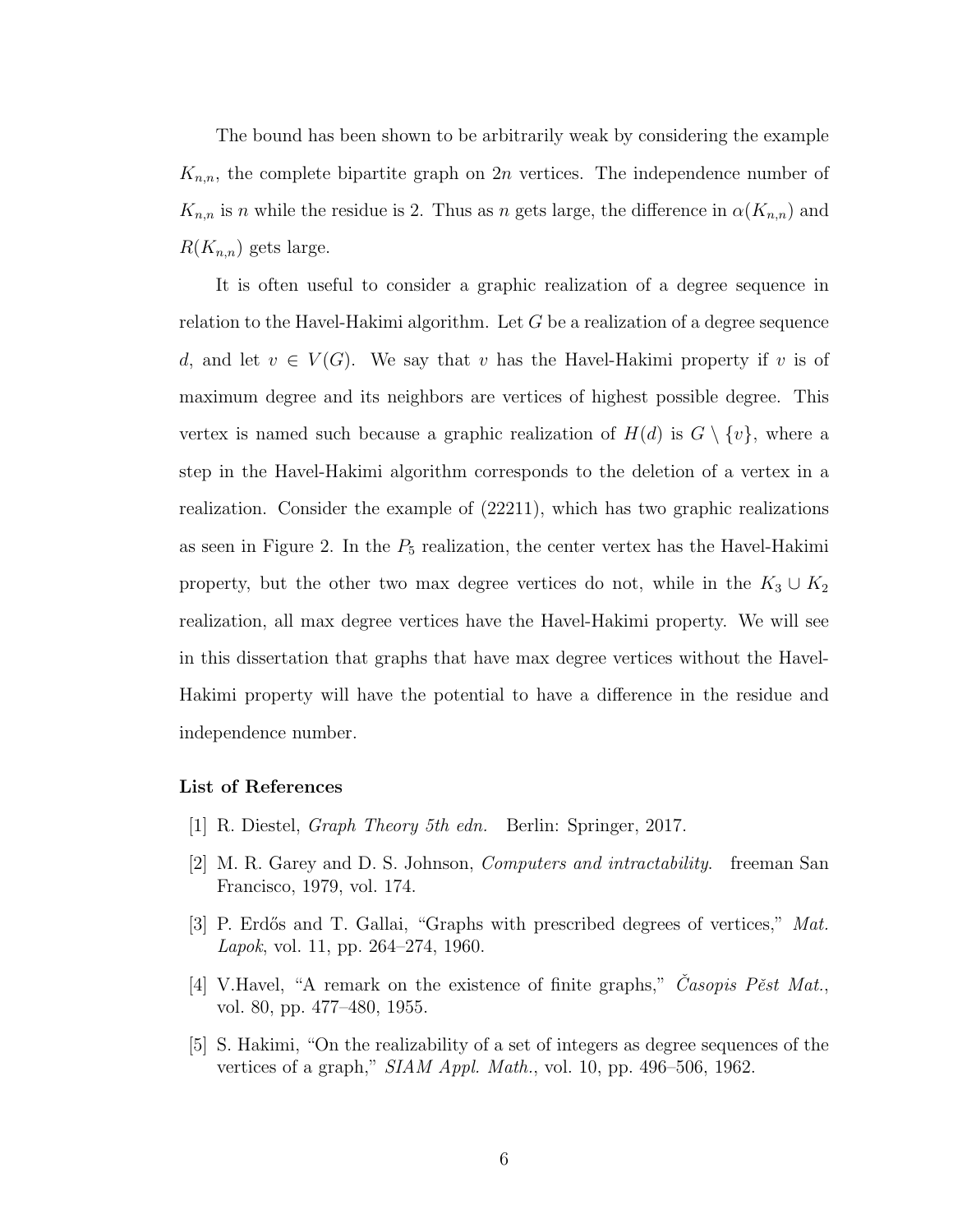- <span id="page-14-0"></span>[6] M. Golumbic, Algorithmic Graph Theory and Perfect Graphs. New York: Academic Press, 1980.
- <span id="page-14-1"></span>[7] N. Mahadev and U. Peled, Threshold Graphs and Related Topics. Amsterdam: Elselvier Science B.V., 1995.
- <span id="page-14-2"></span>[8] S. Fajtlowicz, "On conjectures of graffiti, iii," Cong. Numer., vol. 66, pp. 23–32, 1988.
- <span id="page-14-3"></span>[9] O. Favaron, M. Mahéo, and J. F. Saclé, "On the residue of a graph,"  $Graph$ Theory, vol. 15, no. 1, pp. 39–64, 1991.
- <span id="page-14-4"></span>[10] J. Griggs and D. Kleitman, "Independence and the havel-hakimi residue," Discrete Mathematics, vol. 127, no. 1–3, pp. 209–212, 1994.
- <span id="page-14-5"></span>[11] E. Triesch, "Degree sequences of graphs and dominance order," J. Graph Theory, vol. 22, no. 1, pp. 89–93, 1996.
- <span id="page-14-6"></span>[12] F. Jelen, "k-independence and k-residue of a graph," J. Graph Theory, vol. 127, pp. 209–212, 1999.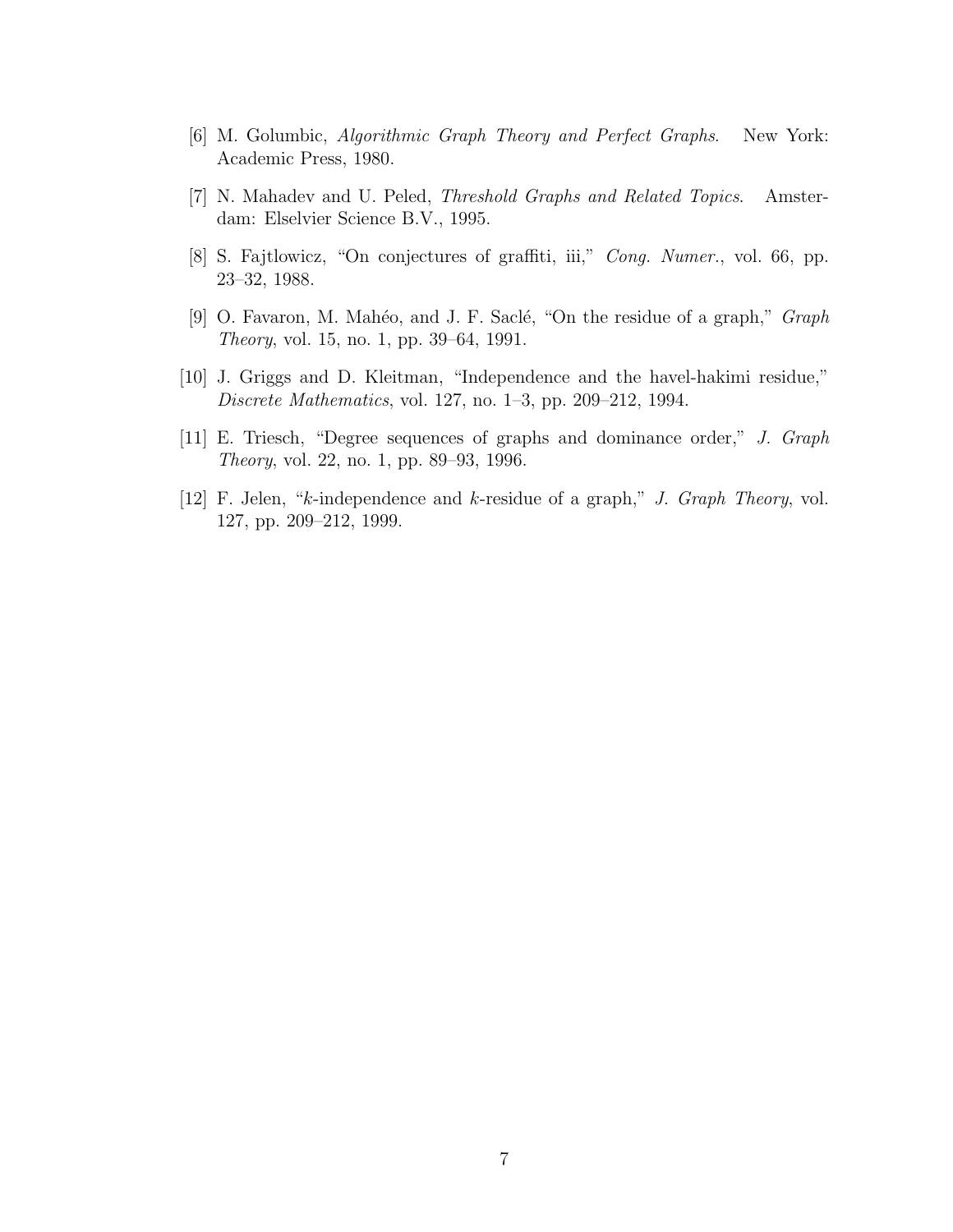#### CHAPTER 2

#### <span id="page-15-0"></span>Graphs in which the Maxine heuristic produces a maximum independent set

Benjamin Lantz Department of Mathematics University of Rhode Island Kingston, RI 02881

This manuscript was submitted to Graphs and Combinatorics on October 10, 2019.

Keywords: degree sequence, Havel-Hakimi Algorithm, Havel-Hakimi residue, Maxine heuristic, independence number

AMS 2010 Mathematics Subject Classification: 05C35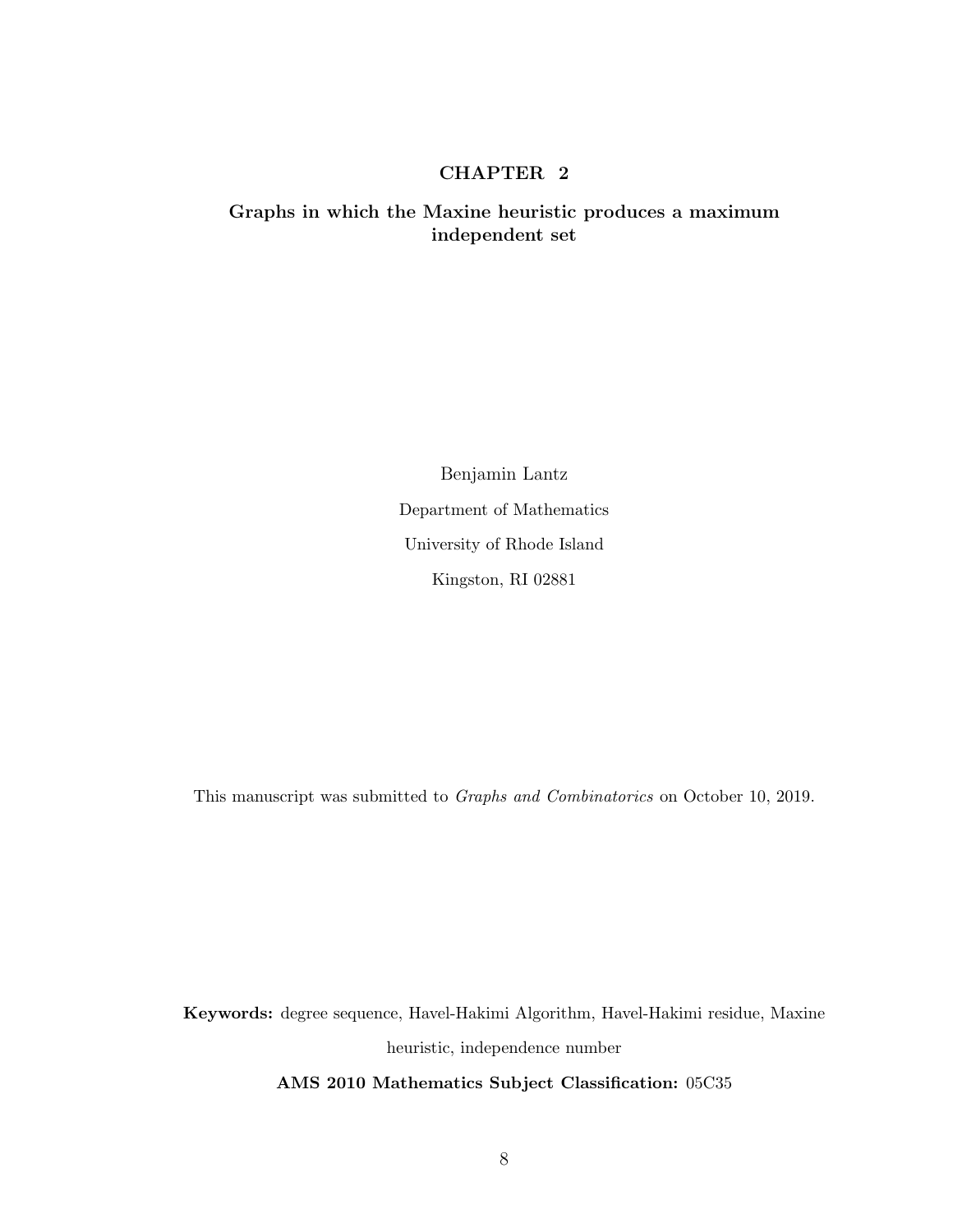Abstract. The residue of a graph is the number of zeros left after iteratively applying the Havel-Hakimi algorithm to its degree sequence. Favaron, Mah´eo, and Saclé showed that the residue is a lower bound on the independence number. The Maxine heuristic reduces a graph to an independent set of size  $M$ . It has been shown that given a graph  $G, M$  is bounded between the independence number and the residue of a graph for any application of the Maxine heuristic. We improve upon a forbidden subgraph classification of graphs such that  $M$  is equal to the independence number given by Barrus and Molnar in 2015.

#### <span id="page-16-0"></span>2.1 Introduction

We will be considering simple graphs and we will let  $N(v)$  represent the neighborhood of a vertex v in a graph, and let  $u \sim v$  represent that u and v are adjacent in the graph. For such a graph G and subset of vertices U in the graph, let  $G[U]$ be the induced subgraph on the set U. For a set of graphs  $S$ , a graph G is said to be S-free, if no graph in S appear as an induced subgraph in  $G$ .

Given a degree sequence  $d = (d_1, d_2, \ldots, d_n)$ , an iterative step in the Havel-Hakimi algorithm, developed independently by Havel [\[1\]](#page-28-1) and Hakimi [\[2\]](#page-28-2), reduces d to  $H(d) = (d_2-1, d_3-1, \ldots, d_{d_1+1}-1, d_{d_1+2}, \ldots, d_n)$ . After reordering the terms to be non-increasing, the algorithm iterates until no positive entries are present. The algorithm arose to determine when an integer sequence is graphic: that is a list of integers d is graphic if and only if the Havel Hakimi algorithm terminates in a list of zeros. The number of these zeros is said to be the residue of the degree sequence, and the residue of a graph  $G$ , denoted  $R(G)$ , is the residue of the degree sequence of G. The residue is of interest because of its connection to the independence number of a graph,  $\alpha(G)$ . In 1988, the conjecture-making computer program Graffiti [\[3\]](#page-28-3) proposed the following theorem,

**Theorem 5** ([\[4\]](#page-28-4)). For every graph  $G$ ,  $R(G) \leq \alpha(G)$ .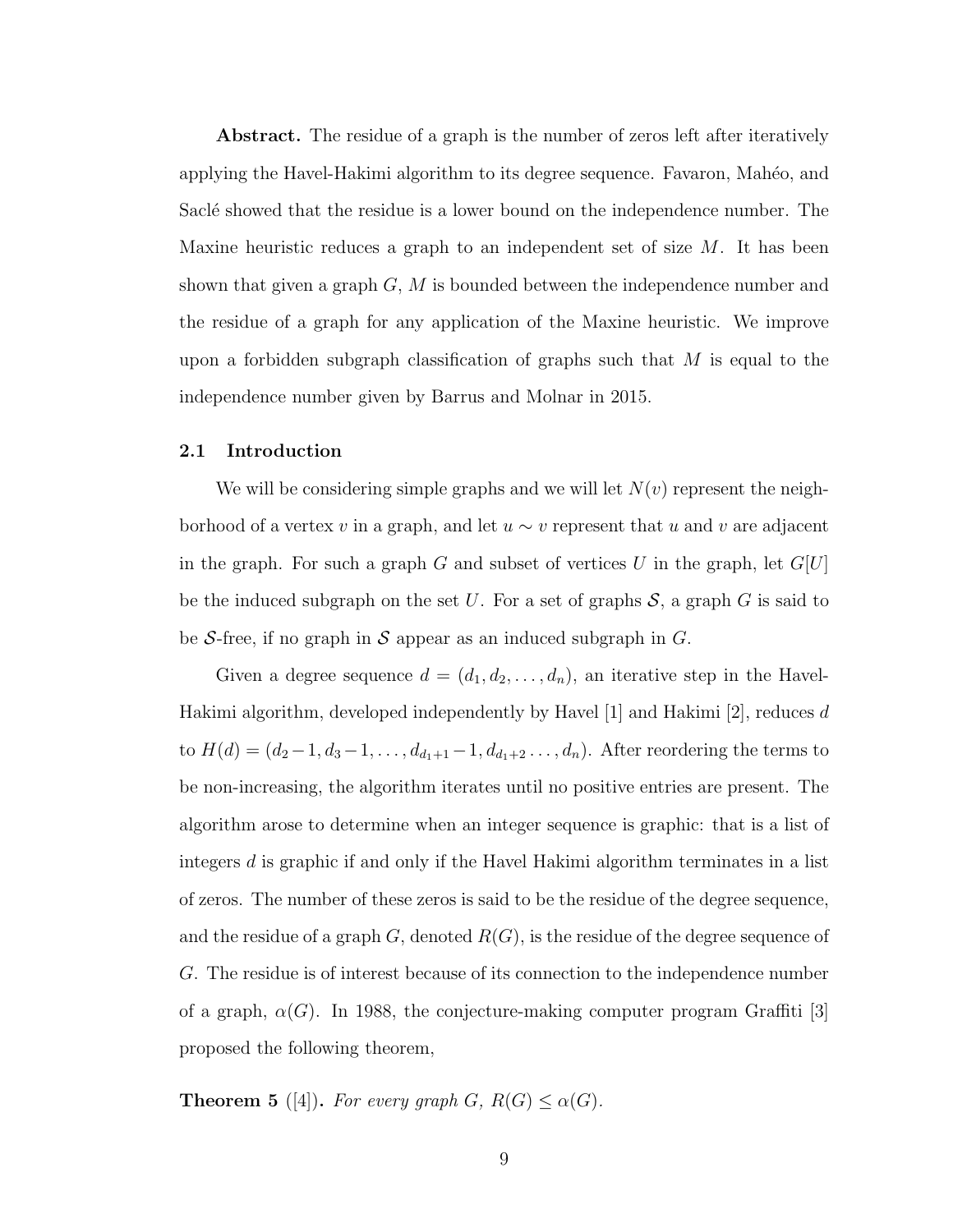This result was proven by Favaron et al. in 1991 and improved upon by Griggs and Kleitman [\[5\]](#page-28-5), Triesch [\[6\]](#page-28-6), and Jelen [\[7\]](#page-28-7) in the 1990's. Determining the independence number is NP-hard [\[8\]](#page-28-8), but since it takes only  $O(E)$  steps to determine the residue where  $E$  is the number of edges in a graph, it is of interest to know how well  $R(G)$  approximates  $\alpha(G)$  and when the bound is realized.

To further illustrate the relationship between the residue and the independence number, we can consider the Maxine heuristic, which is the process of iteratively deleting vertices of maximum degree until an independent set of vertices is realized  $[5]$ . We will call M the size of the independent set achieved by the Maxine heuristic and note that this is clearly a lower bound on the independence number. Note that the heuristic depends on our choice of deleted vertices and M can vary accordingly. It was shown by Griggs and Kleitman [\[5\]](#page-28-5) that

**Theorem 6** ([\[5\]](#page-28-5)). If M is the size of the independent set produced by any application of the Maxine heuristic for a graph G, then  $R(G) \leq M \leq \alpha(G)$ .

Thus if  $R(G) = \alpha(G)$  for some G, then every application of the Maxine heuristic must achieve a maximum independent set.

A vertex in a graph is said to have the Havel-Hakimi property if it is of maximum degree and its neighbors are of maximal degree, i.e. the deletion of said vertex corresponds to the reduction in the degree sequence by one step of the Havel-Hakimi algorithm. Not every graph has a vertex with this property, but every degree sequence has a realization that has such a vertex [\[9\]](#page-28-9). If at each step of the Maxine heuristic, a vertex with the Havel-Hakimi property is deleted, then  $R(G) = M$ . To find when  $M = \alpha(G)$  we will consider graphs with certain conditions.

A vertex  $v$  in a non-empty graph  $G$  is said to have maximum degreeindependence conditions (or MDI conditions) if it is has maximum degree and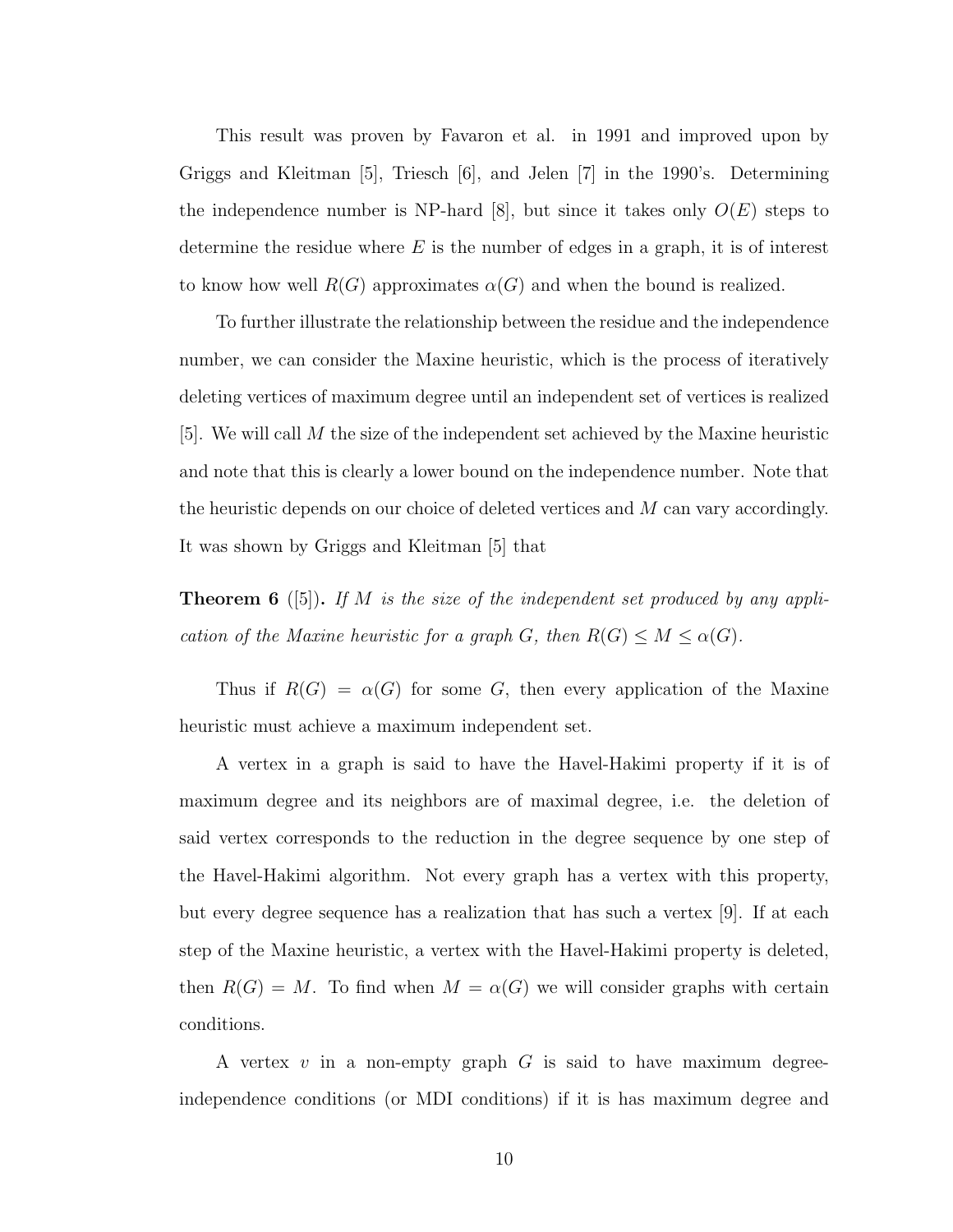is a part of every maximum independent set. Also we will say that a non-empty graph G has maximum degree-independence conditions (or MDI conditions), if there exists a vertex  $v \in V(G)$  that has MDI conditions.

In 2016, Barrus and Molnar found that if a vertex  $v$  in  $G$  has MDI conditions, then  $G$  must contain an induced subgraph of  $C_4$  (the cycle on 4 vertices) containing v or an induced subgraph of  $P_5$  (the path on 5 vertices) with v as the center vertex [\[10\]](#page-28-10). From this it can be quickly shown that

<span id="page-18-1"></span>**Theorem 7** ([\[10\]](#page-28-10)). The Maxine heuristic always produces a maximum independent set when applied to a  $\{C_4, P_5\}$ -free graph.

#### <span id="page-18-0"></span>2.2 Preliminary lemmas

We will work to strengthen Theorem [7](#page-18-1) by examining the case where  $v$  with MDI conditions is in an induced copy of  $C_4$ , since  $C_4$  does not have MDI conditions itself. Since we will only strengthen the condition on  $C_4$ , we will assume that all graphs considered have no subgraph isomorphic to  $P_5$  in which the center vertex has MDI conditions. We will call a graph  $P_5^*$ -free when referring to the condition that the center vertex must have MDI conditions, as we will not restrict the existence of an induced  $P_5$  in general. We will allude to the aforementioned MDI conditions as the maximum degree condition and independence condition separately. To start, we will prove a few lemmas to reduce our search of induced subgraphs needed to strengthen the  $C_4$  condition.

<span id="page-18-2"></span>**Lemma 1.** If  $v \in V(G)$  has MDI conditions and is a part of more than one maximum independent set, then there is a nonempty induced subgraph of G in which v also has MDI conditions and there is only one maximum independent set.

*Proof.* Let v belong to maximum independent sets  $I_1, I_2, ..., I_n$ . Then we can consider the subgraph induced by deleting  $\bigcup_{i=2}^{n} I_i \setminus I_1$ . Because v is of maximum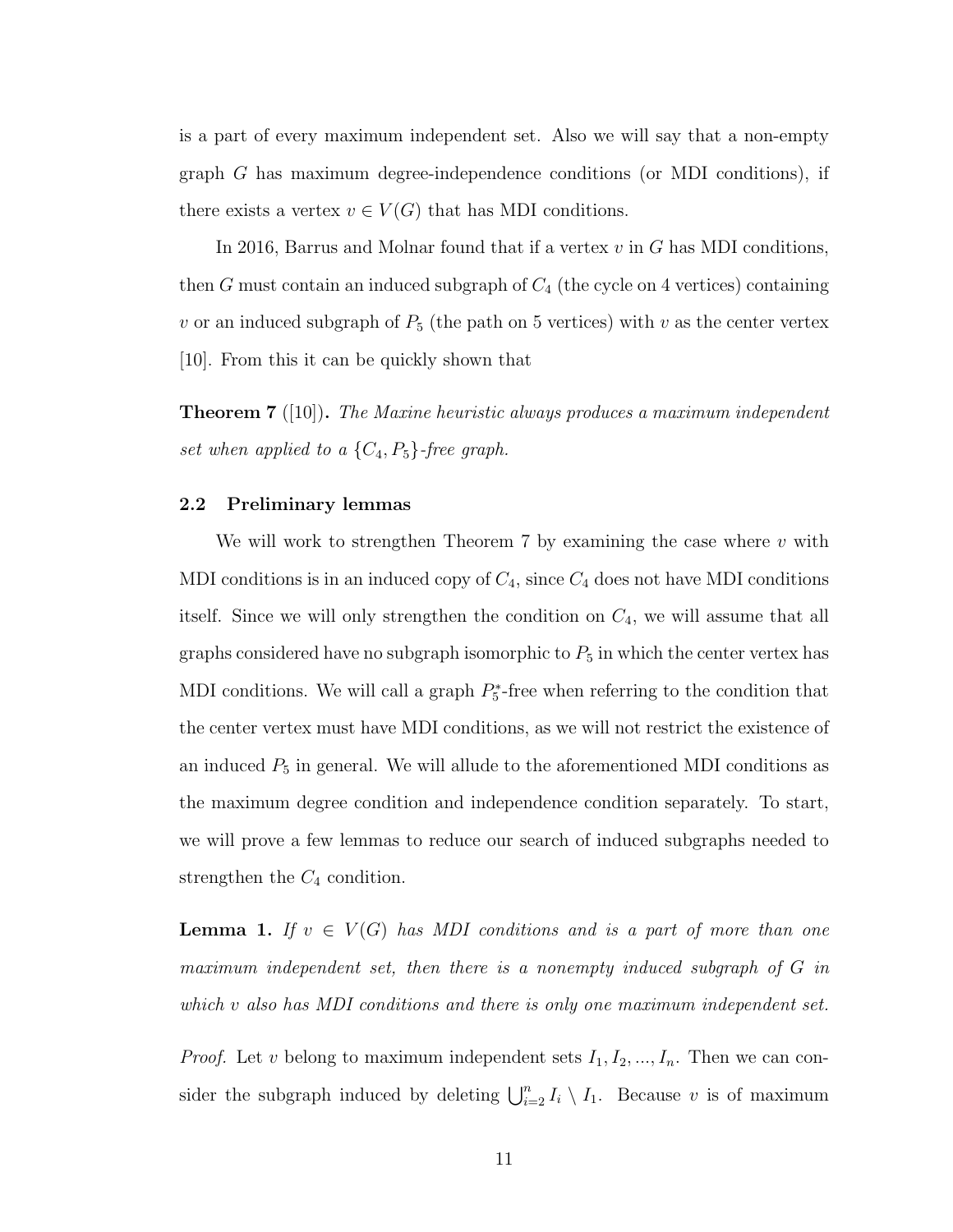degree in G and G is nonempty, v must have a neighbor in  $G$ , and since no vertices adjacent to v were deleted, v still has a neighbor and hence  $G \setminus \bigcup_{i=2}^n I_i \setminus I_1$  is nonempty as well. Furthermore, the maximum degree condition is not violated since none of the deleted edges were adjacent to  $v$ , and there is exactly one maximum independent set in the induced subgraph.  $\Box$ 

Because of Lemma [1,](#page-18-2) we will now only consider a graph G with one maximum independent set I including a vertex  $v$  such that  $v$  has MDI conditions.

<span id="page-19-0"></span>**Lemma 2.** Let G have MDI conditions and let x be a vertex such that  $x \notin N(v) \cup I$ where I is the lone maximum independent set. Then  $G \setminus \{x\}$  has MDI conditions as well.

*Proof.* Deleting x does not change the degree of v and thus the maximum degree condition is unaffected. Furthermore, since  $x$  is not in  $I$ , the independent set is unaffected as well. Thus v still has MDI conditions in  $G \setminus \{x\}$ .  $\Box$ 

If  $\alpha(G) = 1$ , G must be a complete set of vertices, and if there is only one maximum independent set, then G must be an isolated vertex. Furthermore, if  $\alpha(G) = 2$  with unique maximum independent set  $\{u, v\}$ , then  $N(v) = N(u)$  must form a clique and thus every element of  $N(v)$  must have strictly larger degree than both  $u$  and  $v$ . Since we require some element of the maximum independent set to have maximum degree,  $N(v)$  must be empty and G must be the graph of two isolated vertices. Hence, if G has MDI conditions and  $\alpha(G) \leq 2$ , then every application of the Maxine heuristic vacuously produces a set of size  $\alpha$ .

Thus we will now assume that the size of I is 3 and that  $I = \{u, v, w\}$  where v is the vertex with MDI conditions and  $I' = I \setminus \{v\}$ . Note that if  $x \in N(v)$ where v has MDI conditions and x is not adjacent to any other element in  $I$ , the maximum independent set, then we have another maximum independent set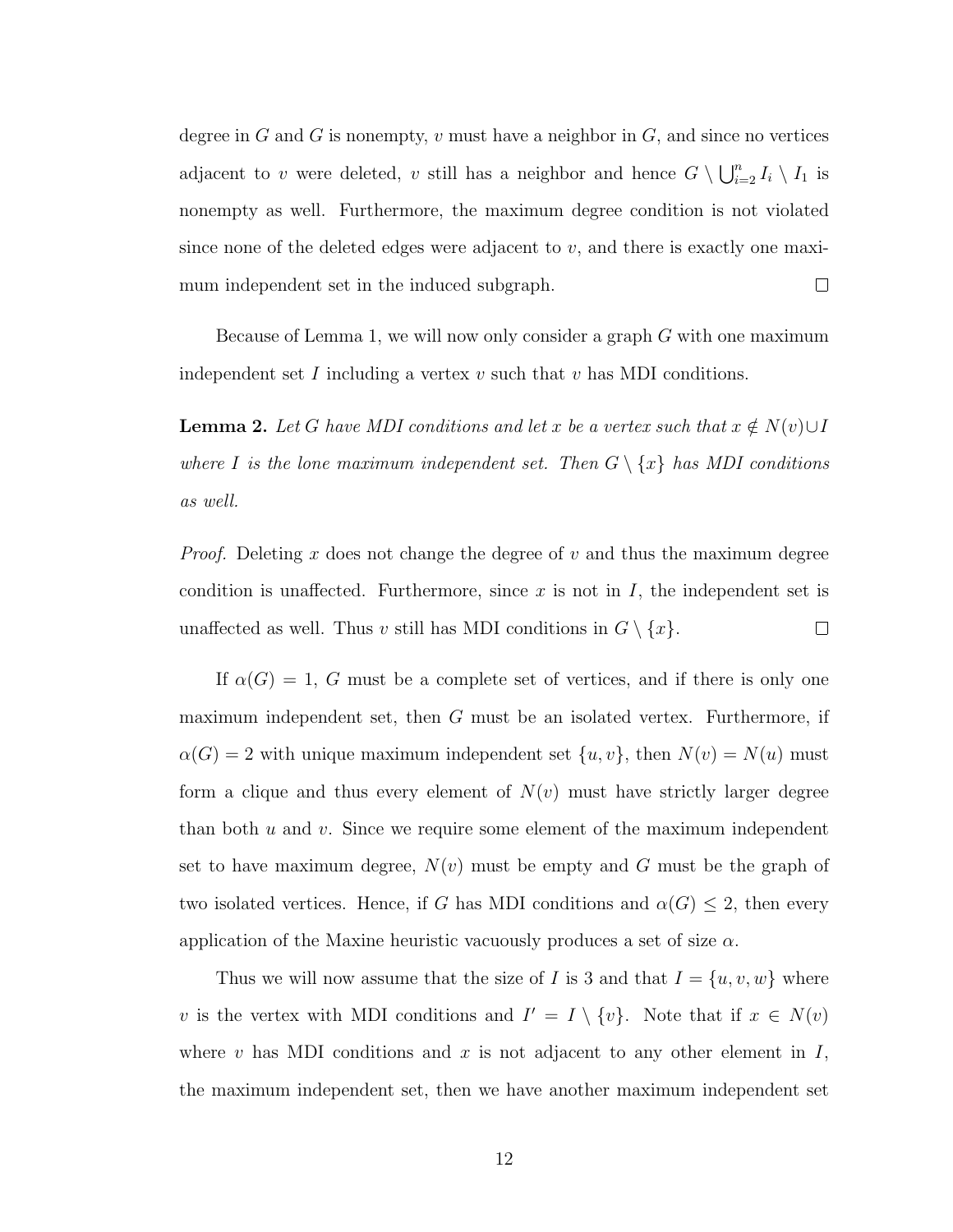$(I \setminus \{v\}) \cup \{x\}.$  Thus, in considering an induced subgraph of G of minimal size with MDI conditions and same independence number of  $G$ , we only need to consider the vertices in  $N(v) \cup I$  having neighbords in I'. We will then partition  $N(v)$ into three sets:  $Q_u$ ,  $Q_w$ , and N. Let  $Q_u$  and  $Q_w$  be the sets of vertices in  $N(v)$ whose neighbors in I' are only u and w respectively. We will call  $Q = Q_u \cup Q_w$ . Let N be the set of vertices in  $N(v)$  that are adjacent to both u and w. Since the independence number of  $G$  must be 3 and  $I$  is the unique independent set of size 3, we have that  $Q_u$  and  $Q_w$  must have independence number at most 1; hence  $Q_u$  and  $Q_w$  are cliques, since otherwise there would exist another independent set of size 3. Similarly, N must have independence number at most 2. Then since G must be  $P_5^*$ -free, we have that Q must form a clique as every vertex in  $Q_u$  must dominate  $Q_w$  and vice versa as otherwise there exists  $q_u \in Q_u$  and  $q_w \in Q_w$  non-adjacent; hence  $\{u, q_u, v, q_w, w\}$  induce  $P_5$  with v as the center vertex. In Figure [3,](#page-20-1) the sets  $Q_u$ ,  $Q_w$ , and N are diagrammed, with a bold line signifying that all possible adjacencies are present.

<span id="page-20-1"></span>

Figure 3: The Q and N sets with independent set  $\{v, u, w\}$ 

#### <span id="page-20-2"></span><span id="page-20-0"></span>2.3 The case with independence number equal to 3

**Theorem 8.** Let G have MDI conditions with  $\alpha(G) = 3$ . Then G has at least one of the following induced subgraphs where  $Q'$  is a subset of  $Q$  and  $N'$  a subset of  $N$ :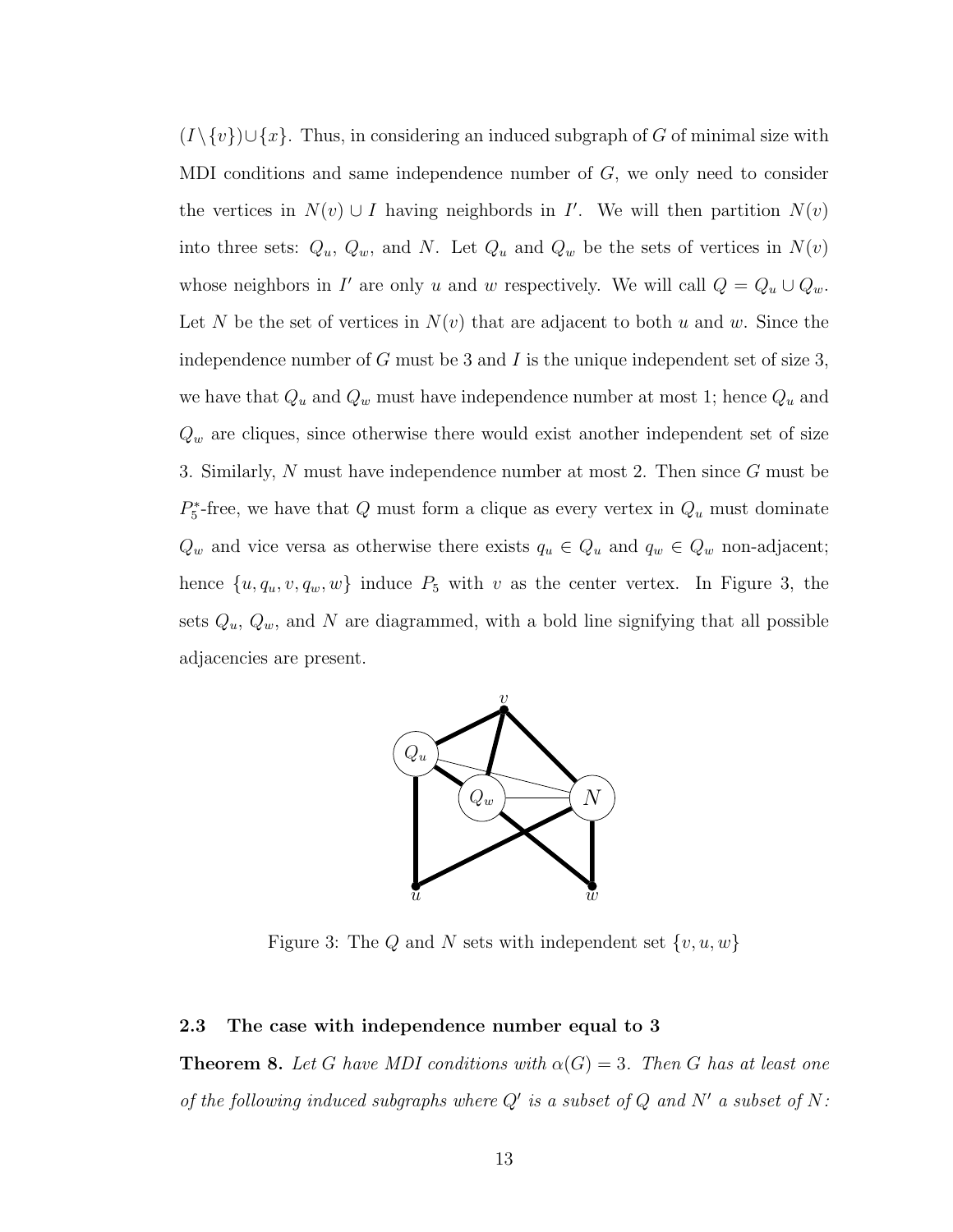- 1.  $|Q'| = 0, G[N'] \cong \overline{C_n}.$
- 2.  $|Q'| = 1, G[N' \cup Q'] \cong \overline{C_n}.$
- 3.  $|Q'| = 2$ ,  $G[N' \cup Q'] \cong \overline{P_n}$  where the elements of Q are the endpoints of  $P_n$ in the complement.

*Proof.* We will first consider the case where  $|Q| = 0$ . First note that if  $|N| = 0$ , then  $N(v)$  is empty and G is only the independent set and we have a contradiction as G has MDI conditions and thus must be nonempty. Thus we will assume that  $N$  is non-empty. We have that every vertex in  $N$  has at least two non-neighbors in N as  $Q$  is empty and every vertex in N is also adjacent to  $u, v$ , and  $w$ , otherwise  $v$ would not have maximum degree as  $N(v) = N \cup Q$ . Since the degree of every vertex in  $N<sup>c</sup>$  must be at least 2, there must exist a cycle in the complement. Consider a smallest cycle complement, and label its vertices  $x_0, \ldots, x_{m-1}$  where  $x_i$  is nonadjacent to both  $x_{i+1}$  and  $x_{i-1}$  with indices given modulo m. If there exists an  $x_i$ that does not dominate the rest of the cycle complement, then we have a smaller cycle complement which is a contradiction. Thus we have that  $x_i$  dominates the rest of the cycle complement for every i and thus we have  $G[N'] \cong \overline{C_m}$  where N' is the vertex set of the cycle complement.

We will next consider the case where  $|Q| = 1$ . We will call q the lone vertex in Q. If  $|N| = 0$ , then q has larger degree than v, which is a contradiction so we will assume that  $N$  is non-empty. Note that every vertex in  $N$  has to have at least 2 non-neighbors in  $N \cup Q$  otherwise v is not of maximum degree, as every vertex in N is also adjacent to u, v, and w. If q dominates N then  $deg(q) > deg(v)$ which is a contradiction. Thus there exists a non-neighbor of  $q$  in  $N$ ; call it  $x_0$ , and call the other guaranteed non-neighbor of  $x_0$ ,  $x_1$ . Similarly,  $x_1$  is guaranteed to have another non-neighbor in  $N \cup Q$  as  $x_1 \in N$  and must have at least two nonneighbors in  $N \cup Q$ . If this other non-neighbor is q then we have that  $\{q, x_0, x_1\}$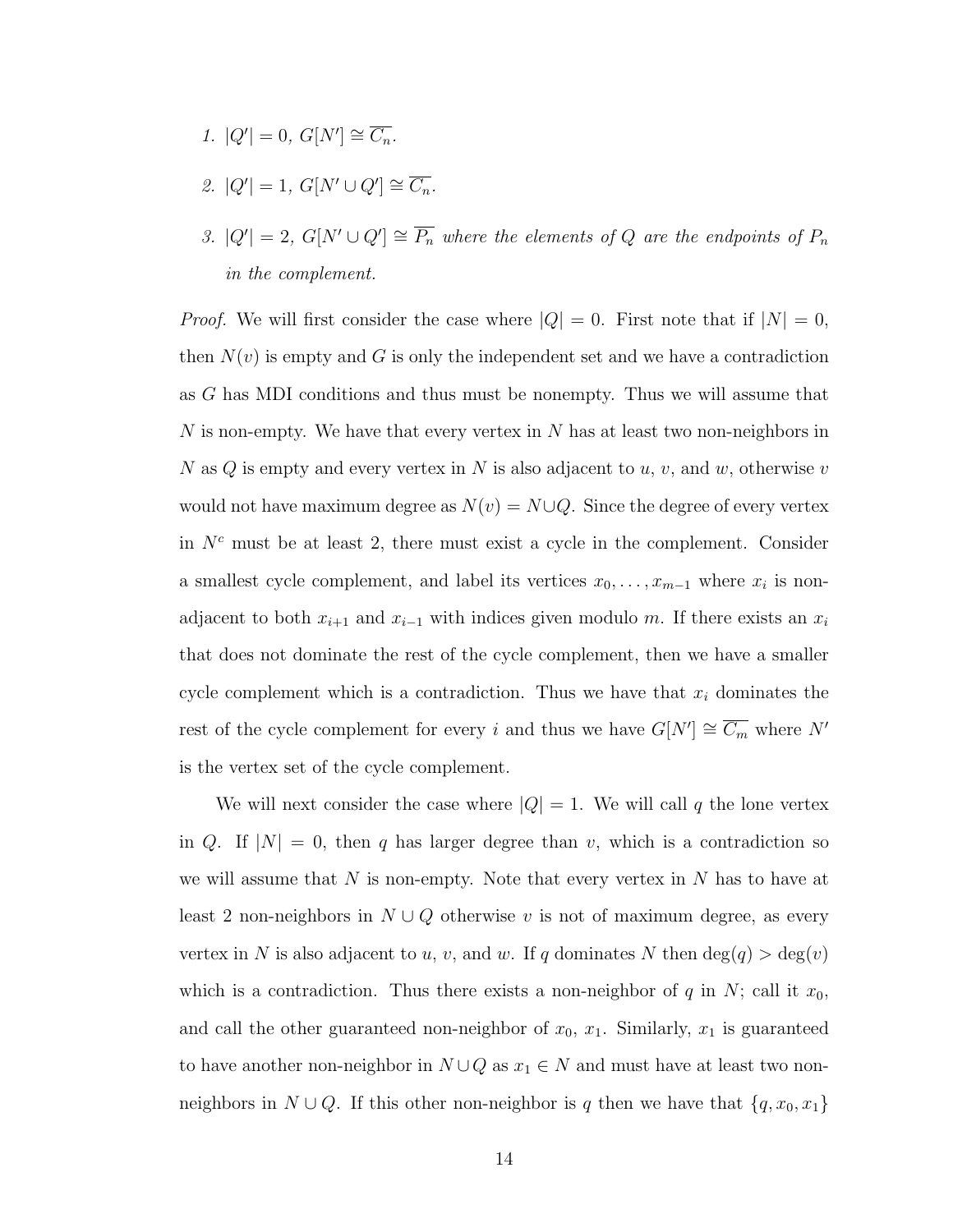induce  $\overline{C_3}$  and we are done. Thus we will assume that the other non-neighbor is in N, call it  $x_2$ . Inductively this creates a sequence of non-neighbors in N,  $\{x_i\}$ , as each  $x_i$  must be adjacent to q otherwise we are done as  $\overline{C_{i+1}}$  is induced on  $\{q, x_1, \ldots, x_i\}$ . Furthermore each  $x_i$  must be adjacent to  $\{x_0, \ldots, x_{i-2}\}$  otherwise we have an induced copy of  $\overline{C_n}$  in N for some n. Since we have a finite graph, this sequence must terminate at  $x_m$  for some  $m$ , and thus we have that  $x_m$  must be non-adjacent to either q or some vertex in  $\{x_0, \ldots, x_{m-2}\}$  giving the result.

Finally we will show the result if  $|Q| \geq 2$ . We will proceed by induction on the size of Q. We will now consider the base case where  $|Q| = 2$ , calling the two vertices  $q_1, q_2$ . Note that  $q_1 \sim q_2$  as Q forms a clique. Similar to the case  $|Q| = 1$ , if N is empty then  $q_1$  has strictly larger degree than v which is a contradiction. Thus we will assume that  $N$  is non-empty. Each of the vertices in  $Q$  has at least one non-neighbor in  $N$ ; if they have the same non-neighbor then those three vertices induce the desired  $\overline{P_3}$  and we are done. Thus we will assume that they have different non-neighbors, call them  $x_1$  and  $x_2$  respectively. If  $x_1 \nsim x_2$ , then the four vertices induce the desired  $\overline{P_4}$  and we are done, so assume that  $x_1 \sim x_2$ . Each of these vertices has another non-neighbor in  $N$ ; if they share a non-neighbor then the five vertices induce the desired  $\overline{P_5}$ , so assume that  $x_1$  and  $x_2$  have different non-neighbors call them  $x_3$  and  $x_4$  respectively. Inductively, we have that the pair of vertices  $x_{2i+1}, x_{2i+2}$  are the new non-neighbors of  $x_{2i-1}$  and  $x_{2i}$ . Note that  $x_{2i+1}$ and  $x_{2i+2}$  must be adjacent to  $q_1$  and  $q_2$  respectively otherwise there is an induced complement of a cycle and we are done. Furthermore  $x_{2i+1}$  must be adjacent to each  $x_j$  for j odd and at most  $2i-3$  and  $x_{2i+2}$  must be adjacent to each  $x_j$  for j even and at most  $2i-2$ , otherwise we have an induced complement of a cycle in N. Then  $x_{2i+1}$  must be adjacent to each  $x_j$  for j odd, and  $x_{2i+2}$  must be adjacent to each  $x_j$  for j even, otherwise we have the desired induced complement of a path.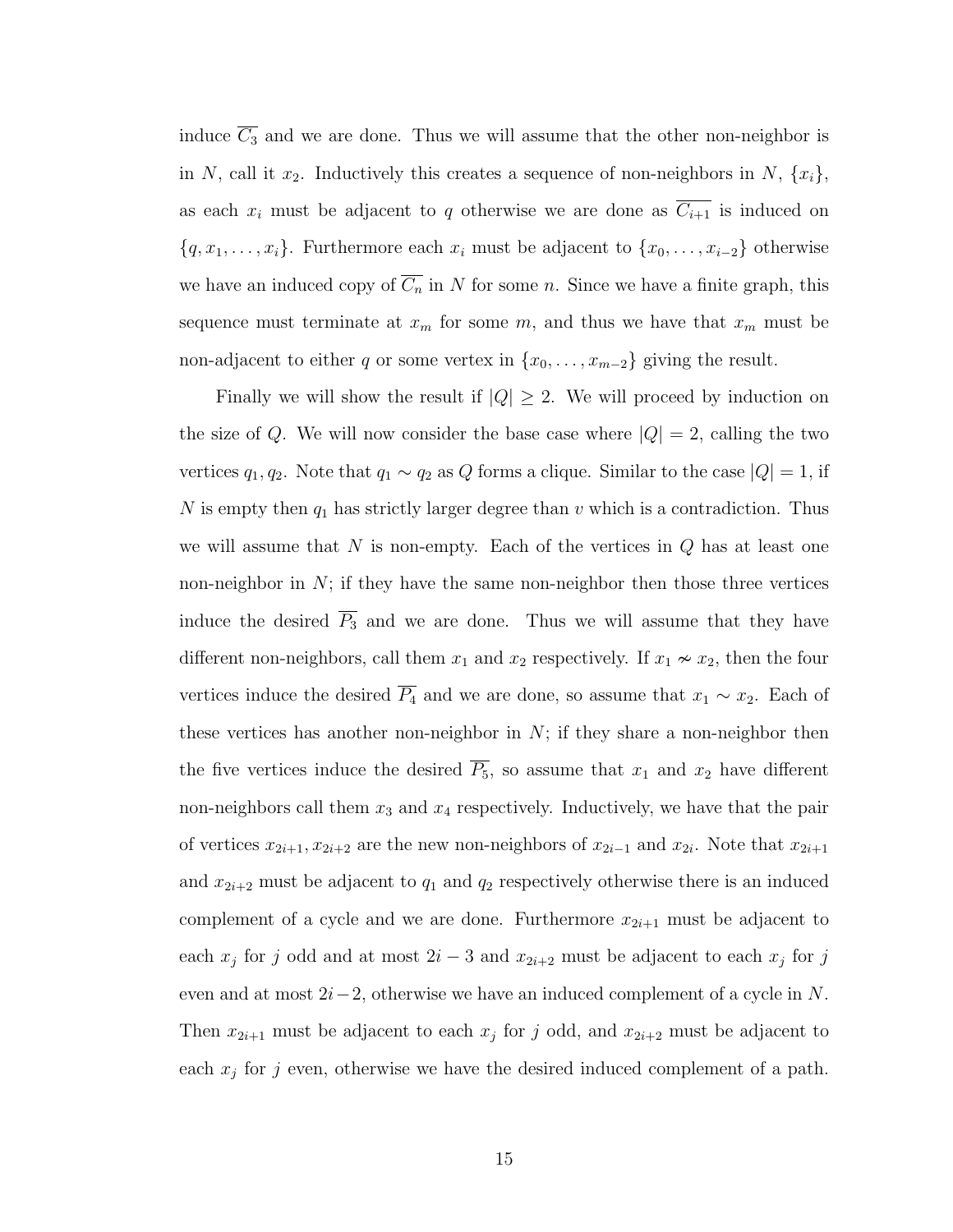We thus have that both  $x_{2i+1}$  and  $x_{2i+2}$  must have another non-neighbor in N. Since we have a finite graph, this process must terminate in either odd indexed or even indexed x's containing a cycle complement, or there being an edge from some vertex  $x_{2j+1}$  to some vertex  $x_{2k}$  which yields a path-complement hence yielding the result.

We will now show that if  $|Q| > 2$ , G has one of the desired induced subgraphs above. We will proceed by induction on  $|Q|$ , noting that the base case of  $|Q| = 2$ is done above. Assume the result is true for  $|Q| < k$  and consider the case with  $|Q| = k$ . We will label the vertices of  $Q, \{q_1, q_2, \ldots, q_k\}$ . Each of these has a nonneighbor in N, call it  $x_i$  for each  $q_i$ . Note that these are distinct otherwise we have an induced copy of  $\overline{P_3}$  with two elements of Q has endpoints in the complement. Furthermore  $q_i \sim x_j$  for all  $i \neq j$  as otherwise we have an induced  $P_4$ . Then there exists another non-neighbor of  $x_1$  in N, call it  $y_1$ . We have that

- $y_1 \sim q_1$ , otherwise  $\{q_1, x_1, y_1\}$  induce  $\overline{C_3}$ .
- $y_1 \sim q_j$  for all  $j > 1$  otherwise  $\{q_1, x_1, y_1, q_j\}$  induce  $P_4$ .
- $y_1 \sim x_j$  for all  $j > 1$ , otherwise  $\{q_1, x_1, y_1, x_j, q_j\}$  induce  $\overline{P_5}$ .

We then have that  $y_1$  must have another non-neighbor in N, call it  $y_2$ . Inductively let  $y_k$  be the other non-neighbor of  $y_{k-1}$  where each  $y_i$  for  $1 \leq i \leq k$ dominates all preceding vertices except  $y_{i-1}$ . Then we have that

- $y_k \sim q_1$ , otherwise  $\{q_1, x_1, y_1, \ldots, y_k\}$  induce  $\overline{C_{k+2}}$ .
- $y_k \sim q_j$  for all  $j > 1$ , otherwise  $\{q_1, x_1, y_1, \ldots, y_k, q_j\}$  induce  $P_{k+3}$ .
- $y_k \sim x_1$ , otherwise  $\{x_1, y_1, \ldots, y_k\}$  induce  $\overline{C_{k+1}}$ .
- $y_k \sim x_j$  for all  $j > 1$ , otherwise  $\{q_1, x_1, y_1, \ldots, y_k, x_j, q_j\}$  induce  $P_{k+4}$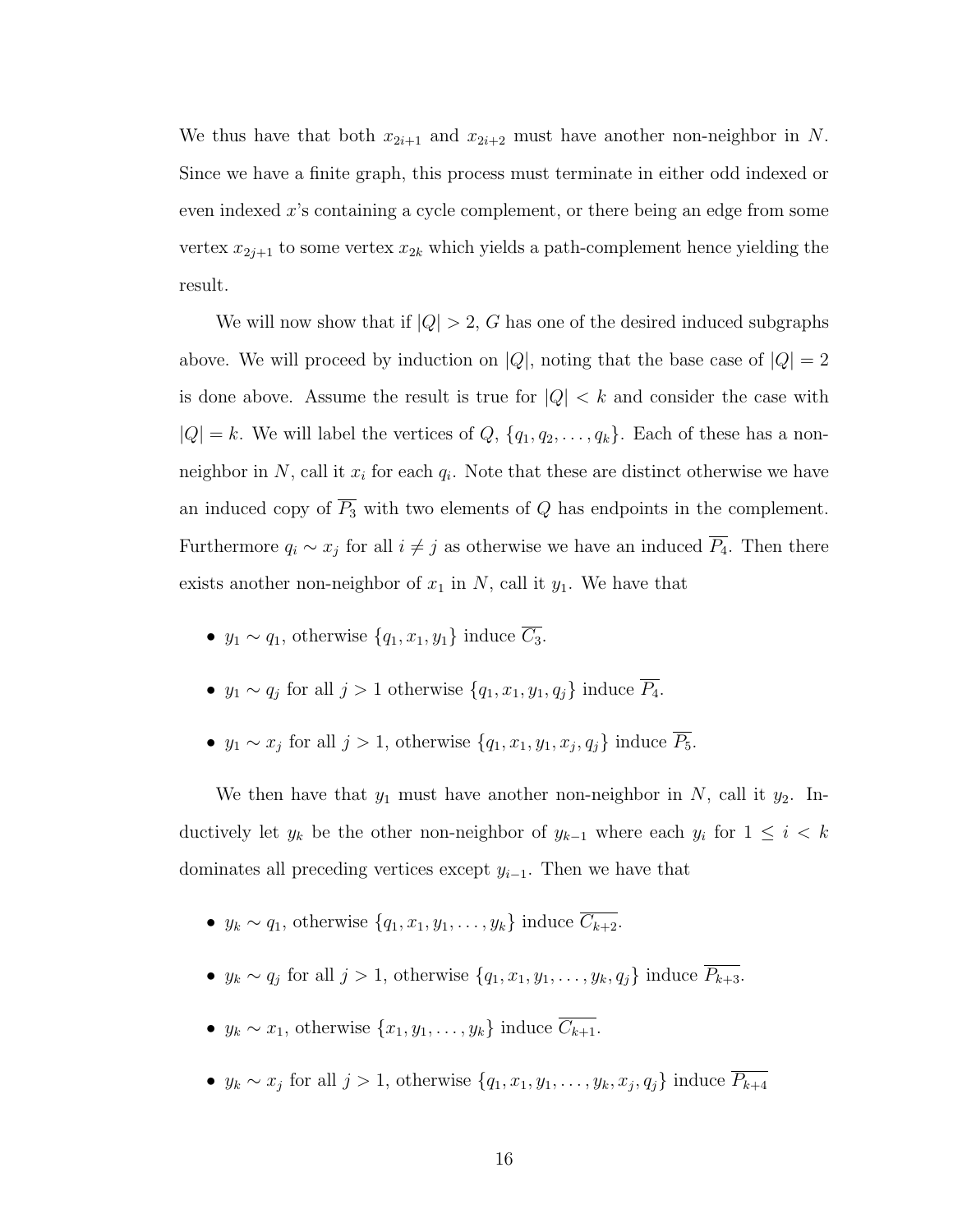•  $y_k \sim y_i$  for all  $i < k$  otherwise inductively there is an induced complement of a cycle.

Thus  $y_k$  has another non-neighbor in N. Since our graph is finite, this process must terminate and the result holds.

 $\Box$ 

#### <span id="page-24-0"></span>2.4 The case with independence number greater than 3

We will now extend the result to graphs with independence number greater than 3. In this section we will refer to  $Q$  as the set of vertices adjacent to  $v$  and exactly one other element of the maximum independent set. Furthermore, we will refer to N as the set of vertices adjacent to v and exactly 2 other vertices of the maximum independent set.

**Theorem 9.** Let G have MDI conditions with  $\alpha(G) = k$  such that  $k > 3$ . Then the result from Theorem [8](#page-20-2) holds as well. Namely that, G has at least one of the following induced subgraphs where  $Q'$  is a subset of  $Q$  and  $N'$  a subset of  $N$ :

- 1.  $|Q'| = 0, G[N'] \cong \overline{C_n}.$
- 2.  $|Q'| = 1, G[N' \cup Q'] \cong \overline{C_n}.$
- 3.  $|Q'| = 2$ ,  $G[N' \cup Q'] \cong \overline{P_n}$  where the elements of Q are the endpoints of  $P_n$ in the complement.

Proof. We will assume the contrary, that there exists such a graph without the desired induced subgraphs and derive a contradiction.

From Lemma [1](#page-18-2) we have that  $G$  has one maximum independent set with  $v$ a vertex with MDI conditions. First call I the lone independent set, and  $I' =$  $I \setminus \{v\}$ . Furthermore, we will say that  $A \subseteq N(v)$  induces H on  $G_{i,j}$  to mean that  $H = G[\{v, A, i, j\}],$  where  $i, j$  are elements of I'. Then call  $Q_i \subseteq N(v)$  the set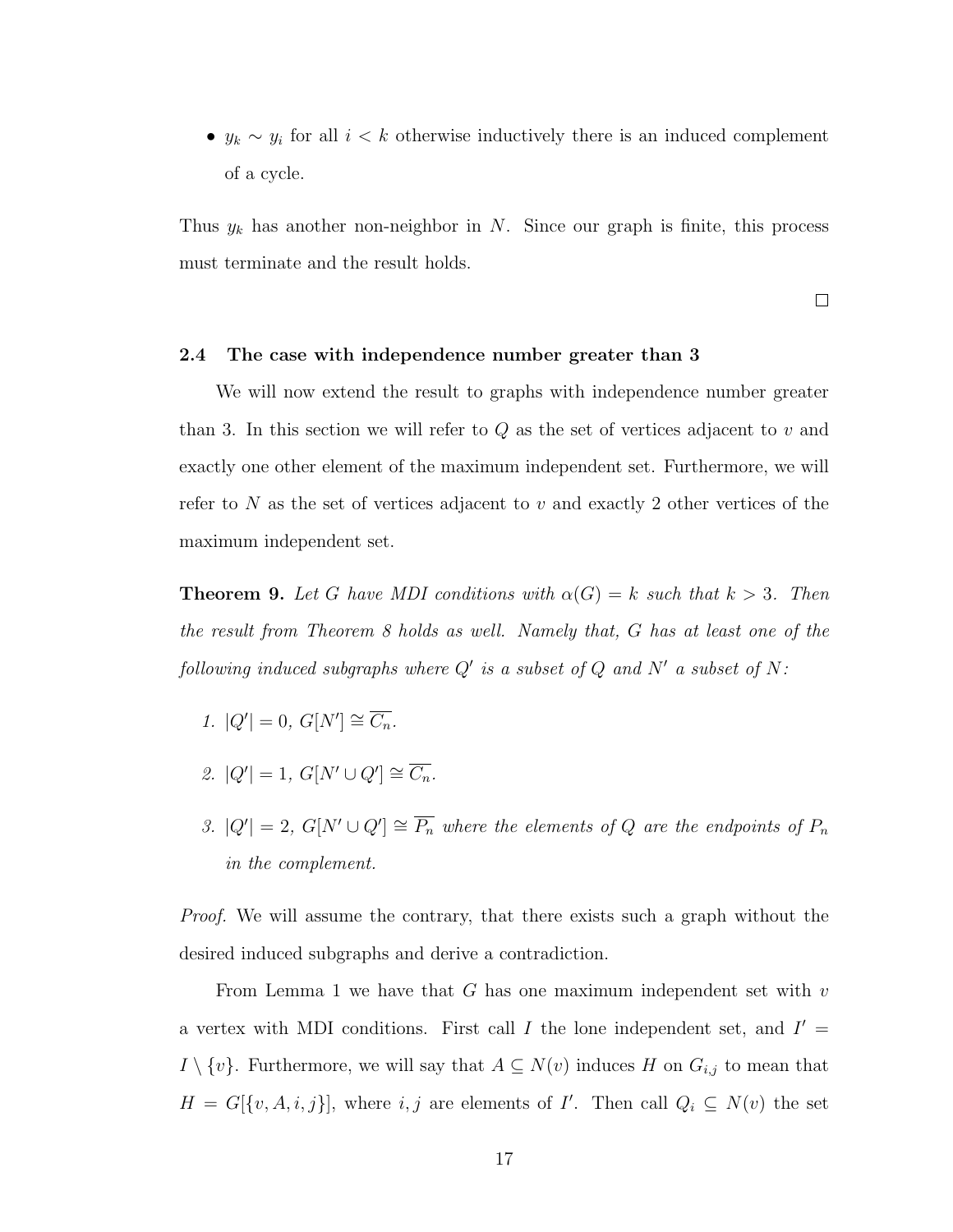of vertices that are adjacent to exactly i members of  $I'$ . Then  $\{Q_i\}_{i=1}^{k-1}$  partitions  $N(v)$ , using Lemma [2.](#page-19-0) Also note that in order for G to have MDI conditions, every vertex in  $Q_i$  must have at least i non-neighbors in  $N(v)$ , otherwise v would not have maximum degree. To show the desired induced subgraphs and derive a contradiction we need to show that a subset  $A \subseteq N(v)$  induces  $\overline{C_n}$  or  $\overline{P_n}$  in  $G_{i,j}$ for some  $i, j \in I'$ . We will first show that  $Q_{k-1}$  must be empty.

Let  $q \in Q_{k-1}$ . We will show that q must have at most one non-neighbor in  $N(v) \setminus Q_{k-1}$ . Suppose that q has two such non-neighbors: x and y.

First suppose  $x \sim y$ . If x and y have distinct neighbors in I', call them u and w respectively, such that  $x \nsim w$  and  $y \nsim u$ , then  $\{q, x, y\}$  induce  $\overline{P_3}$  in  $G_{u,w}$ . Otherwise, without loss of generality,  $(N(x) \cap I') \subseteq (N(y) \cap I')$ , and we must have that  $N(x) \cap I'$  is non-empty, so it contains an element u, and there exists  $w \in I' \setminus N(y)$  since  $y \notin Q_{k-1}$ . We then have that, again,  $\{q, x, y\}$  induce  $\overline{P_3}$  in  $G_{u,w}.$ 

Then suppose that  $x \nsim y$ . We must have that x and y cannot each have a neighbor in  $I'$  (say  $a$  and  $b$  respectively) to which the other is non-adjacent, as otherwise  $\{x, v, y, a, b\}$  would induce  $P_5^*$ . Then x and y share a neighbor in I', call it u and note that both  $x, y$  cannot belong to  $Q_1$ , as  $Q_1$  forms a clique. Thus, without loss of generality, we can say that  $y$  has another neighbor,  $w$ , in  $I'$ , and thus  $\{q, x, y\}$  induce  $\overline{C_3}$  in  $G_{u,w}$ .

We thus have that, for each  $q \in Q_{k-1}$ , q must have at most one non-neighbor in  $N(v) \setminus Q_{k-1}$ , and thus must have at least 2 non-neighbors in  $Q_{k-1}$ . As in the proof of Theorem [8,](#page-20-2) we can arrange a smallest cycle complement of non-neighbors and thus we have an induced  $\overline{C_n}$  in  $G_{u,w}$  where  $u, w$  are some two members of  $I'$ . This is a contradiction, and thus  $Q_{k-1}$  must be empty.

We will then proceed by induction to show that  $Q_i$  is empty for  $3 \leq i \leq k-1$ .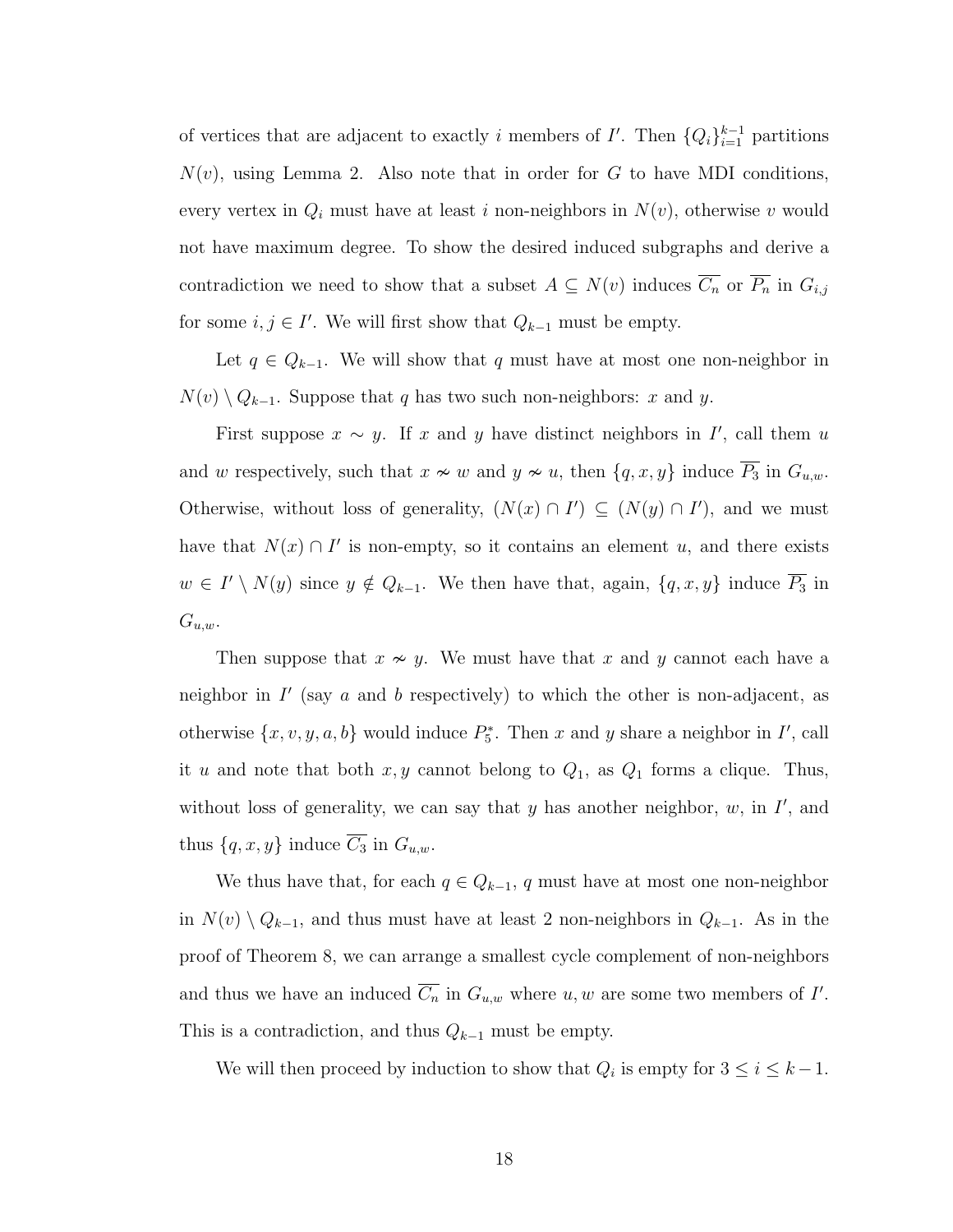We will assume that  $Q_i$  is empty for all  $i > \ell$ , and we will show that  $Q_\ell$  is empty as well.

Let  $q \in Q_\ell$ , and assume that q has two non-neighbors in  $N(v) \setminus Q_\ell$ , call them x and y. If any pair of  $\{x, y, q\}$  have distinct neighbors in I' not adjacent to the other vertex, then we have an induced  $P_5^*$ , as seen above. Thus we must have that, without loss of generality,  $(N(x) \cap I') \subseteq (N(y) \cap I')$ , and since q has the most neighbors in  $I'$ ,  $(N(y) \cap I') \subseteq (N(q) \cap I')$ . Then we argue, in the same way as in the base case of  $Q_{k-1}$ , that q can only have at most one non-neighbor in  $N(v) \setminus Q_{\ell}$ . Thus, q has at least  $\ell - 1$  non-neighbors in  $Q_{\ell}$  as  $Q_i$  is empty for all  $i > \ell$ , and as above this means that we have an induced  $\overline{C_n}$ , a contradiction. Thus we have that  $Q_{\ell}$  must be empty. Hence by induction we have that  $Q_i$  is empty for all  $i > 2$ .

Note that  $N(v)$  must be non-empty, as we cannot have an edgeless graph, and  $Q_2$  cannot be empty as  $Q_1$  forms a clique, and each element of  $Q_1$  must have at least one non-neighbor in  $N(v)$ . Then let  $q \in Q_2$ . If q has two non-neighbors in  $Q_1$ , adjacent to distinct u and w respectively in  $I'$ , then q must also be adjacent to u and w, otherwise we have an induced  $P_5^*$ . If q has two non-neighbors in  $Q_1$ both adjacent to u, then those vertices induce  $\overline{P_3}$  in  $G_{u,w}$  where w is any other vertex in I'. Thus the three vertices induce  $\overline{P_3}$  in  $G_{u,w}$  where w is any other vertex in I'. Then assume that q has exactly one non-neighbor in  $Q_1$ , call it x and a non-neighbor in  $Q_2$ , call it y. We must have that  $q, y$  share the same neighbors in I', otherwise we have an induced  $P_5^*$ , and likewise the neighbor of x in I' is shared by both q and y. We then have that if  $x \sim y$ , we have that  $\{x, y, q\}$  induce  $C_3$ . We will thus assume that  $x \sim y$ .

Then if all  $q \in Q_2$  have two non-neighbors in  $Q_2$ , we must have an induced copy of  $\overline{C_n}$  in  $Q_2$ . Suppose then that there are two vertices in  $Q_2$ , q and q' that have a non-neighbor in  $Q_1$ , and choose these vertices such that the distance between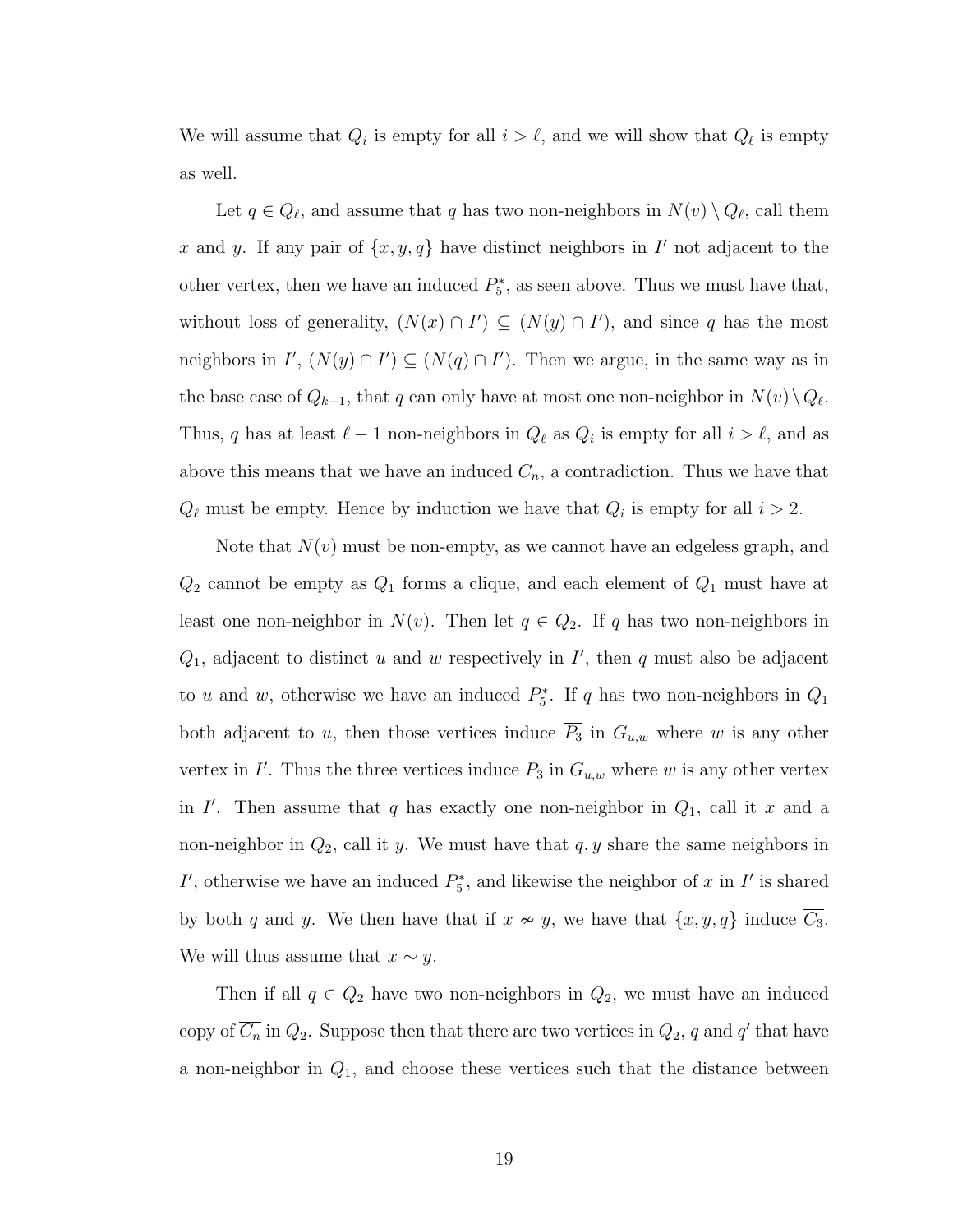them in  $Q_2^c$  is as small as possible. Note that there must exist a chain of vertices in  $Q_2$  such that  $q \nsim q_1 \nsim q_2 \nsim \cdots \nsim q'$ , such that  $q_i$  does not have a non-neighbor in  $Q_1$ . Furthermore, q, q', and  $q_i$  must share the same neighbors in  $I'$ , otherwise we have an induced copy of  $P_5^*$ . If q and q' have the same non-neighbor in  $Q_1$ , call it x, then  $\{x, q, q', q_1, \ldots\}$  induce  $\overline{C_n}$ . If q and q' have different non-neighbors, x and x' in  $Q_1$ , then  $\{x, x', q, q', q_1, \ldots\}$  induce  $\overline{P_n}$ . This is a contradiction, and thus for every graph G with conditions and  $\alpha(G) = k > 3$ , we have the result.  $\Box$ 

For ease, we will call the families of induced subgraphs in Theorem [8,](#page-20-2)  $\mathcal{F}$ . We wanted to improve the  $C_4$  condition introduced by Barrus and Molnar as  $C_4$  itself was not MDI. By construction, each graph in  $\mathcal F$  is itself MDI alongside  $P_5$ . We then have the immediate corollary,

Corollary 2. The Maxine heuristic always produces a maximum independent set when applied to a  $\{F, P_5\}$ -free graph.

#### <span id="page-27-0"></span>2.5 Open questions

Barrus and Molnar used their results to show that if a graph is  $\{P_5, 4$ pan,  $K_{2,3}$ ,  $K_{2,3}^+$ , kite,  $2P_3$ ,  $P_3 + K_3$ , stool, co-domino}-free, then  $R(G) = \alpha(G)$  [\[10\]](#page-28-10). It can be expected that this class of graphs can be expanded with the strengthened conditions shown in this paper. We pose the following open questions/problems:

- Can we fully classify the graphs in which the Maxine heuristic produces a maximum independent set?
- What other conditions, other than forbidding MDI conditions, can be considered to guarantee that the Maxine heuristic produces a maximum independent set?
- Can we fully classify the graphs in which the Maxine heuristic produces a graph with an independent set the same size as the residue? Note that graphs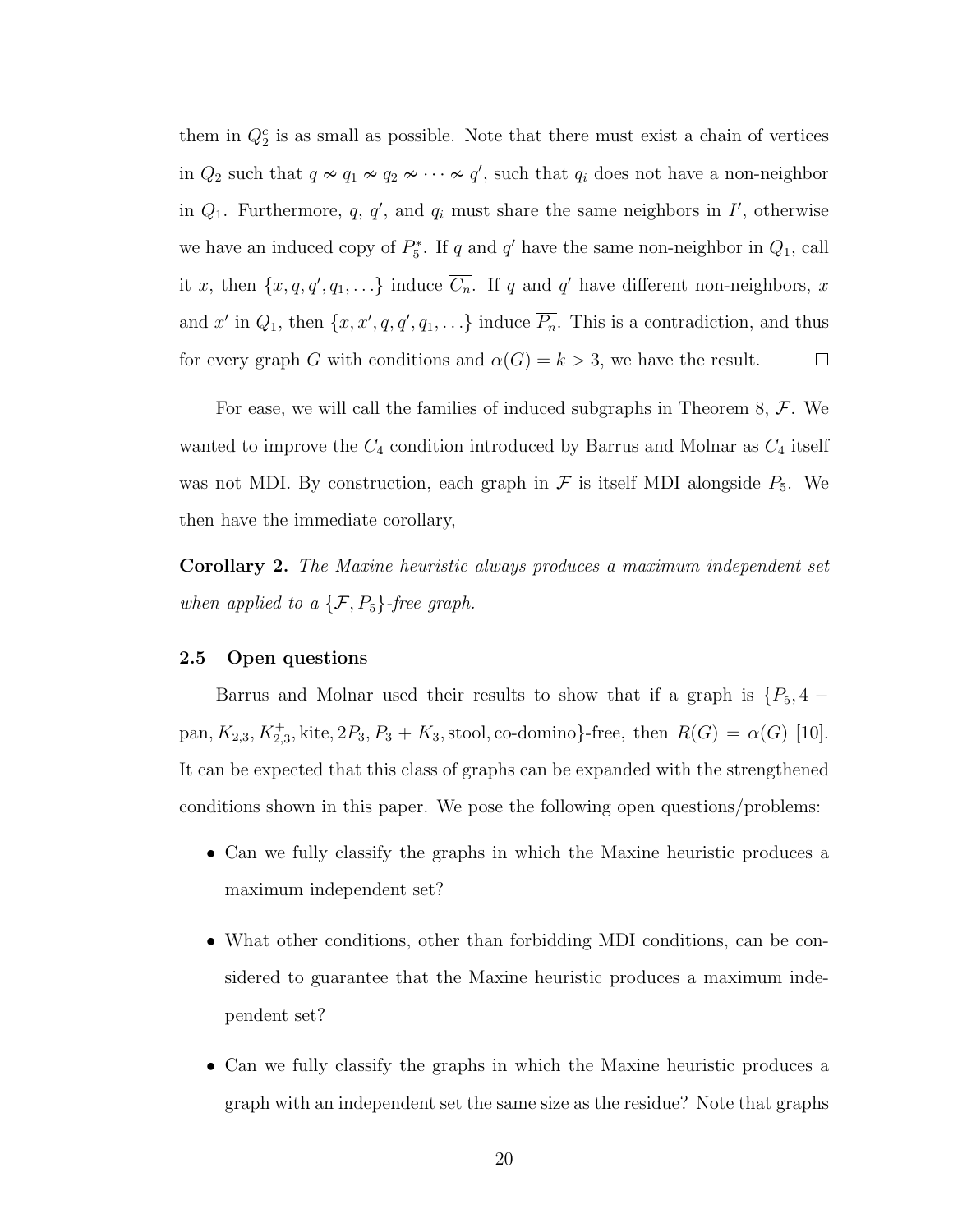with the strong Havel-Hakimi property introduced in [\[10\]](#page-28-10) are a subset of these graphs.

• Can we fully classify the graphs in which the residue equals the independence number?

#### <span id="page-28-0"></span>List of References

- <span id="page-28-1"></span>[1] V.Havel, "A remark on the existence of finite graphs," Casopis Pest Mat., vol. 80, pp. 477–480, 1955.
- <span id="page-28-2"></span>[2] S. Hakimi, "On the realizability of a set of integers as degree sequences of the vertices of a graph," SIAM Appl. Math., vol. 10, pp. 496–506, 1962.
- <span id="page-28-3"></span>[3] S. Fajtlowicz, "On conjectures of graffiti, iii," Cong. Numer., vol. 66, pp. 23–32, 1988.
- <span id="page-28-4"></span>[4] O. Favaron, M. Mahéo, and J. F. Saclé, "On the residue of a graph," *Graph* Theory, vol. 15, no. 1, pp. 39–64, 1991.
- <span id="page-28-5"></span>[5] J. Griggs and D. Kleitman, "Independence and the havel-hakimi residue," Discrete Mathematics, vol. 127, no. 1–3, pp. 209–212, 1994.
- <span id="page-28-6"></span>[6] E. Triesch, "Degree sequences of graphs and dominance order," J. Graph Theory, vol. 22, no. 1, pp. 89–93, 1996.
- <span id="page-28-7"></span>[7] F. Jelen, "k-independence and k-residue of a graph," J. Graph Theory, vol. 127, pp. 209–212, 1999.
- <span id="page-28-8"></span>[8] M. R. Garey and D. S. Johnson, Computers and intractability. freeman San Francisco, 1979, vol. 174.
- <span id="page-28-9"></span>[9] G. Chartrand, L. Lesniak, and P. Zhang, *Graphs & Digraphs*, 5th edn. Boca Raton: CRC Press, 2011.
- <span id="page-28-10"></span>[10] M. Barrus and G. Molnar, "Graphs with the strong havel-hakimi property," Graphs and Combinatorics, vol. 32, pp. 1689–1697, 2016.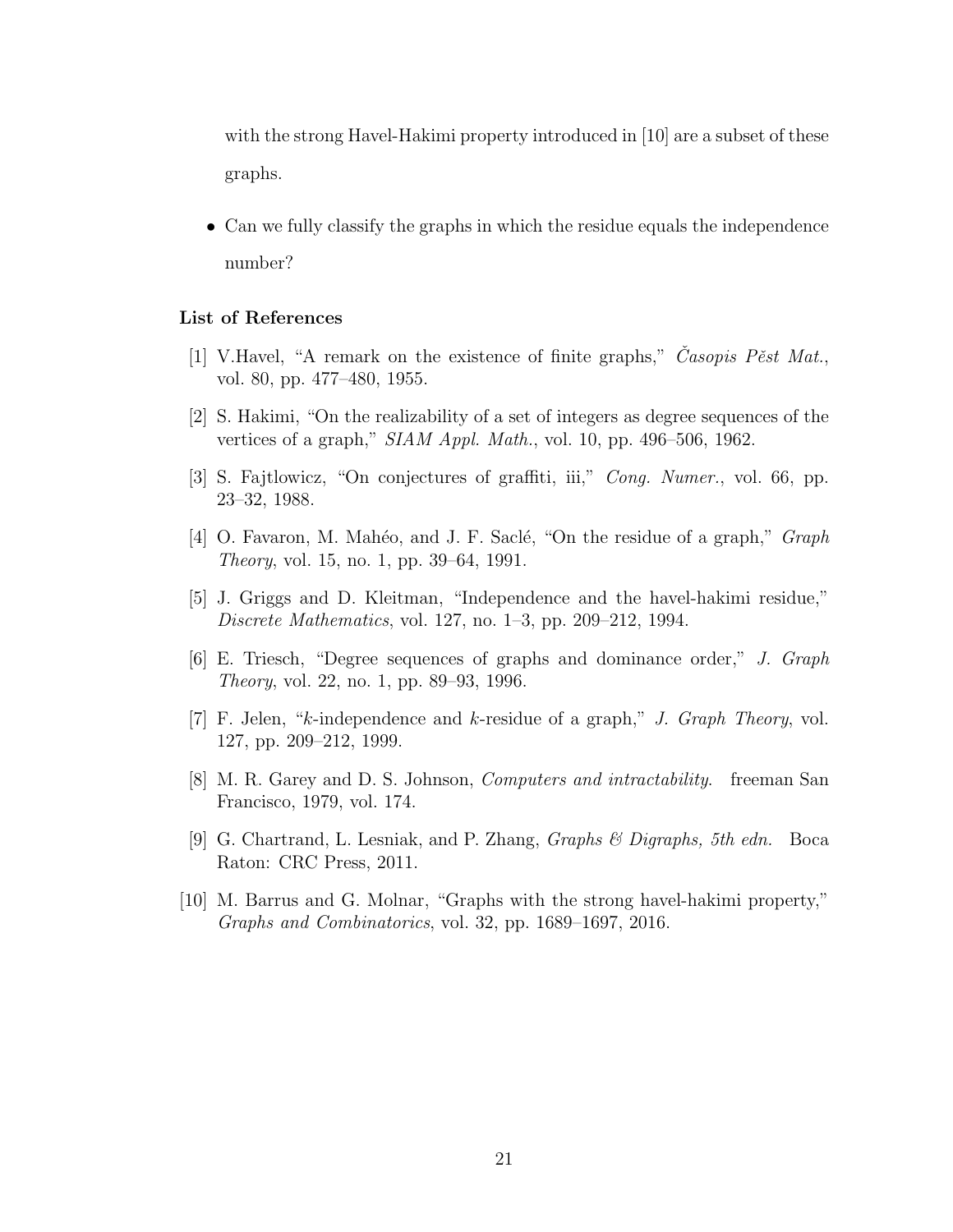#### CHAPTER 3

<span id="page-29-0"></span>Regular sequence reorderings

Benjamin Lantz Department of Mathematics University of Rhode Island Kingston, RI 02881

This manuscript is currently being prepared for submission.

Keywords: degree sequence, Havel-Hakimi Algorithm, Havel-Hakimi residue, reorderings, regular sequences, independence number AMS 2010 Mathematics Subject Classification: 05C35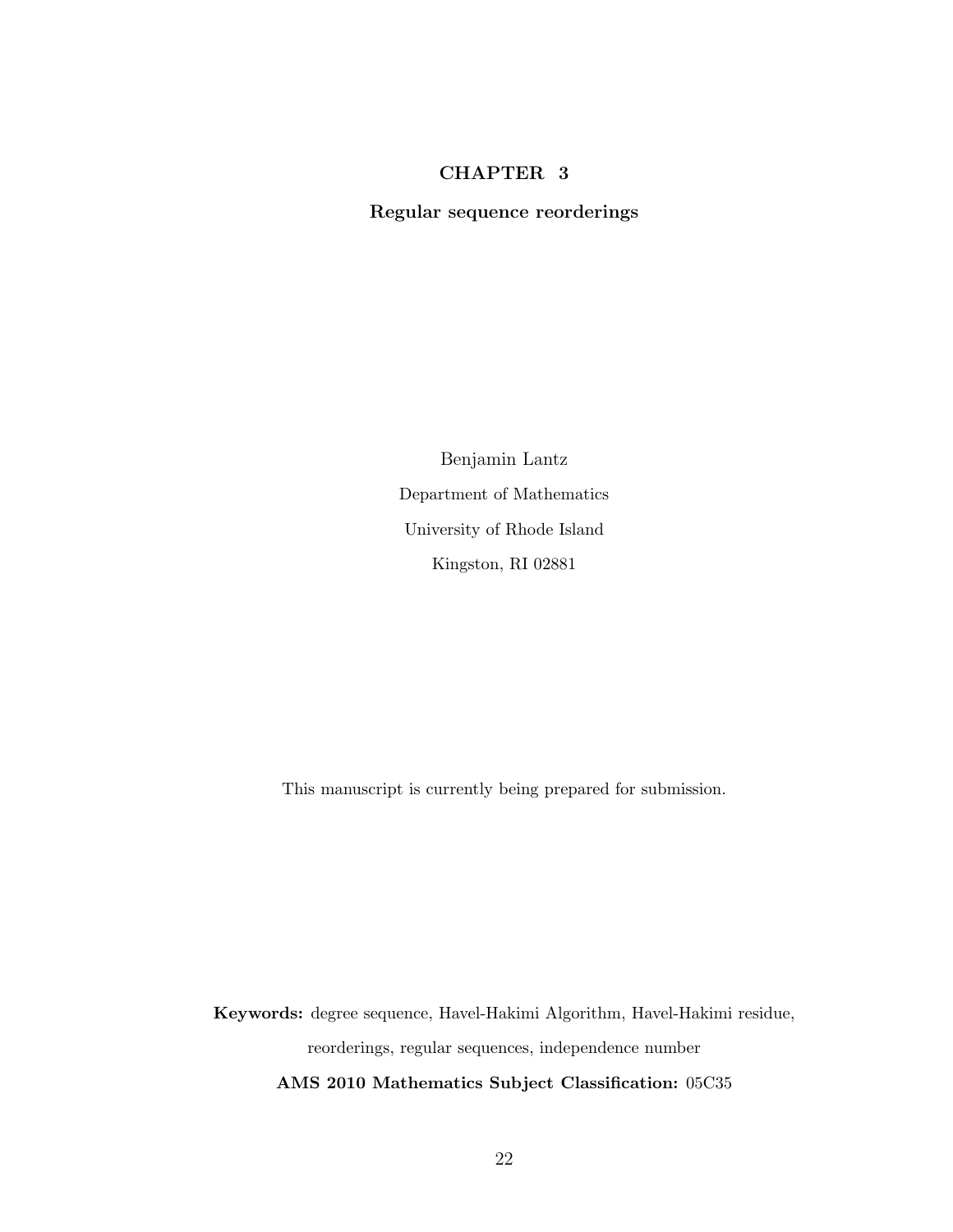Abstract. Given a degree sequence, the Havel-Hakimi algorithm reduces the sequence to a list of R zeroes, where  $R$  is deemed the residue of said sequence. Each step of the algorithm requires that the terms in the degree sequence be listed in non-increasing order, and thus sometimes a reordering of the terms is required. In this manuscript, the number of reorderings of all regular degree sequences is determined.

#### <span id="page-30-0"></span>3.1 Introduction

Given a degree sequence  $d = (d_1, d_2, \ldots, d_n)$ , an iterative step in the Havel-Hakimi algorithm, developed independently by Havel [\[1\]](#page-65-2) and Hakimi [\[2\]](#page-65-3), reduces d to  $H(d) = (d_2-1, d_3-1, \ldots, d_{d_1+1}-1, d_{d_1+2}, \ldots, d_n)$ . After reordering the terms to be non-increasing, the algorithm iterates until no positive entries are present. The algorithm arose to determine when an integer sequence is graphic: that is a list of integers d is graphic if and only if the Havel-Hakimi algorithm terminates in a list of zeros. The number of these zeros is said to be the residue of the degree sequence, and the residue of a graph  $G$ , denoted  $R(G)$ , is the residue of the degree sequence of G. The residue is of interest because of its connection to the independence number of a graph,  $\alpha(G)$ . In 1988, the conjecture-making computer program Graffiti [\[3\]](#page-65-4) proposed the following theorem.

<span id="page-30-1"></span>**Theorem 10** ([\[4\]](#page-66-0)). For every graph  $G, R(G) \leq \alpha(G)$ .

This result was proven by Favaron et al. in 1991 and improved upon by Griggs and Kleitman [\[5\]](#page-66-1), Triesch [\[6\]](#page-66-2), and Jelen [\[7\]](#page-66-3) in the 1990's. Determining the independence number is NP-hard  $|8|$  but since it takes only  $O(E)$  steps to determine the residue, where  $E$  is the number of edges in a graph, it is of interest to know how well  $R(G)$  approximates  $\alpha(G)$  and when the bound is realized.

Given two degree sequences,  $d = (d_1, \ldots, d_n)$  and  $e = (e_1, \ldots, e_n)$  with  $\sum_{i=1}^n d_i = \sum_{i=1}^n e_i$ , we say that d majorizes  $e$  if  $\sum_{i=1}^k d_i \ge \sum_{i=1}^k e_i$  for all  $i \in [n]$ , de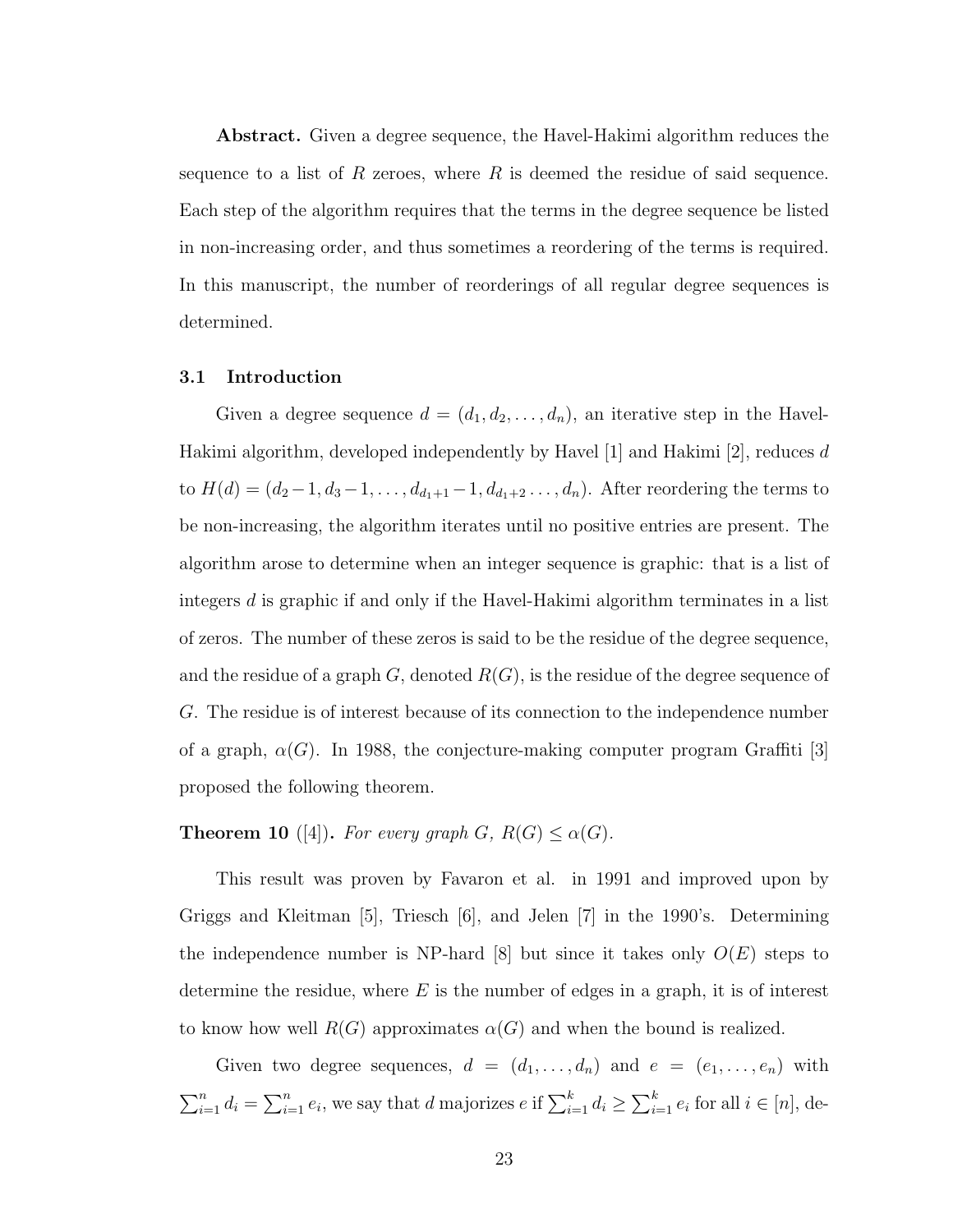noted  $d \succeq e$ . Majorization of degree sequences with a fixed sum of entries exhibits a partial order. At the top of the majorization partial order are threshold sequences, and at the bottom of the partial order, if we fix the length of the degree sequences, are semi-regular degree sequences (degree sequences of the form  $(k^A, (k-1)^{n-A})$ ) [\[9\]](#page-66-5). Semi-regular degree sequences and their relation to the Havel-Hakimi residue have been studied heavily by Nelson and Radcliffe in [\[10\]](#page-66-6). Majorization is important when discussing the Havel-Hakimi algorithm because of the following result which was used to help prove Theorem [10.](#page-30-1)

**Theorem 11** ([\[4\]](#page-66-0)). Let  $d$  and  $e$  be degree sequences of the same length and same sum of their entries. If  $d \succeq e$ , then  $R(d) \geq R(e)$ .

Regular degree sequences (which are a special case of semi-regular degree sequences  $(k<sup>A</sup>, (k-1)<sup>n-A</sup>)$  with  $A = n$ ) are of a simple form and thus are often easier to work with than an arbitrary degree sequence. Because of this and their relation to the majorization partial order and hence Havel-Hakimi residue, this manuscript will focus primarily on regular degree sequences only with the intent that results can be expanded to that of semi-regular degree sequences in general and then arbitrary degree sequences.

During certain iterations of the Havel-Hakimi algorithm, a reordering of the terms must occur in order to ensure that the terms are listed in non-increasing order. Our goal is to track how many reorderings are needed in the Havel-Hakimi algorithm given a certain degree sequence, in particular a regular degree sequence. For example, consider the Havel-Hakimi steps in reducing  $(5^{14})$  to  $(0^3)$ . Note in Figure [4](#page-32-0) that the term in bold is to be laid off and will decrease the underlined terms by 1, a convention that will be used throughout this dissertation.

We will relate the process of the Havel-Hakimi algorithm conducted on a regular degree sequence to the Josephus Problem, which dates back to the 1st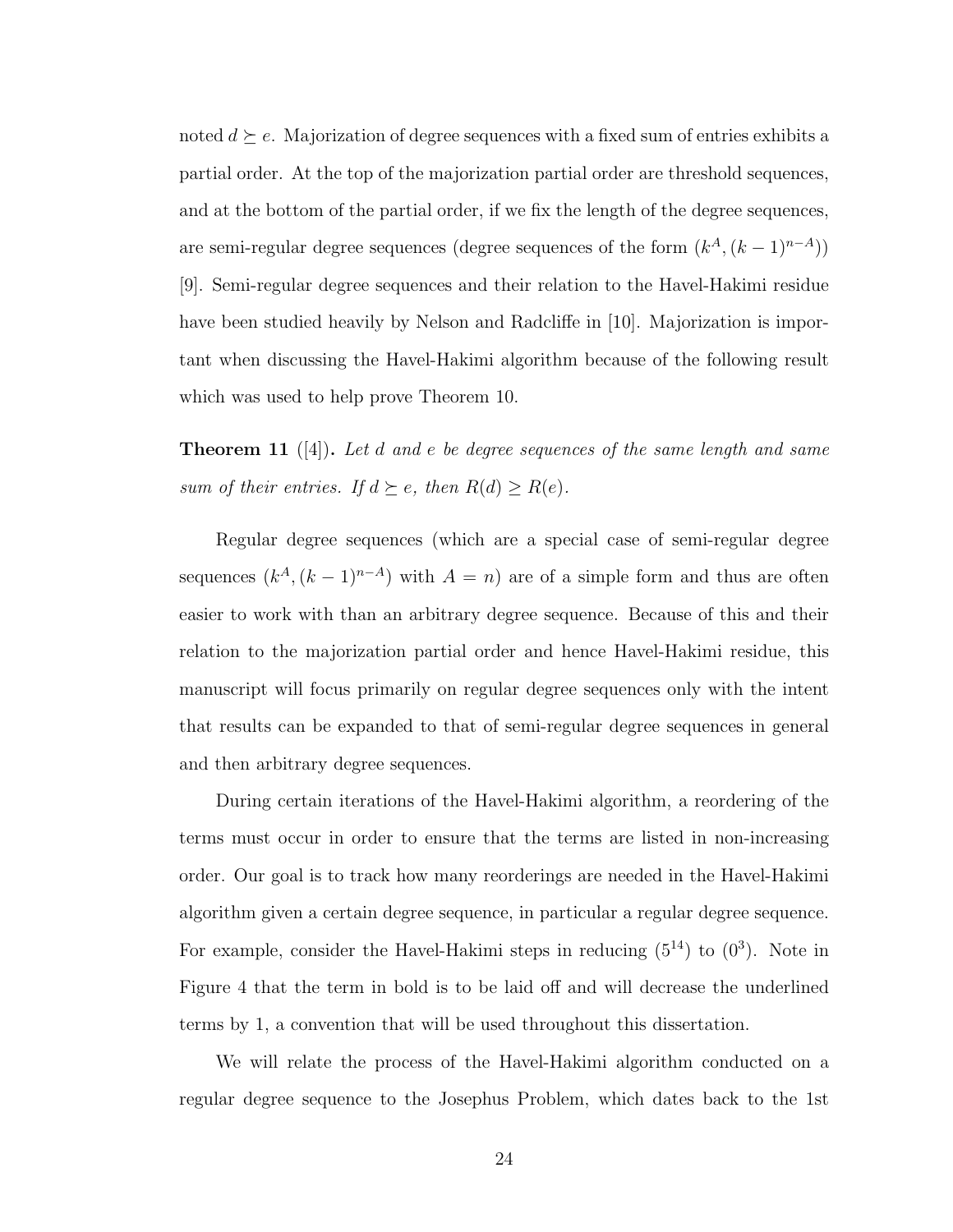<span id="page-32-0"></span>

|                 | $({\bf 5}555555555555)$ |                               |
|-----------------|-------------------------|-------------------------------|
| (4444455555555) | <i>reorder</i>          | $(5\underline{555555544444})$ |
| (444445544444)  | reorder                 | (55444444444)                 |
| (43333444444)   | reorder                 | (4444443333)                  |
| (3333443333)    | reorder                 | $(4\underline{4333}33333)$    |
| (322233333)     | reorder                 | (333333222)                   |
| (22233222)      | reorder                 | (33222222)                    |
| (2112222)       | reorder                 | (2222211)                     |
| (112211)        | reorder                 | (221111)                      |
| (10111)         | reorder                 | (11110)                       |
| (0110)          | reorder                 | (1100)                        |
|                 |                         |                               |

Figure 4: The Havel-Hakimi algorithm applied to  $(5^{14})$ 

century. The problem is attributed to Flavius Josephus, and states that forty-one Jews escaped a city-seige and were hiding in a cave. They decided to kill themselves to evade capture, and decided to do so in a way that every third man would be killed by his companions until there was one left. The Josephus problem is stated in a way that given n people, and an integer  $k < n$ , in what position will the last remaining man be situated if the  $k^{th}$  person is eliminated each time [\[11\]](#page-66-7).

Similar to the Josephus problem, we will consider a group of  $n$  people sitting in a circle with the same objective as the Josephus problem. We can think that each person has been assigned the same positive number a. The first person is eliminated, and the next a people (as that is the label of the person eliminated) have their number reduced by one. The next person is then eliminated and the process repeats, until all members have a label of 0. Consider the example, seen in Figure [5](#page-34-0) of fourteen people sitting in a circle with a label of 5 given to all of them. Unlike the Josephus problem, there may be more than one person left at the end. The number of people left at the end will be the residue of the degree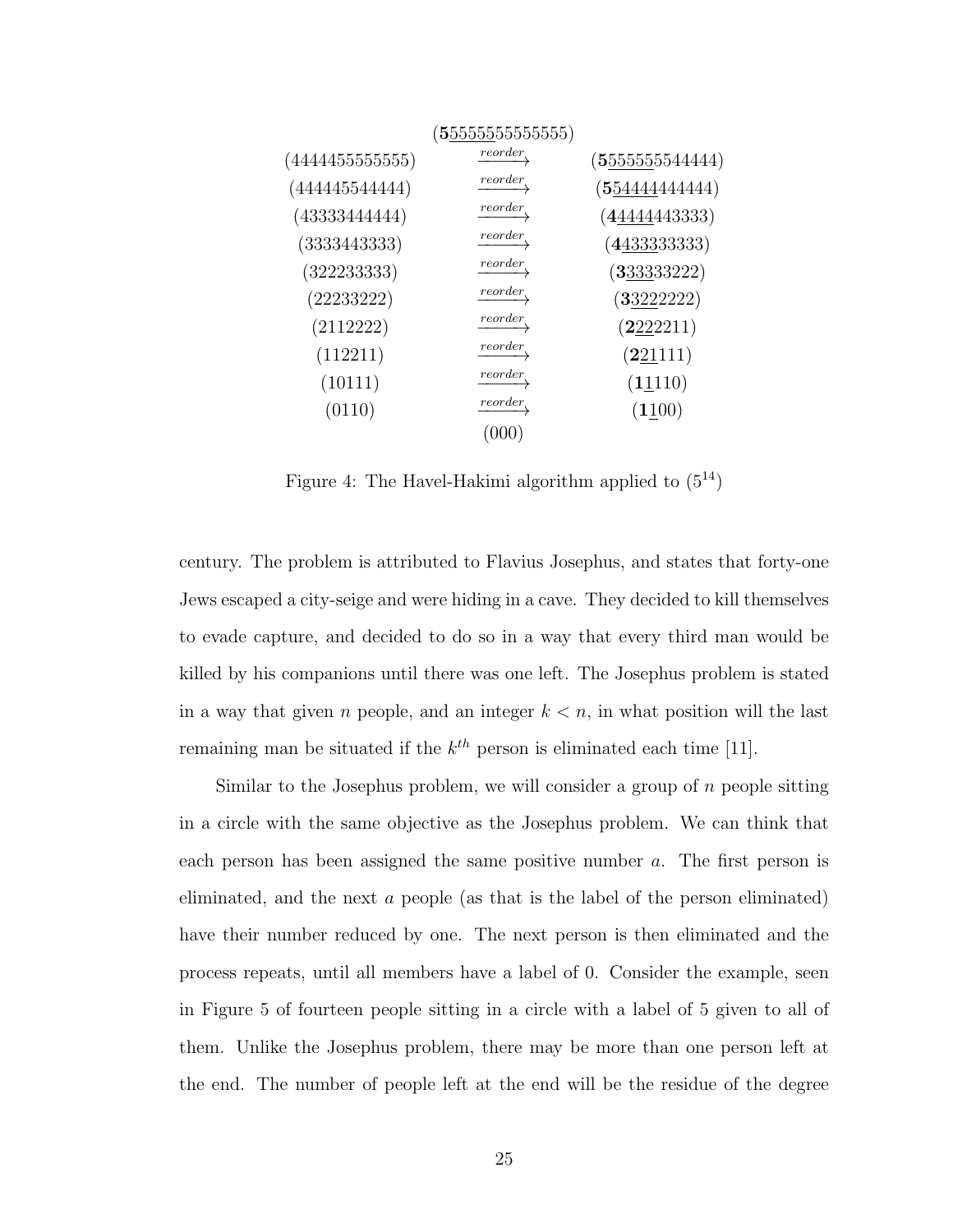sequence  $(a^n)$ . The cyclic nature of the Josephus problem will be useful as any reordering of a semi-regular degree-sequence can be seen as a cyclic rotation of the degree sequence.

In the Havel-Hakimi algorithm, all terms of maximum degree will be laid off or reduced before any terms of smaller degree as once a term is reduced by one it will not be laid off or reduced again until all other remaining terms are affected. Thus we can think of the laying off/reduction of terms in a graphic regular sequence as cyclically laying off/reducing through the indices  $[n]$ , in order, until all the terms have been laid off or reduced to zero (akin to the Josephus problem diagrammed in Figure [5\)](#page-34-0).

Managing diagrams as in Figure [4](#page-32-0) and Figure [5](#page-34-0) is time consuming and impractical for larger ordered degree sequences. We will introduce another diagram that will help identify the number of reorderings in regular degree sequences. In Figure [6,](#page-35-0) each term of the initial degree sequence corresponds to a column in a table. The columns are headed by the term indices  $1, \ldots, 14$ . We represent and record laid off terms during the algorithm in shaded boxes. Then the appropriate number of unshaded boxes following the laid off term correspond to the sequence terms that the algorithm reduces by 1. The column immediately following these corresponds to the next laid off term in the algorithm.

Consider a regular degree sequence  $d = (a^n)$  with  $a > 0$ , noting that  $n \ge a+1$ . Let q and r be non-negative integers such that  $n - 1 = q(a + 1) + r - 1$  and  $0 \le r - 1 \le a$  and hence  $n = q(a + 1) + r$ . For the rest of this section, we will refer to the terms  $d_1, \ldots, d_n$  using two systems of indexing. The terms will continue to be indexed by their subscripts from  $[n]$  corresponding to their initial location in the degree sequence. When considering the steps in the Havel-Hakimi algorithm, we will not reorder the terms as to preserve their original indices from  $\{1, \ldots, n\}$  and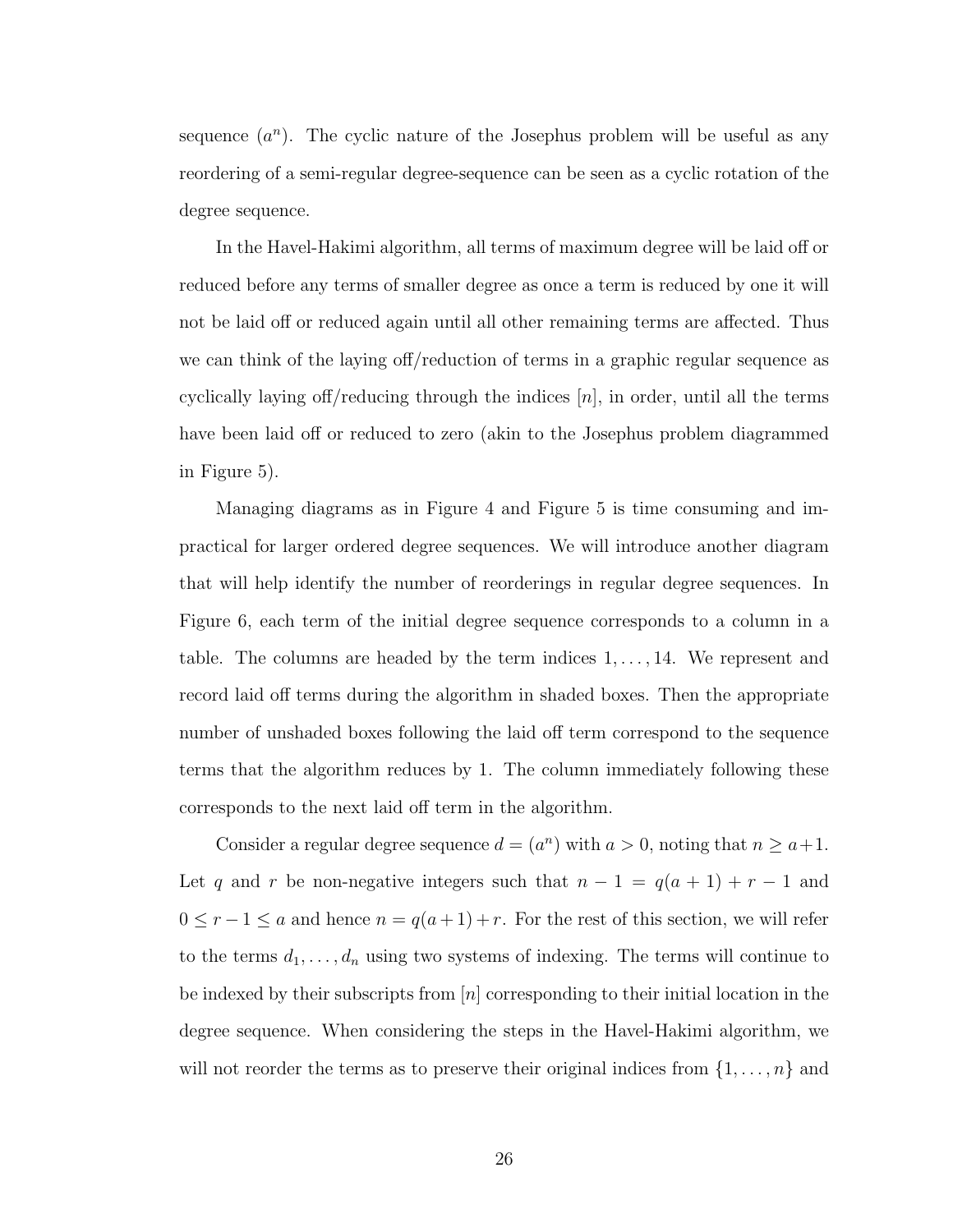<span id="page-34-0"></span>









Figure 5: A generalized version of the Josephus problem on 14 people with a label of 5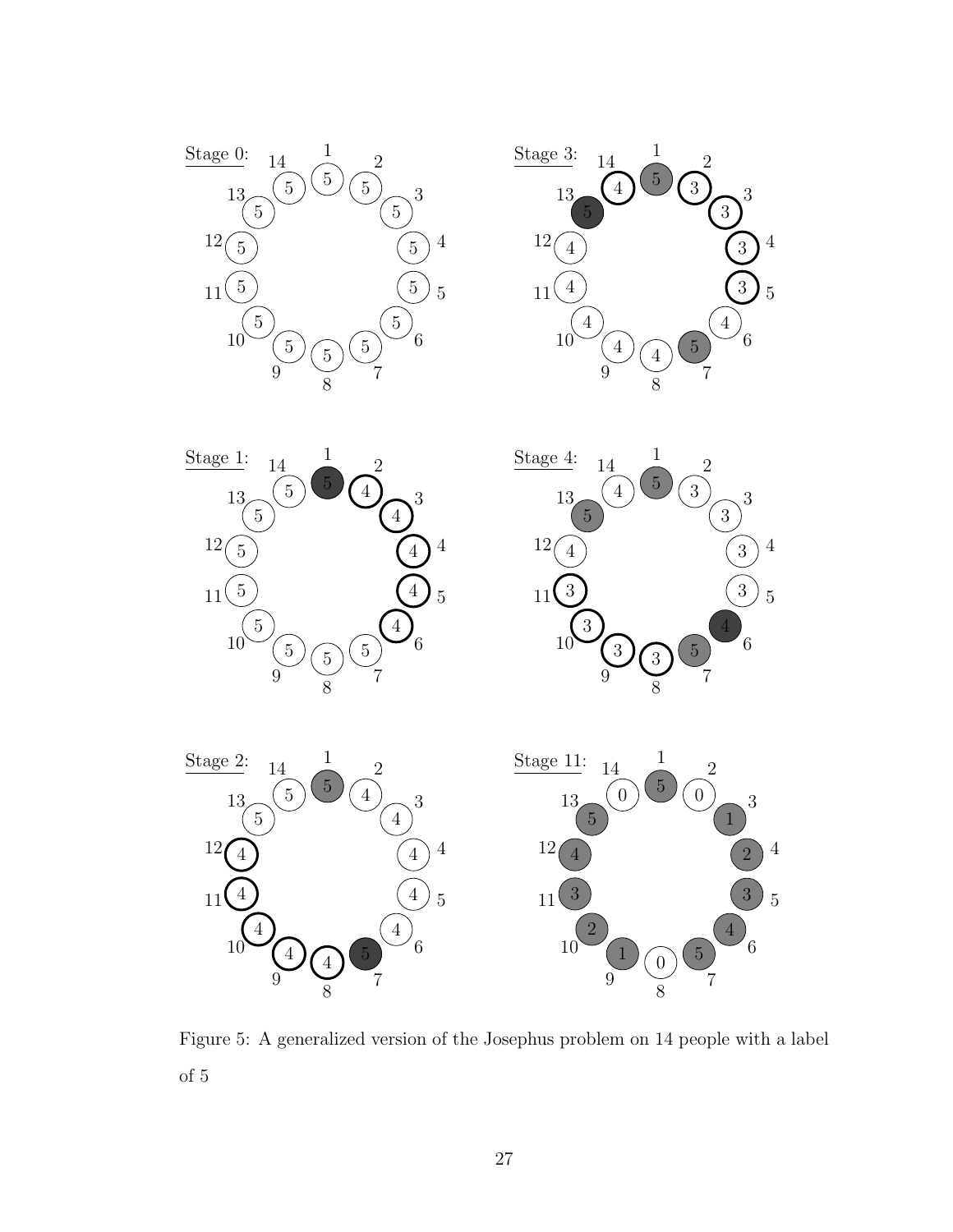<span id="page-35-0"></span>

| $\begin{array}{c} X_5=\{(0,1),(1,1),(2,1)\}\\ X_4=\{(0,6),(1,6)\}\\ X_3=\{(0,5),(1,5)\}\\ X_2=\{(0,4),(1,4)\}\\ X_1=\{(0,4),(1,4)\}\\ X_1=\{(0,3),(1,3)\} \end{array}$<br>[(0, 2), (1, 2), (2, 2)]<br>$X_{a-j}$<br>$X_0 = 1$<br>$14$<br>(2,2)<br>$\frac{13}{(2,1)}$<br>ΓJ.<br>8 9 10 11 12<br>(1,2) (1,3) (1,4) (1,5) (1,6)<br>$\overline{4}$<br>S<br>$\mathbf{\Omega}$<br>0<br>$(1,1)$<br>$\frac{1}{2}$<br>rC<br>$\begin{array}{cc} 5 & 6 \\ (0,5) & (0,6) \end{array}$<br>4<br>$\begin{pmatrix} 3 & 4 \\ 0,3 & (0,4) \end{pmatrix}$<br>$\mathbf{\hat{z}}$<br>$\begin{pmatrix} 2 \\ 0.2 \end{pmatrix}$<br>$-\frac{1}{\left(5\right)}$ |  |  |  |  |  |  |
|----------------------------------------------------------------------------------------------------------------------------------------------------------------------------------------------------------------------------------------------------------------------------------------------------------------------------------------------------------------------------------------------------------------------------------------------------------------------------------------------------------------------------------------------------------------------------------------------------------------------------------------|--|--|--|--|--|--|
|                                                                                                                                                                                                                                                                                                                                                                                                                                                                                                                                                                                                                                        |  |  |  |  |  |  |
|                                                                                                                                                                                                                                                                                                                                                                                                                                                                                                                                                                                                                                        |  |  |  |  |  |  |
|                                                                                                                                                                                                                                                                                                                                                                                                                                                                                                                                                                                                                                        |  |  |  |  |  |  |
|                                                                                                                                                                                                                                                                                                                                                                                                                                                                                                                                                                                                                                        |  |  |  |  |  |  |
|                                                                                                                                                                                                                                                                                                                                                                                                                                                                                                                                                                                                                                        |  |  |  |  |  |  |
|                                                                                                                                                                                                                                                                                                                                                                                                                                                                                                                                                                                                                                        |  |  |  |  |  |  |
|                                                                                                                                                                                                                                                                                                                                                                                                                                                                                                                                                                                                                                        |  |  |  |  |  |  |
|                                                                                                                                                                                                                                                                                                                                                                                                                                                                                                                                                                                                                                        |  |  |  |  |  |  |
|                                                                                                                                                                                                                                                                                                                                                                                                                                                                                                                                                                                                                                        |  |  |  |  |  |  |
|                                                                                                                                                                                                                                                                                                                                                                                                                                                                                                                                                                                                                                        |  |  |  |  |  |  |
|                                                                                                                                                                                                                                                                                                                                                                                                                                                                                                                                                                                                                                        |  |  |  |  |  |  |
|                                                                                                                                                                                                                                                                                                                                                                                                                                                                                                                                                                                                                                        |  |  |  |  |  |  |
|                                                                                                                                                                                                                                                                                                                                                                                                                                                                                                                                                                                                                                        |  |  |  |  |  |  |
|                                                                                                                                                                                                                                                                                                                                                                                                                                                                                                                                                                                                                                        |  |  |  |  |  |  |
|                                                                                                                                                                                                                                                                                                                                                                                                                                                                                                                                                                                                                                        |  |  |  |  |  |  |

Figure 6: The Havel-Hakimi algorithm applied to (5<sup>14</sup>) and the corresponding  $X_{a-j}$  sets Figure 6: The Havel-Hakimi algorithm applied to  $(5^{14})$  and the corresponding  $X_{a-j}$  sets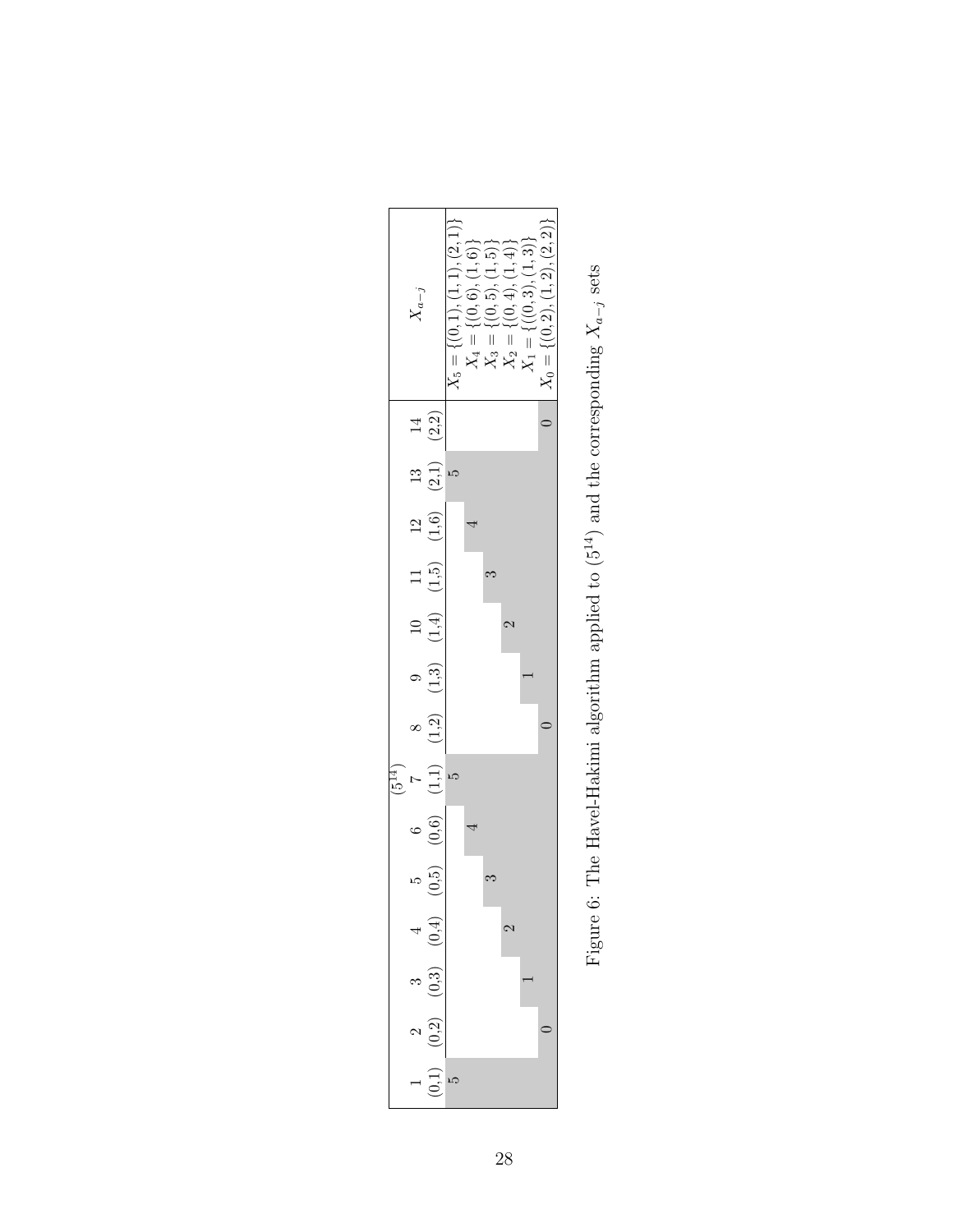will retain their index from  $[n]$  throughout. For the second indexing system, we will partition the terms  $d_1, \ldots, d_n$  into q disjoint blocks of  $a + 1$  consecutive terms and one block containing the remaining r terms. If  $k = q'(a+1) + r'$  with  $1 \le r' \le a+1$ , then we will also refer to the  $k^{th}$  term  $d_k$  using the ordered pair  $(q', r')$  as an index. We will say that the  $(q', r')$ -entry has *remainder* r'. The ordered pair indices of  $d = (a^n)$  are ordered lexicographically when listed in sequence, and note that in the cyclic reduction interpretation of the Havel-Hakimi algorithm, before a term having index  $(i, j)$  is laid off by the Havel-Hakimi algorithm, the terms with indices before  $(i, j)$ , and not already laid off, will be 1 less than the  $(i, j)$ -term and later terms that are not already laid off. Let  $X_{a-j}$  be the set of ordered pair indices of terms having value  $a - j$  the moment they are laid off for  $0 \le j \le a$ .

# 3.2 The next regular sequence in the Havel-Hakimi algorithm when  $gcd(a + 1, n - 1) = 1$

We will show that when performing a step of the Havel-Hakimi algorithm on a regular degree sequence, a reordering always occurs during a Havel-Hakimi step on a semi-regular degree sequence unless the new sequence produced is a regular sequence.

<span id="page-36-0"></span>**Lemma 3.** Let  $d = (B^A, (B-1)^{n-A})$  be a semi-regular degree sequence. Then a Havel-Hakimi step in the algorithm does not require a reordering if and only if  $d_1 = n - 1$  (a dominating term) or if  $A = B + 1$  so  $d = (B^{B+1}, (B-1)^{n-B-1})$ .

*Proof.* We will first show the backwards implication. If  $d_1$  is dominating, then in a Havel-Hakimi step, all terms will be reduced by one, hence preserving the non-increasing order. Thus no reordering is needed.

If  $d = (B^{B+1}, (B-1)^{n-B-1})$ , then  $d_1 = B$  will be laid off and the next B terms will be reduced. Since the next  $B$  terms are all of the remaining terms with degree B, then the subsequent degree sequence will be  $((B-1)^{n-1})$ , which does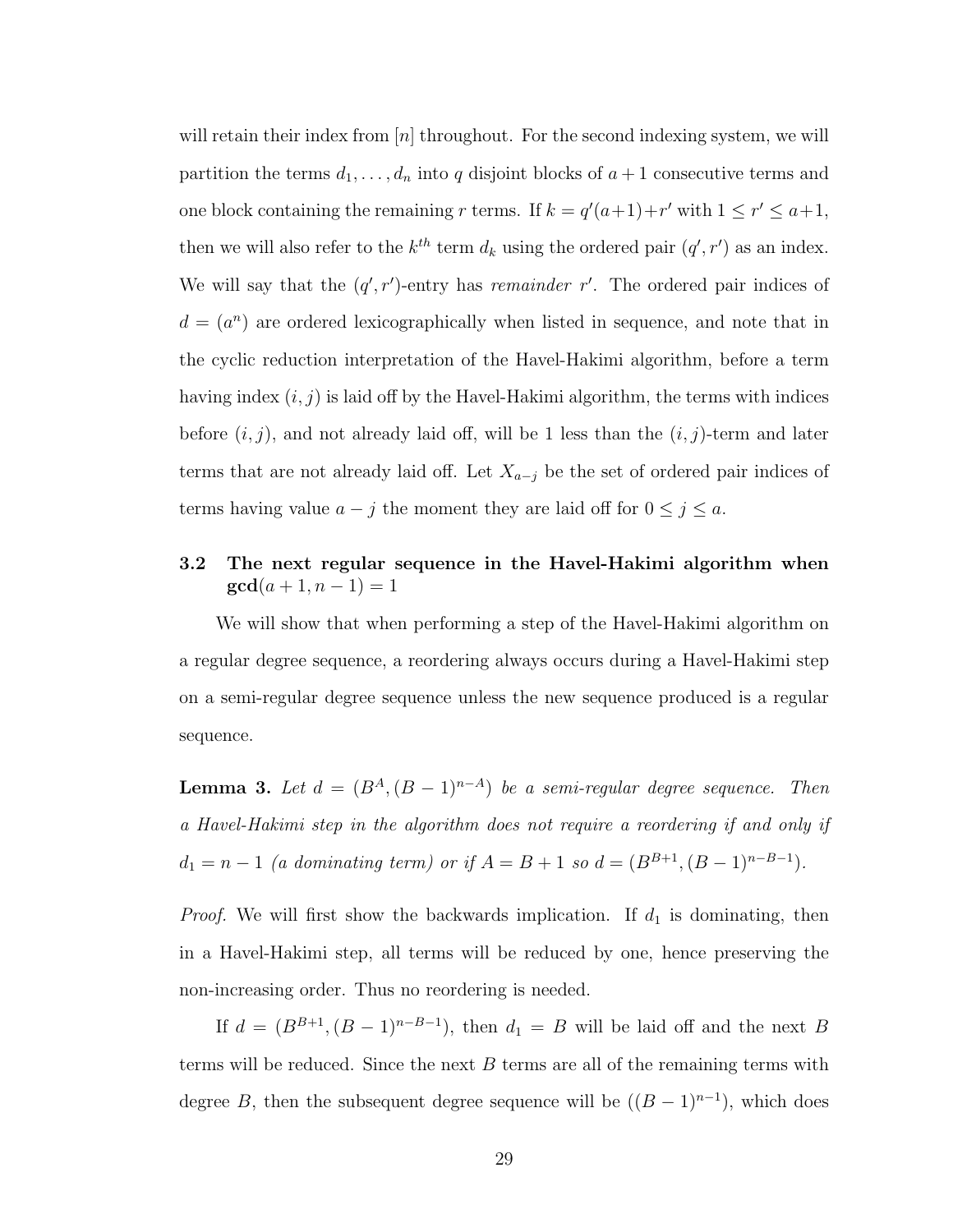not require any reordering as it is a regular degree sequence.

Now we will show the forwards implication. If  $n - 1 > A > B + 1$ , then there will necessarily be a term of degree  $B$  which is not reduced and thus a reordering will be required, as shown below where the term in bold is laid off and the underlined entries are reduced by 1.

$$
(B^{A}, (B-1)^{n-A}) = (\mathbf{B}, \underline{B}, \dots, \underline{B}, B^{A-(B+1)}, (B-1)^{n-A})
$$
  
\n
$$
\downarrow \text{Havel-Hakimi step}
$$
  
\n
$$
((B-1)^{B}, B^{A-(B+1)}, (B-1)^{n-A})
$$
  
\n
$$
\downarrow \text{reorder}
$$
  
\n
$$
(B^{A-(B+1)}, (B-1)^{n-A+B})
$$

If  $A < B + 1$ , then there will necessarily be a term of degree  $B - 1$  which is reduced and thus a reordering will be required.

$$
(B^{A}, (B-1)^{n-A}) = (B, \underline{B^{A-1}, (B-1)^{B-(A-1)}}, (B-1)^{n-B-1})
$$
  
\n
$$
\downarrow \text{Havel-Hakimi step}
$$
  
\n
$$
((B-1)^{A-1}, (B-2)^{B-(A-1)}, (B-1)^{n-B-1})
$$
  
\n
$$
\downarrow \text{reorder}
$$
  
\n
$$
((B-1)^{n-B+A-2}, (B-2)^{B-(A-1)})
$$

Thus if  $A \neq B + 1$  and  $A \neq n - 1$ , then we have a reordering and the result follows.  $\Box$ 

As shown in the proof of Lemma [3](#page-36-0) a regular degree sequence will only yield semi-regular or regular degree sequences after a Havel-Hakimi step. Thus from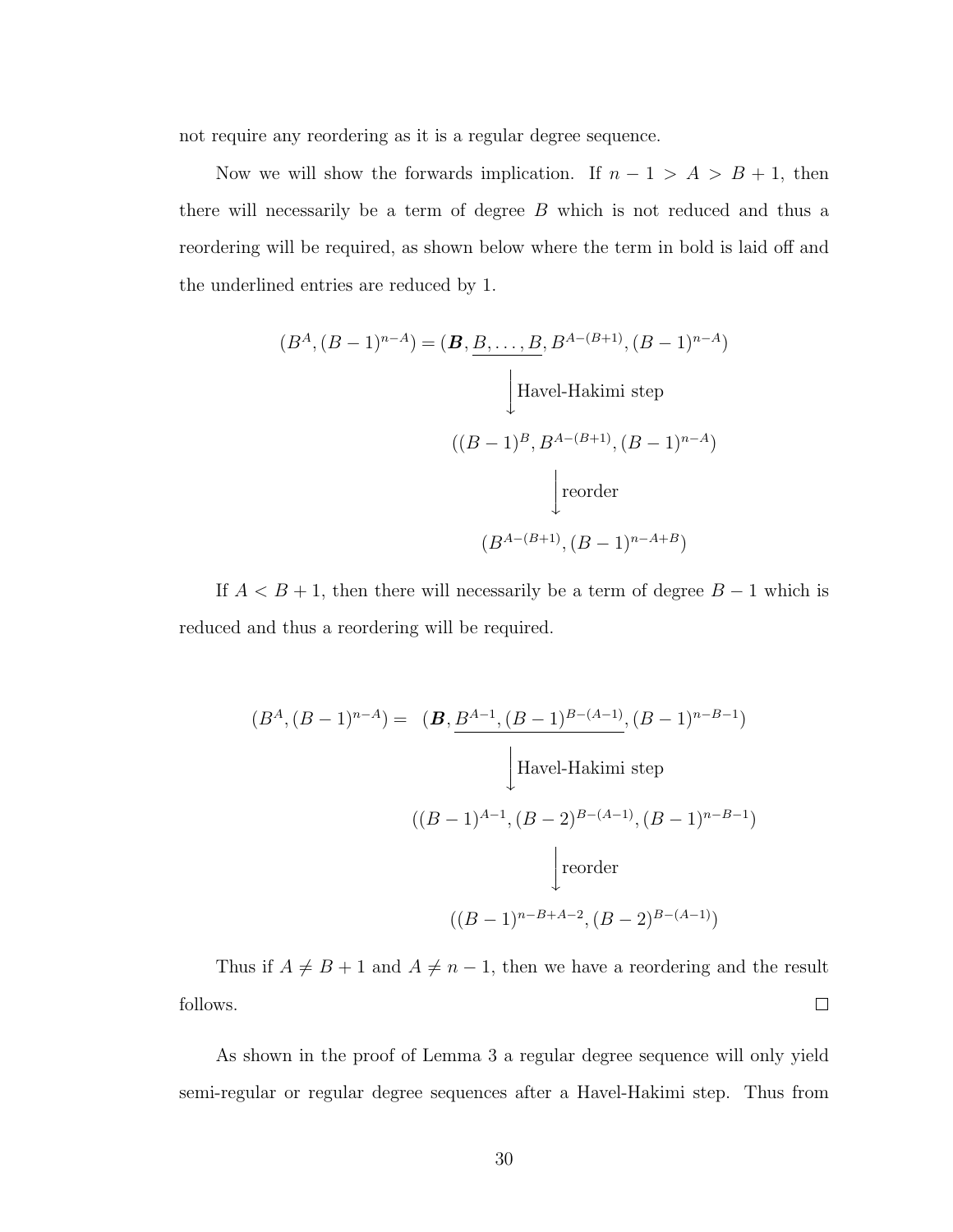Lemma [3,](#page-36-0) a reordering will not occur if and only if there is no dominating term (a term with maximum degree) or when an intermediate subsequent degree sequence is regular. Furthermore, if a regular degree sequence has a dominating term then the graph must be complete and hence there are no reorderings. Thus, assuming the regular degree sequence is not of a complete graph, we will count the number of reorderings by counting the number of regular degree sequences that appear in the Havel-Hakimi algorithm. There are exactly  $n-R(d)$  steps in the Havel-Hakimi algorithm for a degree sequence d of residue  $R(d)$ , and hence

Number of reorderings =  $n - R(d)$  – (number of regular sequences that appear).

Now we will focus on counting the number of regular sequences that appear in the Havel-Hakimi algorithm. All of the results will involve the division algorithm and modular arithmetic, and we will first need a lemma that relates the greatest common divisor to the division algorithm (that gives  $n - 1 = q(a + 1) + (r - 1)$ ).

<span id="page-38-0"></span>**Lemma 4.** Given integers m,  $\ell$ , s, t, such that  $m = s\ell + t$  and  $0 \le t < \ell$ , if  $gcd(m, \ell) = 1$ , then  $gcd(t, \ell) = 1$ .

*Proof.* If t and  $\ell$  have a common factor, then m and  $\ell$  must also have a common factor as we must be able to divide both sides of the equality by that number. Then the contrapositive of this statement yields the result.  $\Box$ 

To count the number of regular sequences that appear in the Havel-Hakimi algorithm, we will consider the value of a term at the moment it is deleted; we will determine the structure of  $X_{a-j}$  for all  $0 \leq j \leq a$ . In Lemma [5](#page-39-0) we will show that  $X_{a-j}$  has a uniform structure for a fixed j, with the second coordinate of the ordered pair index the same for all entries.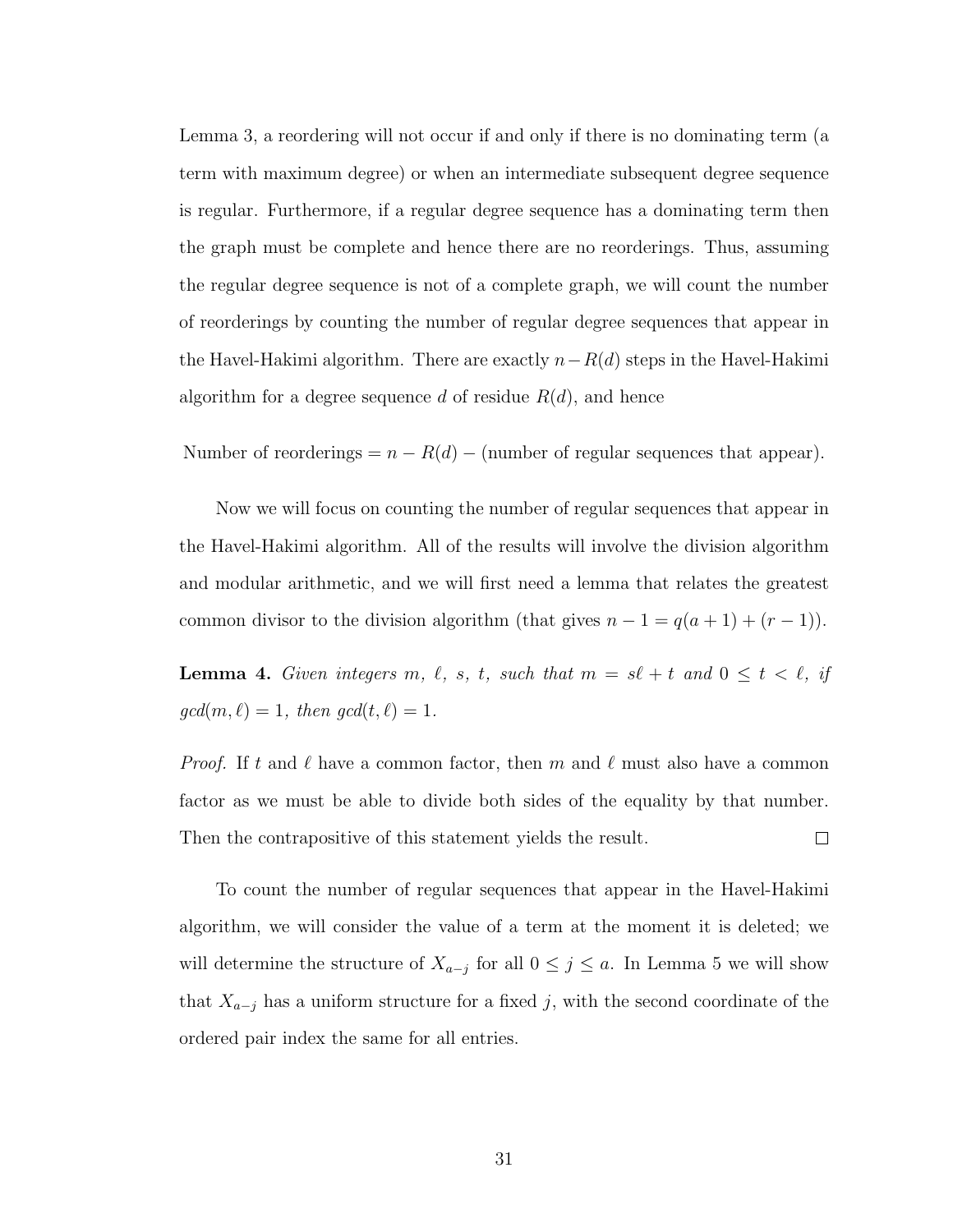<span id="page-39-0"></span>**Lemma 5.** Suppose that  $gcd(a + 1, n - 1) = 1$  and  $0 \le j \le a$ . Let  $x_{a-j} =$  $1 + (-j(r - 1) \mod a + 1), \text{ then}$ 

$$
X_{a-j} = \begin{cases} \{(i, x_{a-j}) \mid i \in 0, \dots, q\} & \text{if } x_{a-j} \le r \\ \{(i, x_{a-j}) \mid i \in 0, \dots, q-1\} & \text{if } x_{a-j} > r. \end{cases}
$$

*Proof.* We will prove this result by induction on j. Note that by Lemma [4,](#page-38-0) since  $gcd(n-1, a+1) = 1$ , we have  $gcd(r-1, a+1) = 1$ . Consider first the base case of the induction with  $j = 0$  and the first step of the Havel-Hakimi algorithm lays off the  $(0, 1)$ -term, so  $(0, 1) \in X_a$  where  $x_a = 1$ . Since this term has degree a, the next a entries will each be reduced by one, and the next term to be laid off will be the  $(1, 1)$ -term. Similarly, we have that the  $(i, 1)$ -term will be laid off for all  $i \in \{0, \ldots, q\}$  as we are laying off terms of degree a each time. Thus  $X_a = \{(i, 1) | i = 0, \dots q\}$  as the next term after the  $(q, 1)$ -term to be laid off must necessarily be one that has already been reduced once before, concluding the base case.

Then we will assume that  $j \geq 1$  and  $X_{a-\ell}$  is of the desired form for all  $\ell < j$ . We want to show that every entry in  $X_{a-j}$  is of the form  $(i, x_{a-j})$ . We will set  $k = x_{a-(j-1)}$ .

Note if  $k = r$ , then  $r + (j - 1)(r - 1) \equiv 1 \pmod{a + 1}$  by definition. Thus  $r + j(r - 1) - (r - 1) \equiv 1 \pmod{a + 1}$ , hence  $j(r - 1) \equiv 0 \pmod{a + 1}$ . This means that  $j \equiv 0 \pmod{a+1}$  as  $gcd(r-1, a+1) = 1$ . Since  $j \le a$  and we assume that  $j \geq 1$  in the inductive hypothesis, this is a contradiction, hence we will assume that  $k \neq r$ .

Case 1:  $x_{a-(j-1)} = k > 2r$ .

If  $k > 2r$ , then the last entry in  $X_{a-(j-1)}$  is  $(q-1, k)$ . Consider the ordered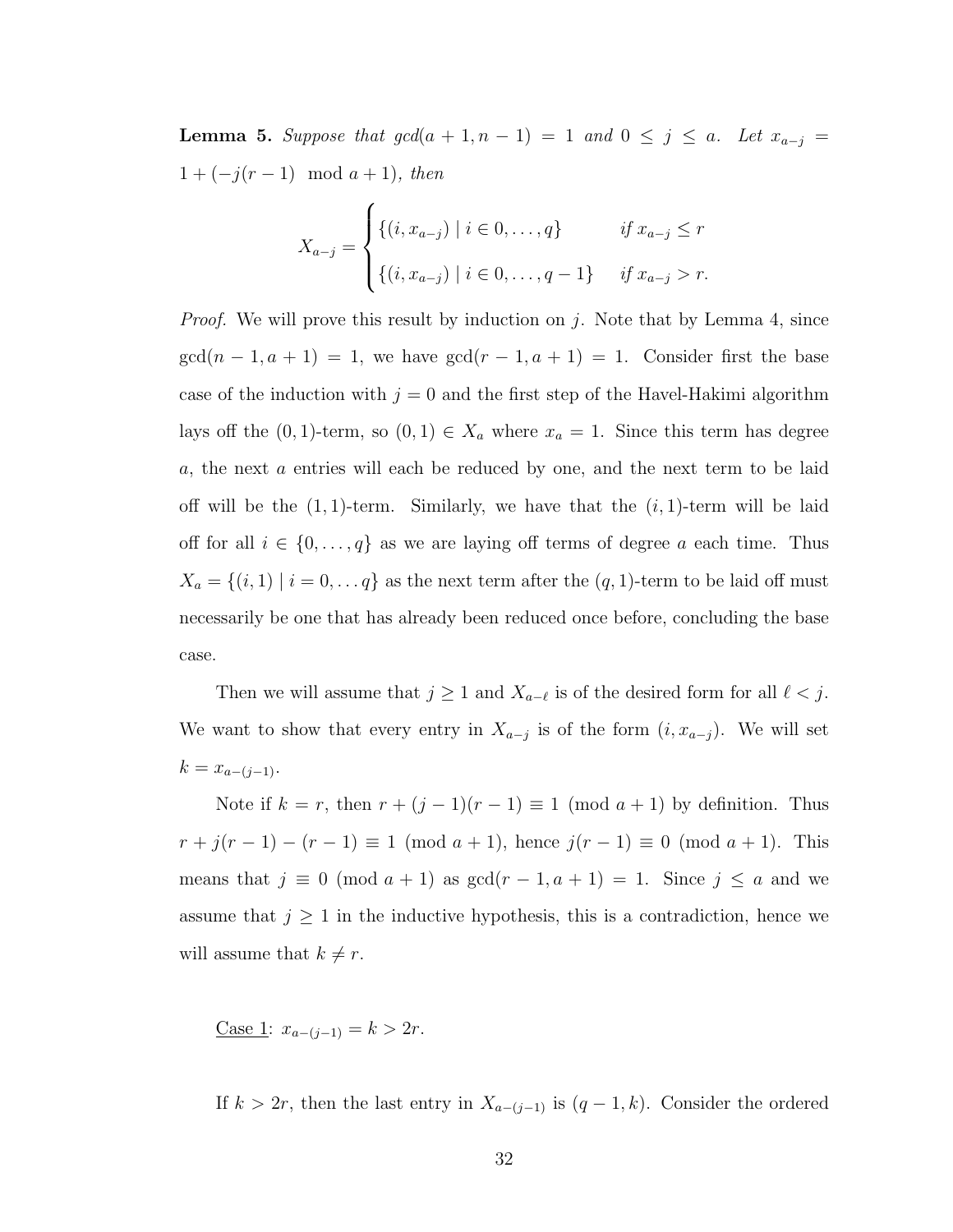pair indices of the next  $a + 1$  terms in d:

$$
(q-1, k+1), \cdots, (q-1, a+1), (q, 1), \cdots, (q, r), (0, 1), \cdots, (0, k-r).
$$

Note that if  $k = a + 1$ , then the indices  $(q - 1, k + 1)$  through  $(q - 1, a + 1)$  are omitted. We will show that of the terms corresponding to those indices,  $j$  have already been laid off before laying off terms with value  $a - j$  (that is in  $\bigcup_{\ell=0}^{j-1} X_{a-\ell}$ ), and  $a - (j - 1)$  will be reduced by 1. Then since  $gcd(r - 1, a + 1) = 1, x_{a-\ell}$  for  $\ell < j$  are distinct as, given  $\ell_1, \ell_2 < j$ ,  $1 - \ell_1(r - 1) \equiv 1 - \ell_2(r - 1) \pmod{a + 1}$ would require  $\ell_1 \equiv \ell_2 \pmod{a + 1}$ , hence  $\ell_1 = \ell_2$  as  $1 \leq \ell < j < a + 1$ . Moreover, note that  $x_{a-\ell} \neq 1 - (j - 1)(r - 1) - (r - 1) \mod a + 1 = k - (r - 1) \mod a + 1$ for any  $\ell < j$ . Thus the next index  $(0, k - (r - 1))$  will be the index of the next term to be laid off, where  $k - (r - 1) = x_{a-j}$  as desired.

In referring to the remainders, we will use the notation  $[y, z]$  to mean the set of remainders greater than or equal to y and less than or equal to z, noting that all values in  $[y, z]$  will be integers. Of the  $a+1$  indices listed above, observe that those with remainder in  $[1,r]$  appear twice, those with remainder in  $[r+1,k-r]\cup [k+1]$  $1, a+1$ ] appear once, and those with remainder in  $[k-r+1, k]$  do not appear. We will call the remainders of the terms already laid off  $D = \{x_{a-\ell} \mid 0 \leq \ell \leq j-1\},\$ and we will partition D into

- $M_2 = D \cap [1, r]$
- $M_1 = D \cap ([r+1, k-r] \cup [k+1, a+1])$
- $M_0 = D \cap [k r + 1, k].$

We will now show that there is a bijective correspondence between  $M_2$  and  $M_0$ . Suppose that there exists an  $x_{a-i} \in M_2$  for some  $0 < i < j-1$ . Then  $x_{a-i} \neq 1$  as  $i \neq 0$ , hence  $x_{a-i} \in [2, r]$ . By the inductive hypothesis  $x_{a-(i-1)} \equiv$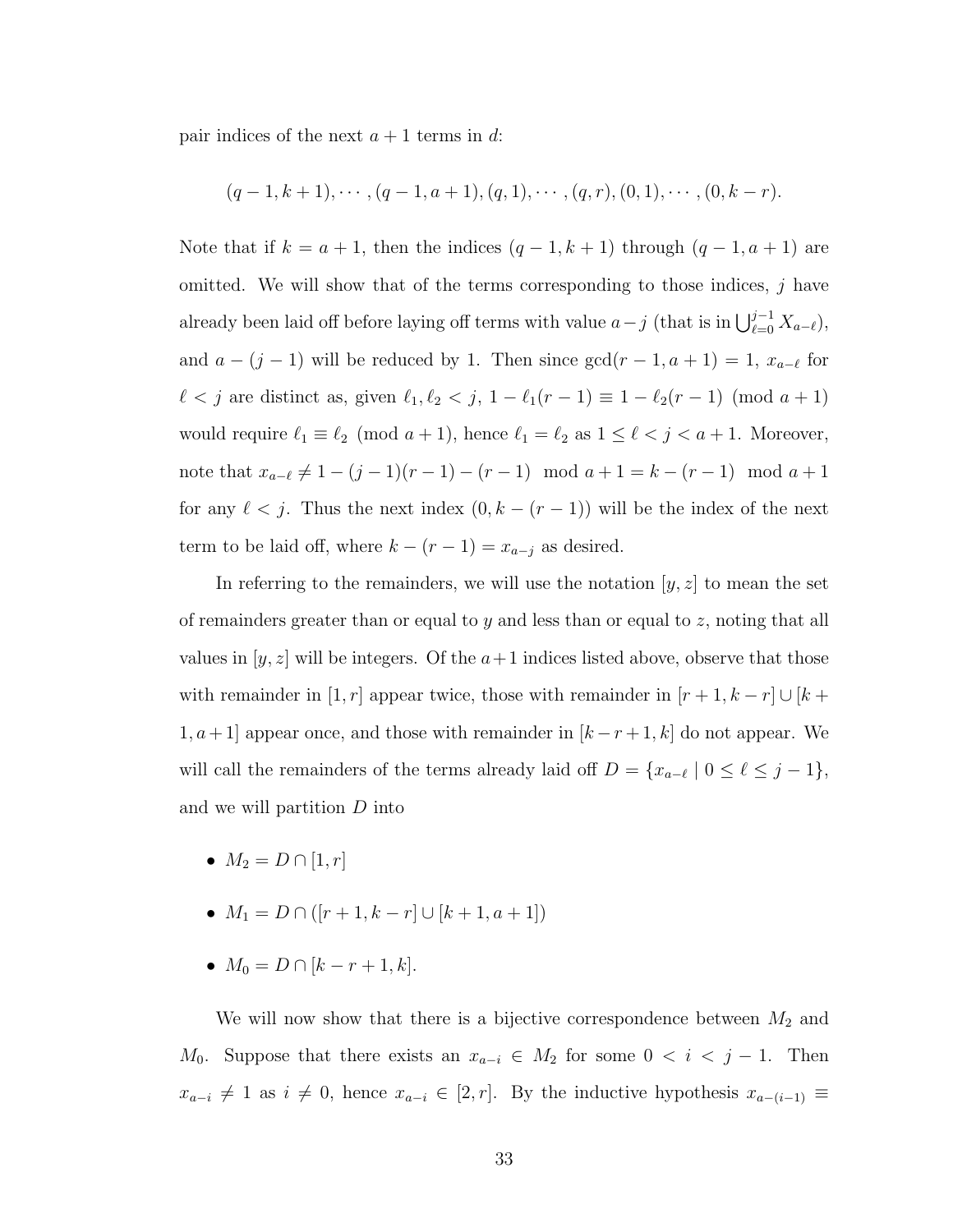$x_{a-i}$  +  $(r-1)$  (mod  $a+1$ ), and thus  $x_{a-(i-1)} \geq r+1$  and hence not in  $M_2$ . Because the length of  $[k - r + 1, k]$  is r,  $x_{a-(i-c)} \in M_0$  for minimal positive integer c such that  $x_{a-(i-c)} = x_{a-i} + c(r-1) \le a+1$ . Furthermore  $x_{a-(i-c+1)} \notin M_0$  as then  $x_{a-(i-c)} = k-r+1$ , hence  $x_{a-(i-c+1)} = k$  which cannot happen as  $x_{a-(j-1)} = k$  and  $i - c + 1 < j - 1$ . A symmetric result can be said for an arbitrary element  $x_{a-i}$  in  $M_0$  for  $i \in [2, j-2]$ . Note that for two arbitrary elements  $x_{a-i_1}$  and  $x_{a-i_2}$  in  $M_2$ , their corresponding values  $x_{a-(i_1-c_1)}$  and  $x_{a-(i_2-c_2)}$  in  $M_2$  described above must be unique by the inductive hypothesis as each  $x_{a-\ell}$  value is unique for all  $\ell < j$ . Thus for  $i \in [1, j - 2]$ , there is a bijective correspondence between  $M_0$  and  $M_2$ . Then since  $x_a \in M_2$  and  $x_{a-(j-1)} \in M_0$ , we have that  $|M_2| = |M_0|$ . Thus we have that the number of already laid off terms of the  $a + 1$  indices listed above is

$$
(0 \cdot |M_0|) + (1 \cdot |M_1|) + (2 \cdot |M_2|) = |M_1| + |M_2| + |M_2|
$$
  
= |M\_1| + |M\_2| + |M\_0|  
= |D| = j

Then, of the next  $a + 1$  entries, j have already been laid off and  $a - (j - 1)$ will be reduced yielding  $(0, k - r + 1)$  as the index of the next term to be laid off (as it has not already been laid off), and hence  $(0, k - (r - 1)) \in X_{a-j}$ .

Then in the following  $(a + 1)$  entries, j are already laid off and  $a - j$ will be reduced giving  $(1, k - (r - 1)) \in X_{a-j}$ . Similarly we can show that  $X_{a-j} = \{(i, k - (r - 1)) \mid i \in 0, \ldots, q - 1\}$  as  $k - r + 1 > 2r - r + 1 > r$ . The result is satisfied for this case.

Case 2:  $x_{a-(i-1)} = k = 2r$ .

If  $k = 2r$ , then the last entry in  $X_{a-(j-1)}$  is  $(q-1, k)$ . Consider the ordered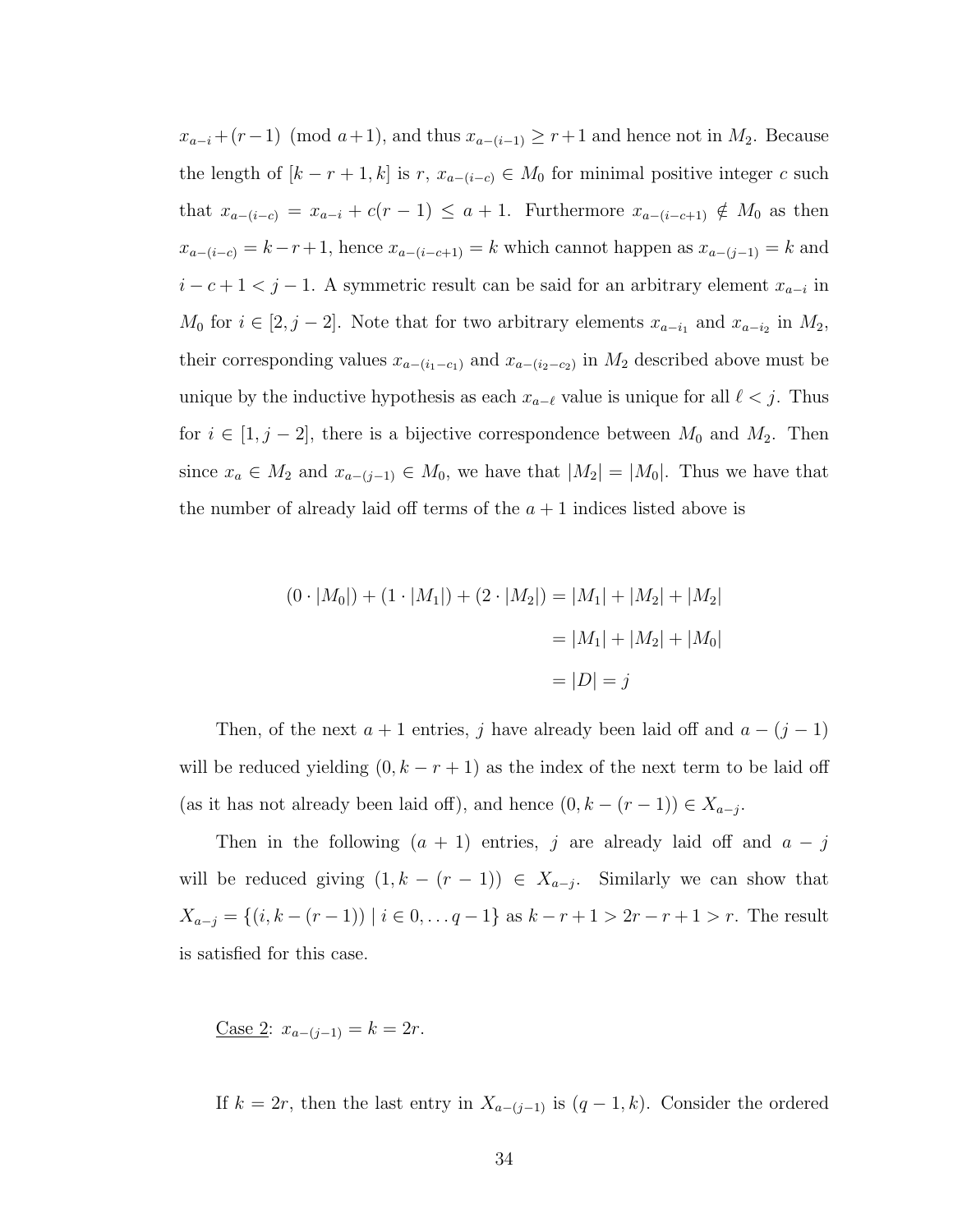pair indices of the next  $a + 1$  terms in d:

$$
(q-1,k+1), \cdots, (q-1,a+1), (q,1) \cdots, (q,r), (0,1) \cdots, (0,k-r)
$$

. Of the  $a + 1$  indices listed above, observe that those with remainder in  $[1, k - r]$ appear twice, those with remainder in  $[k+1, a+1]$  appear once, and those with remainder in  $[k - r + 1, k]$  do not appear. We will call the remainders of the terms already laid off  $D = \{x_{a-\ell} \mid 0 \leq \ell \leq j-1\}$ , and we will partition D into

- $M_2 = D \cap [1, r]$
- $M_1 = D \cap [k+1, a+1]$
- $M_0 = D \cap [k r + 1, k].$

The same argument works for this case as Case 1, as the only difference is the size of  $M_1$  which does not affect the argument.

$$
\underline{\text{Case 3: }} r < k < 2r \text{ where } k = x_{a-(j-1)}.
$$

If  $r < k < 2r$ , then the last entry in  $X_{a-(j-1)}$  is  $(q-1, k)$ . Consider the ordered pair indices of the next  $a + 1$  terms in d:

$$
(q-1,k+1), \cdots, (q-1,a+1), (q,1) \cdots, (q,r), (0,1) \cdots, (0,k-r).
$$

Of the  $a + 1$  indices listed above, observe that, those with remainder in  $[1, k - r]$ appear twice, those with remainder in  $[k - r + 1, r] \cup [k + 1, a + 1]$  appear once, and those with remainder in  $[r+1, k]$  do not appear. We will call the remainders of the terms already laid off  $D = \{x_{a-\ell} \mid 0 \leq \ell \leq j-1\}$ , and we will partition D into

•  $M_2 = D \cap [1, k - r]$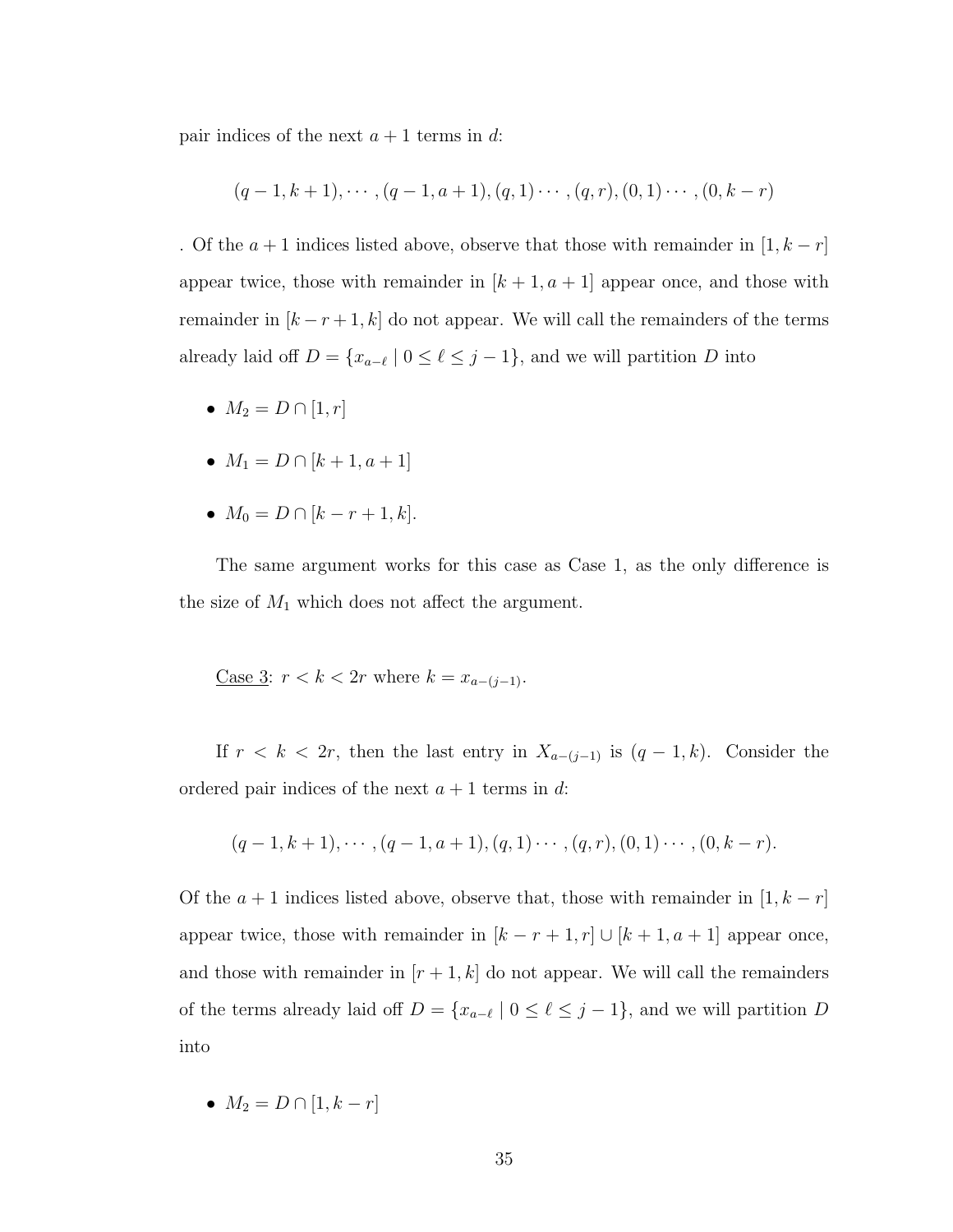- $M_1 = D \cap (k r + 1, r] \cup [k + 1, a + 1]$
- $M_0 = D \cap [r+1, k].$

We will now show that there is a bijective correspondence between  $M_2$  and  $M_0$ . Suppose that there exists an  $x_{a-i} \in M_2$  for some  $0 < i < j-1$ . Then  $x_{a-i} \neq 1$ as  $i \neq 0$ , hence  $x_{a-i} \in [2, r]$ . By the inductive hypothesis  $x_{a-(i-1)} \equiv x_{a-i} + (r-1)$ (mod  $a + 1$ ), and thus  $x_{a-(i-1)}$  is in  $[r + 1, k]$  and thus in  $M_0$ . Because the length of  $[r + 1, k]$  is r,  $x_{a-i-2} \notin M_0$ . A symmetric result can be said for an arbitrary element  $x_{a-i}$  in  $M_0$  for  $i \in [2, j-2]$ . Thus for  $i \in [1, j-2]$ , there is a bijective correspondence between  $M_0$  and  $M_2$ . Then since  $x_a \in M_2$  and  $x_{a-(j-1)} \in M_0$ , we have that  $|M_2| = |M_0|$ . Thus we have that number of already laid off terms of the next  $a + 1$  entries is

$$
(0 \cdot |M_0|) + (1 \cdot |M_1|) + (2 \cdot |M_2|) = |M_1| + |M_2| + |M_2|
$$
  
= |M\_1| + |M\_2| + |M\_0|  
= |D| = j

Then, of the next  $a + 1$  entries, j have already been laid off and  $a - (j - 1)$ will be reduced yielding  $(0, k - r + 1)$  as the index of the next term to be laid off (as it has not already been laid off), and hence  $(0, k - (r - 1)) \in X_{a-j}$ .

Then in the following  $(a + 1)$  entries, j are already laid off and  $a - j$ will be reduced giving  $(1, k - (r - 1)) \in X_{a-j}$ . Similarly we can show that  $X_{a-j} = \{(i, k - (r - 1) \mid i \in 0, \ldots q\} \text{ as } k - r + 1 < 2r - r + 1 \leq 2r - r + 1 - 1 = r.$ The result is satisfied for this case.

Case 4:  $x_{a-(i-1)} = k < r$ .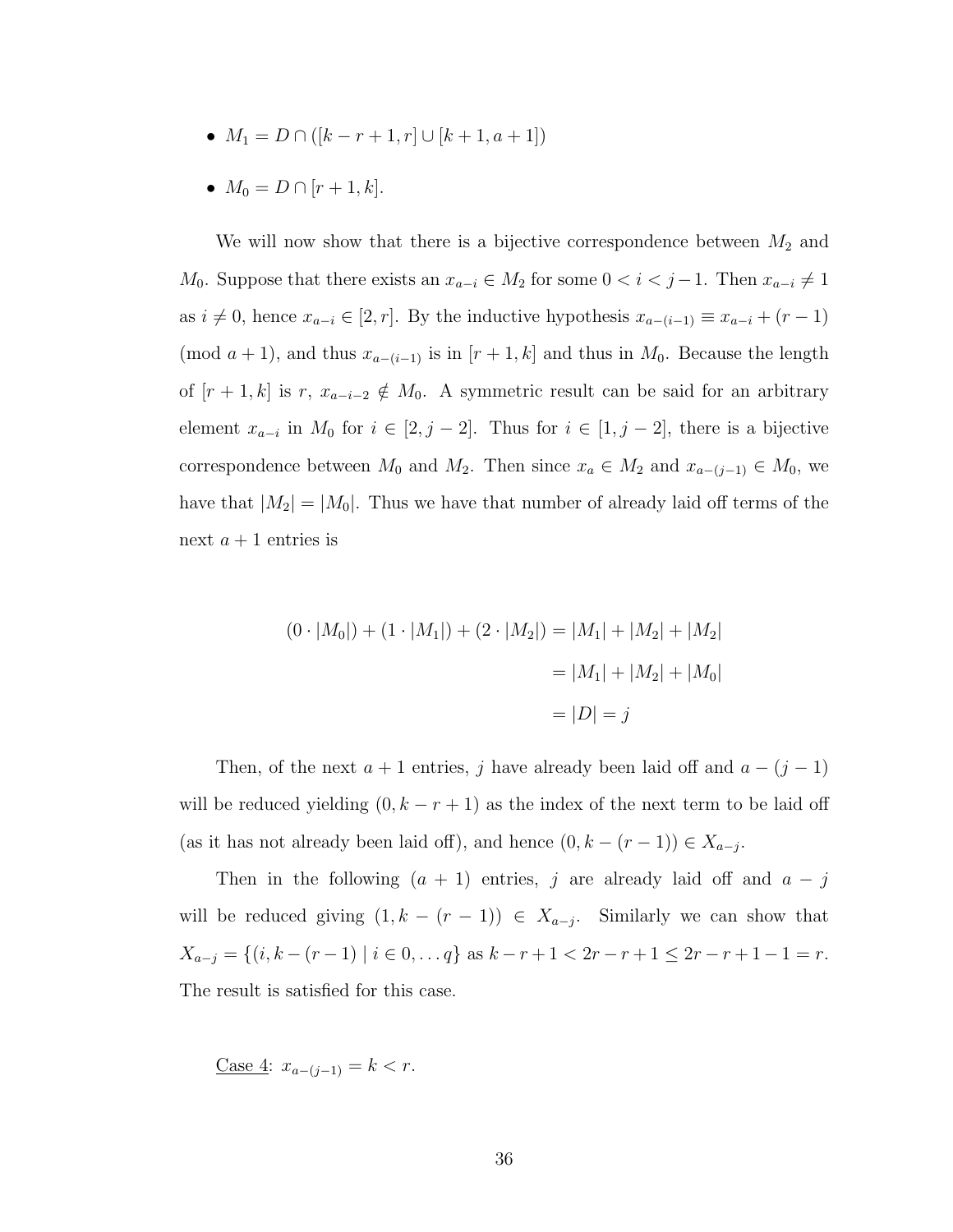If  $k < r$ , then the last entry in  $X_{a-(j-1)}$  is  $(q, k)$ . Consider the ordered pair indices of the next  $a + 1$  terms in d:

$$
(q, k + 1), \cdots, (q, r), (0, 1) \cdots, (0, a + 1 - (r - k)).
$$

Of the  $a + 1$  indices listed above, observe that those with remainder in  $[k + 1, r]$ appear twice, those with remainder in  $[1, k] \cup [r + 1, (a + 1) - (r - k)]$  appear once, and those with remainder in  $[(a + 1) - (r - k) + 1, a + 1]$  do not appear. We will call the remainders of the terms already laid off  $D = \{x_{a-\ell} \mid 0 \leq \ell \leq j-1\}$ , and we will partition  $D$  into

- $M_2 = D \cap [k+1, r]$
- $M_1 = D \cap ([1, k] \cup [r+1, (a+1) (r-k)])$
- $M_0 = D \cap [k r + 1, k].$

We will now show that there is a bijective correspondence between  $M_2$  and  $M_0$ . Suppose that there exists an  $x_{a-i} \in M_0$  for some  $0 < i < j-1$ , except that  $x_{a-i} \neq (a+1) - (r - k) + 1$  as  $x_{a-(i-1)} = k$ . However this cannot happen as  $x_{a-(j-1)} = k$  and  $i-1 < j-1$ . By the inductive hypothesis  $x_{a-(i-1)} \equiv x_{a-i} + (r-1)$ (mod  $a + 1$ ), and thus  $x_{a-(i-1)}$  is in  $[k+1, r-1]$  and thus in  $M_2$ . Because the length of  $[k + 1, r]$  is  $r - k$ ,  $x_{a-i-2} \notin M_2$ . A symmetric result can be said for an arbitrary element  $x_{a-i}$  in  $M_2$  for  $x_{a-i} \in [k+1, r-1]$ , noting that  $x_{a-i} \neq r$ , as then  $x_{a-i+1} = 1$  but  $x_a = 1$  and  $i + 1 > 0$ . Thus for  $i \in [1, j - 2]$ , there is a bijective correspondence between  $M_0$  and  $M_2$ . Then since  $x_a \in M_2$  and  $x_{a-(j-1)} \in M_0$ , we have that  $|M_2| = |M_0|$ . Thus we have that number of already laid off terms of the next  $a + 1$  entries is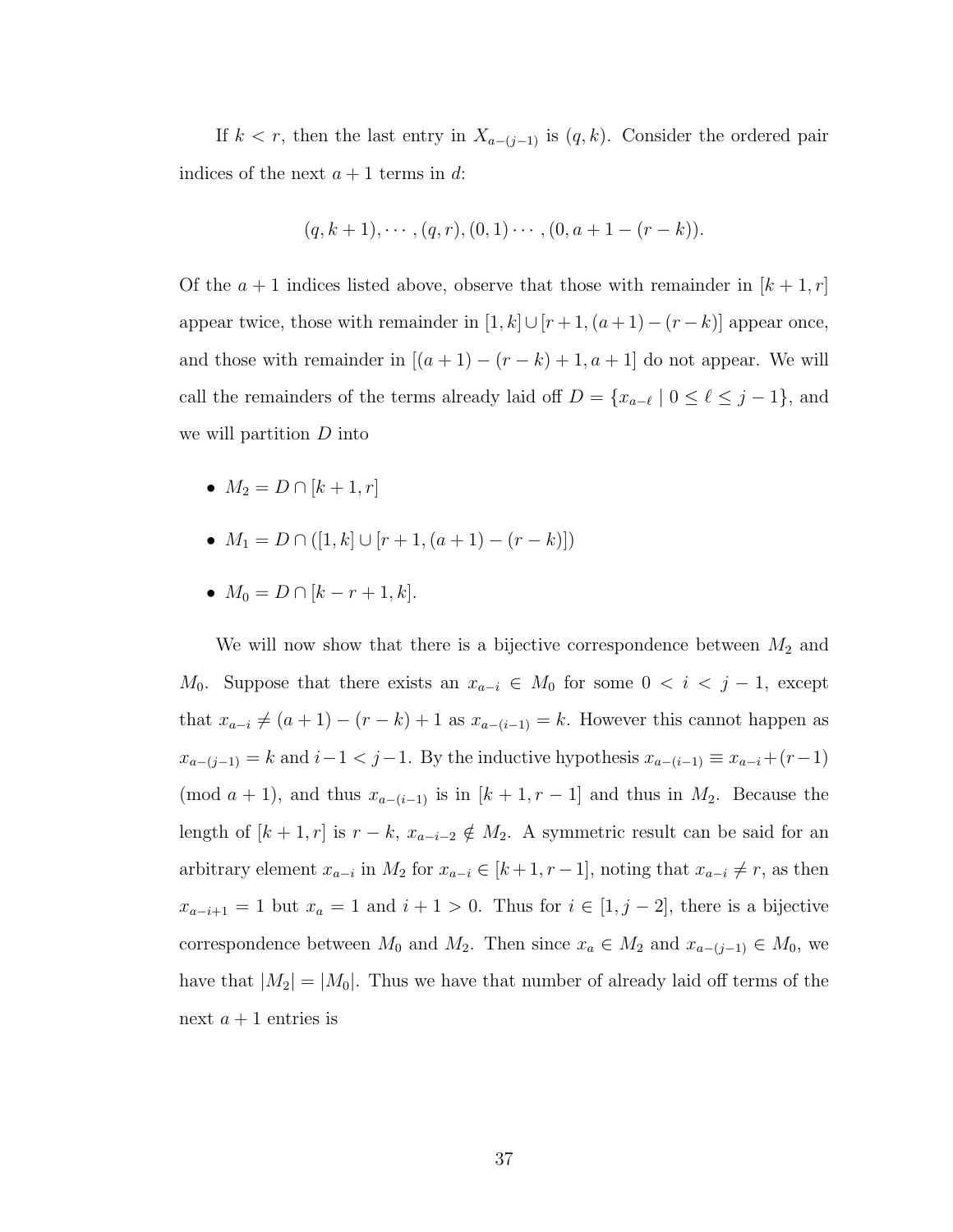$$
(0 \cdots |M_0|) + (1 \cdot |M_1|) + (2 \cdot |M_2|) = |M_1| + |M_2| + |M_2|
$$
  
= |M\_1| + |M\_2| + |M\_0|  
= |D| = j

Then, of the next  $a + 1$  entries, j have already been laid off and  $a - (j - 1)$ will be reduced yielding  $(0, k - r + 1 \mod a + 1) = (0, (a + 1) - (r - k) + 1)$  as the index of the next term to be laid off (as it has not already been laid off), and hence  $(0, k - (r - 1) \mod a + 1) = (0, (a + 1) - (r - k) + 1) \in X_{a-j}$ .

Then in the following  $(a + 1)$  entries, j are already laid off and  $a - j$  will be reduced giving  $(1, (a+1)-(r-k)+1)) \in X_{a-j}$ . Similarly we can show that either  $X_{a-j} = \{(i,(a+1)-(r-k)+1) | i \in 0, \ldots q\}$  or  $X_{a-j} = \{(i,(a+1)-(r-k)+1) | i \in 0, \ldots, q\}$  $i \in 0, \ldots, q-1$ } depending on if  $(a + 1) - (r - k) + 1$  is less than or equal to r or greater than r. The result is satisfied for this case.

<span id="page-45-0"></span>**Theorem 12.** Given a degree sequence  $(a^n)$  with  $gcd(a + 1, n - 1) = 1$ . Let  $k = -(r-1)^{-1} \pmod{a+1}$  and  $\ell = (a+1)^{-1} \pmod{n-1}$ . The next regular degree sequence that appears in the Havel-Hakimi algorithm will be  $(b<sup>m</sup>)$  where  $b = a - k$  and  $m = n - \ell$ .

 $\Box$ 

*Proof.* We will order the terms as described in the proof above, and use the notation for  $X_{a-j}$  and  $x_{a-j}$ . We will have a new regular degree sequence only after laying off the  $(q-1, r+1)$ -term, as then the index of the next term to be laid off will be (0, 2) (because  $r + 1 - (r - 1) \equiv 2 \pmod{a + 1}$ ). Since  $(0, 1)$  is the index of the first term to be laid off, we have that  $(0, 2)$  is the index of the first remaining term at this point and thus the degree of all remaining terms are equal to  $b$  where

$$
x_{a-(b-1)} \equiv 1 - (b-1)(r-1) \equiv r+1 \pmod{a+1}.
$$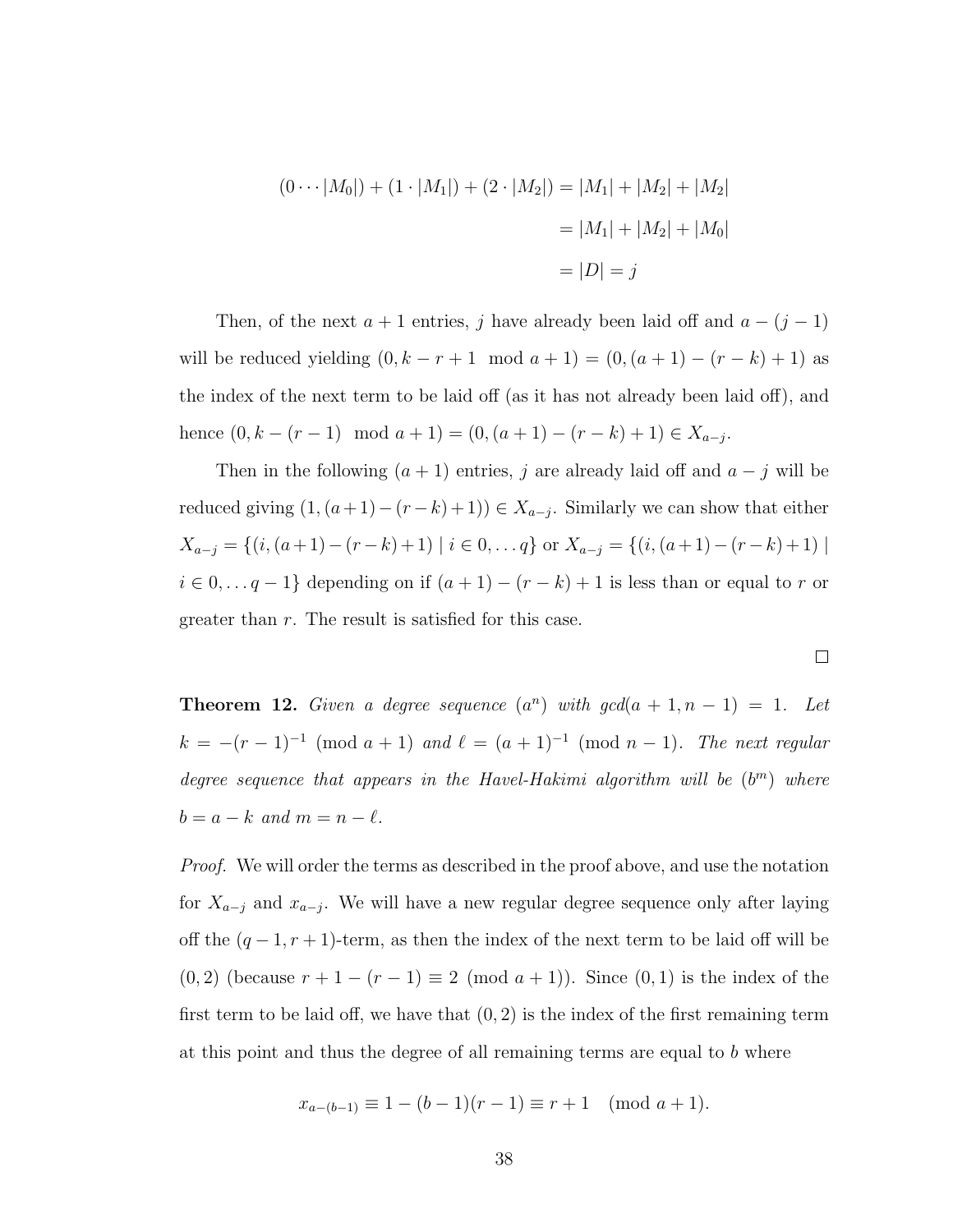Thus we have that  $1-(b-1)(r-1) \equiv (r-1)+2 \pmod{a+1}$  and hence  $-b(r-1) \equiv 1$ (mod  $a+1$ ). Hence  $a-b \equiv a-(r-1)^{-1} \pmod{a+1}$  as desired, noting that this exists as  $gcd(r - 1, a + 1) = 1$ .

We will enumerate all terms by their placement in the lexicographic order, that is  $(0, 1) = 0$ ,  $(0, 2) = 1, \ldots, (q, r) = n - 1$ . Note that the difference in the lexicographic order between consecutive elements in  $X_{a-j}$  is  $a+1$  for all j, and there are  $a + 2$  terms between the last element of  $X_{a-j}$  and the first element of  $X_{a-(j+1)}$  (consecutively laid off terms of different degrees) if 0 is preceded by  $n-1$ in order.

Since we lay off the  $(0, 1)$ -term first for every degree sequence, we will then consider only the distance in regards to the remaining  $n - 1$  terms  $1, \ldots, n - 1$ . Note that doing this preserves the difference between consecutive terms within  $X_{a-j}$  but changes the number of terms between consecutively laid off terms of different degrees to  $a + 1$  as  $(0, 1) = 0$  was included in the counting previously. Thus we have that the  $p^{th}$  term to be laid off will have index  $(p-1)(a+1)$  $\pmod{n-1}$ .

As above, we have a new regular degree sequence only after laying off the term with index  $(q-1, r+1) = n-a-1 = n-(a+1)$ . Thus we need that  $(p-1)(a+1) \equiv$  $n - (a + 1) \pmod{n-1}$ . We then have that  $p(a + 1) \equiv n \equiv 1 \pmod{n-1}$ , hence  $p \equiv (a+1)^{-1} \pmod{n-1}$ . Note that this exists since  $gcd(a+1, n-1) = 1$ . Thus  $m \equiv n - (a+1)^{-1} \pmod{n-1}$  as desired.  $\Box$ 

To see the results of Theorem [12,](#page-45-0) we will examine the degree sequence  $(4^{13})$ . In this example we have  $n = 13$  and  $a = 4$ , hence  $n - 1 = 12$  and  $a + 1 = 5$ . Also because  $12 = 2(5) + 2$ , we have  $r - 1 = 2$ . Since  $gcd(12, 5) = 1$ , Theorem [12](#page-45-0) applies. We have  $-(r-1)^{-1} \pmod{a+1} = -(2)^{-1} \pmod{5} = 2$ , and  $(a+1)^{-1}$  $\pmod{n-1} = 5^{-1} \pmod{12} = 5$ . Thus by the theorem, the next regular sequence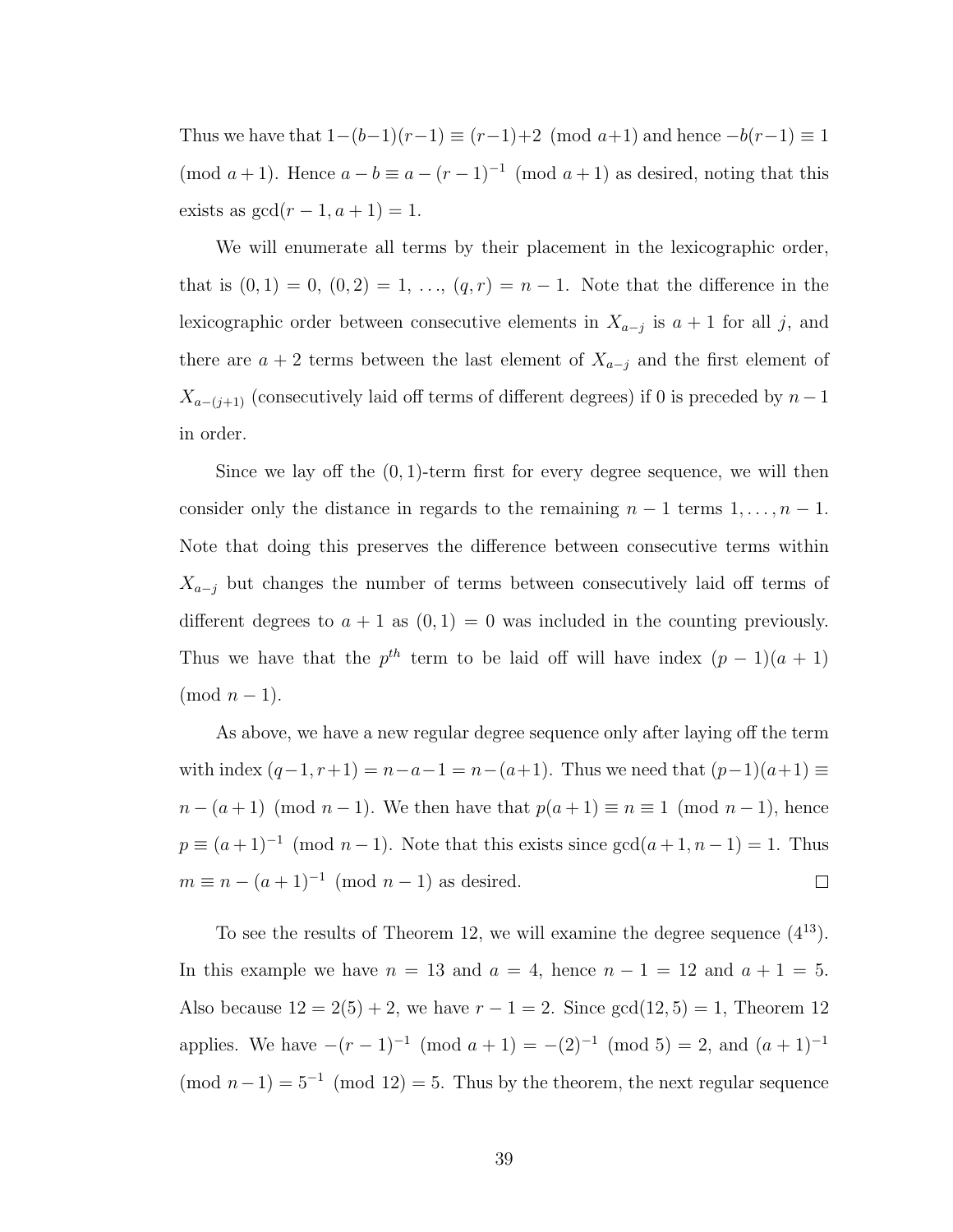to appear in the Havel-Hakimi algorithm is  $((4-2)^{13-5}) = (2^8)$ . In Figure [7](#page-47-0) we can see since the  $(0, 1)$ -term is laid off when the degree is 2, that indeed the next regular sequence that appears in the Havel-Hakimi algorithm has degree 2.

<span id="page-47-0"></span>

|                |                |       |                |       |                | $(4^{13})$ |       |       |       |                |          |       |
|----------------|----------------|-------|----------------|-------|----------------|------------|-------|-------|-------|----------------|----------|-------|
|                | $\overline{2}$ | 3     | $\overline{4}$ | 5     | 6              | 7          | 8     | 9     | 10    | 11             | 12       | 13    |
| (0,1)          | (0,2)          | (0,3) | (0,4)          | (0,5) | (1,1)          | (1,2)      | (1,3) | (1,4) | (1,5) | (2,1)          | (2,2)    | (2,3) |
| $\overline{4}$ |                |       |                |       | $\overline{4}$ |            |       |       |       | $\overline{4}$ |          |       |
|                |                |       | 3              |       |                |            |       | 3     |       |                |          |       |
|                |                |       |                |       |                |            |       |       |       |                | $\Omega$ |       |
|                |                |       |                |       |                |            |       |       |       |                |          |       |
|                |                |       |                |       |                |            |       |       |       |                |          |       |

Figure 7: The Havel-Hakimi algorithm on  $(4^{13})$ 

# 3.3 The number of reorderings that appear in the Havel-Hakimi algorithm when  $gcd(a + 1, n - 1) = 1$

Next we will attempt to find all regular degree sequences that appear in the Havel-Hakimi algorithm in the case where  $gcd(n - 1, a + 1) = 1$ . In Figure [8](#page-49-0) we have an example of a degree sequence,  $(10^{20})$ , with multiple regular sequences appearing in the Havel-Hakimi algorithm. In this example we have  $a+1=11$  and  $n-1 = 19$  hence  $gcd(a+1, n-1) = 1$ , meaning Theorem [12](#page-45-0) applies. We have that  $19 = 11(1) + 8$ , hence  $r - 1 = 8$ . The inverse of  $-8 \pmod{11}$  (i.e.,  $-(r - 1)^{-1}$  $(\text{mod } a+1)$  is  $4 = k$ , and the inverse of 11  $(\text{mod } 19)$   $(i.e., (a+1)^{-1} \pmod{n-1}$ is 7 =  $\ell$ . Thus the next regular degree sequence to appear is  $((10-4)^{20-7}) = (6^{13})$ . Furthermore, we can apply Theorem [12](#page-45-0) to  $(6^{13})$  again as  $gcd(6 + 1, 13 - 1) = 1$ . We have that  $12 = 7(1) + 5$  and hence  $r - 1 = 5$ . The inverse of  $-5 \pmod{7}$  (i.e.,  $-(r-1)^{-1}$  (mod  $a+1$ )) is  $4=k$ , and the inverse of 7 (mod 12) (i.e.,  $(a+1)^{-1}$ (mod  $n - 1$ )) is  $7 = \ell$  (the same values as before). Thus the next regular sequence following  $(6^{13})$  is  $((6-4)^{13-7}) = (2^5)$ . In Theorem [13](#page-48-0) we will show that as long as  $a + 1$  and  $n - 1$  are large enough, we can iteratively apply Theorem [12](#page-45-0) with the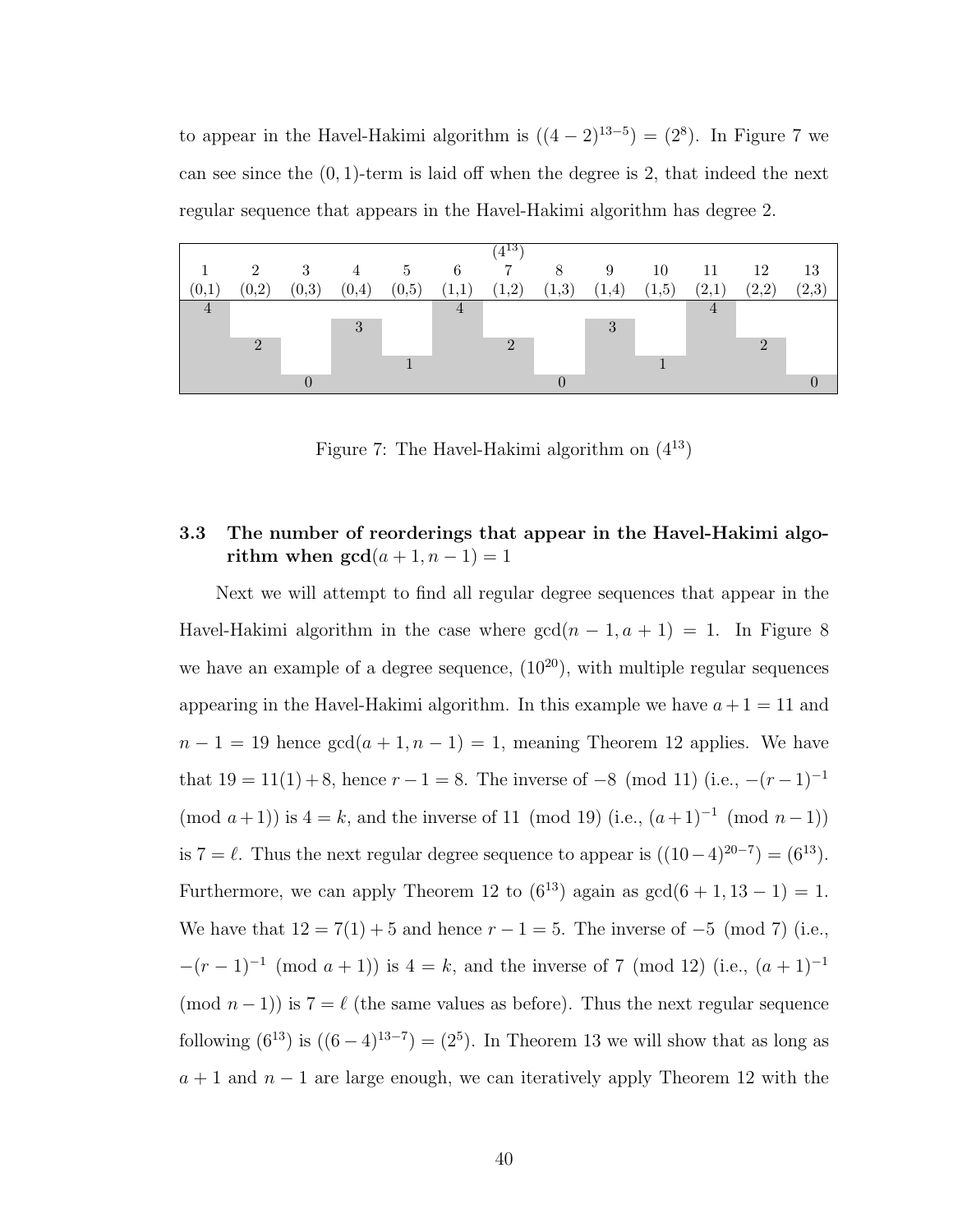same values of k and  $\ell$ . After a certain point (in the preceding example at  $(2^5)$ ) we can still apply Theorem [12](#page-45-0) but the values of k and  $\ell$  will change.

Now let's show that this iterative process will yield the same values of  $k$  and  $\ell$  for large enough  $(a + 1)$  and  $(n - 1)$ .

<span id="page-48-0"></span>**Theorem 13.** Let  $\ell = (a+1)^{-1} \pmod{n-1}$  and  $k = -(r-1)^{-1} \pmod{a+1}$  and let j be the maximum value such that  $a > jk$  and  $n > j\ell$ . Then in the first j $\ell$  steps of the Havel-Hakimi algorithm, the regular sequences that appear are  $((a - ik)^{n - i\ell})$ for  $i \in [j]$ .

*Proof.* We will proceed by induction on i, noting that the base case was considered in Theorem [12,](#page-45-0) and so we will now assume the result for  $i$  and show the result for  $i+1$ .

Since  $k = -(r-1)^{-1} \pmod{a+1}$ , there is a  $v \in \mathbb{N}$  such that  $k(r-1) =$  $v(a + 1) - 1$ . First we will show that  $\ell(a + 1) = k(n - 1) + 1$  and  $\ell = kq + v$ . We have

$$
k(n - 1) + 1 = k(q(a + 1) + r - 1) + 1
$$
  
=  $kq(a + 1) + k(r - 1) + 1$   
=  $kq(a + 1) + v(a + 1) - 1 + 1$   
=  $(a + 1)(kq + v)$ .

Thus  $(a + 1)(kq + v) \equiv 1 \pmod{n-1}$ , and then since inverses are unique  $kq + v = \ell$ , and thus  $\ell(a + 1) = k(n - 1) + 1$ .

Next we will show that the remainder of  $n-1-i\ell \pmod{a+1-ik}$  is  $r-1-i\nu$ . We have

$$
n - 1 - i\ell = q(a + 1) + r - 1 - i\ell
$$
  
=  $q(a + 1) + r - 1 - i(kq + v)$   
=  $q(a + 1 - ik) + (r - 1 - iv)$ .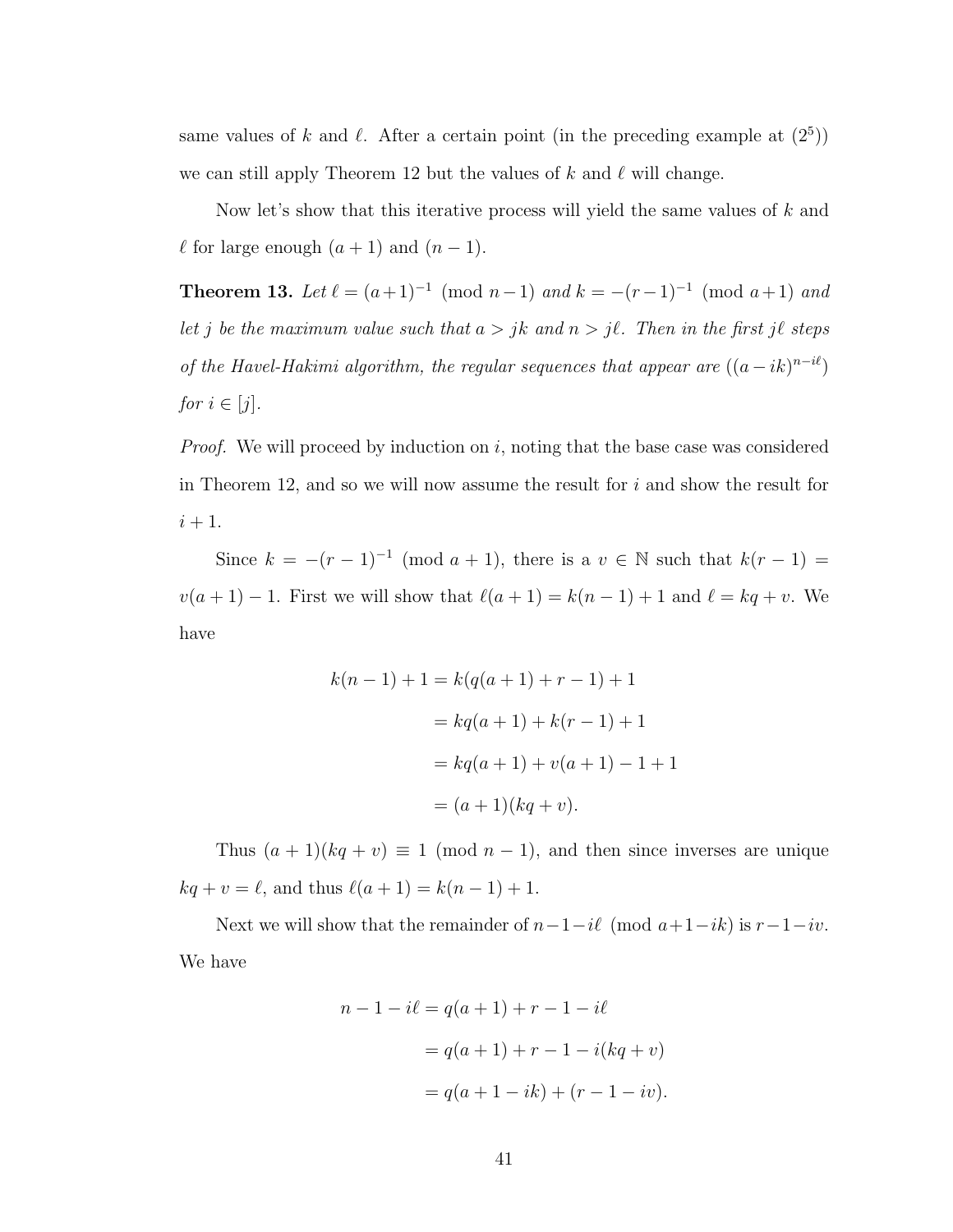<span id="page-49-0"></span>

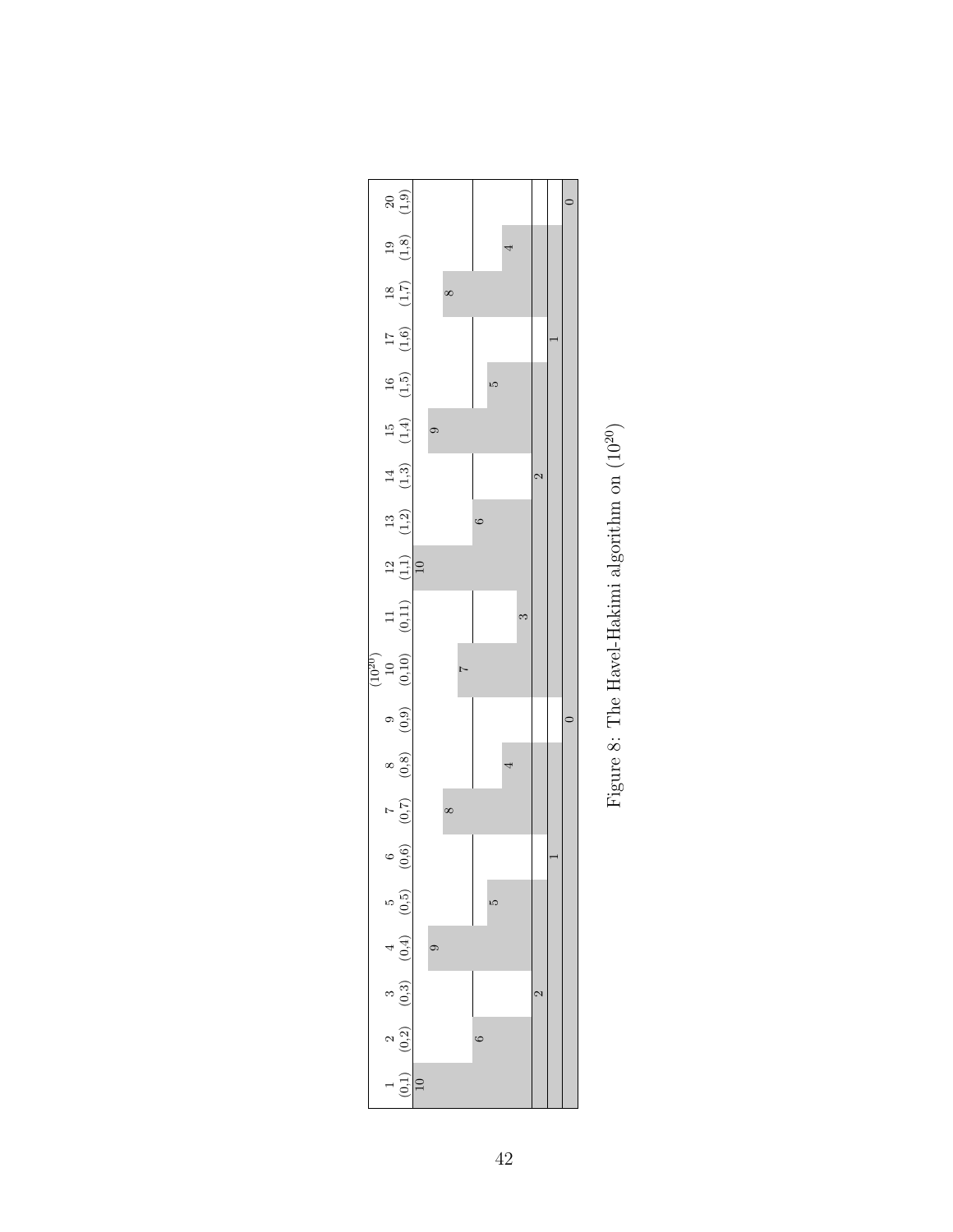Then we will show that  $\ell = (a + 1 - ik)^{-1} \pmod{n-1-i\ell}$ . We have

$$
\ell(a + 1 - ik) = \ell(a + 1) - \ell ik
$$
  
=  $k(n - 1) + 1 - \ell ik$   
=  $k(n - 1 - i\ell) + 1$ .

Hence  $\ell(a+1-ik) \equiv 1 \pmod{n-1-i\ell}$  and  $\ell = (a+1-ik)^{-1} \pmod{n-1-i\ell}$ . Similarly, we will show that  $k = -(r-1-iv)^{-1} \pmod{a+1-ik}$ . We have

$$
k(r-1-iv) = k(r-1) - kiv
$$

$$
= v(a+1) - 1 - kiv
$$

$$
= v(a+1-ik) - 1
$$

Hence  $k(r-1-iv) \equiv -1 \pmod{a+1-ik}$  and  $k = -(r-1-iv)^{-1} \pmod{a+1}$  $1 - ik$ ).

Since these inverses exist, we have  $gcd(a + 1 - ik, n - 1 - i\ell) = 1$ , and thus from the result above we have that the next regular sequence that appears is  $((a-ik-k)^{n-i\ell-\ell}) = ((a-(i+1)k)^{n-(i+1)\ell})$  and the result follows by induction.

# 3.4 The next regular sequence in the Havel-Hakimi algorithm when  $gcd(a + 1, n - 1) = d$

Now we will consider the case when  $gcd(a + 1, n - 1) \neq 1$ .

<span id="page-50-0"></span>**Lemma 6.** Let  $gcd(a + 1, n - 1) \neq 1$  with  $(a + 1)\ell \equiv 0 \pmod{n - 1}$  where  $0 <$  $\ell < n - 1$ . By Lemma [4,](#page-38-0)  $gcd(r - 1, a + 1) \neq 1$  and thus there exists  $0 < \ell < a + 1$ minimal such that  $(r-1)k \equiv 0 \pmod{a+1}$ . We have the following

(a) For  $j \in [0, k-1]$ ,

$$
X_{a-j} = \begin{cases} \{(i, 1 - j(r-1)) \mid & i \in 0 \dots, q-1\} \\ \{i, 1 - j(r-1) \mid & \text{mod } a+1 > r \text{ and } j \in 0, \dots, q\} \\ \{(i, 1 - j(r-1)) \mid & i \in 0, \dots, q\} \\ \{j, 1 - j(r-1) \mid & \text{mod } a+1 \leq r. \end{cases}
$$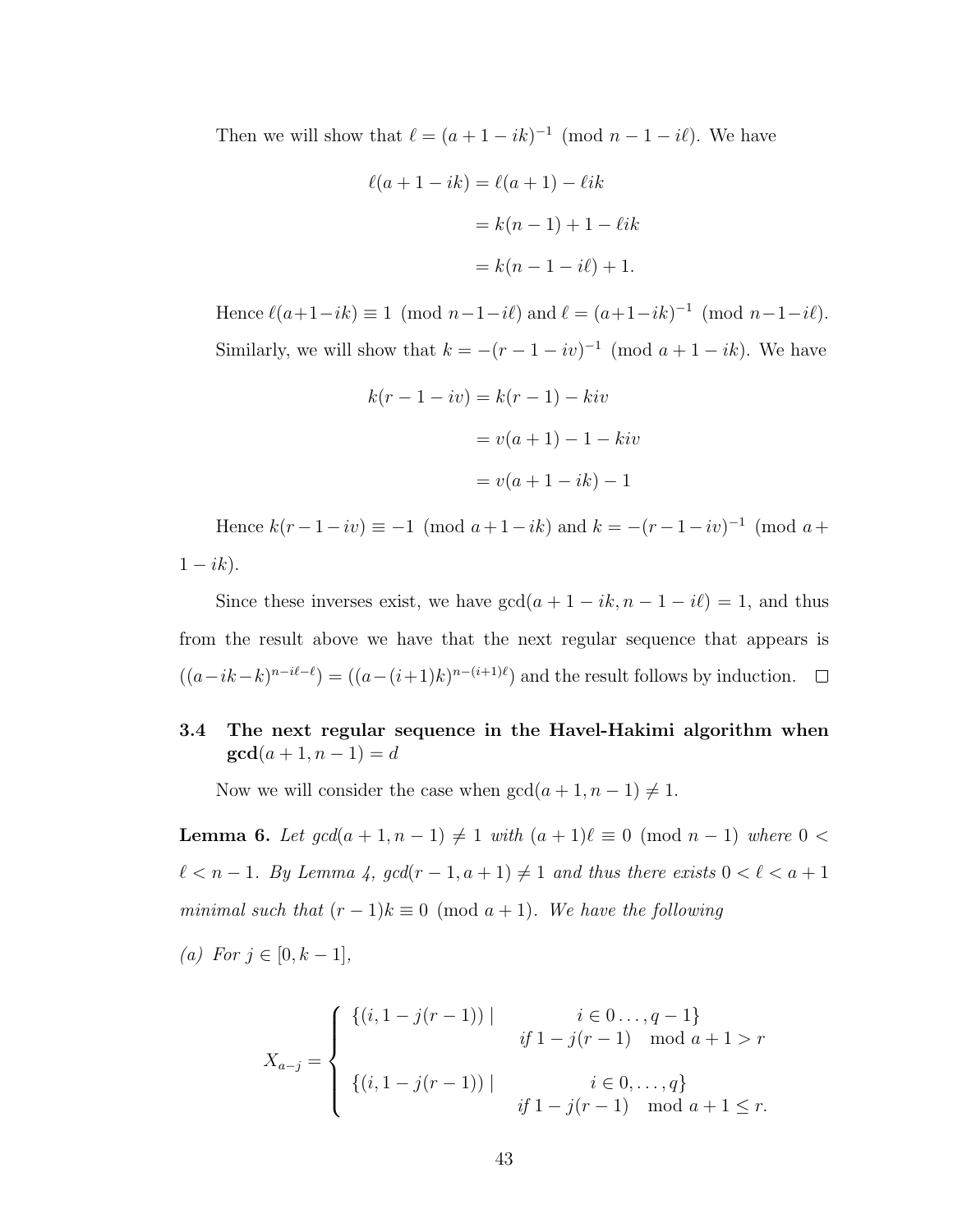(b) For 
$$
j = k
$$
,  $X_{a-j} = \{(i, 2) | i \in 1, ..., q\}$ .  
\n(c) For  $j \in [k+1, 2k-1]$ ,  
\n
$$
X_{a-j} = \begin{cases} \{(i, 1 - j(r-1) + 1) | & i \in 0 ... , q - 1 \\ & if 1 - j(r-1) + 1 \mod a + 1 > r \} \\ \{(i, 1 - j(r-1) + 1) | & i \in 0, ... q \\ & if 1 - j(r-1) + 1 \mod a + 1 \le r \} .\end{cases}
$$

Proof. We will first show that the result for (a) follows from the proof of Lemma [5](#page-39-0) using induction on j. The only possible issue is if  $x_{a-(j-1)} = r$  for some j. That is  $1 - (j - 1)(r - 1) \equiv r \equiv (r - 1) + 1 \pmod{a + 1}$ , hence  $-j(r - 1) \equiv 0 \pmod{a + 1}$ and  $j(r-1) \equiv 0 \pmod{a+1}$ . The value of k is minimal such that  $k(r-1) \equiv 0$ (mod  $a+1$ ) and since  $j < k$  this cannot happen. Thus the result follows the proof of Lemma [5.](#page-39-0)

To show (b), we will consider  $x_{a-(k-1)} = 1 + (-(k-1)(r-1) \mod a + 1) \equiv r$ (mod  $a + 1$ ). Then considering the next  $a + 1$  values,

$$
(0,0),\ldots,(0,a+1),
$$

 $k-1$  are laid off and  $(a+1)-(k-1)$  will be reduced. Thus the next available entry will be laid off. Since the  $(1, 1)$ -term has already been laid off, the  $(1, 2)$ -term is the next candidate. We need to show that this term has not already been laid off. If it had already been laid off we would have  $x_{a-i} = 1 - i(r - 1) \equiv 2 \pmod{a+1}$ for some  $i \in [0, k-1]$ . This would yield  $-i(r-1) \equiv 1 \pmod{a+1}$ , and hence  $-i \equiv (r-1)^{-1} \pmod{a+1}$ . However, since  $gcd(r-1, a+1) \neq 1$ , this inverse does not exist. Thus  $(1, 2) \in X_{a-k}$ . Using the same argument as in Lemma [5,](#page-39-0) this gives the correct form for  $X_{a-k}$ .

Finally we will show (c). We will again follow the proof of the previous lemma; however, because  $X_{a-k}$  does not include the term  $(0, 2)$ , special care needs to be taken. We will again proceed by induction on j, noting that we can use  $j = k$  as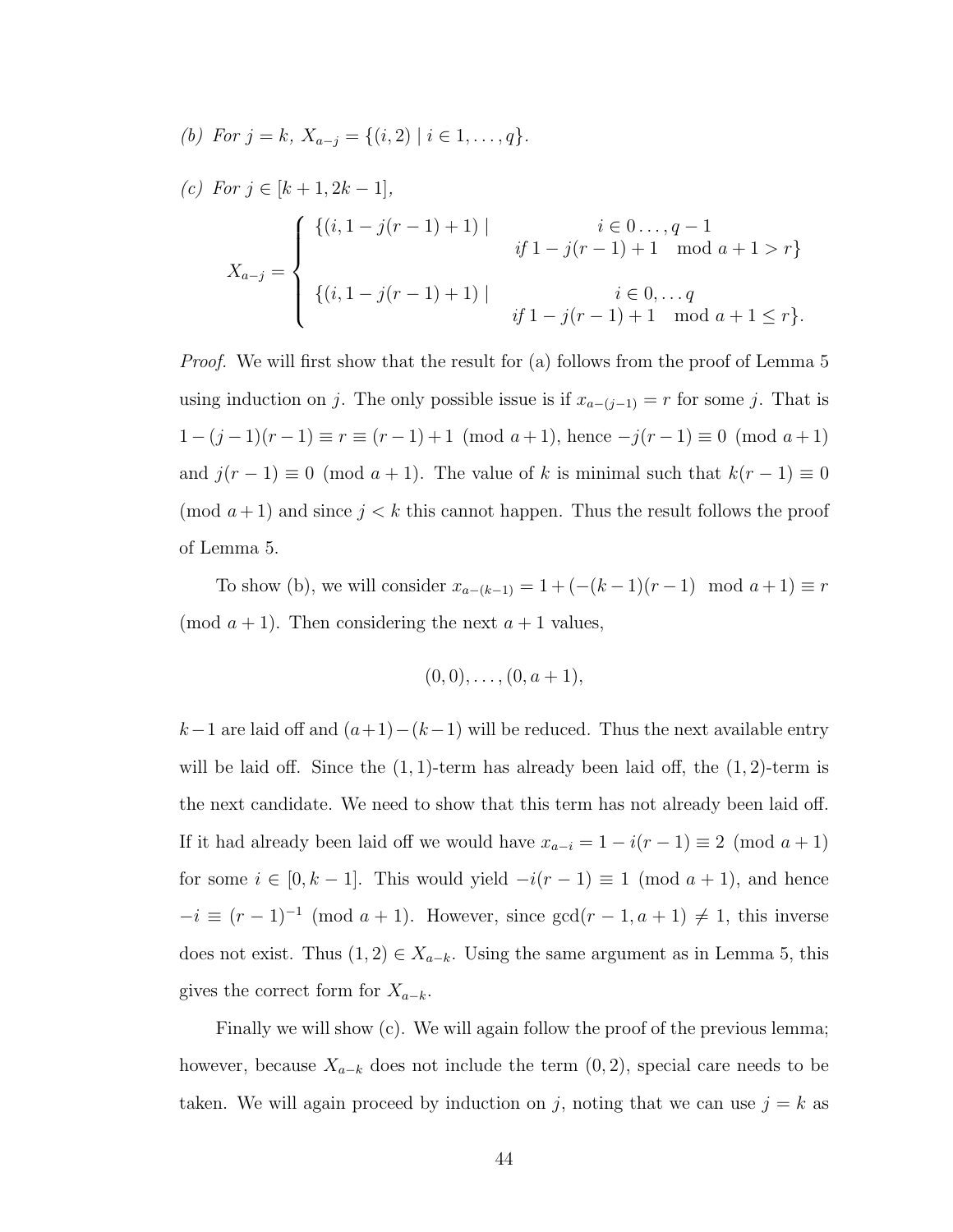the base case (proven above in part (b)) as  $x_{a-k} = 1-k(r-1)+1 \equiv 2 \pmod{a+1}$ . We will assume the result for values less than j and show it is true for j. We will consider the 4 cases as in Lemma [5](#page-39-0) based on the relationship between  $p = x_{a-(j-1)}$ and r, noting that  $p \neq r$  because  $x_{a-(k-1)} = r$  and j is assumed to be at least  $k+1$ .

Case 1:  $x_{a-(j-1)} = p > 2r$ .

If  $p > 2r$ , then the last entry in  $X_{a-(j-1)}$  is  $(q-1, p)$ . Consider the ordered pair indices of the next  $a + 1$  terms in d:

$$
(q-1, p+1), \cdots, (q-1, a+1), (q, 1), \cdots, (q, p), (0, 1), \cdots, (0, p-r).
$$

We will show that of the terms corresponding to those indices,  $j$  have already been laid off before laying off terms with value  $a - j$  (that is in  $\bigcup_{\ell=0}^{j-1} X_{a-\ell}$ ), and  $a - (j - 1)$  will be reduced by 1. We then want to show that the next term with index  $(0, p - (r - 1))$  has not already been laid off. If it were, then we would have  $1 - j(r - 1) + 1 \equiv 1 - i(r - 1) \pmod{a + 1}$  for some  $i \in [0, p - 1]$  or  $1 - j(r - 1) + 1 \equiv 1 - i(r - 1) + 1 \pmod{a + 1}$  for some  $i \in [p, j - 1]$ . This would then mean that either  $(j-i)(r-1) \equiv 1 \pmod{a+1}$  which cannot happen as  $r-1$ does not have an inverse modulo  $a + 1$  or  $(j - i)(r - 1) \equiv 0 \pmod{a + 1}$  which cannot happen as  $j - i < k$  and k is minimal such that  $k(r - 1) \equiv 0 \pmod{a + 1}$ . Thus the next term with index  $(0, p - (r - 1))$  will be the next term to be laid off, where  $p - (r - 1) = x_{a-j}$  as desired.

Of the  $a+1$  indices listed above, observe that, those with remainder in  $[1, r] \setminus$ {2} appear twice, those with remainder in  $\{2\} \cup [r+1, p-r] \cup [p+1, a+1]$  appear once, and those with remainder in  $[p - r + 1, p]$  do not appear. We will call the remainders of the terms already laid off  $D = \{x_{a-\ell} \mid 0 \leq \ell \leq j-1\}$ , and we will partition D into

•  $M_2 = D \cap ([1, r] \setminus \{2\})$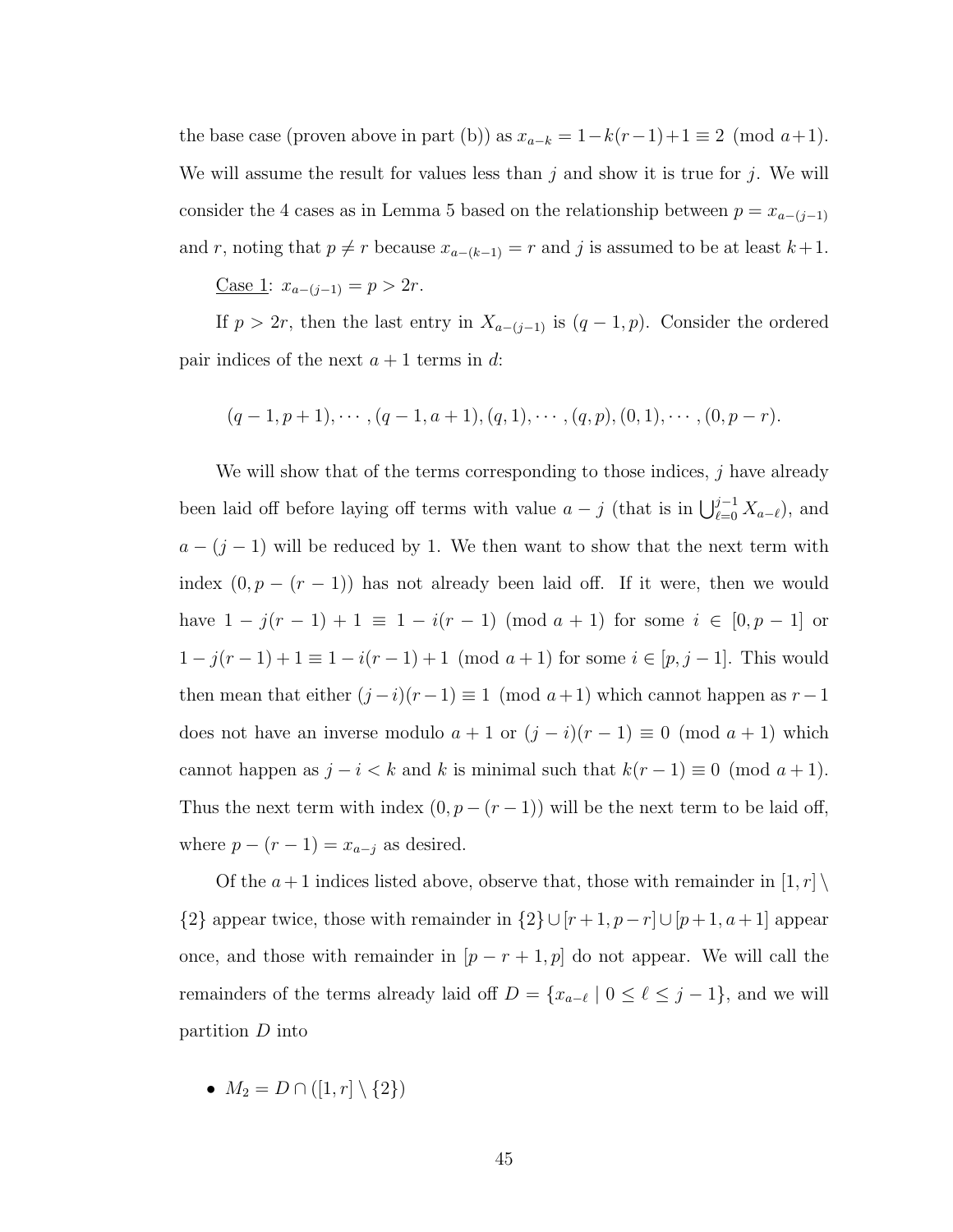- $M_1 = D \cap (\{2\} \cup [r+1, p-r] \cup [p+1, a+1])$
- $M_0 = D \cap [p r + 1, p].$

We will now show that there is a bijective correspondence between  $M_2$  and  $M_0$ . Suppose that there exists an  $x_{a-i} \in M_2$  for some  $0 < i < j-1$ . Note that  $x_{a-i} \equiv x_{a-(i-1)} - (r-1) \pmod{a+1}$  for all  $i \in [0,j]$  except for when  $i = k$ and  $x_{a-k} \in M_1$ . Then  $x_{a-i} \neq 1$  as  $i \neq 0$ , hence  $x_{a-i} \in [3, r]$ . By the inductive hypothesis  $x_{a-(i-1)} = x_{a-i} + (r-1) \pmod{a+1}$  (except for when  $i = k$  however since  $x_{a-i} \neq 2$  this will not happen) and thus  $x_{a-(i-1)} \geq r+1$  and hence not in  $M_2$ . Because the length of the interval  $[p - r + 1, p]$  is r,  $x_{a-i-c} \in M_0$  for a minimal value c, where  $x_{a-(i-c)} = x_{a-i} + c(r-1) \le a+1$  (not modulo  $a+1$ ) and furthermore  $x_{a-(i-c+1)} \notin M_0$  as then  $x_{a-(i-c)} = p - r + 1$ , hence  $x_{a-(i-c+1)} = p$ which cannot happen as  $x_{a-(j-1)} = p$  and  $i-c+1 < j-1$ . A symmetric result can be said for an arbitrary element  $x_{a-i}$  in  $M_0$  for  $i \in [2, j-2]$ . Thus for  $i \in [1, j-2]$ , there is a bijective correspondence between  $M_0$  and  $M_2$ . Then since  $x_a \in M_2$ and  $x_{a-(j-1)} \in M_0$ , we have that  $|M_2| = |M_0|$ . Thus we have that the number of already laid off terms of the next  $a + 1$  entries is

$$
(0 \cdot |M_0|) + (1 \cdot |M_1|) + (2 \cdot |M_2|) = |M_1| + |M_2| + |M_2|
$$
  
= |M\_1| + |M\_2| + |M\_0|  
= |D| = j.

Then, of the next  $a + 1$  entries, j have already been laid off and  $a - (j - 1)$ will be reduced yielding  $p - r + 1$  as the remainder of the next term to be laid off (as it has not already been laid off), and hence  $(0, p - (r - 1)) \in X_{a-j}$ .

Then in the following  $(a + 1)$  entries, j are already laid off and  $a - j$ will be reduced giving  $(1, p - (r - 1)) \in X_{a-j}$ . Similarly we can show that  $X_{a-j} = \{(i, p - (r - 1)) \mid i \in 0, \ldots, q - 1\}$  as  $p - r + 1 > 2r - r + 1 > r$ . The result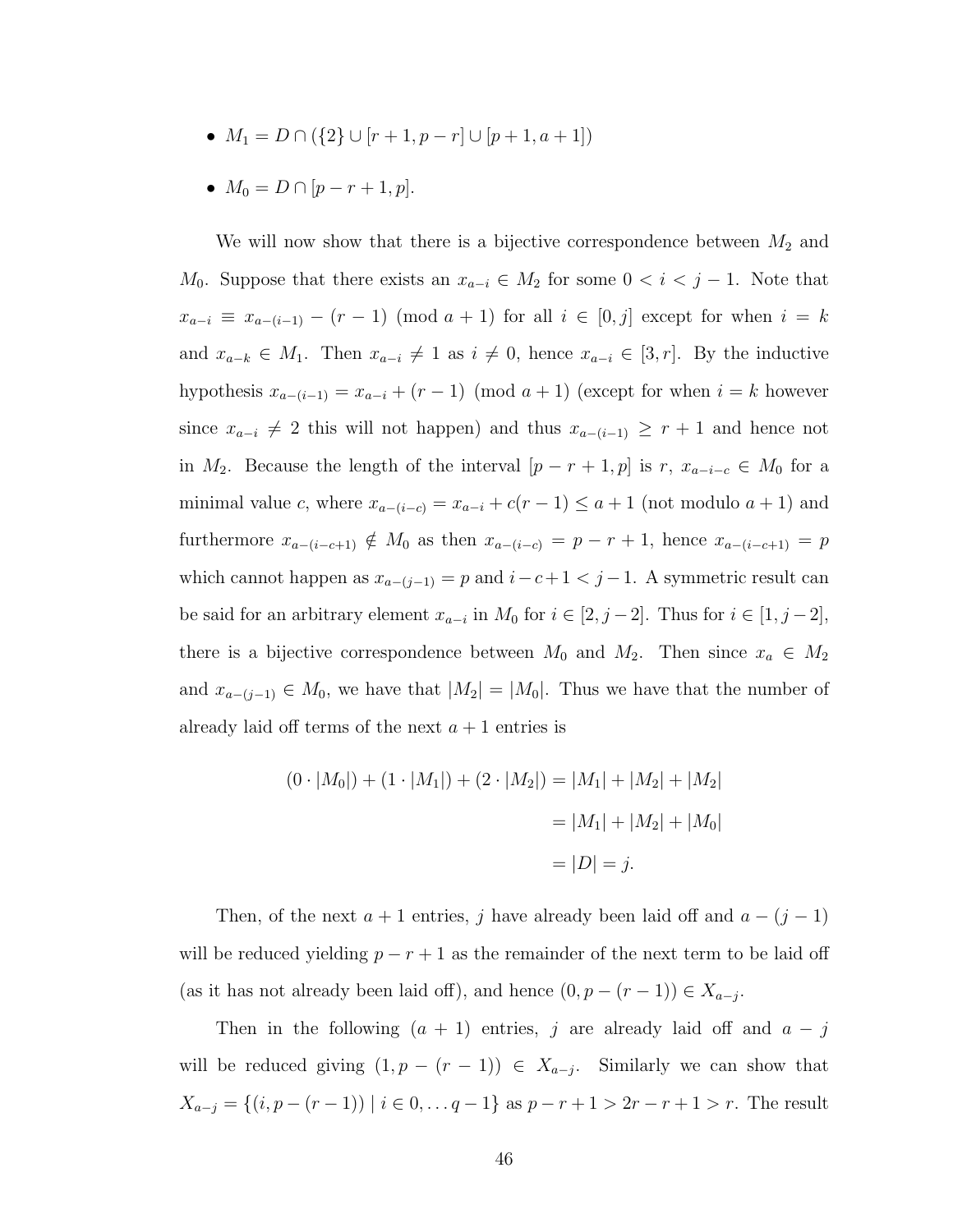is satisfied for this case.

$$
Case 2: x_{a-(j-1)} = p = 2r.
$$

If  $p = 2r$ , then the last entry in  $X_{a-(j-1)}$  is  $(q-1, p)$ . Consider the ordered pair indices of the next  $a + 1$  terms in d:

$$
(q-1, p+1), \cdots, (q-1, a+1), (q, 1) \cdots, (q, r), (0, 1) \cdots, (0, p-r).
$$

Of the  $a+1$  indices listed above, observe that those with remainder in  $[1, p-r] \setminus \{2\}$ appear twice, those with remainder in  $\{2\} \cup [p+1, a+1]$  appear once, and those with remainder in  $[p - r + 1, p]$  do not appear. We will call the remainders of the terms already laid off  $D = \{x_{a-\ell} \mid 0 \leq \ell \leq j-1\}$ , and we will partition D into

- $M_2 = D \cap ([1, p r] \setminus \{2\})$
- $M_1 = D \cap (\{2\} \cup [p+1, a+1])$
- $M_0 = D \cap [p r + 1, p]$

The same argument works for this case as in Case 1, as the only difference is the size of  $M_1$  which does not affect the argument.

Case 3:  $r < p < 2r$  where  $p = x_{a-(i-1)}$ .

If  $r < p < 2r$ , then the last entry in  $X_{a-(j-1)}$  is  $(q-1, p)$ . Consider the ordered pair indices of the next  $a + 1$  terms in d:

$$
(q-1, p+1), \cdots, (q-1, a+1), (q, 1) \cdots, (q, r), (0, 1) \cdots, (0, p-r).
$$

Of the  $a+1$  indices listed above, observe that those with remainder in  $[1, p-r] \setminus \{2\}$ appear twice, those with remainder in  $\{2\} \cup [p-r+1, r] \cup [p+1, a+1]$  appear once,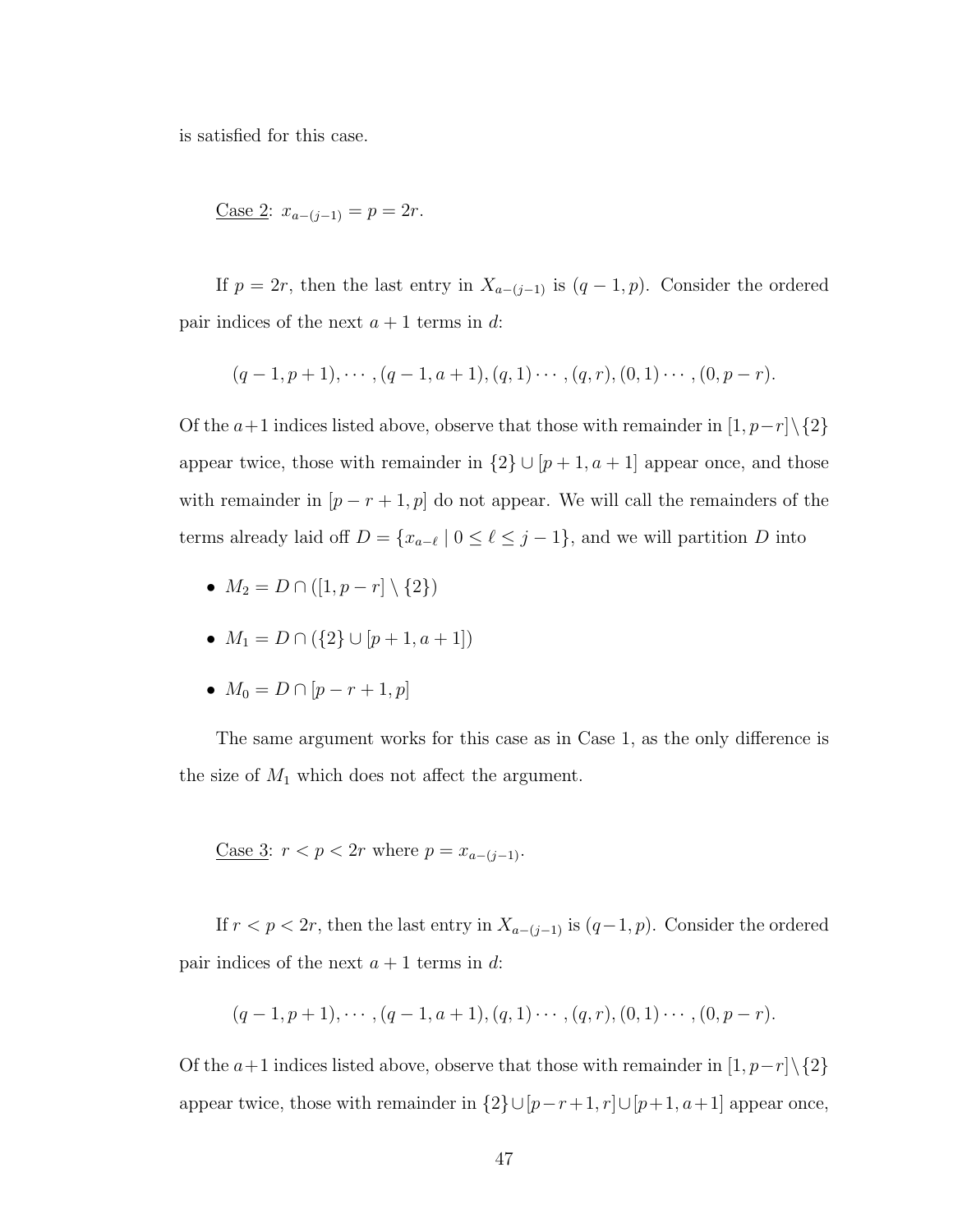and those with remainder in  $[r+1, p]$  do not appear. We will call the remainders of the terms already laid off  $D = \{x_{a-\ell} \mid 0 \leq \ell \leq j-1\}$ , and we will partition D into

- $M_2 = D \cap ([1, p r] \setminus \{2\})$
- $M_1 = D \cap (\{2\} \cup [p-r+1,r] \cup [p+1,a+1])$
- $M_0 = D \cap [r+1, p].$

We will now show that there is a bijective correspondence between  $M_2$  and  $M_0$ . Suppose that there exists an  $x_{a-i} \in M_2$  for some  $0 < i < j-1$ . Then  $x_{a-i} \neq 1$ as  $i \neq 0$ , hence  $x_{a-i} \in [3, r]$ . By the inductive hypothesis  $x_{a-(i-1)} \equiv x_{a-i} + (r-1)$ (mod  $a + 1$ ), and thus  $x_{a-(i-1)}$  is in  $[r + 1, p]$  and hence in  $M_0$ . Because the length of the interval  $[r + 1, p]$  is  $p - r$ ,  $x_{a-i-2} \notin M_0$ . A symmetric result can be said for an arbitrary element  $x_{a-i}$  in  $M_0$  for  $i \in [2, j-2]$ . Thus for  $i \in [1, j-2]$ , there is a bijective correspondence between  $M_0$  and  $M_2$ . Then since  $x_a \in M_2$  and  $x_{a-(j-1)} \in M_0$ , we have that  $|M_2| = |M_0|$ . Thus we have that number of already laid off terms of the next  $a + 1$  entries is

$$
(0 \cdot |M_0|) + (1 \cdot |M_1|) + (2 \cdot |M_2|) = |M_1| + |M_2| + |M_2|
$$
  
= |M\_1| + |M\_2| + |M\_0|  
= |D| = j.

Then, of the next  $a + 1$  entries, j have already been laid off and  $a - (j - 1)$  will be reduced yielding  $p-r+1$  as the remainder of the next term to be laid off (as it has not already been laid off as shown in Case 1), and hence  $(0, p - (r - 1)) \in X_{a-j}$ .

Then in the following  $(a + 1)$  entries, j are already laid off and  $a - j$ will be reduced giving  $(1, p - (r - 1)) \in X_{a-j}$ . Similarly we can show that  $X_{a-j} = \{(i, p - (r - 1) \mid i \in 0, \ldots q\} \text{ as } p - r + 1 < 2r - r + 1 \leq 2r - r + 1 - 1 = r.$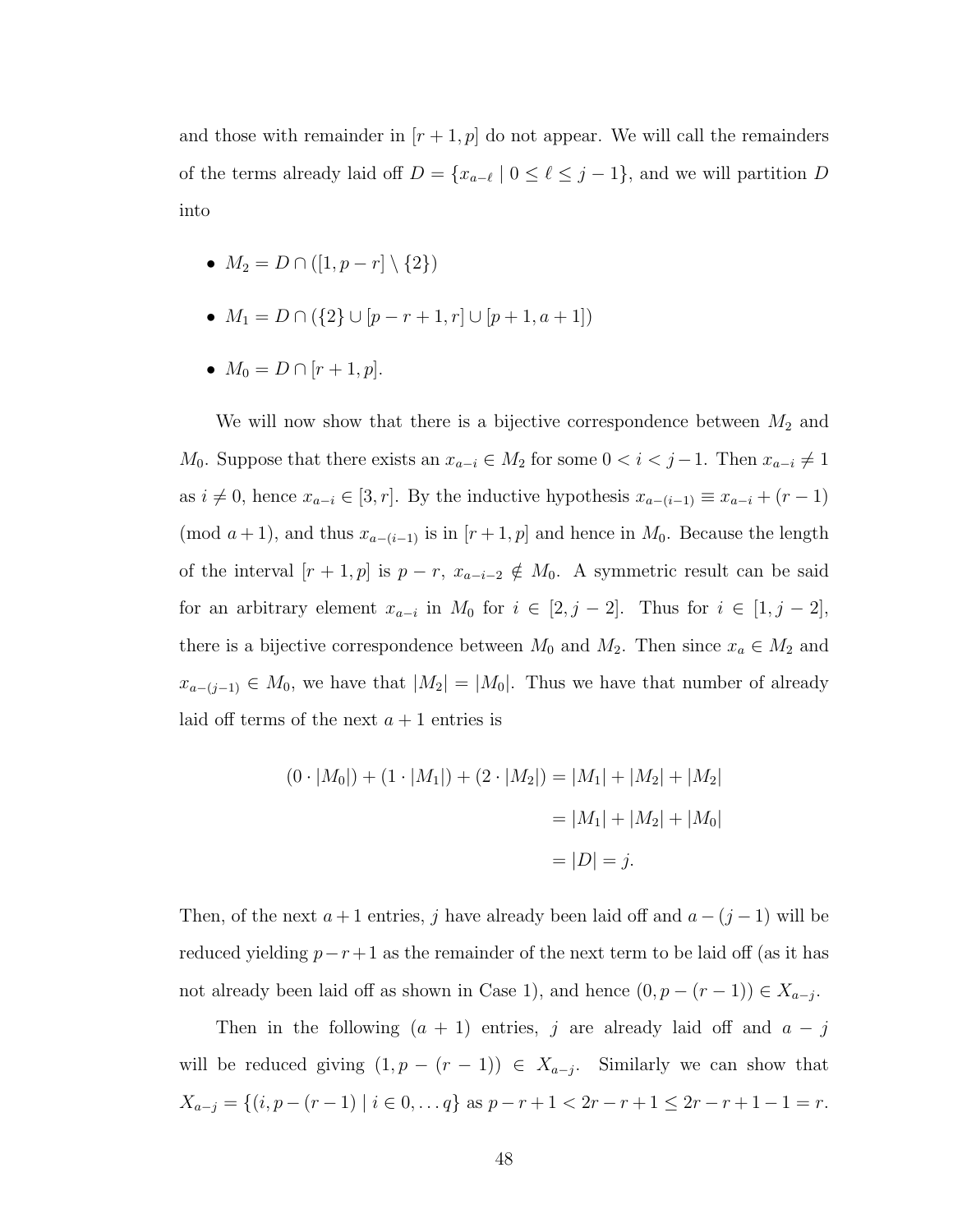The result is satisfied for this case.

Case 4: 
$$
x_{a-(j-1)} = p < r
$$
.

If  $p < r$ , then the last entry in  $X_{a-(j-1)}$  is  $(q, p)$ . Consider the ordered pair indices of the next  $a + 1$  terms in d:

$$
(q, p+1), \cdots, (q, r), (0, 1) \cdots, (0, a+1-(r-p)).
$$

Of the  $a + 1$  indices listed above, observe that, those with remainder in  $[p + 1, r]$ appear twice, those with remainder in  $[1, p] \cup [r + 1, (a + 1) - (r - p)] \setminus \{2\}$  appear once, and those with remainder in  $\{2\} \cup [(a + 1) - (r - k) + 1, a + 1]$  do not appear. We will call the remainders of the terms already laid off  $D = \{x_{a-\ell} \mid 0 \leq \ell \leq j-1\},\$ and we will partition D into

•  $M_2 = D \cap [p+1, r]$ 

• 
$$
M_1 = D \cap ([1, p] \cup [r+1, (a+1) - (r-p)] \setminus \{2\})
$$

• 
$$
M_0 = D \cap (\{2\} \cup [(a+1)-(r-k)+1, a+1])
$$

We will now show that there is a bijective correspondence between  $M_2$  and  $M_0$ . Suppose that there exists an  $x_{a-i} \in M_0$  for some  $0 < i < j-1$ , except that  $x_{a-i} \neq (a + 1) - (r - p) + 1$  as  $x_{a-(i-1)}$  would then be equal to p which cannot happen as  $x_{a-(j-1)} = p$  and  $i-1 < j-1$ . By the inductive hypothesis  $x_{a-(i-1)} = x_{a-i} + (r-1) \pmod{a+1}$ , and thus  $x_{a-(i-1)}$  is in  $[p+1, r-1]$  and thus in  $M_2$ . Furthermore, note that if  $x_{a-i} = 2 = x_{a-k} \in M_0$ , we have that  $x_{a-(k-1)} = 2 + (r - 1) - 1 = r \in M_2$ . Because the length of the interval  $[p + 1, r]$  is  $r - p$ ,  $x_{a-i-2} \notin M_2$ . A symmetric result can be said for an arbitrary element  $x_{a-i}$ in  $M_2$  for  $x_{a-i} \in [p+1, r-1]$ , noting that  $x_{a-i} \neq r$ , as then  $x_{a-i+1} = 1$  but  $x_a = 1$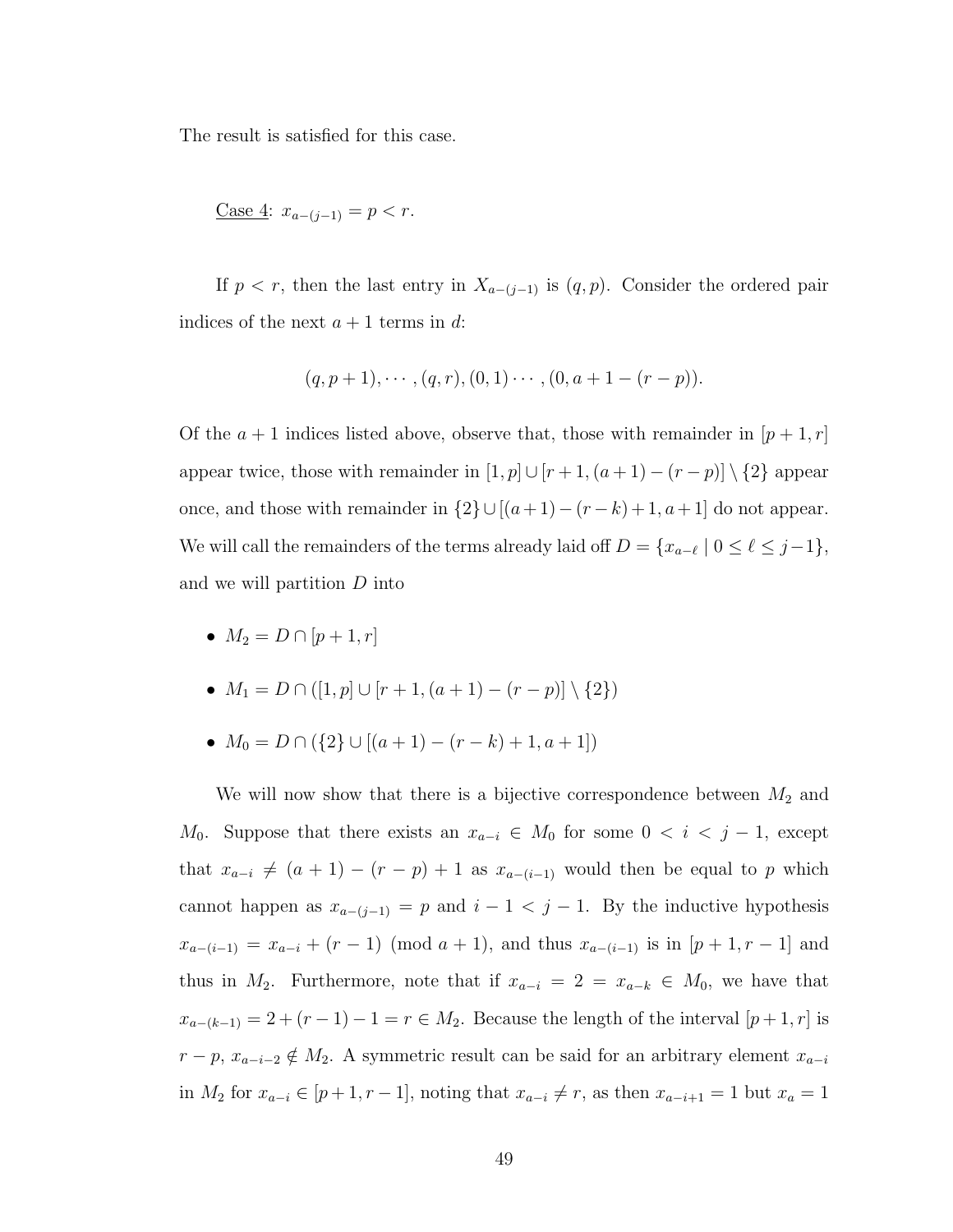and  $i + 1 > 0$ . Thus for  $i \in [1, j - 2]$ , there is a bijective correspondence between  $M_0$  and  $M_2$ . Then since  $x_a \in M_2$  and  $x_{a-(j-1)} \in M_0$ , we have that  $|M_2| = |M_0|$ . Thus we have that number of already laid off terms of the next  $a + 1$  entries is

$$
(0 \cdots |M_0|) + (1 \cdot |M_1|) + (2 \cdot |M_2|) = |M_1| + |M_2| + |M_2|
$$
  
= |M\_1| + |M\_2| + |M\_0|  
= |D| = j.

Then, of the next  $a + 1$  entries, j have already been laid off and  $a - (j - 1)$ will be reduced yielding  $(a + 1) - (r - p) + 1$  as the remainder of the next term to be laid off (as it has not already been laid off as shown in Case 1), and hence  $(0, (a+1)-(r-p)+1) \in X_{a-j}.$ 

Then in the following  $(a + 1)$  entries, j are already laid off and  $a - j$  will be reduced giving  $(1, (a + 1) - (r - p) + 1) \in X_{a-j}$ . Similarly we can show that  $X_{a-j} = \{(i, p - (r - 1) \mid i \in 0, \dots q\} \text{ or } X_{a-j} = \{(i, p - (r - 1) \mid i \in 0, \dots q - 1\}$ depending on if  $(a + 1) - (r - p) + 1$  is less than or equal to r or greater than r. The result is satisfied for this case.

Therefore, all cases are satisfied and the result follows by the principle of mathematical induction.

 $\Box$ 

<span id="page-57-0"></span>**Theorem 14.** Let  $gcd(a + 1, n - 1) \neq 1$  with  $(a + 1)\ell \equiv 0 \pmod{n - 1}$  where  $0 < \ell < n - 1$  is minimal. By Lemma [4](#page-38-0) gcd(r - 1, a + 1)  $\neq$  1 and thus there exists  $0 < k < a + 1$  such that  $(r - 1)k \equiv 0 \pmod{a + 1}$ . The next regular degree sequence that appears in the Havel-Hakimi algorithm will be  $(b^m)$  where  $b = a - 2k$ and  $m = n - 2\ell$ .

Before proving Theorem [14,](#page-57-0) let's consider the example  $(13^{22})$  shown in Fig-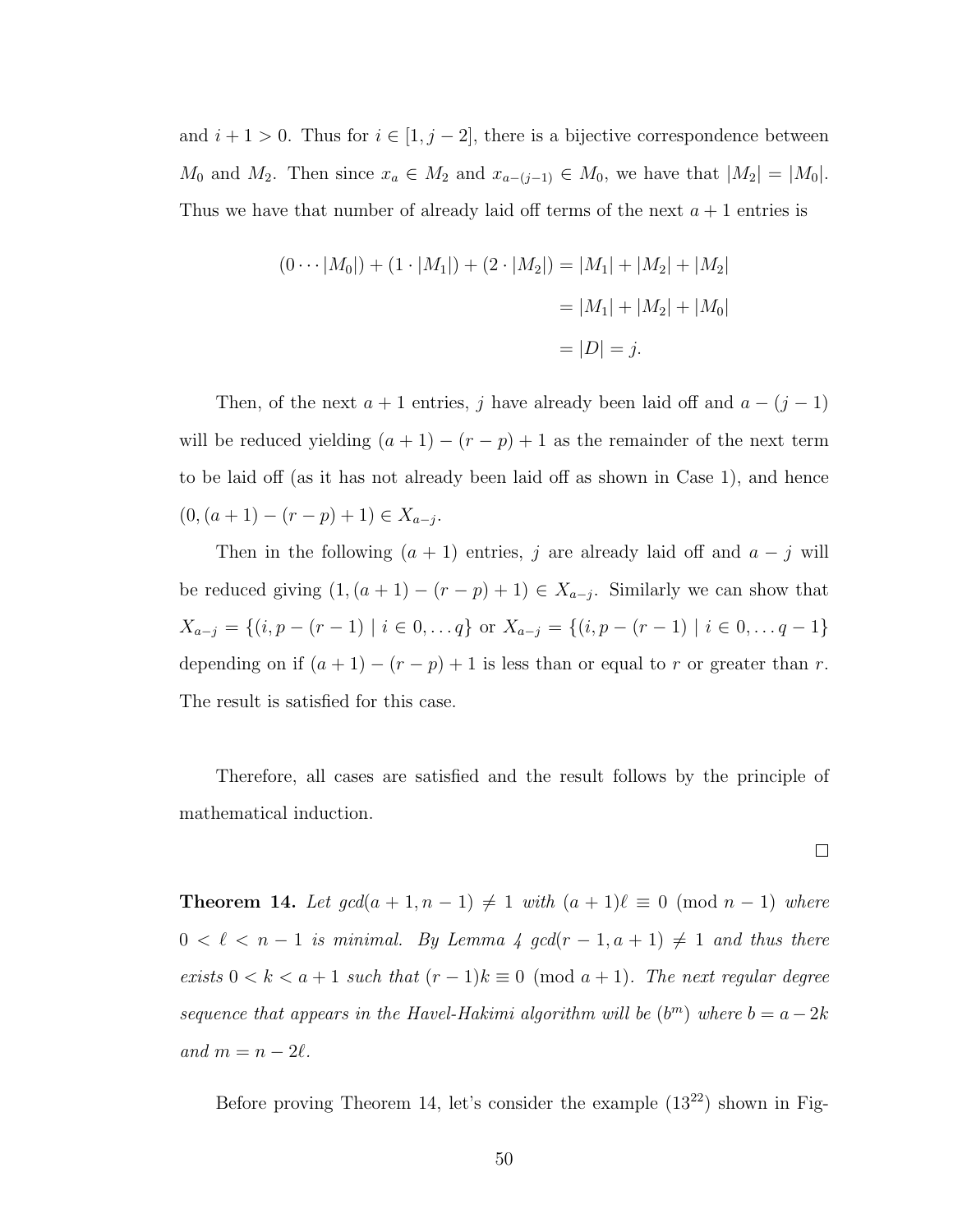ure [9.](#page-59-0) In this example we have  $a+1 = 14$  and  $n-1 = 21$ , hence  $gcd(a+1, n-1) = 7$ . Since  $14 \cdot 3 \equiv 0 \pmod{21}$  and  $7 \cdot 2 \equiv 0 \pmod{14}$ , we have that  $\ell = 3$ and  $k = 2$ . Thus by Theorem [14,](#page-57-0) the next regular sequence that appears is  $((13 – 2(2))^{22-2(3)}) = (9^{16})$ . We can see in Figure [9](#page-59-0) that the last term of degree 10 laid off, reduces all remaining terms in that row, yielding a new regular degree sequence of degree 9. Similarly, as we will see in Theorem [15,](#page-61-0) this process repeats for 2 more steps, yielding regular degree sequences  $((9-2(2))^{16-2(3)}) = (5^{10})$ , and  $((5-2(2))^{10-2(3)}) = (1^4)$  as both of the new regular degree sequences appeal to Theorem [14.](#page-57-0)

Proof. We will order the terms as described in the proof of Lemma [6,](#page-50-0) and use the notation for  $X_{a-j}$  and  $x_{a-j}$ . We will have a new regular degree sequence only after laying off the  $(q - 1, r + 1)$ -term, as then the next term to be laid off will have index  $(0, 2)$  (since  $r + 1 - (r - 1) = 2$ ). Because the  $(0, 1)$ -term is the first term to be laid off, we have that  $(0, 2)$  is the index of the first remaining term at this point (as the  $(0, 2)$ -term was not laid off in  $X_{a-k}$  even though  $x_{a-k} = 2$ ) and thus the degree of all remaining terms are equal to  $a-b$  where  $x_{a-(b-1)} \equiv r+1 \pmod{a+1}$ . We have that if  $b = 2k$ , then

$$
x_{a-(b-1)} = x_{a-(2k-1)} \equiv 1 - (2k-1)(r-1) + 1 \pmod{a+1}
$$

$$
\equiv 2 - 2k(r-1) + (r-1) \pmod{a+1}
$$

$$
\equiv 2 - (r-1) \pmod{a+1}
$$

$$
\equiv r+1 \pmod{a+1}.
$$

The previous Lemma showed that all of the  $x_{a-j}$  values are unique for  $j \in [0, 2k-1]$ , and thus  $b = a - 2k$  as desired.

We will enumerate all terms by their placement in the lexicographic order, that is  $(0, 1) = 0$ ,  $(0, 2) = 1, \ldots$ ,  $(q, r) = n - 1$ . Note that the difference between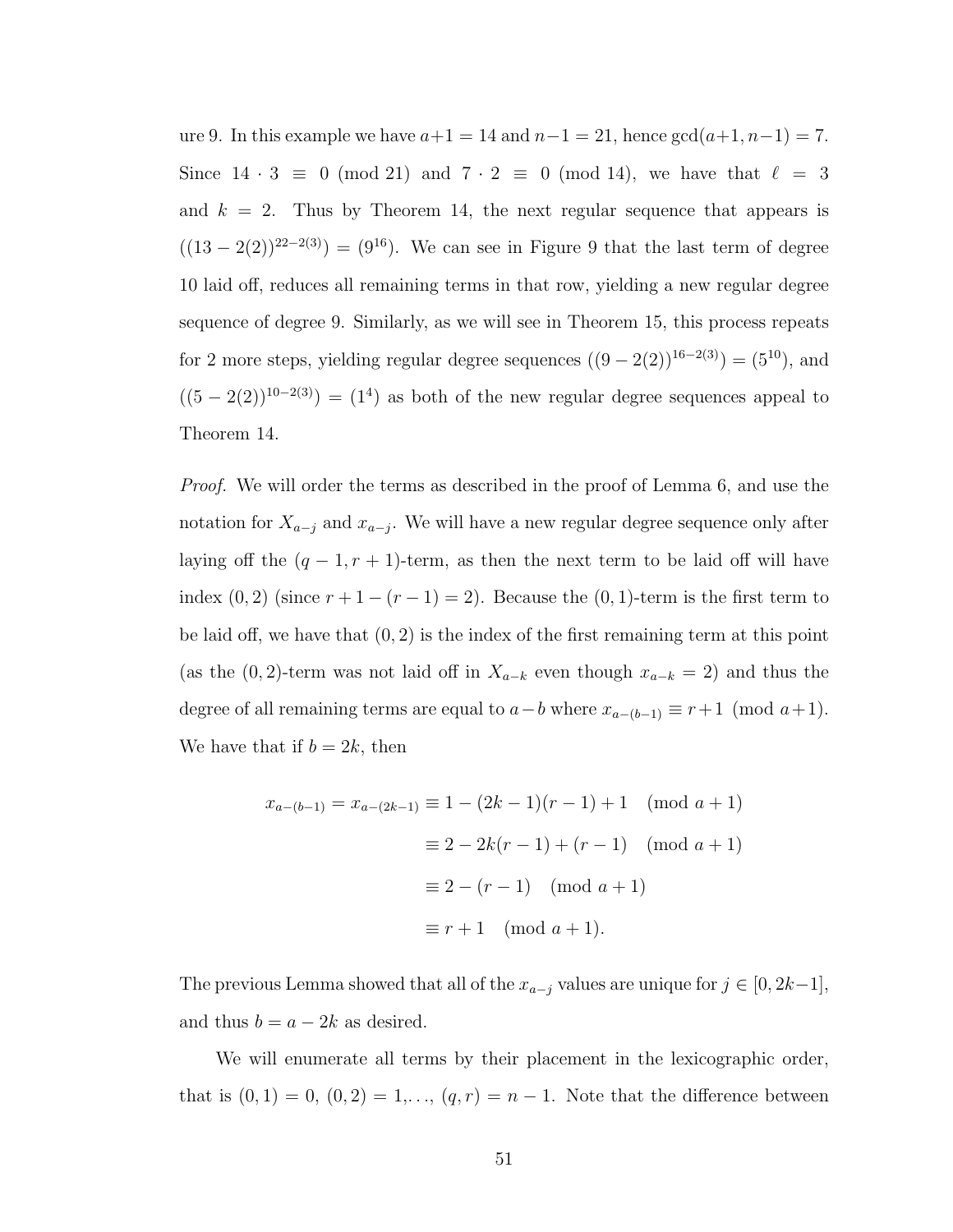<span id="page-59-0"></span>

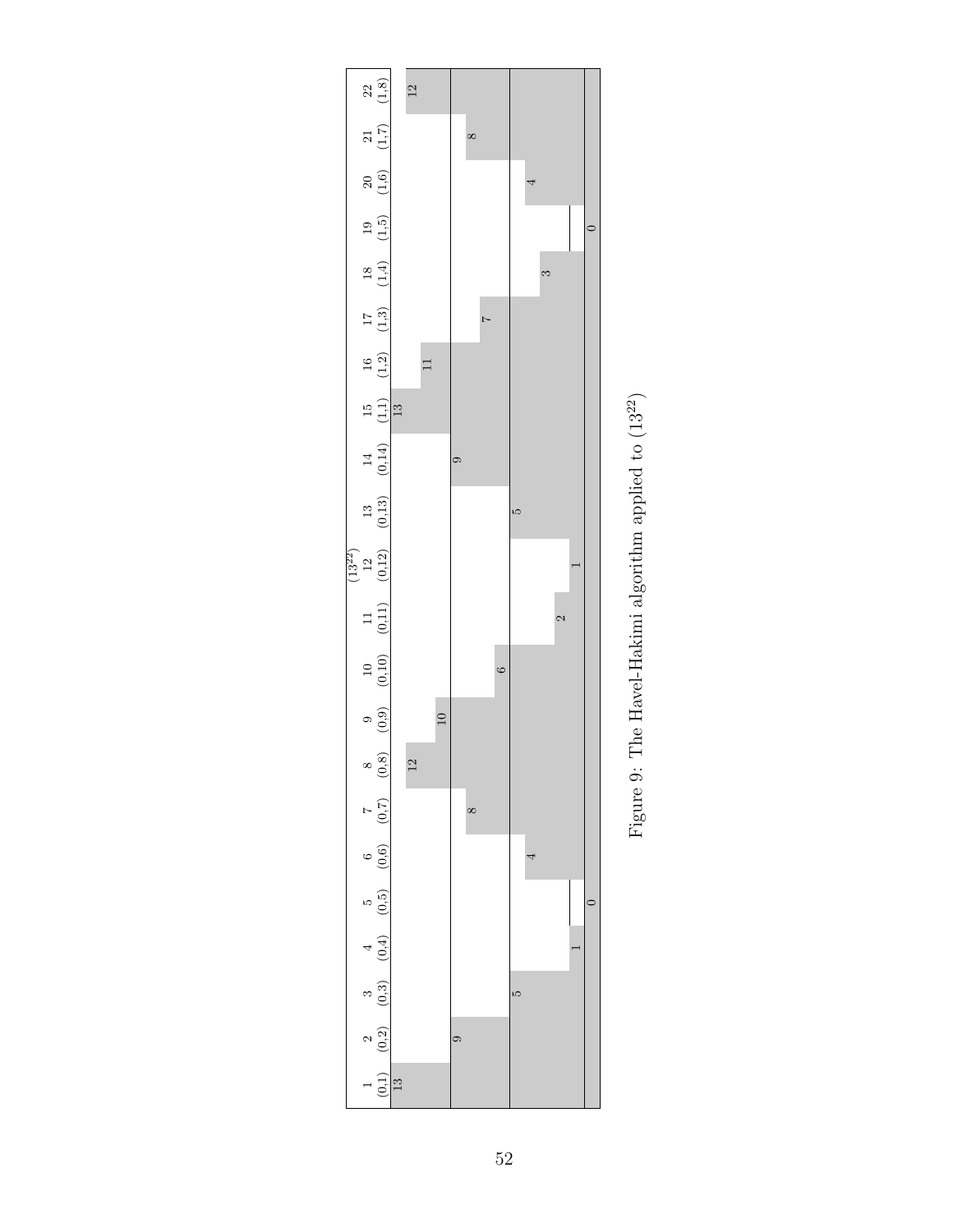consecutive elements in  $X_{a-j}$  is  $a+1$  for all j, and there are  $a+2$  terms between the last element of  $X_{a-j}$  and the first element of  $X_{a-(j+1)}$  (consecutively laid off terms of different degrees), except that of  $X_{a-(k-1)}$  and  $X_{a-k}$  in which the difference is  $a + 3$ .

Since the  $(0, 1)$ -term is laid off first for every degree sequence, we will then consider only the difference in regards to the remaining  $n - 1$  terms  $1, \ldots, n - 1$ . Note that doing this preserves the difference between consecutive elements within  $X_{a-j}$  but changes the number of terms between consecutively laid off terms of different degrees to  $a+1$  as  $(0, 1) = 0$  was included in the counting previously and  $a + 2$  for  $X_{a-(k-1)}$  and  $X_{a-k}$ . Thus we have that the  $p^{th}$  term to be laid off will have index  $(p-2)(a+1) + (a+2) \equiv (p-1)(a+1) + 1 \pmod{n-1}$ .

As above, we have a new regular degree sequence only after laying off the term with index  $(q - 1, r + 1) = n - a - 1 = n - (a + 1)$ . Thus we need that  $(p-1)(a+1)+1 \equiv n-(a+1) \pmod{n-1}$ . We then have that  $p(a+1)+1 \equiv n \equiv 1$ (mod  $n-1$ ) and  $p(a+1) \equiv n-1 \equiv 0 \pmod{n-1}$ , hence  $p = t\ell \pmod{n-1}$  for some  $t \in \mathbb{Z}$ .

First consider the case where  $p = \ell$  (that is  $t = 1$ ). We have  $x_{a-(k-1)} = r$  and we can find how many terms must be laid off  $(p')$  before laying off the term with index  $(q, r) = n - 1$ . From Lemma [6,](#page-50-0) we have the same differences discussed above (without the exception) and hence  $(p')(a+1) \equiv n-1$  hence  $p' = \ell$ . We then have that  $p \neq \ell$ , and is thus equal to 2 $\ell$ . Thus  $m \equiv n - 2\ell$  as desired.  $\Box$ 

# 3.5 The number of reorderings that appear in the Havel-Hakimi algorithm when  $gcd(a + 1, n - 1) = d$

Now that we know what the next regular sequence will be in the Havel-Hakimi algorithm, we will now show all regular sequences that appear in the algorithm. Using this information we will then be able to predict the number of reorderings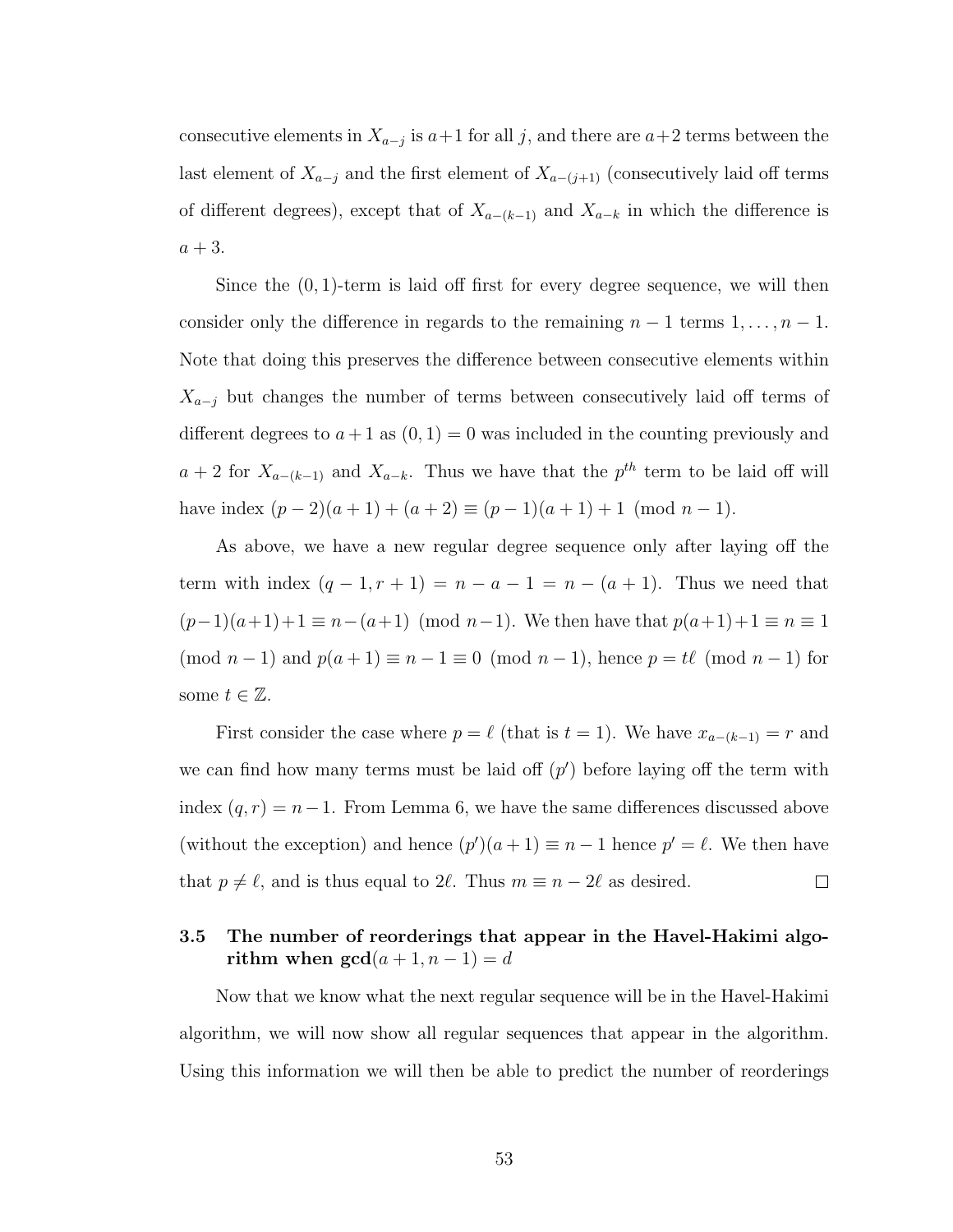required in the Havel-Hakimi algorithm.

<span id="page-61-1"></span>**Lemma 7.** Let  $gcd(a + 1, n - 1) = d$  with  $k, \ell \in \mathbb{N}$  minimal such that  $k(r - 1) \equiv 0$ (mod  $a + 1$ ) and  $\ell(a + 1) \equiv 0 \pmod{n - 1}$  and let  $s, t \in \mathbb{N}$  such that  $\ell(a + 1) =$  $s(n-1)$  and  $k(r-1) = t(a+1)$ . Then  $\ell = \frac{n-1}{d}$  $\frac{-1}{d}$ ,  $s = \frac{a+1}{d}$  $\frac{+1}{d}$ ,  $k = \frac{a+1}{d}$  $\frac{+1}{d}$ , and  $t = \frac{r-1}{d}$  $\frac{-1}{d}$ .

*Proof.* We have that  $\frac{n-1}{d}(a+1) \equiv 0 \pmod{n-1}$  as  $\frac{a+1}{d} \in \mathbb{N}$ , and thus we need to show that  $\frac{n-1}{d}$  is minimal. Suppose that  $\ell < \frac{n-1}{d}$ . Then  $\ell(a + 1) < \frac{n-1}{d}$  $\frac{-1}{d}(a+1) =$ a+1  $\frac{d+1}{d}(n-1)$ , hence  $s < \frac{a+1}{d}$ . Furthermore, we must have that  $\frac{s(n-1)}{a+1} = \frac{s(\frac{n-1}{d})}{(\frac{a+1}{d})}$  $\frac{\frac{s(\frac{a+1}{d})}{\frac{a+1}{d}}}{\frac{a+1}{d}} \in \mathbb{N}.$ Since gcd  $\left(\frac{n-1}{d}\right)$  $\frac{-1}{d}$ ,  $\frac{a+1}{d}$  $\left(\frac{d+1}{d}\right) = 1$ , we have that  $\frac{a+1}{d}$  divides s, and thus  $s = \left(\frac{a+1}{d}\right)$  $\frac{+1}{d}$  a for some  $\alpha \in \mathbb{N}$ . However since  $s < \frac{a+1}{d}$ , this is a contradiction and thus  $\ell = \frac{n-1}{d}$  $\frac{-1}{d}$ , hence  $s = \frac{a+1}{d}$  $\frac{+1}{d}$ .

A symmetric argument holds for showing the result for k and t.

 $\Box$ 

<span id="page-61-0"></span>**Theorem 15.** Let  $gcd(a + 1, n - 1) = d$ . The only regular sequences that appear in the first  $2\left(\frac{d-1}{2}\right)$  $\frac{1}{2}$ )  $\ell$  steps of the Havel-Hakimi algorithm are those of the form  $((a - 2ik)^{n-2i\ell})$  where  $i \in [1, \frac{d-1}{2}]$  $\frac{-1}{2}$ .

*Proof.* We will proceed by induction on  $i$ , noting that the base case was taken care of in the result above, that being that the next regular sequence that appears in the Havel Hakimi algorithm is  $((a - 2k)^{n-2\ell})$ . Then assume that the only regular sequences that appear in the first  $2i\ell$  steps of the Havel-Hakimi algorithm are those of the correct form and show the result for  $i+1$ . We then have that after  $2i\ell$  steps we have the regular degree sequence  $((a - 2ik)^{n-2i\ell})$ , and we will show that the next regular degree sequence to appear is  $((a - 2(i + 1)k)^{n-2(i+1)\ell}).$ 

By the division algorithm we have integers  $q', r'$  such that  $n - 1 - 2i\ell =$  $q'(a+1-2ik)+r'-1$  with  $r'-1 < a+1-2ik$ . We will first show that  $r' - 1 = r - 1 - 2it$ . Since  $n - 1 = q(a + 1) + r - 1$ , we have that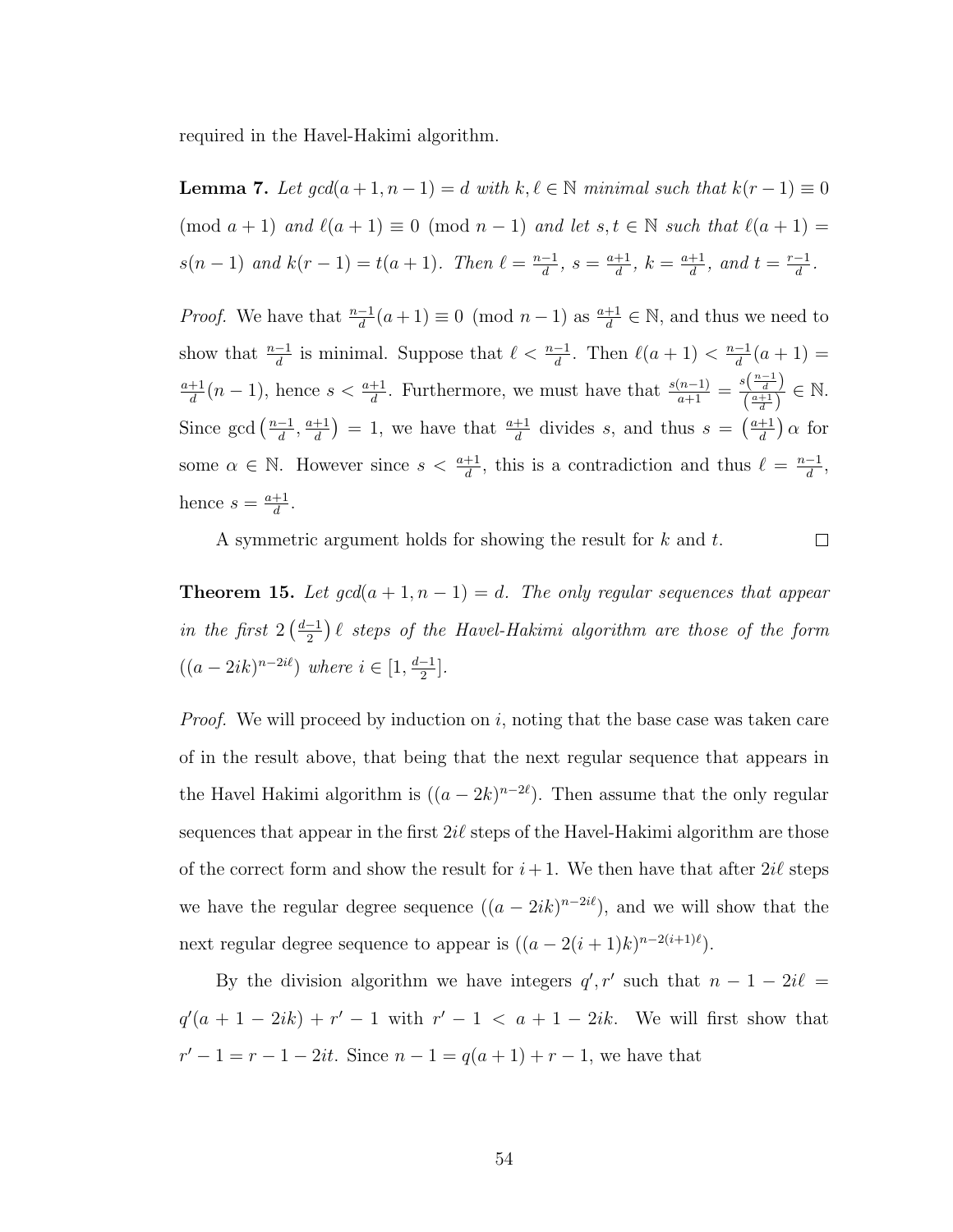$$
n - 1 - 2i\ell = q(a + 1) + r - 1 - 2i\ell
$$
  
=  $q(a + 1 - 2ik + 2ik) + r - 1 - 2\ell$   
=  $q(a + 1 - 2ik) + 2ikq + r - 1 - 2i\ell$ 

and thus  $r' - 1 \equiv 2ikq + r - 1 - 2i\ell \pmod{a+1-2ik}$ . Then, using Lemma [7,](#page-61-1)

$$
2ikq + r - 1 - 2i\ell = 2iq\left(\frac{a+1}{d}\right) + r - 1 - 2i\left(\frac{n-1}{d}\right)
$$
  
=  $\frac{1}{d}(2iq(a+1) + (r-1)d - 2i(n-1))$   
=  $\frac{1}{d}(2iq(a+1) + (r-1)d - 2i(q(a+1) + (r-1)))$   
=  $\frac{1}{d}(2iq(a+1) + (r-1)d - 2iq(a+1) - 2i(r-1))$   
=  $\frac{1}{d}((r-1)d - 2i(r-1))$   
=  $(r-1) - 2i\left(\frac{r-1}{d}\right)$   
=  $(r-1) - 2it$ .

Now we will show that  $gcd(a + 1 - 2ik, n - 1 - 2i\ell) = d - 2i$ . We have

$$
\gcd(a+1-2ik, n-1-2i\ell) = \gcd\left(a+1-2i\left(\frac{a+1}{d}\right), n-1-2i\left(\frac{n-1}{d}\right)\right)
$$

$$
= \gcd\left(\frac{(a+1)(d-2i)}{d}, \frac{(n-1)(d-2i)}{d}\right)
$$

$$
= d-2i
$$

as gcd  $\left(\frac{a+1}{d}\right)$  $\frac{+1}{d}$ ,  $\frac{n-1}{d}$  $\left(\frac{-1}{d}\right) = 1$ . Furthermore, we then have that  $\frac{a+1-2ik}{d-2i} = a+1$  and  $\frac{n-1-2i\ell}{d-2i} = n-1.$ 

Next we will show that the value of minimal  $\ell'$  such that  $\ell'(a + 1 - 2ik) \equiv 0$ (mod  $n-2i\ell$ ) is equal to  $\ell$ , and the minimal k' such that  $k'(r'-1) \equiv 0 \pmod{a+1}$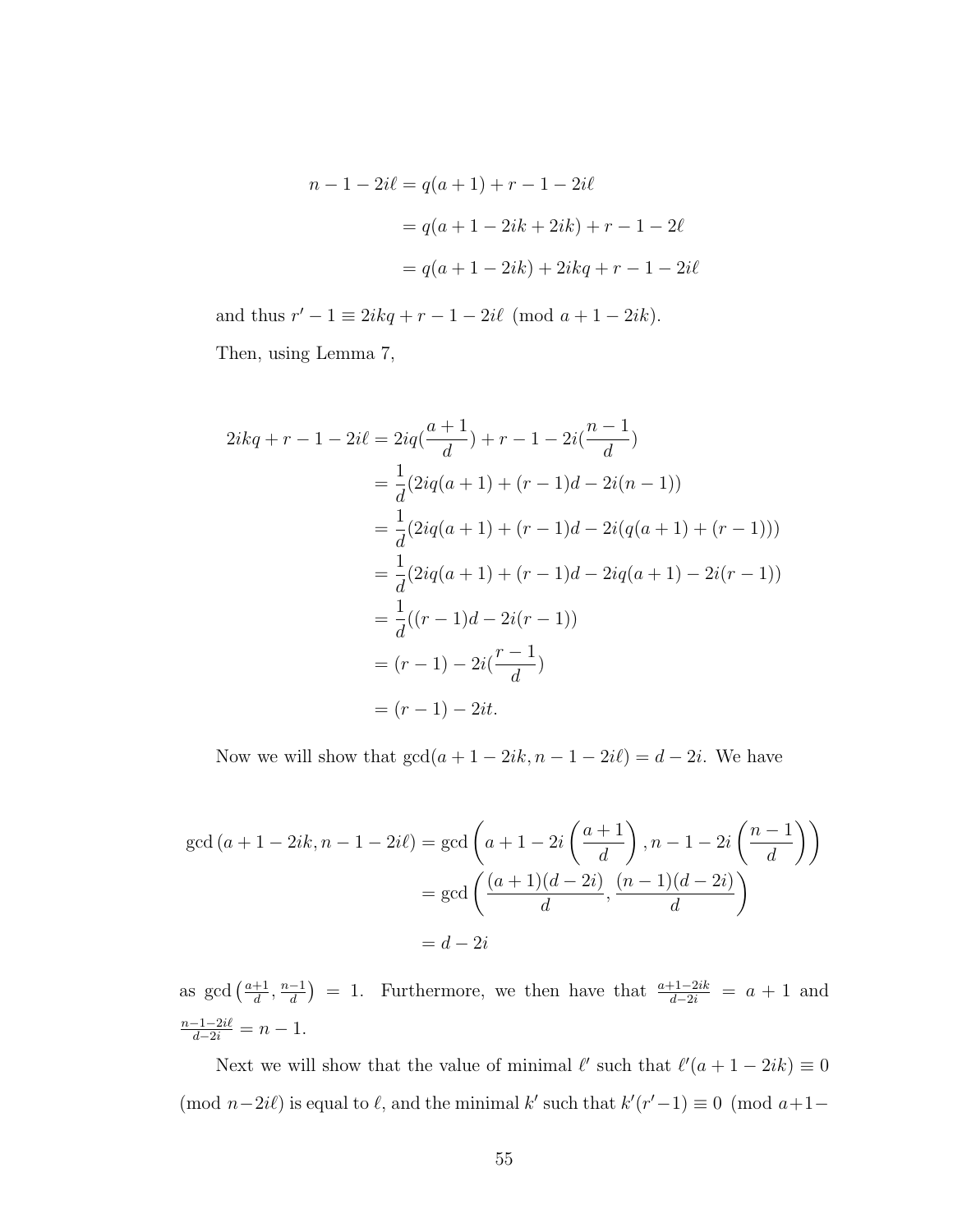2ik) is equal to k. To do this, first we will show that  $\ell(a+1-2ik) = s(n-1-2i\ell)$ , and then we will show that  $\ell$  is minimal.

$$
\ell(a + 1 - 2ik) = \ell(a + 1) - 2ik\ell
$$
  
=  $\frac{n-1}{d}(a + 1) - 2i(\frac{a+1}{d})\ell$   
=  $\frac{a+1}{d}(n - 1 - 2i\ell)$   
=  $s(n - 1 - 2i\ell)$ 

We will now show that  $\ell$  is minimal. Assume there exists an  $\ell'$  such that  $\ell'(a+1-2ik) = s'(n-1-2i\ell)$  with  $\ell' < \ell$  and we will show a contradiction. Then

$$
\ell'(a+1-2ik) < \ell(a+1-2ik)
$$
\n
$$
= \frac{n-1}{d}(a+1-2i\left(\frac{a+1}{d}\right))
$$
\n
$$
= \frac{(n-1)(a+1)}{d} - \frac{2i\left(\frac{a+1}{d}\right)(n-1)}{d}
$$
\n
$$
= \left(\frac{a+1}{d}\right)\left((n-1) - \frac{2i(a+1)}{d}\right)
$$
\n
$$
= \left(\frac{a+1}{d}\right)(n-1-2i\ell).
$$

Hence  $s' < s = \frac{a+1}{d}$  $\frac{+1}{d}$ . Furthermore, we must have that

$$
\frac{s'(n-1-2i\ell)}{a+1-2ik} = \frac{s'\left(\frac{n-1-2i\ell}{d-2i}\right)}{\left(\frac{a+1-2i k}{d-2i}\right)} \in \mathbb{N}
$$

Since gcd  $\left(\frac{n-1-2i}{d-2i}\right)$  $\frac{-1-2i}{d-2i}, \frac{a+1-2ik}{d-2i}$  $\frac{d+1-2ik}{d-2i}$  = 1, then  $\frac{a+1-2ik}{d-2i}$  =  $a+1$  divides s', and thus  $s' = (a+1)\alpha$  for some  $\alpha \in \mathbb{N}$ . However since  $s' = (a+1)\alpha > \frac{a+1}{d} = s$ , this is a contradiction and thus  $\ell' = \ell = \frac{n-1}{d}$  $\frac{-1}{d}$ .

Next we will show that  $k(r - 1 - 2it) = t(a + 1 - 2ik)$ , and then we will show that  $k$  is minimal.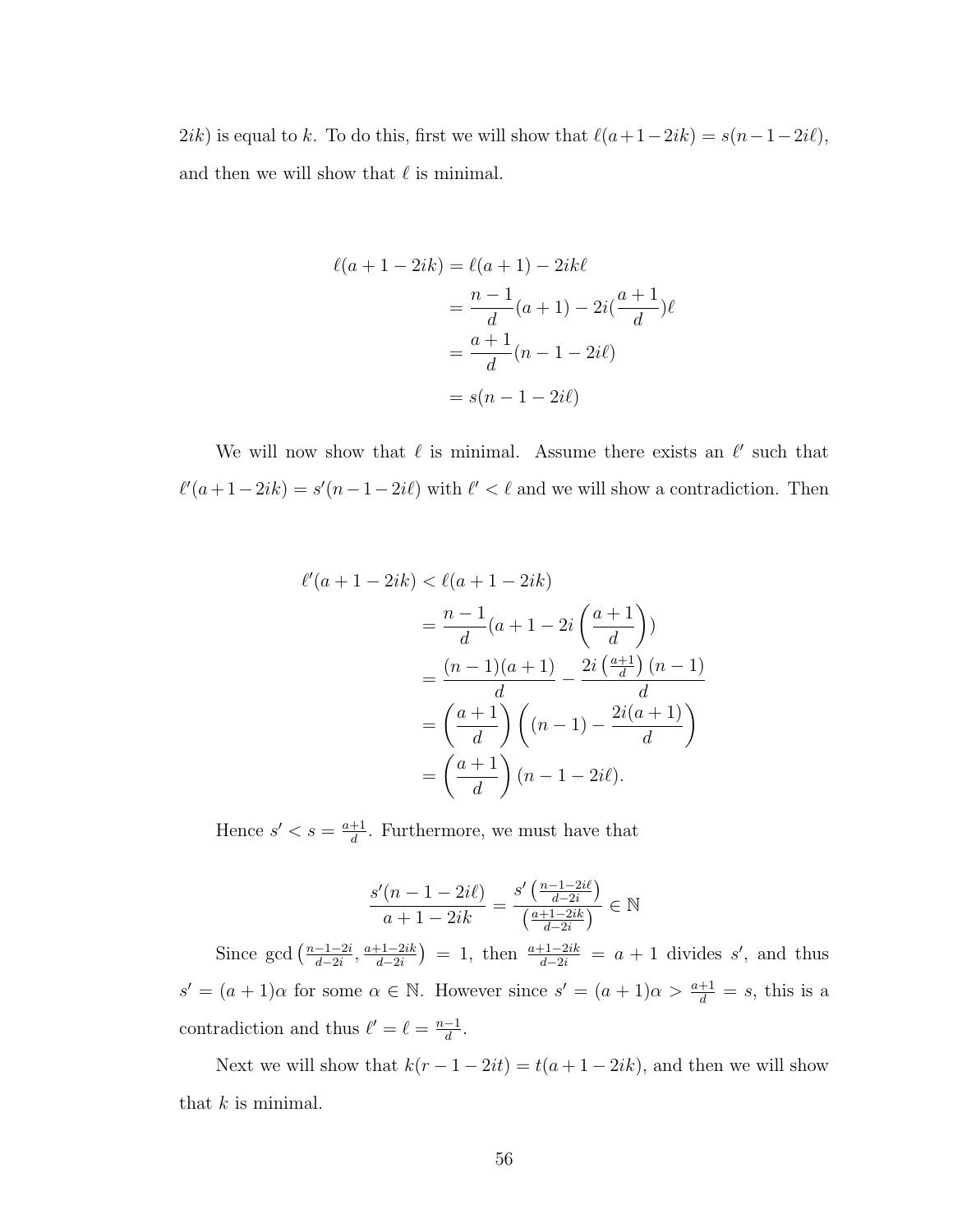$$
k(r-1-2it) = k(r-1) - 2ikt
$$

$$
= \frac{a+1}{d}(r-1) - 2i(\frac{r-1}{d})k
$$

$$
= \left(\frac{r-1}{d}\right)(a+1-2ik)
$$

$$
= t(a+1-2ik)
$$

Next we will show that  $k$  is minimal. Assume there exists a  $k'$  such that  $k'(r-1-2it) = t'(a+1-2ik)$  with  $t' < t$  and we will show a contradiction. Then

$$
k'(r-1-2it) < k(r-1-2it)
$$
  
= 
$$
\frac{a+1}{d}(r-1-2i\left(\frac{r-1}{d}\right))
$$
  
= 
$$
\frac{(a+1)(r-1)}{d} - \frac{2i\left(\frac{r-1}{d}\right)(a+1)}{d}
$$
  
= 
$$
\left(\frac{r-1}{d}\right)\left((a+1) - \frac{2i(a+1)}{d}\right)
$$
  
= 
$$
\left(\frac{r-1}{d}\right)(a+1-2ik).
$$

Hence  $t' < t = \frac{r-1}{d}$  $\frac{-1}{d}$ . Furthermore, we must have that

$$
\frac{t'(a+1-2ik)}{r-1-2it} = \frac{t'\left(\frac{a+1-2ik}{d-2i}\right)}{\left(\frac{r-1-2it}{d-2i}\right)} \in \mathbb{N}
$$

Since gcd  $\left(\frac{a+1-2i}{d-2i}\right)$  $\frac{+1-2i}{d-2i}, \frac{r-1-2it}{d-2i}$  $\frac{(-1-2it)}{d-2i}$  = 1, then  $\frac{r-1-2it}{d-2i}$  =  $r-1$  divides t', and thus  $t' = (r - 1)\alpha$  for some  $\alpha \in \mathbb{N}$ . However since  $t' = (r - 1)\alpha > \frac{r-1}{d} = t$ , this is a contradiction and thus  $k' = k = \frac{a+1}{d}$  $\frac{+1}{d}$ .

We then have for  $i < \frac{d-1}{2}$ , the next regular sequence is  $((a-2(i+1)k)^{n-2(i+1)\ell}),$ and the result follows by induction.

 $\Box$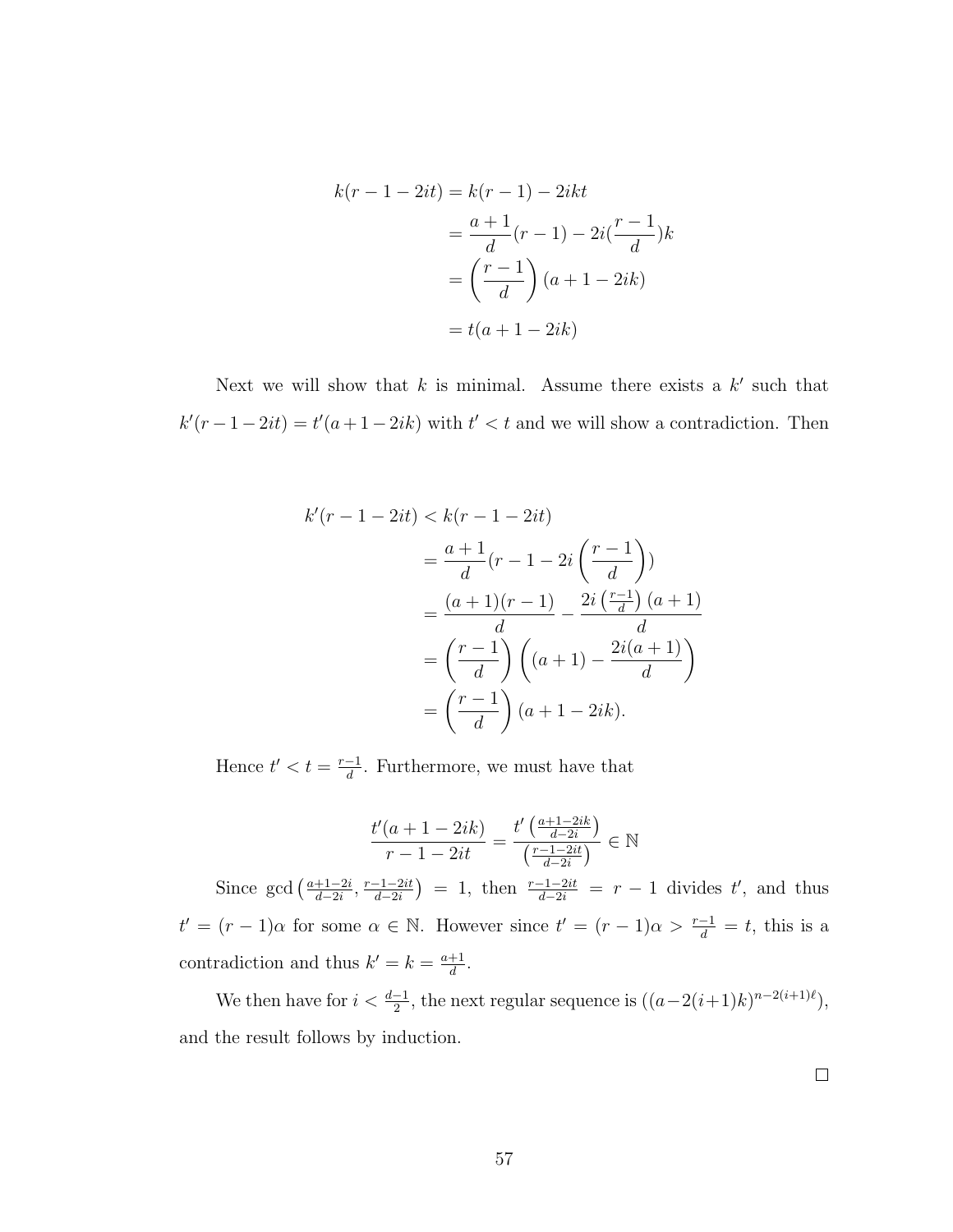Then note in the proof above we have that the  $\frac{d-1}{2}$ <sup>th</sup> regular sequence to appear in the Havel-Hakimi algorithm is necessarily  $((a - (d - 1)k)^{n-(d-1)\ell})$  with  $\gcd(a+1-(d-1)k, n-1-(d-1)\ell) = d-2(\frac{d-1}{2}) = 1$ . Thus to find the rest of the regular degree sequences that appear in the algorithm, we can apply Theorem [13.](#page-48-0)

## 3.6 Open questions

The goal of understanding the number of reorderings is to understand the difference between the independence number and the residue. This leads to some open questions and possibilities of further research.

- Is there a closed formula for the number of reorderings of all regular degree sequences?
- What are the number of reorderings of semi-regular degree sequences and how does this relate to that of regular degree sequences?
- What are the number of reorderings of an arbitrary degree sequence?
- Does the number of reorderings directly correspond to the difference in the residue and independence number?
- In what ways is the number of reorderings of regular degree sequences related to the original Josephus problem solution and can this generalization be investigated further and expanded?

### List of References

- [1] V.Havel, "A remark on the existence of finite graphs," Casopis Pest Mat. vol. 80, pp. 477–480, 1955.
- [2] S. Hakimi, "On the realizability of a set of integers as degree sequences of the vertices of a graph," SIAM Appl. Math., vol. 10, pp. 496–506, 1962.
- [3] S. Fajtlowicz, "On conjectures of graffiti, iii," Cong. Numer., vol. 66, pp. 23–32, 1988.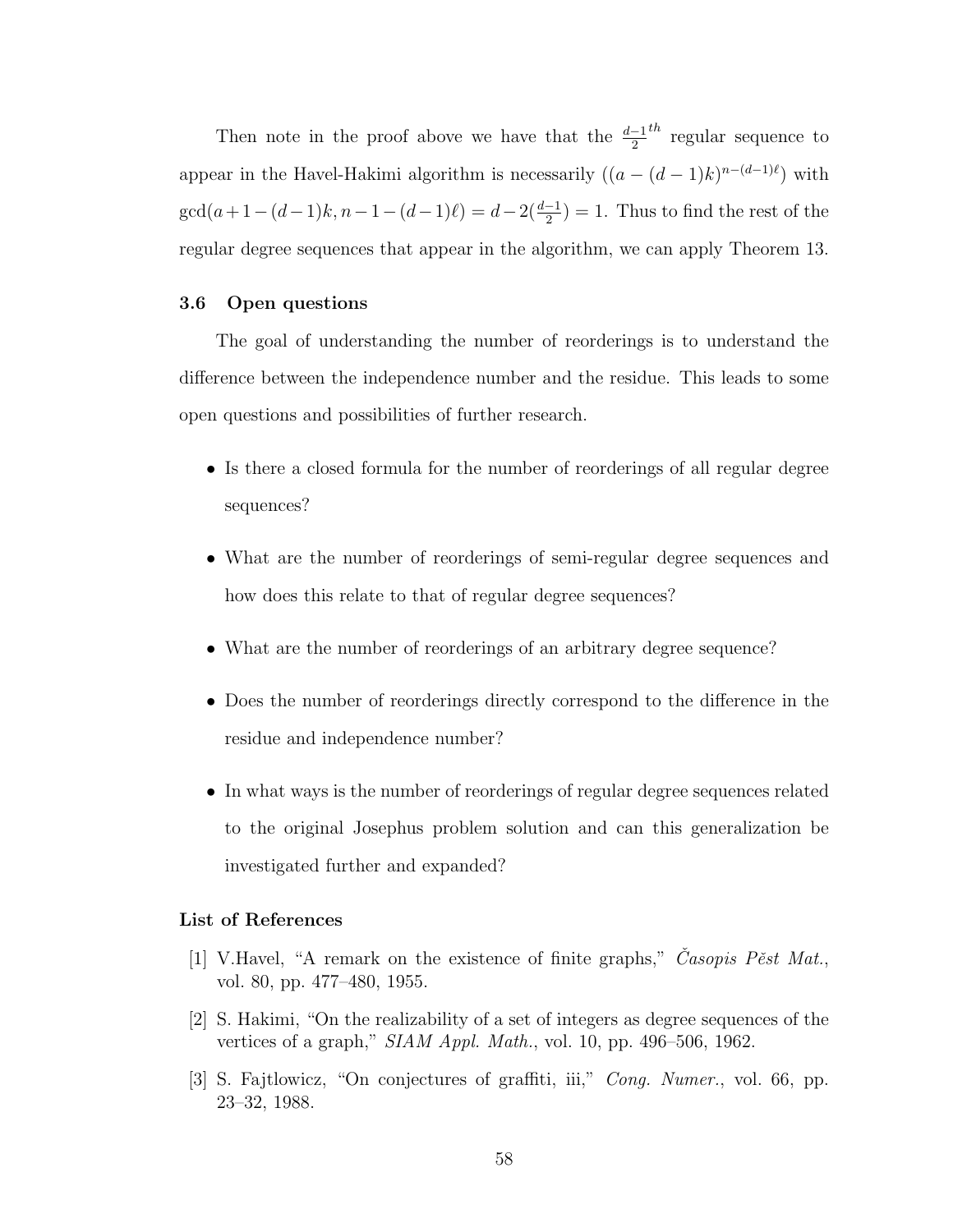- [4] O. Favaron, M. Mahéo, and J. F. Saclé, "On the residue of a graph," Graph Theory, vol. 15, no. 1, pp. 39–64, 1991.
- [5] J. Griggs and D. Kleitman, "Independence and the havel-hakimi residue," Discrete Mathematics, vol. 127, no. 1–3, pp. 209–212, 1994.
- [6] E. Triesch, "Degree sequences of graphs and dominance order," J. Graph Theory, vol. 22, no. 1, pp. 89–93, 1996.
- [7] F. Jelen, "k-independence and k-residue of a graph," J. Graph Theory, vol. 127, pp. 209–212, 1999.
- [8] M. R. Garey and D. S. Johnson, Computers and intractability. freeman San Francisco, 1979, vol. 174.
- [9] S. R. Arikati and U. N. Peled, "Degree sequences and majorization," 1994.
- [10] P. Nelson and A. J. Radcliffe, "Semi-regular graphs of minimum independence number," Discrete Mathematics, vol. 275, pp. 237–263, 2004.
- [11] L. Halbeisen and N. Hungerbühler, "The josephus problem," Journal de Théorie des Nombres de Bordeaux, vol. 9, no. 2, pp. 303–318, 1997.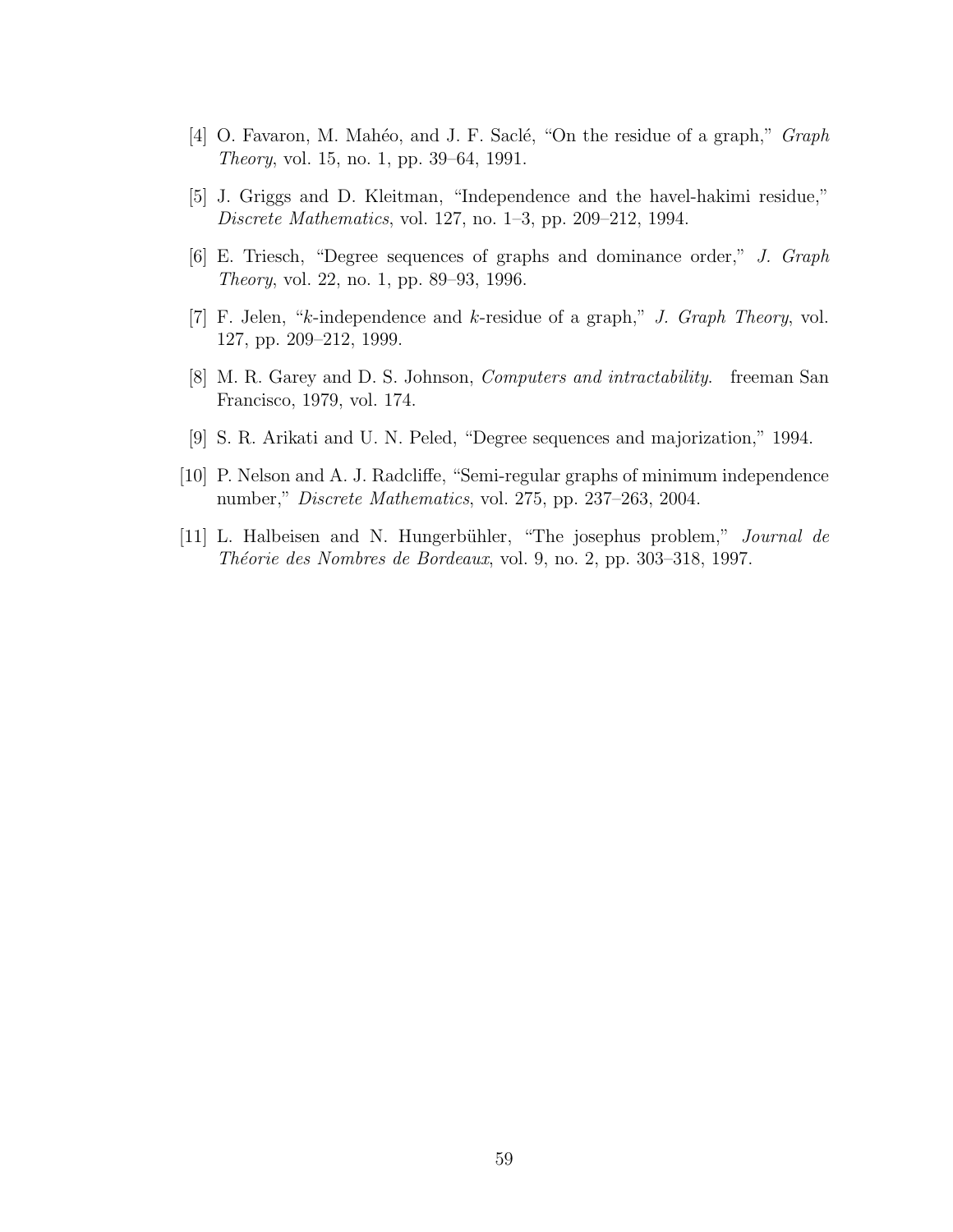## CHAPTER 4

### Minimum and maximum number of reorderings

Benjamin Lantz Department of Mathematics University of Rhode Island Kingston, RI 02881

This manuscript is currently being prepared for submission.

Keywords: degree sequence, Havel-Hakimi Algorithm, Havel-Hakimi residue, reorderings, threshold sequences, independence number AMS 2010 Mathematics Subject Classification: 05C35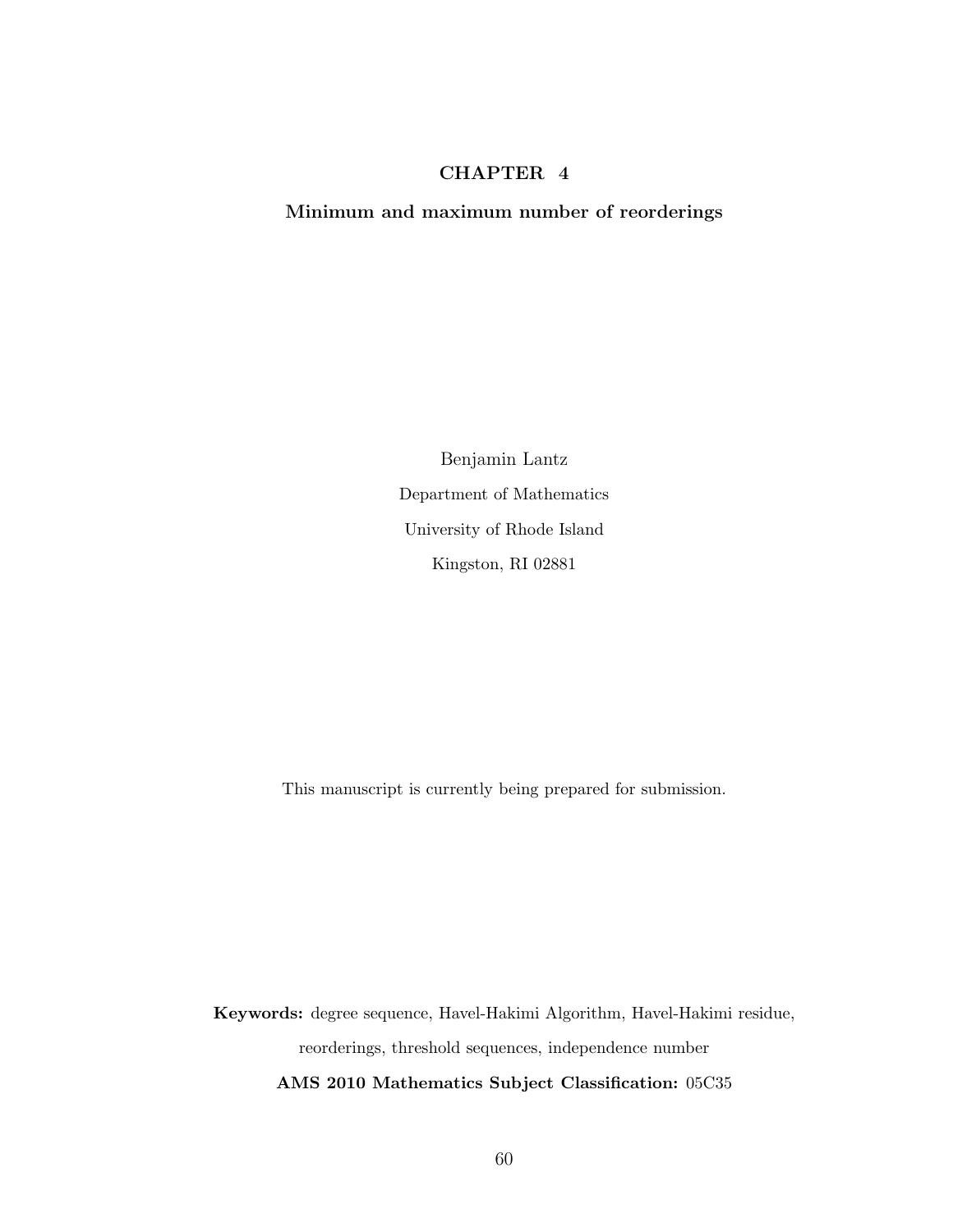Abstract. Given a degree sequence, the Havel-Hakimi algorithm reduces the sequence, one term at a time, to a list of  $R$  zeroes, where  $R$  is deemed the residue of said sequence. Each step of the algorithm requires that the terms in the degree sequence be listed in non-increasing order, and thus sometimes a reordering of the terms is required. In this manuscript, the cases of zero reorderings, one reordering, and a maximal amount of reorderings are considered. A characterization of degree sequences of each is indentified and certain graphic realizations of those degree sequences are analyzed.

### 4.1 Introduction

Whether or not an integer sequence has a graphic realization or not can be determined by the Erdős-Gallai inequalities:

**Theorem 16.** (Erdős-Gallai Inequalities [\[1\]](#page-81-0)) A list  $(d_1, \ldots, d_n)$  of non-negative integers in non-increasing order is graphic if and only if its sum is even and, for each integer k with  $1 \leq k \leq n$ ,

$$
\sum_{i=1}^{k} d_i \le k(k-1) + \sum_{i=k+1}^{n} \min(k, d_i), \text{ for } 1 \le k \le n.
$$

Another way to determine whether or not an integer sequence is graphic or not is the Havel-Hakimi algorithm. Given a degree sequence  $d = (d_1, d_2, \ldots, d_n)$ , an iterative step in the Havel-Hakimi algorithm, developed independently by Havel [\[2\]](#page-81-1) and Hakimi [\[3\]](#page-81-2), reduces d to  $H(d) = (d_2 - 1, d_3 - 1, \ldots, d_{d_1+1} - 1, d_{d_1+2} \ldots, d_n)$ . After reordering the terms to be non-increasing, the algorithm iterates until no positive entries are present. Given a degree sequence  $H(d)$ , we call d a parent in the Havel-Hakimi algorithm, noting that parents are not unique. The algorithm arose to determine when an integer sequence is graphic: that is a list of integers d is graphic if and only if the Havel-Hakimi algorithm terminates in a list of zeros. The number of these zeros is said to be the residue of the degree sequence, and the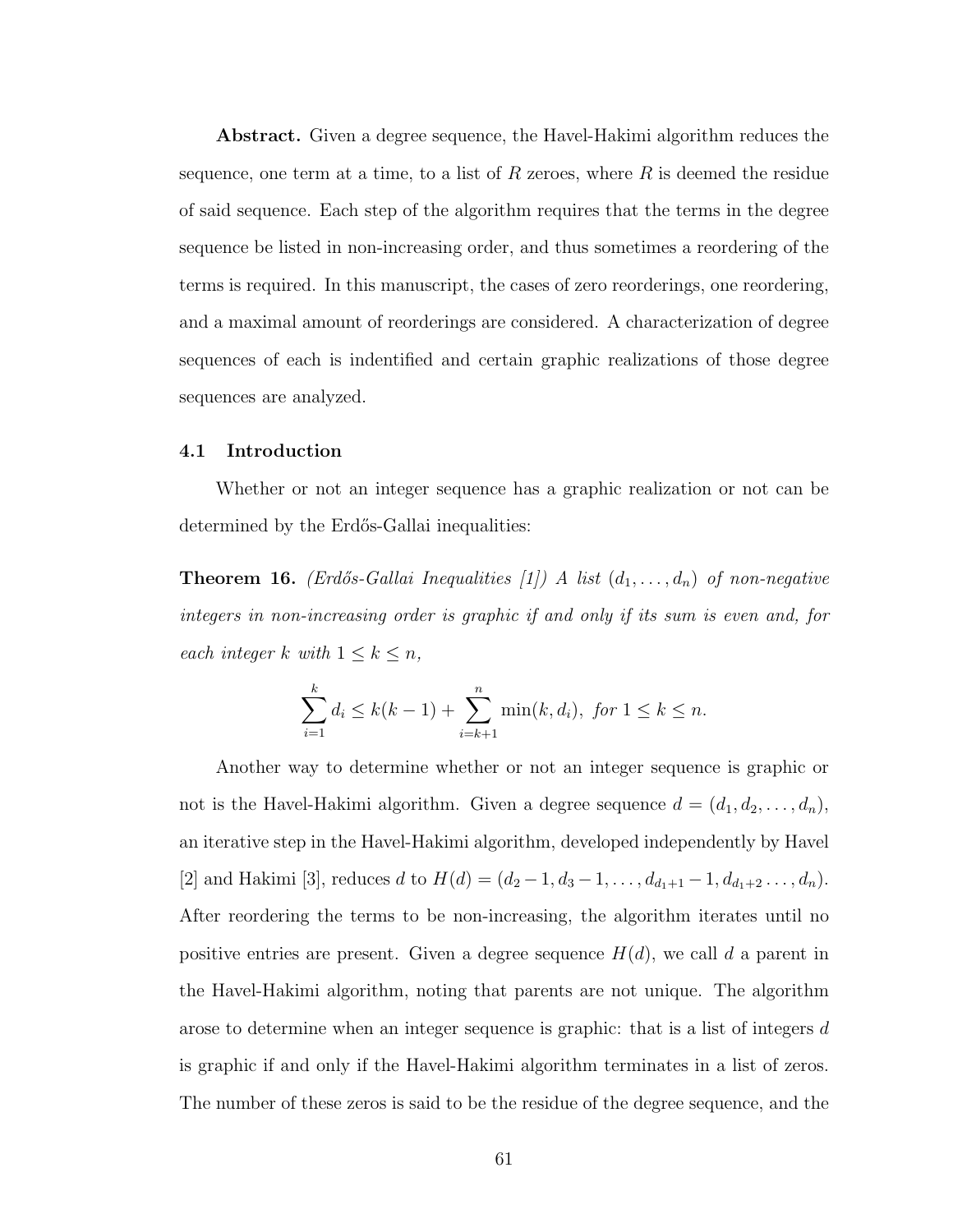residue of a graph  $G$ , denoted  $R(G)$ , is the residue of the degree sequence of G. The residue is of interest because of its connection to the independence number of a graph,  $\alpha(G)$ . In 1988, the conjecture-making computer program Graffiti [\[4\]](#page-81-3) proposed the following theorem,

# **Theorem 17.** [\[5\]](#page-81-4) For every graph  $G$ ,  $R(G) \leq \alpha(G)$ .

This result was proven by Favaron et al. in 1991 and improved upon by Griggs and Kleitman [\[6\]](#page-81-5), Triesch [\[7\]](#page-81-6), and Jelen [\[8\]](#page-81-7) in the 1990's. Determining the independence number is NP-hard, but since it takes only  $O(E)$  steps to determine the residue where  $E$  is the number of edges in a graph, it is of interest to know how well  $R(G)$  approximates  $\alpha(G)$  and when the bound is realized.

Given two degree sequences,  $d = (d_1, \ldots, d_n)$  and  $e = (e_1, \ldots, e_n)$  with  $\sum_{i=1}^n d_i = \sum_{i=1}^n e_i$ , we say that d majorizes  $e$  if  $\sum_{i=1}^k d_i \ge \sum_{i=1}^k e_i$  for all  $i \in [n]$ , denoted  $d \succeq e$ . Majorization of degree sequences with a fixed sum of entries exhibits a partial order. At the top of the majorization partial order are threshold sequences, and at the bottom of the partial order for a fixed length of degree sequence are semi-regular degree sequences (degree sequences of the form  $(k^A, (k-1)^{n-A})$ ).

**Theorem 18.** [\[5\]](#page-81-4) Let d and e be degree sequences of the same length and same sum of their entries. If  $d \succeq e$ , then  $R(d) \geq R(e)$ .

In order to understand any significance of the number of reorderings of a degree sequence during the Havel-Hakimi algorithm, we need to analyze the cases in which the minimum number and maximum number of reorderings are attained. The minimum number of reorderings possible (zero) is attained by threshold sequences. Threshold sequences have a number of characterizations; one that we will focus on is in relation to the Erdős-Gallai inequalities,

**Theorem 19.** [\[9\]](#page-81-8) Let  $d = (d_1, \ldots, d_n)$  be a degree sequence with  $m(d) = \max\{i \mid d\}$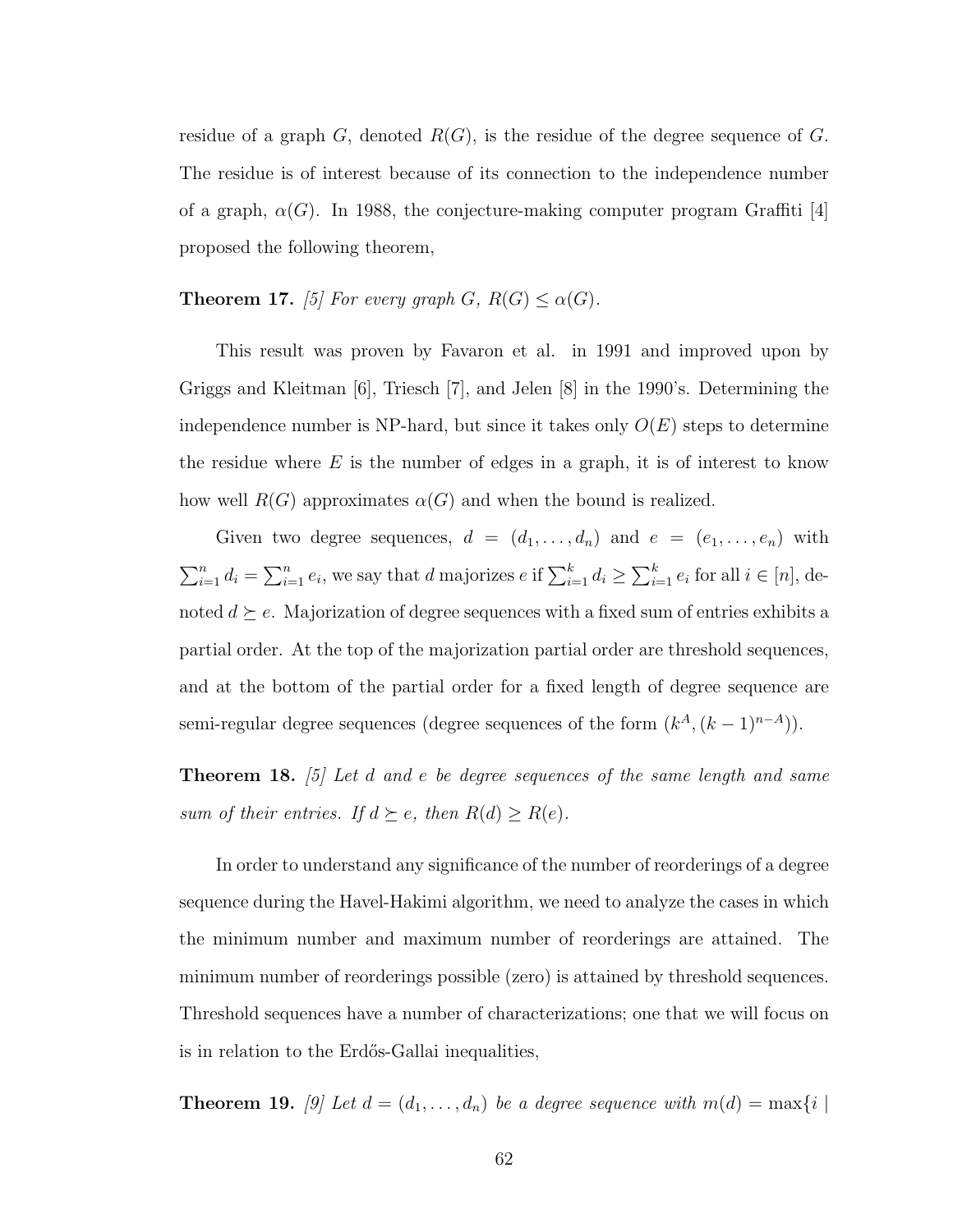$d_i \geq i-1$ }. Then d is a threshold sequence if and only if the  $k^{th}$  Erdő-Gallai inequality is satisfied with equality for all  $k \leq m(d)$ .

After understanding the case of zero reorderings, it is logical to then consider the case of one reordering and to analyze what happens to the difference in the independence number and residue of the degree sequence.

Finally, on the other end of the spectrum, we can consider the case of a maximum number of reorderings. Again, this case can be analyzed to help determine the difference in the bound of the residue and independence number.

#### 4.2 Zero reorderings

Theorem 20. A degree sequence has no reorderings in the Havel-Hakimi algorithm if and only if the degree sequence is threshold.

*Proof.* We will first consider the forward implication and let  $d = (d_1, \ldots, d_n)$ , with  $n \geq 1$ , be a degree sequence requiring no reorderings in the Havel-Hakimi algorithm and proceed by induction on n. If  $n = 1$ , there is only one possible degree sequence, namely (0), which trivially has no reorderings in the Havel-Hakimi algorithm, and is trivially threshold. We will then assume that any degree sequence of length less than n, where n is at least 2, that has no reorderings must be threshold. Since d has no reorderings,  $H(d)$  must also not have any reorderings, and by the inductive hypothesis,  $H(d)$  must be threshold. From Section [1.2,](#page-10-0) a threshold degree sequence is the degree sequence resulting from a graph that can be constructed by adding a sequence of isolated vertices or dominating vertices to an empty graph. Thus  $H(d)_1$  must be the degree of the last term appended in this sequence corresponding to a dominating vertex, hence  $H(d) = (H(d)_1, \ldots, H(d)_{H(d)_1+1}, 0^{n-H(d)_1-1})$ . Furthermore,  $d_1 > H(d)_1$ (as there is no reordering in the first step of the Havel-Hakimi algorithm) and thus  $d = (d_1, H(d)_1 + 1, \ldots, H(d)_{H(d)_1+1} + 1, 1^a, 0^b)$  for  $a, b \ge 0$ . Thus we can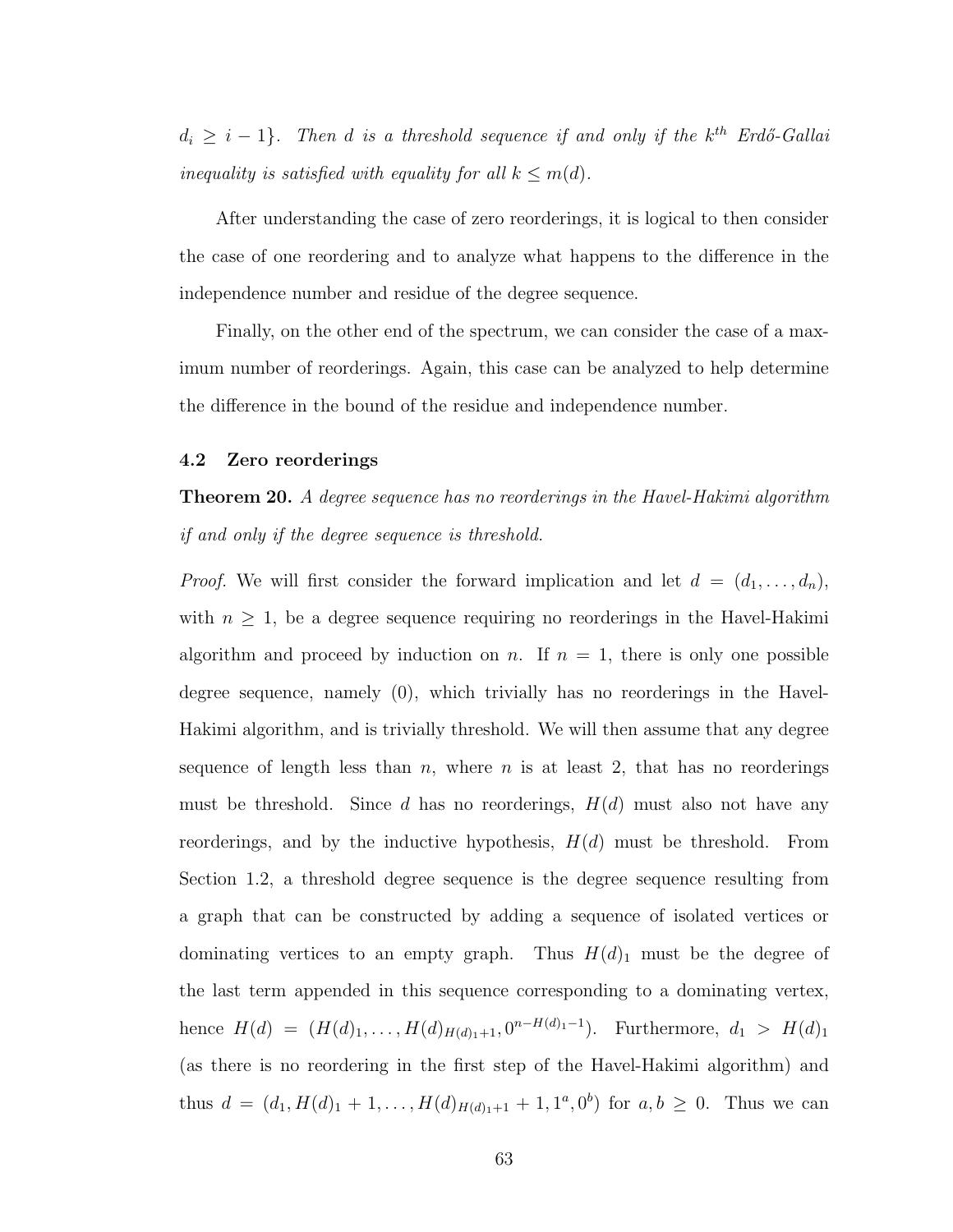build a realization of d by adding a sequence of dominating/isolated vertices to an empty graph in such a way as to construct a realization of  $H(d)$  (as  $H(d)$ ) is threshold), then adding a dominating vertex and finally b isolated vertices. The resulting graph (and hence d) is threshold, and the result follows by induction.

We will now consider the reverse implication and again proceed by induction on *n*. If  $n = 1$ , there is only one degree sequence (0) which is threshold and trivially has no reorderings in the Havel-Hakimi algorithm. Let  $n \geq 2$  and assume that any degree sequence of length less than  $n$  that is threshold must have no reorderings in the Havel-Hakimi algorithm. Let d be a threshold sequence. Since d is threshold, either  $d_1 = n - 1$ , or  $d = (d_1, \ldots, d_{d_1+1}, 0^a)$ , since  $d_1$  is the degree of the last dominating vertex added. In either case, the Havel-Hakimi algorithm decreases all non-zero entries by 1 and thus  $H(d)$  does not need to be reordered. Since threshold graphs are closed under vertex deletions, the resulting sequence  $H(d)$  is threshold and thus there are no further reorderings in the Havel-Hakimi algorithm by the inductive hypothesis. Thus the result follows by induction.  $\Box$ 

#### 4.3 One reordering

Now we will examine the case in which there is only one reordering in the Havel-Hakimi algorithm. We say that v has the Havel-Hakimi property if v is of maximum degree and its neighbors are vertices of highest possible degree. This vertex is named such because a graphic realization of  $H(d)$  is  $G \setminus \{v\}$ , where a step in the Havel-Hakimi algorithm corresponds to the deletion of a vertex in a realization.

**Theorem 21.** A degree sequence has one reordering in the Havel-Hakimi algorithm if and only if it can be built from the following degree sequences:

(*i*)  $(2^4, 0^a)$  where  $a \ge 0$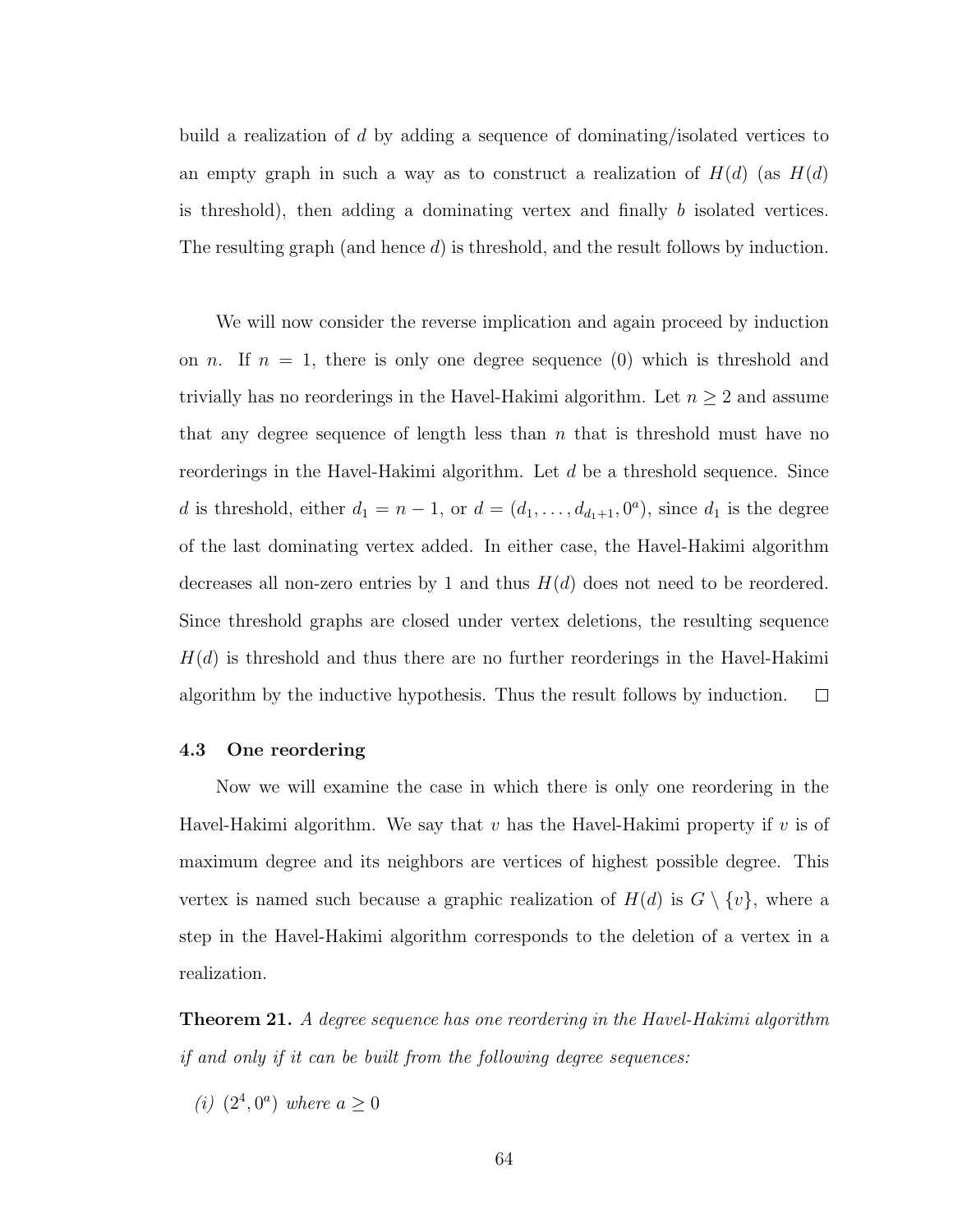(*ii*)  $(n-3, 1^{n-1}, 0^a)$  where  $n \ge 4$  and  $a \ge 0$ 

(iii) 
$$
(\ell+1, n-\ell-1, 1^{n-2}, 0^a)
$$
 where  $n \ge 4$ ,  $\frac{n-2}{2} \le \ell \le n-2$ , and  $a \ge 0$ 

$$
(iv) \ (b+\ell-1,n-\ell-1,d_3,\ldots,d_b,1^{n-b},0^a) \text{ where } b \geq 3, n \geq 4, \frac{n-2}{2} \leq \ell \leq n-2,
$$
  

$$
a \geq 0, \text{ and } (d_3-2,\ldots,d_b-2) \text{ is a threshold degree sequence.}
$$

by appending to the degree sequence a sequence of terms corresponding to vertices with the Havel-Hakimi property that have degree strictly greater than that of the previous max degree term appended.

*Proof.* Let  $e = (e_1, \ldots, e_m)$  be a degree sequence with one reordering in the Havel-Hakimi algorithm, and let that reordering happen at the  $j<sup>th</sup>$  stage of the Havel-Hakimi algorithm. Note that appending or removing any 0 terms to the degree sequence will not affect the number of reorderings. Thus the number of reorderings of e is equal to that of  $e' = (e_1, \ldots, e_m, 0^a)$  for any  $a \geq 0$ . Thus in building (i), (ii), (iii), and (iv) we will let  $a = 0$  and assume that the last entry of each degree sequence is strictly positive.

We will let  $d = (d_1, \ldots, d_n) = H^{j-1}(e)$ , and thus  $H(d)$  is a threshold degree sequence. In order for the creation of  $H(d)$  to need a reordering,  $d_{d_1+1} = d_{d_1+2}$ . Thus d is of the form  $d = (d_1, \ldots, d_b, d_{b+1}^p, d_{b+p+1}, \ldots, d_n)$ , where  $d_{b+1} = d_{d_1+1} = d_{d_1+2}$ ,  $b \ge 0$ , and  $p \ge 2$ . Here  $b+1$  is the first index i such that  $d_i = d_{d_1+1}$ , and p is the multiplicity of this term in d. Thus if  $n > b + p$ , then  $d_{b+p} > d_{b+p+1}$ . We will first show that d is of the form of one of the four degree sequences listed in the theorem.

<u>Case 1.1</u>:  $d_n > 1$  and  $H(d)_1 = d_2 - 1$ .

Because  $d_n > 1$ , we have that  $H(d)_i > 0$  for all i. Since  $H(d)$  is threshold, it satisfies the  $k^{th}$  Erdős-Gallai inequality (Theorem [16\)](#page-68-0) with equality for all k satisfying  $H(d)_k \geq k-1$  by Theorem [19.](#page-69-0) Since  $d_2 - 1 \geq 0$ , we have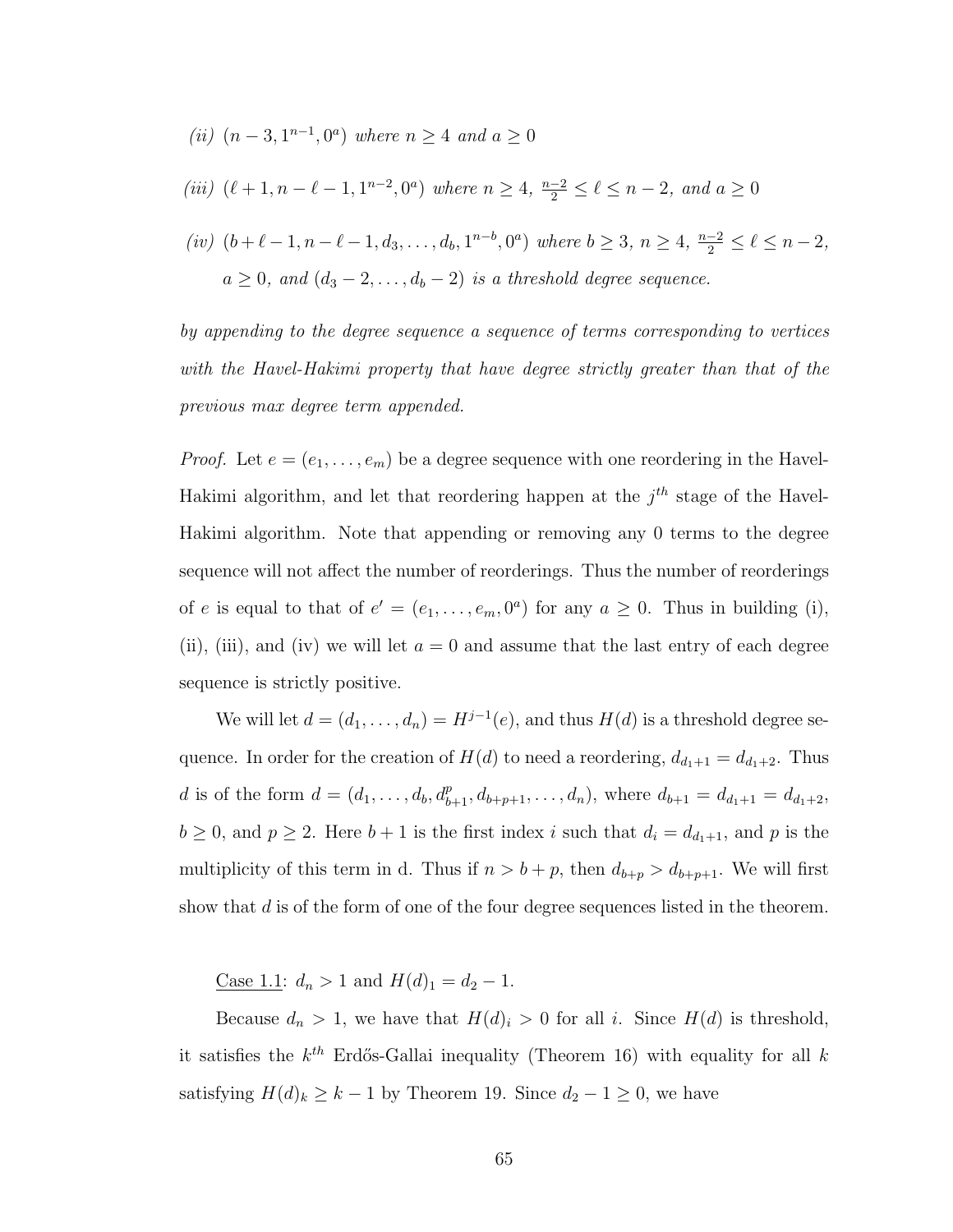$$
d_2 - 1 = 1(1 - 0) + \sum_{i=2}^{n-1} \min(H(d)_i, 1) = \sum_{i=2}^{n-1} 1 = n - 2.
$$

Thus we have that  $d_2 = n - 1$ , and hence  $d_1 = n - 1$ , which would mean that there is no reordering in the Havel-Hakimi algorithm which is a contradiction.

<u>Case 1.2</u>:  $d_n > 1$  and  $H(d)_1 = d_{b+1}$ .

In this case we must have that  $d_2-1 = d_{b+1}-1$ , and hence  $d_2 = d_{b+1}$ . Because  $d_n > 1$ , we have that  $H(d)_i > 0$  for all i. Since  $H(d)$  is threshold, it satisfies the  $k^{th}$  Erdős-Gallai inequality with equality for all k satisfying  $H(d)_k \geq k-1$ . Since  $d_2 - 1 \geq 0$ , we have

$$
d_{b+1} = d_2 = 1(1-0) + \sum_{i=2}^{n-1} \min(H(d)_i, 1) = \sum_{i=2}^{n-1} 1 = n-2.
$$

If  $d_1 = n - 1$ , then there is no reordering which is a contradiction, thus  $d_1 = n - 2$ . Then since  $d_1 = d_2 = d_{b+1} = d_{d_1+2} = d_n$ , we have  $d = ((n-2)^n)$ , noting that *n* must be even. Then  $H(d) = ((n-2), (n-3)^{n-2})$  which requires a reordering and  $H(H(d)) = ((n-4)^{n-2})$  which does not require a reordering. Furthermore,  $H(H(H(d)))$  will require a reordering for  $n \geq 6$  as the degree sequence is the same form as  $d$ . Thus in this case, there is a reordering every other step of the Havel-Hakimi algorithm, and thus the only time there is only one reordering is if  $n - 2 = 2$ , thus  $d = (2^4)$ , yielding (i).

## Case 2:  $d_n = 1$ .

If  $H(d)_{n-1} > 0$ , the first Erdős-Gallai inequality must hold with equality and therefore must have the same value for  $d_2 = d_{b+1} = n-2$  yielding the same result as in Case 1. Thus we will assume that  $H(d)_{n-1} = 0$ . This then means that  $d_{b+1} = 1$ , as some terms need to be reduced to 0. Thus d is of the form  $d = (d_1, \ldots, d_b, 1^{n-b})$ .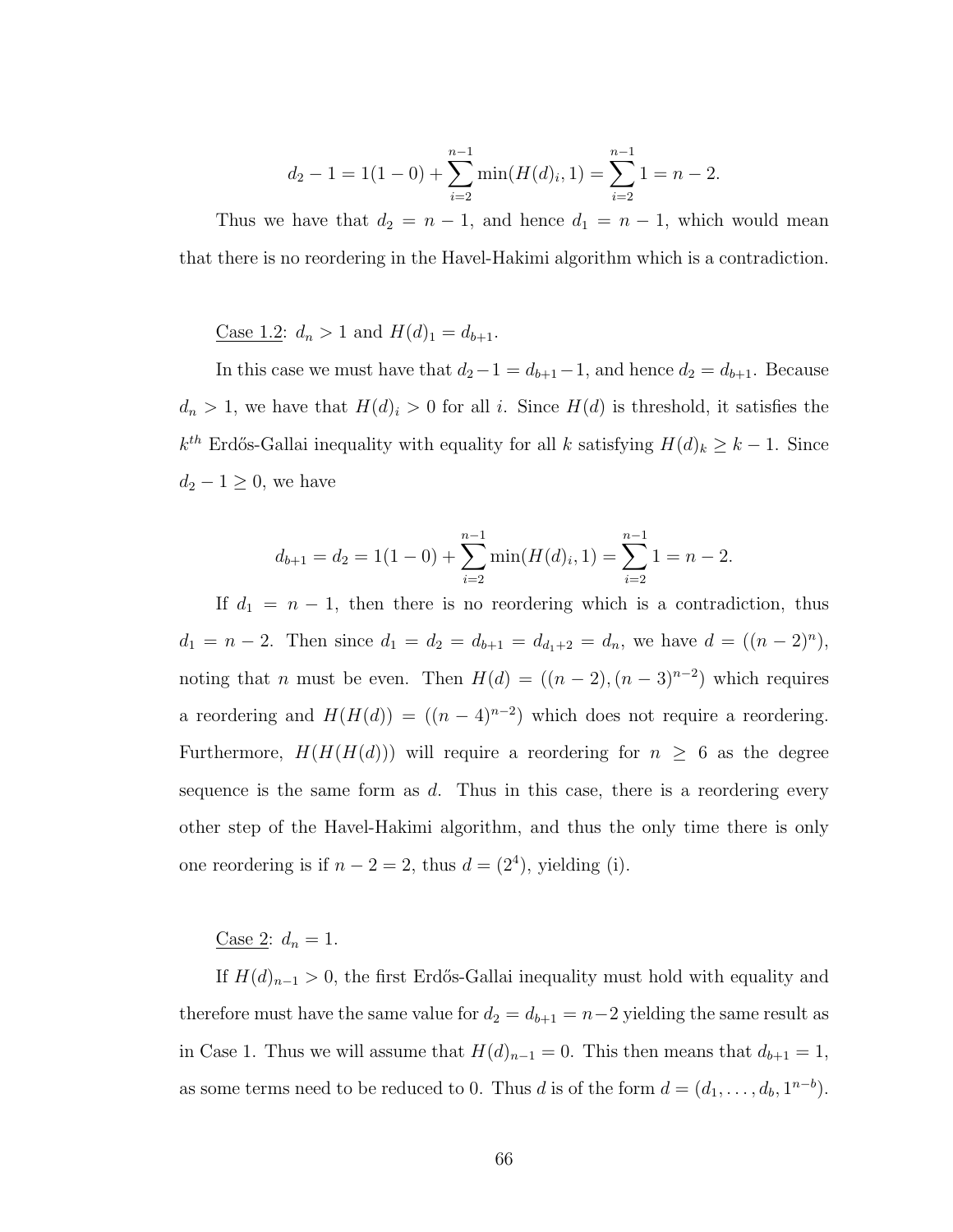Note that if  $b = 0$  we have  $d = (1^n)$  which will require one reordering only when  $n = 4$ . Also if  $b = 1$ , we have that  $d = (\ell, 1^{n-1})$  with  $\ell \geq 1$ , and hence  $H(d) = (1^{n-1-\ell}, 0^{\ell})$  which has another reordering in the next step of the Havel-Hakimi algorithm unless  $n - 1 - \ell = 2$ , hence  $\ell = n - 3$ , giving the case that  $d = (n-3, 1^{n-1}),$  yielding (ii).

If  $b = 2$ ,  $d_1 = \ell + 1$ , where  $\ell$  is the number of zeros in  $H(d)$  and thus if  $H(d)$  is threshold, the first Erdős-Gallai equality gives  $d_2 - 1 = n - \ell - 2$ , yielding  $d = (\ell + 1, n - \ell - 1, 1^{n-2})$ , where since  $d_1 \geq d_2$  we find that  $\frac{n-2}{2} \leq \ell \leq n-2$ . Then  $H(d) = (n - \ell - 2, 1^{n-\ell-2}, 0^{\ell})$ , and  $H^2(d) = (0^{\ell+1})$ , and thus there is only one reordering in this case, yielding (iii).

Now let  $b > 2$ . Then we have that  $H(d) = (d_2 - 1, \ldots, d_b - 1, 1^{n-b-\ell}, 0^{\ell})$  for some  $\ell > 0$  and  $d_1 = b + \ell - 1$ . This then means that  $H(d)_1 = d_2 - 1 \ge 1$ . Since  $H(d)$  is threshold, it satisfies the Erdős-Gallai inequalities with equality as long as  $H(d)_k \geq k - 1$ . Since  $d_2 - 1 \geq 0$ , we have

$$
d_2 - 1 = 1(1 - 0) + \sum_{i=2}^{n-1} \min(H(d)_i, 1) = \sum_{i=2}^{n-1-\ell} 1 + \sum_{i=n-\ell}^{n-1} 0 = n - 2 - \ell.
$$

Thus we have that  $d_2 = n - \ell - 1$ , and thus  $d = (b + \ell - 1, n - \ell - 1)$  $1, d_3, \ldots, d_b, 1^{n-b}$ , then we have that  $H(d) = (n-\ell-2, d_3-1, \ldots, d_b-1, 1^{n-b-\ell}, 0^{\ell}),$ and  $H^2(d) = (d_3 - 2, \ldots, d_b - 2, 0^{n-b})$ . Since  $H(d)$ , and thus  $H^2(d)$  must be threshold, then we have that  $(d_3 - 2, \ldots, d_b - 2)$  must be a threshold degree sequence, yielding (iv).

Then from these four types of degree sequences we can build larger degree sequences by appending either vertices with the Havel-Hakimi property or isolated vertices to a realization of the degree sequence. Adding an isolated vertex to a degree sequence with one reordering will not change the number of reorderings as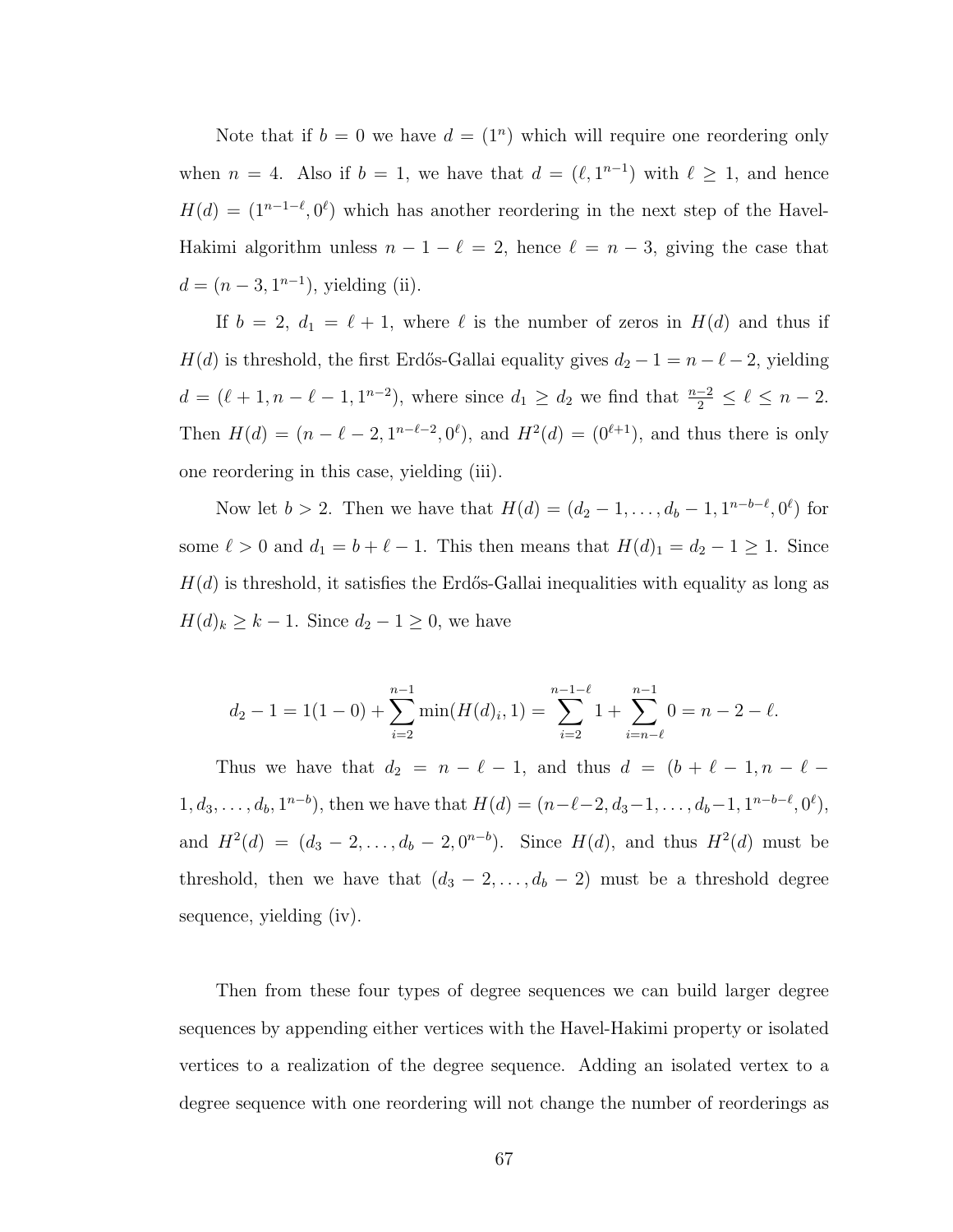the associated term will always be at the end of the degree sequence. Adding a vertex with the Havel-Hakimi property to a degree sequence with one reordering will also not increase the number of reorderings because the vertex is of maximum degree and all neighbors have degree strictly greater than those of non-neighbors. Thus, when the associated term is laid off during a step of the Havel-Hakimi algorithm, all terms associated with the neighbors of the vertex with the Havel-Hakimi property will be reduced by one and, hence no reordering is required. Conversely, consider a degree sequence, d, with one reordering whose first step in the Havel-Hakimi algorithm does not require a reordering and is not one of the degree sequences listed in the statement of the theorem. We will show that a realization of d can be built by adding a vertex with the Havel-Hakimi property to a realization of  $H(d)$ . The first step in the Havel-Hakimi algorithm does not have a reordering, so the terms reduced were all strictly larger than the other terms. So given a realization of  $H(d)$ , a realization of d can be achieved by adding a vertex with the Havel-Hakimi property to the realization of  $H(d)$ . Inductively, this shows that every degree sequence requiring one reordering can be built in this way, proving the result.

 $\Box$ 

# 4.4 Maximum number of reorderings

On the other end of the spectrum we will investigate the degree sequences with a maximum number of reorderings. The maximum number of steps in the Havel-Hakimi algorithm increases as  $n$  increases and thus the maximum number of potential reorderings increases as n increases; thus we will fix a value of  $n$ . Furthermore, as the residue increases, the maximum number of steps in the Havel-Hakimi algorithm decreases, and so the maximum number of potential reorderings will occur when the residue is smallest. However, note that when the residue is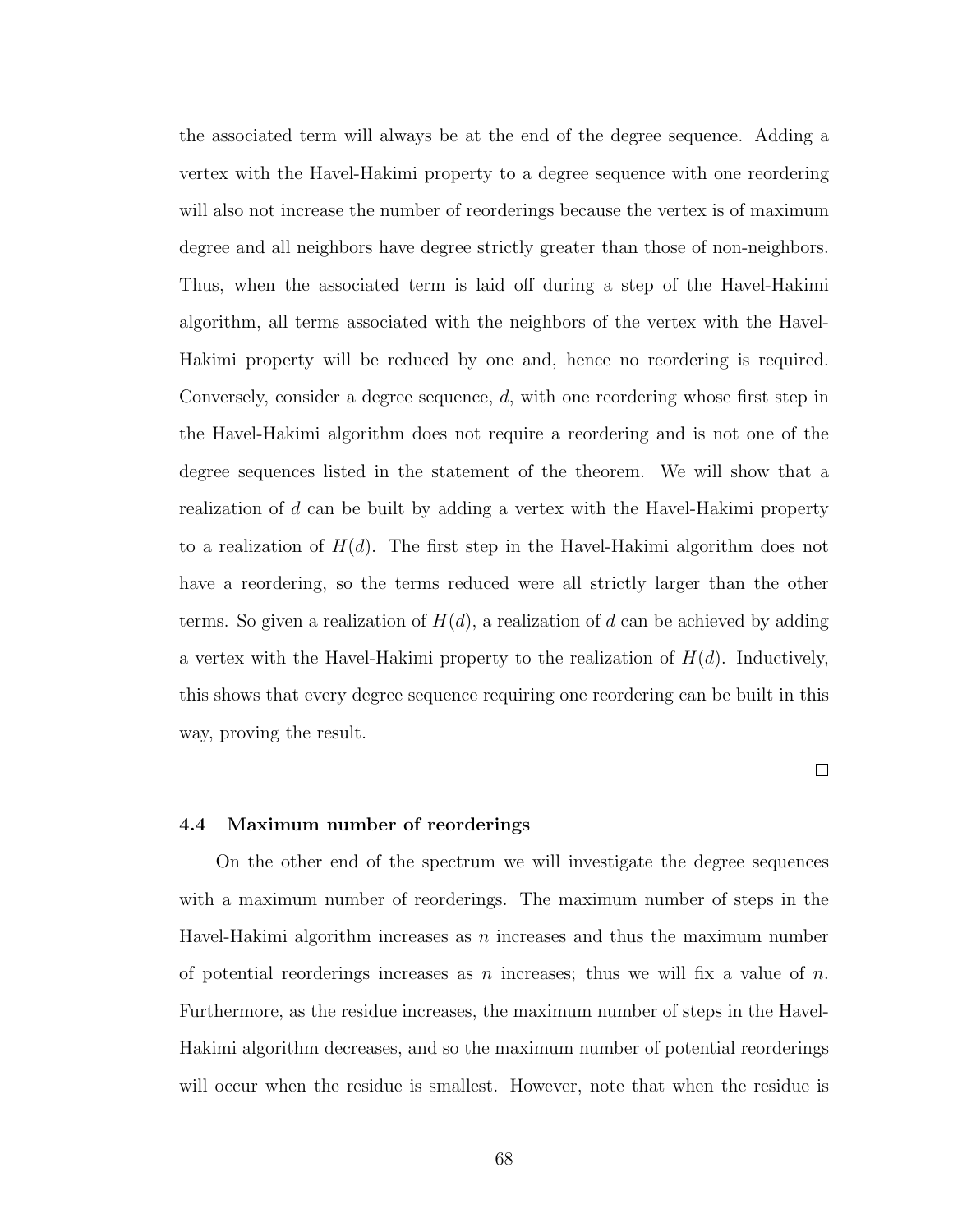one, the degree sequence is threshold and therefore there are no reorderings. So, in order to look at the maximum number of potential reorderings, it is appropriate to look at those with residue 2.

<span id="page-76-0"></span>**Theorem 22.** Given the length of a degree sequence  $n \geq 4$ , and the residue of that degree sequence  $R = 2$ , the degree sequence with the maximum number of reorderings is  $((n-2)^2, (n-3)^{n-2})$ ,  $((n-3)^n)$  or  $(2222)$  *(in the case where*  $n = 4)$ ) and the maximum number of reorderings is  $n-3$ .

*Proof.* A parent of a degree sequence,  $d$ , in the Havel-Hakimi algorithm, is a degree sequence in which one step of the Havel-Hakimi algorithm produces  $d$ . We will build the necessary degree sequences from  $(0^2)$  inductively and derive the possible parents in the Havel-Hakimi algorithm that require a reordering, noting that the terminal step of the algorithm necessarily does not have a reordering as  $(0^2)$  is regular. Moreover, the step producing any regular degree sequence in the Havel-Hakimi algorithm also necessarily does not require a reordering (as the resulting terms are all of the same degree). Then since there are  $n-2$  steps in Havel-Hakimi algorithm, to reduce to  $(0^2)$  and the last step does not require a reordering, the maximum number of reorderings is at most  $n-3$  and we will show equality to yield the result.

The only parents of  $(0^2)$  are  $(110)$  and  $(211)$ . In order to find possible parents, we must append to the degree sequence a term of degree greater than or equal to that of the maximum degree as otherwise that term would not be laid off in the Havel-Hakimi algorithm. Furthermore, a term appended to the degree sequence having the same maximum degree must be adjacent to only vertices of strictly smaller degree in the corresponding graph, as otherwise a term of larger degree is created which would not be a viable parent in the algorithm. Furthermore, if a term corresponding to a dominating vertex in a realization is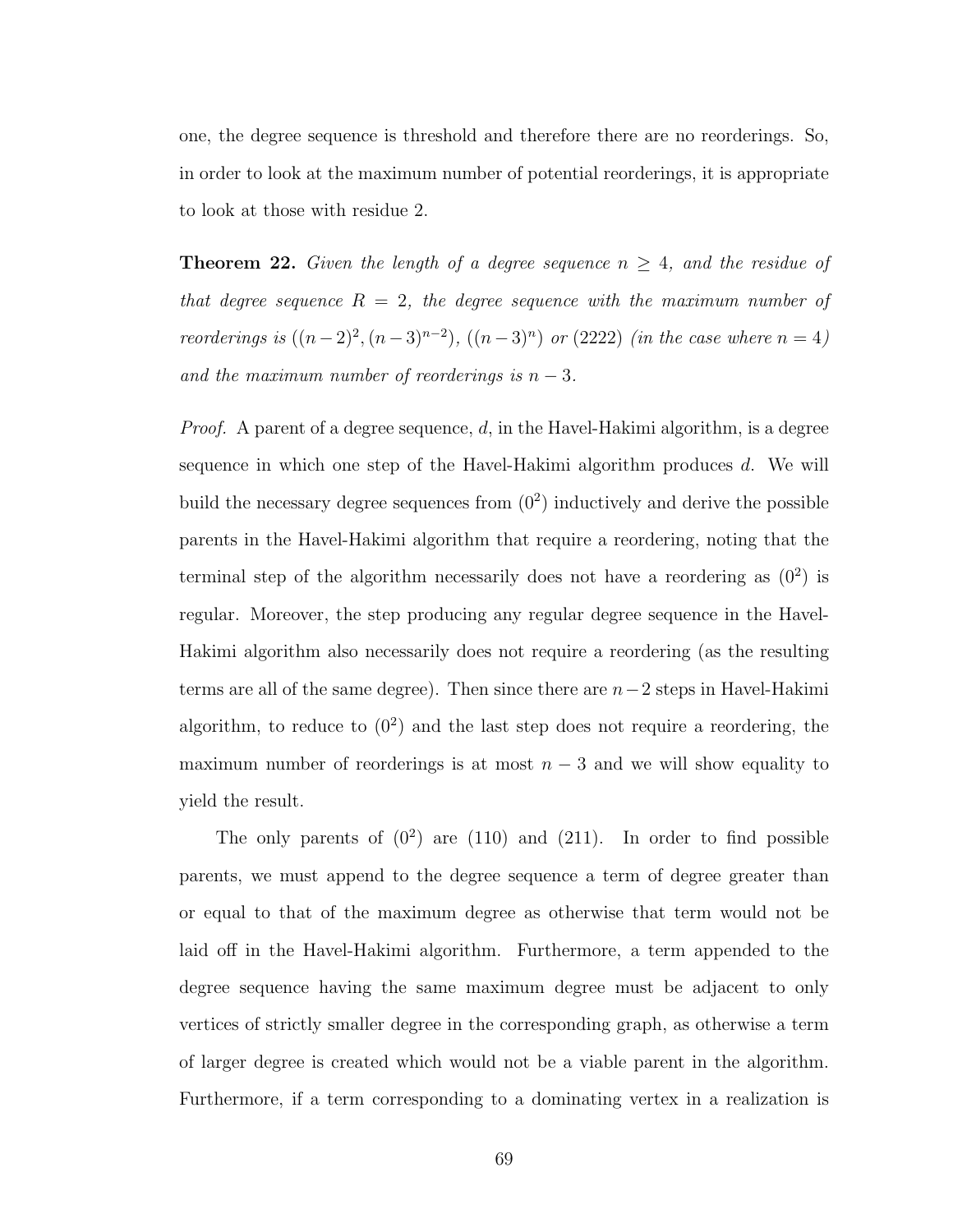appended to the degree sequence, the first step of the Havel-Hakimi algorithm would necessarily not have a reordering. Thus we will not consider parents produced by appending a term corresponding to a dominating vertex in a realization, as the maximum number of reorderings would then be strictly less than  $n-3$ .

Case 1: For (211), we can only append to the degree sequence a term of degree 2. This term must be adjacent to only the two vertices of degree 1 in the corresponding graph (as otherwise a term corresponding to a dominating term in a realization would be created, hence no reordering), yielding (2222). However, note that the step in the Havel-Hakimi the produces (2222) would not require a reordering, hence unless  $n = 4$ , (211) cannot be encountered in the Havel-Hakimi algorithm of a degree sequence of maximum ordering.

Case 2: For (110), we can add a term of degree 1 or 2. If we add a term of degree 1, it must be adjacent to the isolated vertex in the corresponding graph, yielding (1111) as a parent. However, the step in the Havel-Hakimi algorithm that produces (1111) would not require a reordering, hence unless  $n = 4$ , (1111) cannot be encountered in the Havel-Hakimi algorithm.

A term of degree 2 can be added in two different ways, namely (2220) (adding to the two 1 degree terms, or (2211) (adding to one degree 1 term and the degree zero term). In the case of (2220), a reordering is not required, so a sequence requiring a maximum number of reorderings would not encounter this sequence. The case of (2211) does require a reordering and can have reorderings in previous steps of the algorithm.

Thus for the length of the degree sequence  $n > 4$ , if there is a reordering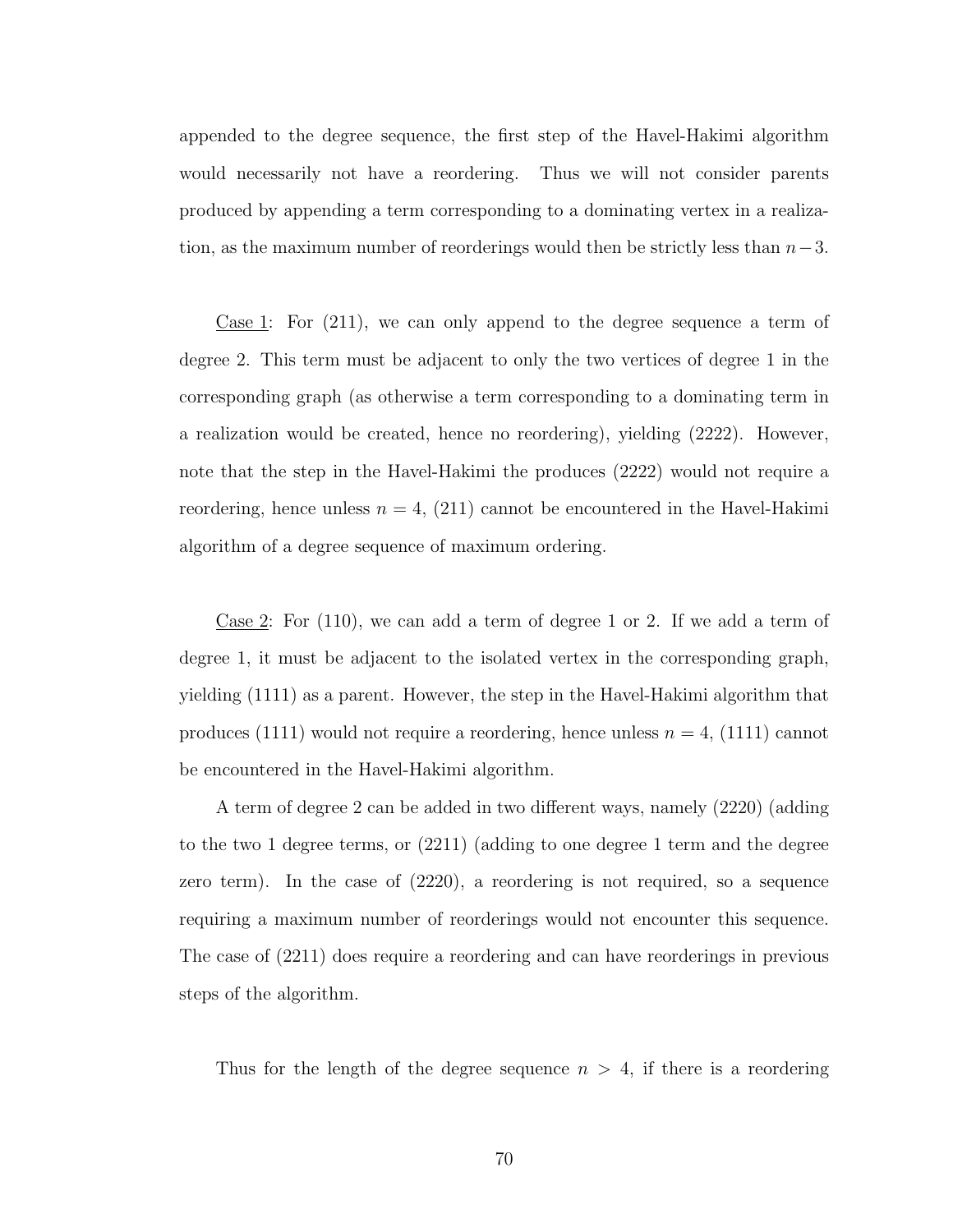in every step of the Havel-Hakimi algorithm (expect necessarily for the terminal step) we have that (2211) must be encountered in the algorithm. We will proceed by induction on n, noting that the base case of  $n \leq 4$  was considered above. We will then assume that in order to have a maximum number of reorderings in the algorithm,  $((k-3)^2, (k-4)^{k-3})$  must be encountered or  $((k-3)^k)$  is the degree sequence. Then we will show that  $((k-2)^2, (k-3)^{k-2})$  must also be encountered or that  $((k-2)^{k+1})$  is the degree sequence. Note that the result of a Havel-Hakimi step on a degree sequence with maximum number of reorderings equal to  $n-3$ , will yield a degree sequence with a maximum number of reorderings as every step of the algorithm (except the terminal one) will require a reordering.

Similar to Case 2 above, we could append to the degree sequence either a term of degree  $k - 2$  or  $k - 3$  (noting that adding a term of degree  $k - 1$  would correspond to a dominating vertex in a realization). If we add a term of degree  $k-3$ , it must necessarily be adjacent to all of the vertices of degree  $k-4$  in the corresponding graph, yielding  $((k-3)^k)$  as a parent. However, the Havel-Hakimi step producing that degree sequence would not require a reordering and thus unless  $n = k, ((k-3)^k)$  cannot be encountered in the algorithm.

A term of degree k−2 can be appended to the degree sequence in two different ways, namely  $((k-2)^3, (k-3)^{k-4}, (k-4))$  (adding to the two  $k-3$  degree terms), or  $((k-2)^2, (k-3)^{k-2})$  (adding to only one  $k-3$  degree term). In the case of  $((k-2)^3, (k-3)^{k-4}, (k-4))$ , a reordering is not required in the next Havel-Hakimi step and so we will not consider it as a maximum number of  $n-3$  reorderings is not possible. The case of  $((k-2)^2, (k-3)^{k-2})$  does require a reordering and can have reorderings in previous steps of the algorithm. The result then follows by the principle of mathematical induction.  $\Box$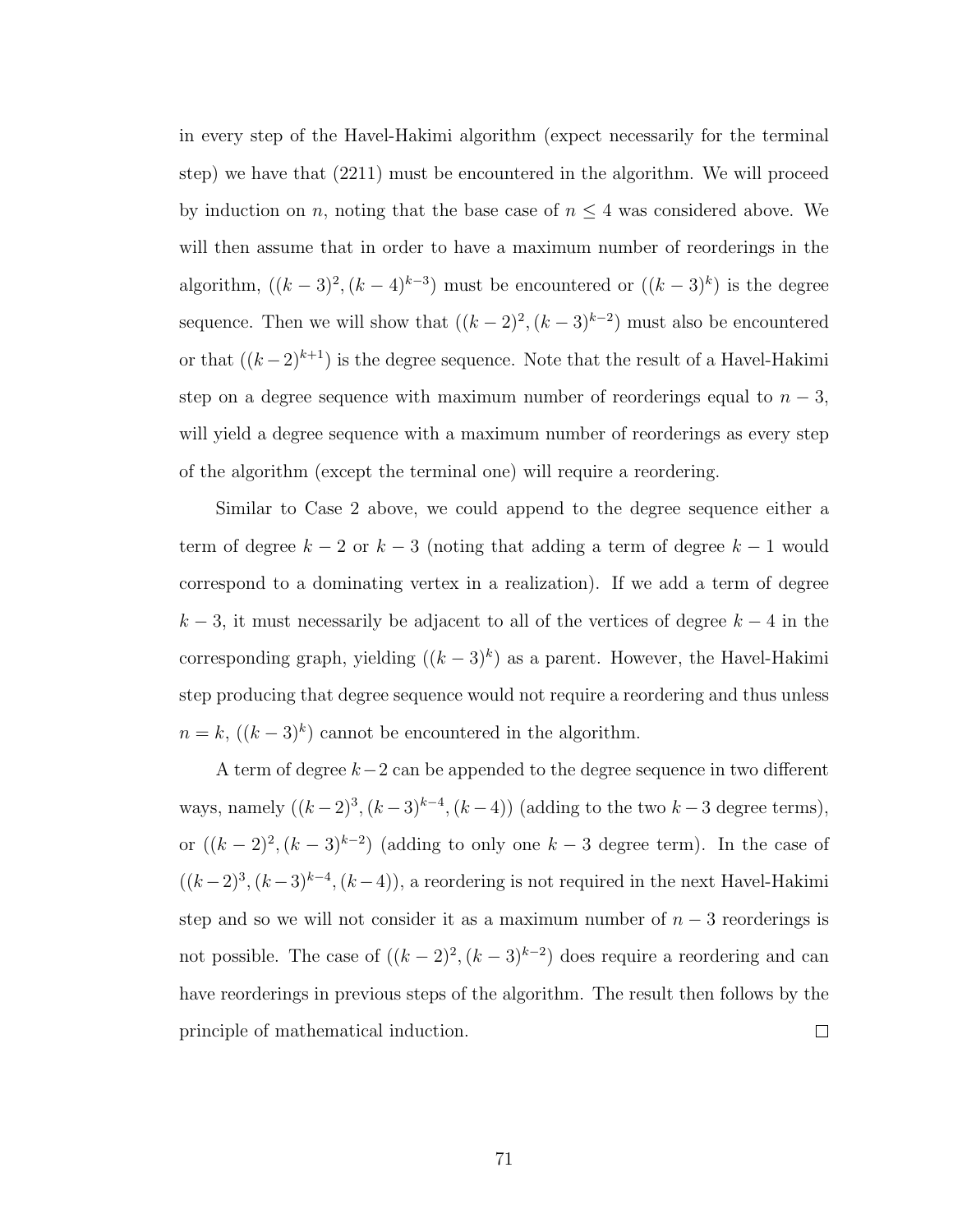## 4.5 Independence number and maximum number of reorderings

We will now look at realizations of the graphs exhibited in Theorem [22.](#page-76-0) One realization of  $((n-3)^n)$  is  $\overline{C_n}$ , where  $\alpha(\overline{C_n})=2$ . Furthermore, since every vertex in a realization must be adjacent to all but 2 vertices, the independence number of a realization can only be three for  $n \geq 6$ , realized by  $\overline{K_3 \cup C_{n-3}}$ . For  $((n-2)^2, (n-3)^{n-2})$ , one realization is two dominating vertices attached to  $\overline{C_{n-2}}$ with independence number 2 and another is two dominating vertices attached to  $\overline{K_3 \cup C_{n-5}}$  for  $n \geq 8$  with indepedence number 3. Similar to  $((n-3)^n)$ , the largest independence number possible is 3. Note that in Chapter [2,](#page-15-0) we also saw  $\overline{C_n}$  in the construction of the graphs with Maxine number different than that of the independence number as seen in Theorem [8,](#page-20-0) all of which have an independence number of 3. The three minimal subgraphs exhibited in this theorem are

- (i) Three dominating vertices attached to  $\overline{C_{n-3}}$ , which has a degree sequence of  $((n-3)^n).$
- (ii) Two dominating vertices attached to  $\overline{C_{n-3}}$  and one vertex of degree  $n-2$ adjacent to all but one vertex in  $\overline{C_{n-3}}$  which has a degree sequence of ((n −  $3)^{n-2}$ ,  $(n-4)^2$ .
- (iii) One dominating vertex attached to  $\overline{P_{n-3}}$  and two vertices of degree  $n-2$ adjacent to all but one of the endpoints in  $\overline{P_{n-3}}$  which has a degree sequence of  $((n-3)^{n-2}, (n-4)^2)$ .

In (i), this is the same degree sequence found in Theorem [22,](#page-76-0) and thus the degree sequence exhibits a maximum number of reorderings. In (ii) and (iii), after one application of the Havel-Hakimi algorithm, which does not require a reordering, produces  $((n-4)^{n-1})$ , which is of the same form as  $((n-3)^n)$  with one less term. Thus when applying the Havel-Hakimi algorithm, there are one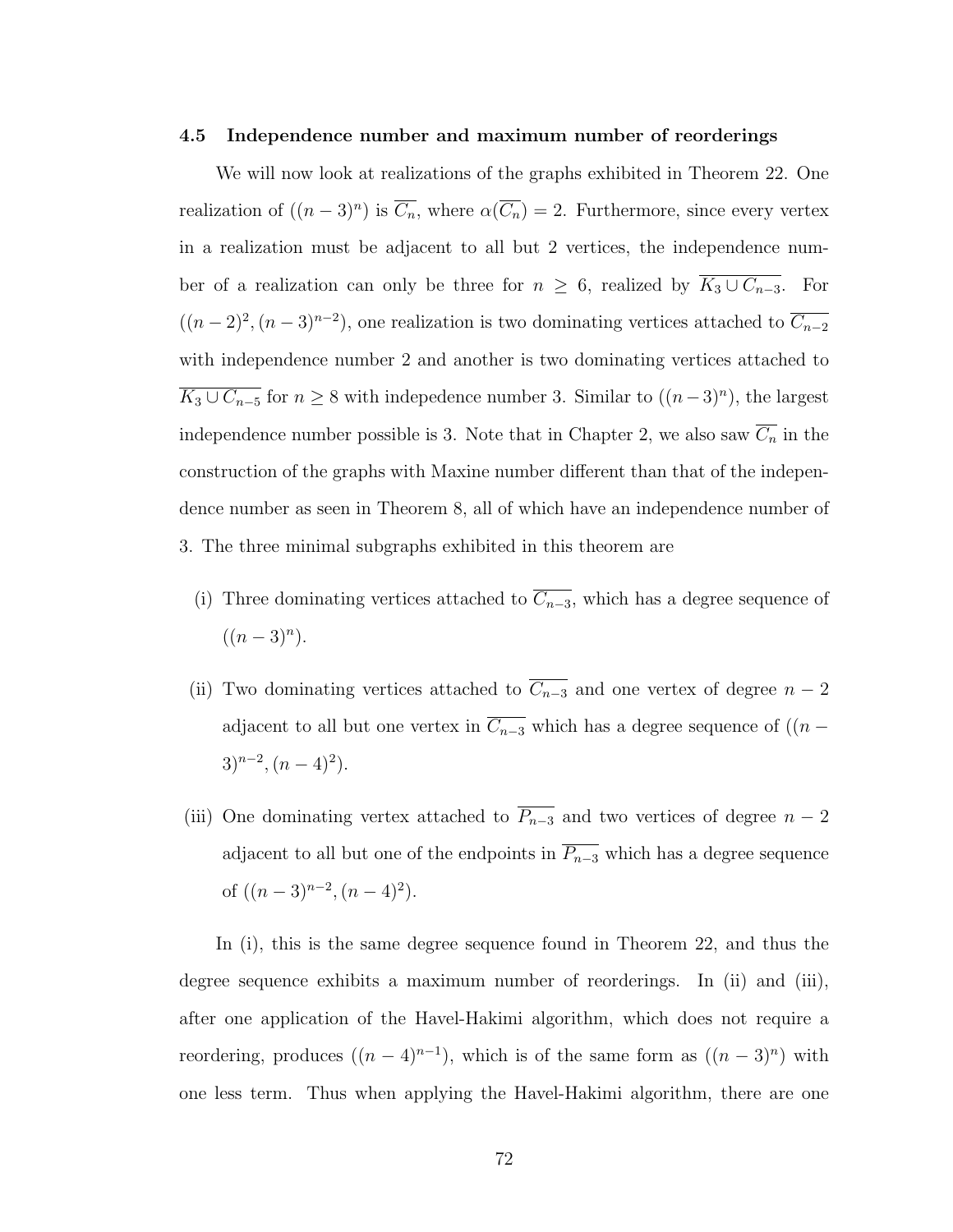less than the maximum number of reorderings possible. These minimal subgrahs all have a discrepancy in the Maxine number and independence number, and are building blocks for a discrepancy in the residue and independence number.

Theorem [22](#page-76-0) can be extended to sequences with residue greater than 2 as well.

**Corollary 3.** Given the length of a degree sequence  $n$ , and the residue of that degree sequence R, a degree sequence with the maximum number of reorderings (given residue R) is  $((n - R)^2, (n - R - 1)^{n - R - 2}, 0^R)$  or  $((n - R - 1)^{n - R}, 0^R)$  and the maximum number of reorderings is  $n - R - 1$ .

*Proof.* Following the proof of Theorem [22,](#page-76-0) every step of the Havel-Hakimi algorithm on  $((n - R)^2, (n - R - 1)^{n - R - 2}, 0^R)$  or  $((n - R - 1)^{n - R}, O^R)$  (expect the terminal one) requires a reordering as appended zeroes to the degree sequence do not affect the existence of reorderings, giving the result.  $\Box$ 

Although the above result gives the existence of one family of degree sequences with maximum possible reorderings, there are other degree sequences with residue  $R > 2$  that exhibit  $n - R - 1$  reorderings. However, characterizing these degree sequences is difficult. One example of another degree sequence with maximum possible reorderings is  $(5^{14})$  which has been diagrammed in the introduction of Chapter [3.](#page-29-0)

#### 4.6 Open questions

The goal of understanding the number of reorderings of a degree sequence is to understand the difference between the residue and the independence number of a degree sequence which is minimum independence number across all realizations of the degree sequence. This leads to the following open questions and potential future research: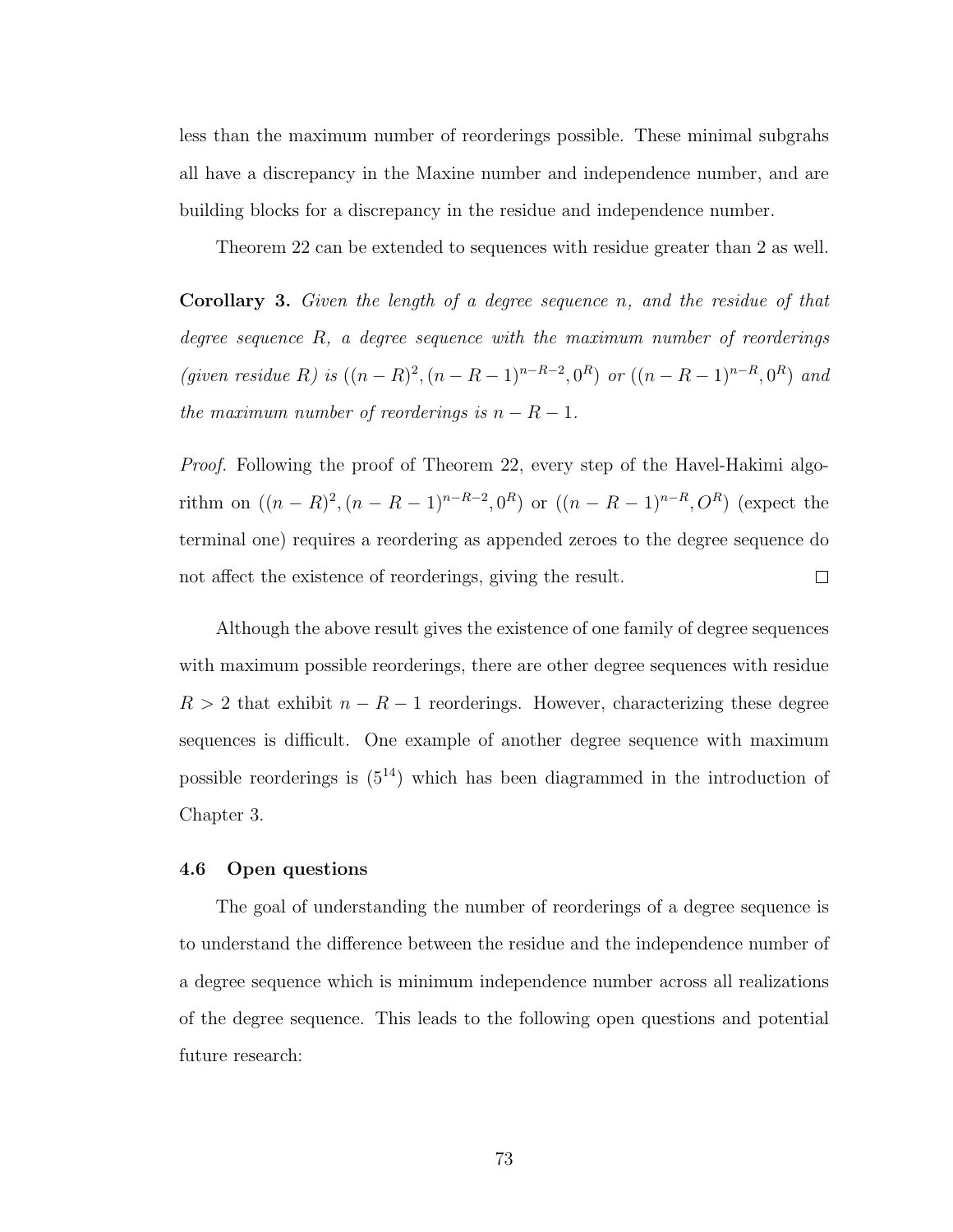- What is the independence number of a degree sequence with exactly one reordering?
- Can we characterize the degree sequences with a maximum number of reorderings given a degree sequence with residue greater than 2, and how does the independence number of these degree sequences relate to the residue?
- Is there a correspondence between the number of reorderings and the difference in the residue and the independence number?

# List of References

- [1] P. Erd˝os and T. Gallai, "Graphs with prescribed degrees of vertices," Mat. Lapok, vol. 11, pp. 264–274, 1960.
- [2] V.Havel, "A remark on the existence of finite graphs," Casopis Pest Mat., vol. 80, pp. 477–480, 1955.
- [3] S. Hakimi, "On the realizability of a set of integers as degree sequences of the vertices of a graph," SIAM Appl. Math., vol. 10, pp. 496–506, 1962.
- [4] S. Fajtlowicz, "On conjectures of graffiti, iii," Cong. Numer., vol. 66, pp. 23–32, 1988.
- [5] O. Favaron, M. Mahéo, and J. F. Saclé, "On the residue of a graph," *Graph* Theory, vol. 15, no. 1, pp. 39–64, 1991.
- [6] J. Griggs and D. Kleitman, "Independence and the havel-hakimi residue," Discrete Mathematics, vol. 127, no. 1–3, pp. 209–212, 1994.
- [7] E. Triesch, "Degree sequences of graphs and dominance order," J. Graph Theory, vol. 22, no. 1, pp. 89–93, 1996.
- [8] F. Jelen, "k-independence and k-residue of a graph," J. Graph Theory, vol. 127, pp. 209–212, 1999.
- [9] N. Mahadev and U. Peled, Threshold Graphs and Related Topics. Amsterdam: Elselvier Science B.V., 1995.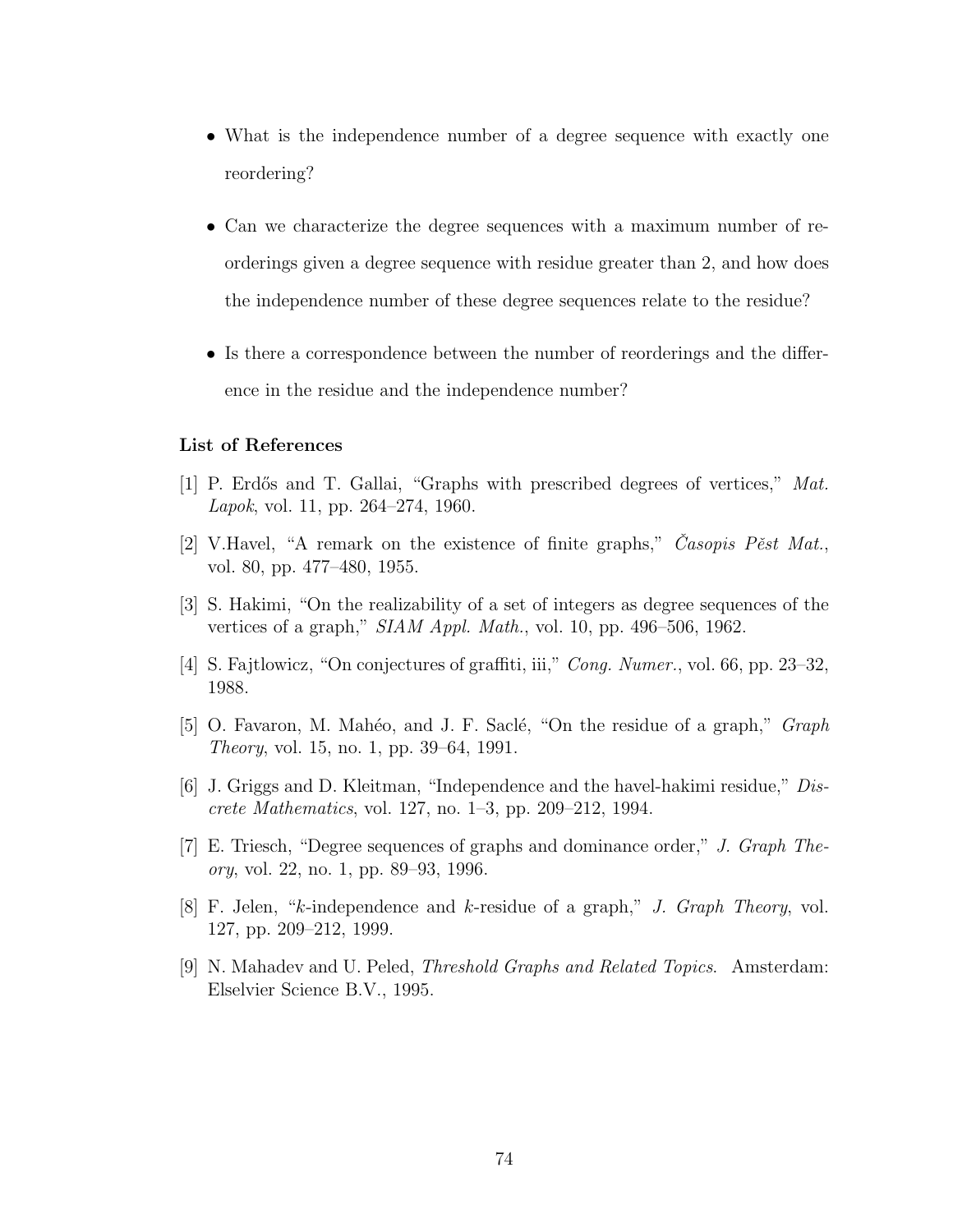### BIBLIOGRAPHY

Arikati, S. R. and Peled, U. N., "Degree sequences and majorization," 1994.

- Barrus, M. and Molnar, G., "Graphs with the strong havel-hakimi property," Graphs and Combinatorics, vol. 32, pp. 1689–1697, 2016.
- Chartrand, G., Lesniak, L., and Zhang, P., Graphs & Digraphs, 5th edn. Boca Raton: CRC Press, 2011.
- Diestel, R., Graph Theory 5th edn. Berlin: Springer, 2017.
- Erdős, P. and Gallai, T., "Graphs with prescribed degrees of vertices," Mat. Lapok, vol. 11, pp. 264–274, 1960.
- Fajtlowicz, S., "On conjectures of graffiti, iii," Cong. Numer., vol. 66, pp. 23–32, 1988.
- Favaron, O., Mahéo, M., and Saclé, J. F., "On the residue of a graph," *Graph* Theory, vol. 15, no. 1, pp. 39–64, 1991.
- Garey, M. R. and Johnson, D. S., *Computers and intractability*. freeman San Francisco, 1979, vol. 174.
- Golumbic, M., *Algorithmic Graph Theory and Perfect Graphs*. New York: Academic Press, 1980.
- Griggs, J. and Kleitman, D., "Independence and the havel-hakimi residue," Discrete Mathematics, vol. 127, no. 1–3, pp. 209–212, 1994.
- Hakimi, S., "On the realizability of a set of integers as degree sequences of the vertices of a graph,"  $SIAM Appl. Math., vol. 10, pp. 496-506, 1962.$
- Halbeisen, L. and Hungerbühler, N., "The josephus problem," Journal de Théorie des Nombres de Bordeaux, vol. 9, no. 2, pp. 303–318, 1997.
- Jelen, F., "k-independence and k-residue of a graph," J. Graph Theory, vol. 127, pp. 209–212, 1999.
- Mahadev, N. and Peled, U., *Threshold Graphs and Related Topics*. Amsterdam: Elselvier Science B.V., 1995.
- Nelson, P. and Radcliffe, A. J., "Semi-regular graphs of minimum independence number," Discrete Mathematics, vol. 275, pp. 237–263, 2004.
- Triesch, E., "Degree sequences of graphs and dominance order," J. Graph Theory, vol. 22, no. 1, pp. 89–93, 1996.